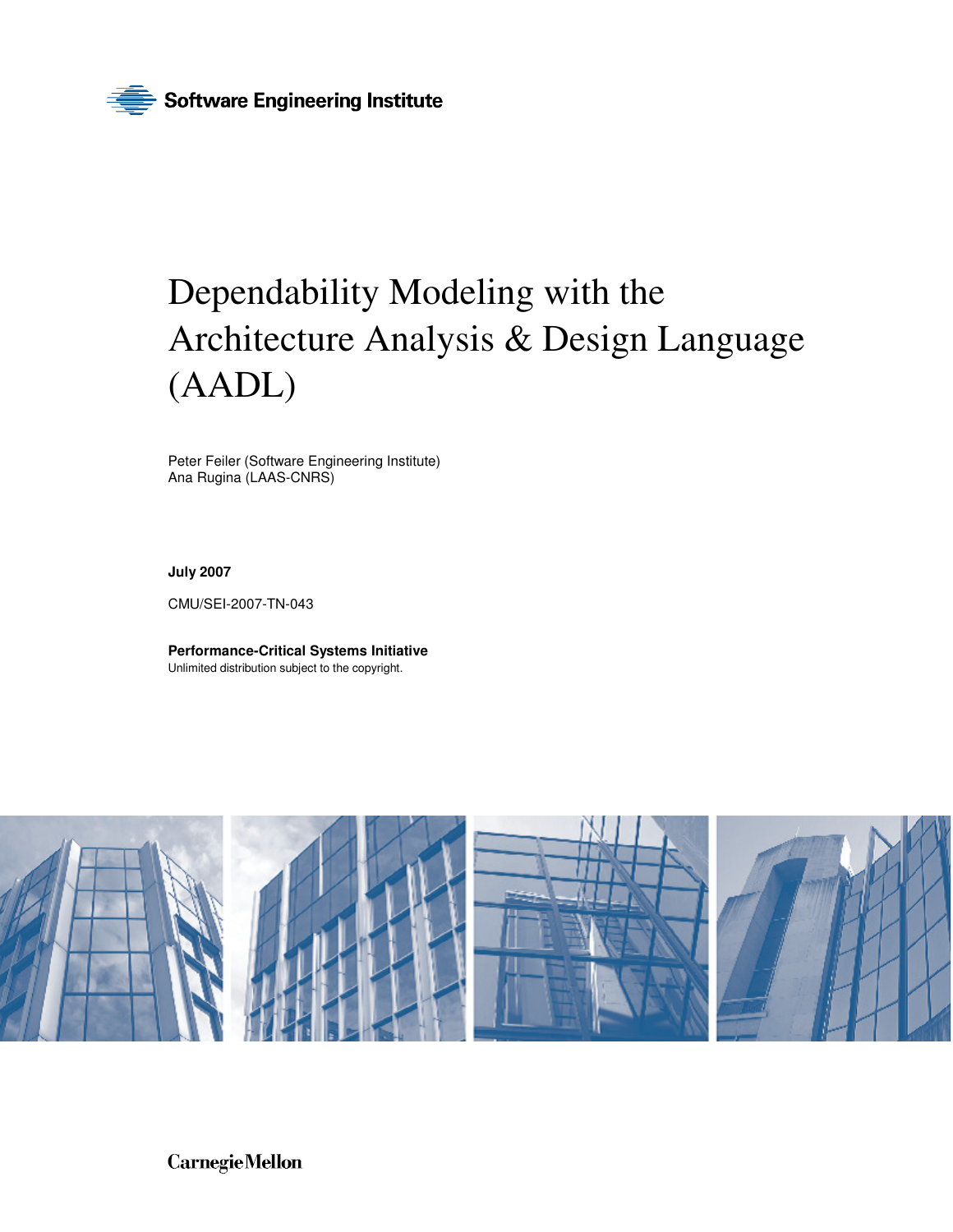This report was prepared for the

SEI Administrative Agent ESC/XPK 5 Eglin Street Hanscom AFB, MA 01731-2100

The ideas and findings in this report should not be construed as an official DoD position. It is published in the interest of scientific and technical information exchange.

This work is sponsored by the U.S. Department of Defense. The Software Engineering Institute is a federally funded research and development center sponsored by the U.S. Department of Defense.

Copyright 2007 Carnegie Mellon University.

#### NO WARRANTY

THIS CARNEGIE MELLON UNIVERSITY AND SOFTWARE ENGINEERING INSTITUTE MATERIAL IS FURNISHED ON AN "AS-IS" BASIS. CARNEGIE MELLON UNIVERSITY MAKES NO WARRANTIES OF ANY KIND, EITHER EXPRESSED OR IMPLIED, AS TO ANY MATTER INCLUDING, BUT NOT LIMITED TO, WARRANTY OF FITNESS FOR PURPOSE OR MERCHANTABILITY, EXCLUSIVITY, OR RESULTS OBTAINED FROM USE OF THE MATERIAL. CARNEGIE MELLON UNIVERSITY DOES NOT MAKE ANY WARRANTY OF ANY KIND WITH RESPECT TO FREEDOM FROM PATENT, TRADEMARK, OR COPYRIGHT INFRINGEMENT.

Use of any trademarks in this report is not intended in any way to infringe on the rights of the trademark holder.

Internal use. Permission to reproduce this document and to prepare derivative works from this document for internal use is granted, provided the copyright and "No Warranty" statements are included with all reproductions and derivative works.

External use. Requests for permission to reproduce this document or prepare derivative works of this document for external and commercial use should be addressed to the SEI Licensing Agent.

This work was created in the performance of Federal Government Contract Number FA8721-05-C-0003 with Carnegie Mellon University for the operation of the Software Engineering Institute, a federally funded research and development center. The Government of the United States has a royalty-free government-purpose license to use, duplicate, or disclose the work, in whole or in part and in any manner, and to have or permit others to do so, for government purposes pursuant to the copyright license under the clause at 252.227-7013.

For information about purchasing paper copies of SEI reports, please visit the publications portion of our Web site ([http://www.sei.cmu.edu/publications/pubweb.htm](http://www.sei.cmu.edu/publications/pubweb.html)l).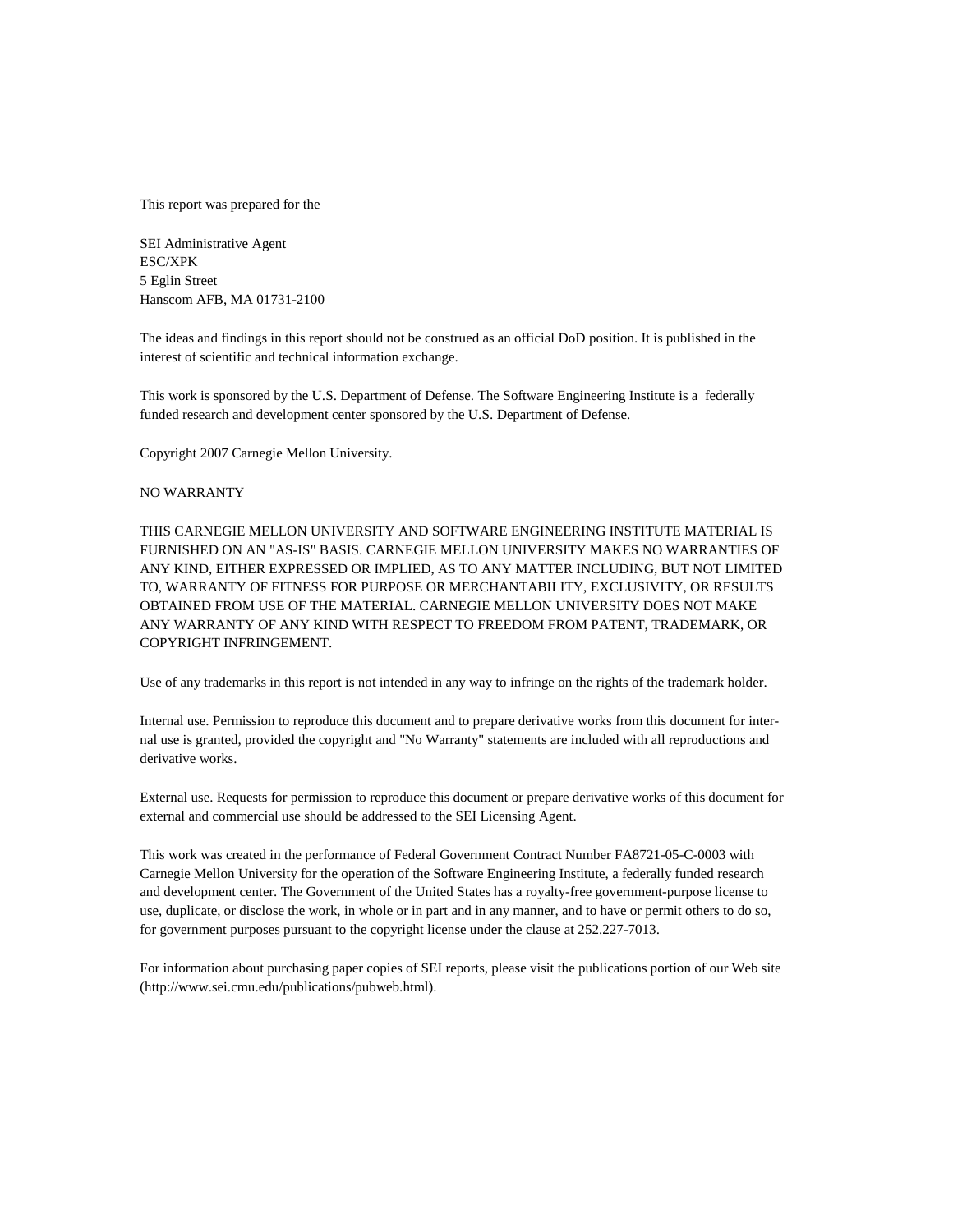# **Table of Contents**

| <b>Abstract</b> |                                           |              |                                                                         | vii              |
|-----------------|-------------------------------------------|--------------|-------------------------------------------------------------------------|------------------|
| 1               |                                           | Introduction |                                                                         | 1                |
| 2               |                                           |              | Dependability Modeling with the Error Model Annex                       | $\mathbf{2}$     |
| 3               |                                           |              | <b>The AADL Architecture Model</b>                                      | 4                |
| 4               |                                           |              | <b>Reusable Error Models</b>                                            | 6                |
|                 | 4.1                                       |              | <b>Error Model Definition</b>                                           | 6                |
|                 | 4.2                                       |              | <b>Error Model Annex Libraries</b>                                      | 8                |
|                 | 4.3                                       |              | Examples of Error Model Definitions                                     | 8                |
|                 |                                           | 4.3.1        | Fault and Repair Models for an Isolated Component                       | $\boldsymbol{9}$ |
|                 |                                           | 4.3.2        | Modeling Transient and Permanent Faults                                 | 11               |
|                 |                                           | 4.3.3        | Modeling Error Propagation                                              | 12               |
|                 |                                           | 4.3.4        | General Error Model for Hardware Components                             | 15               |
|                 |                                           | 4.3.5        | General Error Model for Software Components                             | 18               |
|                 |                                           | 4.3.6        | Comparison of General Error Models for Hardware and Software Components | 20               |
| 5               |                                           |              | <b>System Architectures and Error Models</b>                            | 21               |
|                 | 5.1                                       |              | Association of Error Model Instances                                    | 21               |
|                 | 5.2                                       |              | Error Propagations between Components of the System                     | 23               |
|                 |                                           | 5.2.1        | Dependency Rules for Propagations                                       | 23               |
|                 |                                           | 5.2.2        | Inheritance Rules for Propagations                                      | 26               |
|                 | 5.3                                       |              | Error Propagation across Error Models                                   | 27               |
|                 | 5.4                                       |              | Filtering of Incoming Propagations                                      | 28               |
|                 |                                           | 5.4.1        | Role of a Guard_In Property                                             | 28               |
|                 |                                           | 5.4.2        | Guard_In Property Application                                           | 28               |
|                 |                                           | 5.4.3        | <b>Error Propagation Mappings</b>                                       | 30               |
|                 |                                           | 5.4.4        | Error Propagation Filtering and Masking                                 | 32               |
|                 |                                           | 5.4.5        | <b>Connection-Specific Filtering</b>                                    | 33               |
|                 | 5.5                                       |              | Filtering of Outgoing Propagations                                      | 33               |
|                 |                                           | 5.5.1        | Role of a Guard_Out property                                            | 33               |
|                 |                                           | 5.5.2        | Guard_Out Property Application                                          | 34               |
|                 |                                           | 5.5.3        | Error Propagation Pass-Through Mappings                                 | 36               |
|                 |                                           |              | 5.5.4 Pass-Through Filtering and Masking                                | 38               |
|                 | 5.6                                       |              | <b>Error State Propagation</b>                                          | 39               |
|                 |                                           | 5.6.1        | Use of Error States in Conditions                                       | 39               |
|                 |                                           | 5.6.2        | Use of Inferred Error States                                            | 40               |
|                 | 5.7                                       |              | Comparison between Guard_In and Guard_Out                               | 41               |
| 6               | <b>System Instance Error Models</b><br>42 |              |                                                                         |                  |
|                 | 6.1                                       |              | Abstraction with Basic Error Models                                     | 42               |
|                 |                                           | 6.1.1        | When to Use Basic Error Models                                          | 43               |
|                 |                                           | 6.1.2        | How to Use Basic Error Models                                           | 43               |
|                 | 6.2                                       |              | <b>Derived Error Models</b>                                             | 44               |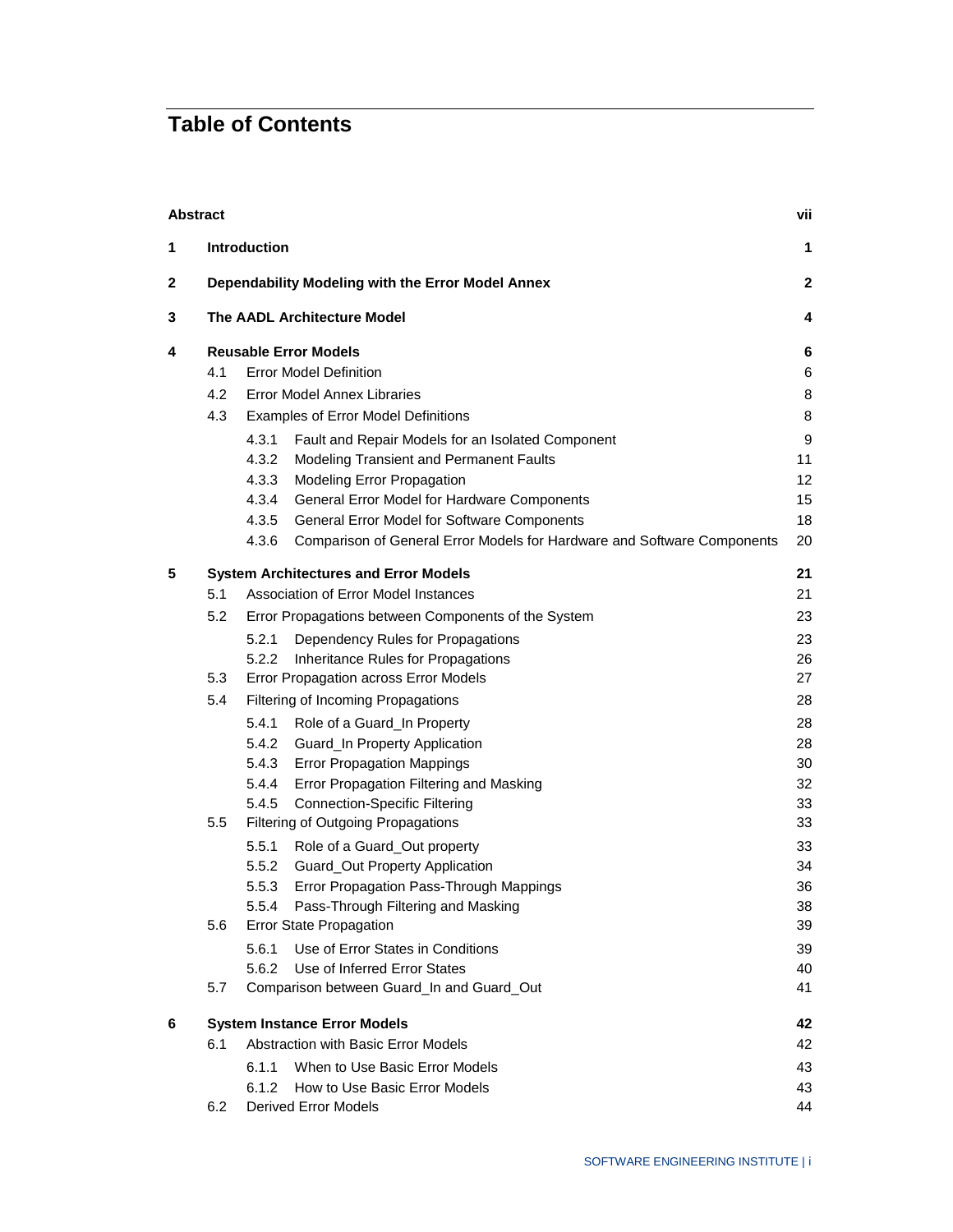|                |                         | 6.2.1          | When to Use Derived Error Models                      | 45 |
|----------------|-------------------------|----------------|-------------------------------------------------------|----|
|                |                         | 6.2.2          | How to Use Derived Error Models                       | 45 |
| $\overline{7}$ |                         |                | <b>Operational Modes and Error States</b>             | 48 |
|                | 7.1                     |                | Modeling of Operational Modes                         | 49 |
|                |                         | 7.1.1          | Modes, Mode Transitions, and Events                   | 49 |
|                |                         | 7.1.2          | Application of Modes and Events                       | 49 |
|                | 7.2                     |                | Generation of System Events                           | 50 |
|                |                         | 7.2.1          | Role of a Guard_Event Property                        | 50 |
|                |                         | 7.2.2          | <b>Guard_Event Property Application</b>               | 51 |
|                |                         | 7.2.3          | How to Use Guard Event Properties                     | 51 |
|                | 7.3                     |                | Mode Transition Logic                                 | 53 |
|                |                         | 7.3.1          | Role of a Guard_Transition Property                   | 53 |
|                |                         | 7.3.2          | How to Specify Event-Based Mode Transition Conditions | 54 |
|                |                         | 7.3.3          | How to Specify Error-Based Mode Transition Conditions | 55 |
|                | 7.4                     |                | Mode Transitions and Error Models                     | 56 |
|                | 7.5                     |                | AADL Model Examples for Systems with Modes            | 57 |
|                |                         | 7.5.1          | Cold Standby of Self-Observing Components             | 57 |
|                |                         | 7.5.2          | Hot Standby of Self-Observing Components              | 59 |
|                |                         | 7.5.3          | Self-Managing Components                              | 62 |
|                |                         | 7.5.4          | A Monitoring Component                                | 64 |
|                |                         | 7.5.5          | Mutually Informing Components                         | 67 |
|                |                         | 7.5.6          | Mutually Observing Components                         | 69 |
| 8              |                         |                | <b>Modeling Maintenance and Repair</b>                | 72 |
| 9              |                         |                | <b>Analysis Report Information</b>                    | 74 |
| 10             |                         | <b>Summary</b> |                                                       | 75 |
|                | <b>References</b><br>76 |                |                                                       |    |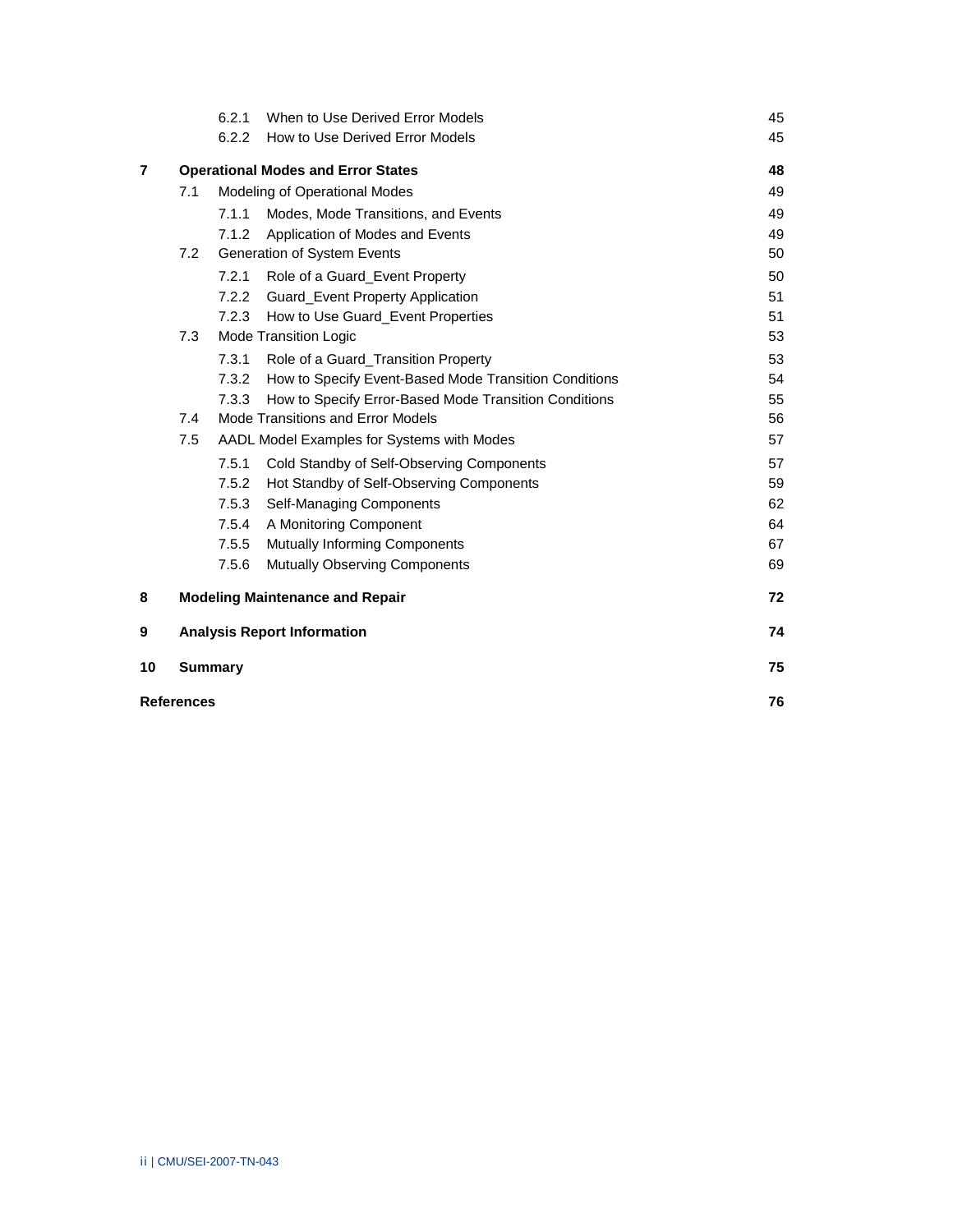# **List of Figures**

| Figure 1:  | Error Models in System Hierarchy                      | 2  |
|------------|-------------------------------------------------------|----|
| Figure 2:  | State Visible from Outside                            | 15 |
| Figure 3:  | General Hardware Component Error Model                | 16 |
| Figure 4:  | General Software Component Error Model                | 19 |
| Figure 5:  | Execution Platform and Applications Error Propagation | 25 |
| Figure 6:  | End-to-End Propagation                                | 27 |
| Figure 7:  | Guard_In Mapping                                      | 29 |
| Figure 8:  | Guard_Out Mapping                                     | 34 |
| Figure 9:  | AADL Architecture with Guard_Out Property             | 38 |
| Figure 10: | <b>Observed Fault</b>                                 | 41 |
| Figure 11: | Derived Error State Mapping                           | 45 |
| Figure 12: | Dual Redundancy Pattern                               | 50 |
| Figure 13: | <b>Cold Standby Pattern</b>                           | 58 |
| Figure 14: | Cold Standby of a Self-Observing Component            | 58 |
| Figure 15: | Hot Standby Pattern                                   | 60 |
| Figure 16: | Hot Standby of a Self-Observing Component             | 60 |
| Figure 17: | A Self-Managing Component                             | 63 |
|            | Figure 18: Monitoring Component                       | 65 |
| Figure 19: | Mutually Informing Components                         | 67 |
| Figure 20: | Mutually Observing Components                         | 69 |
| Figure 21: | Maintenance Dependency                                | 72 |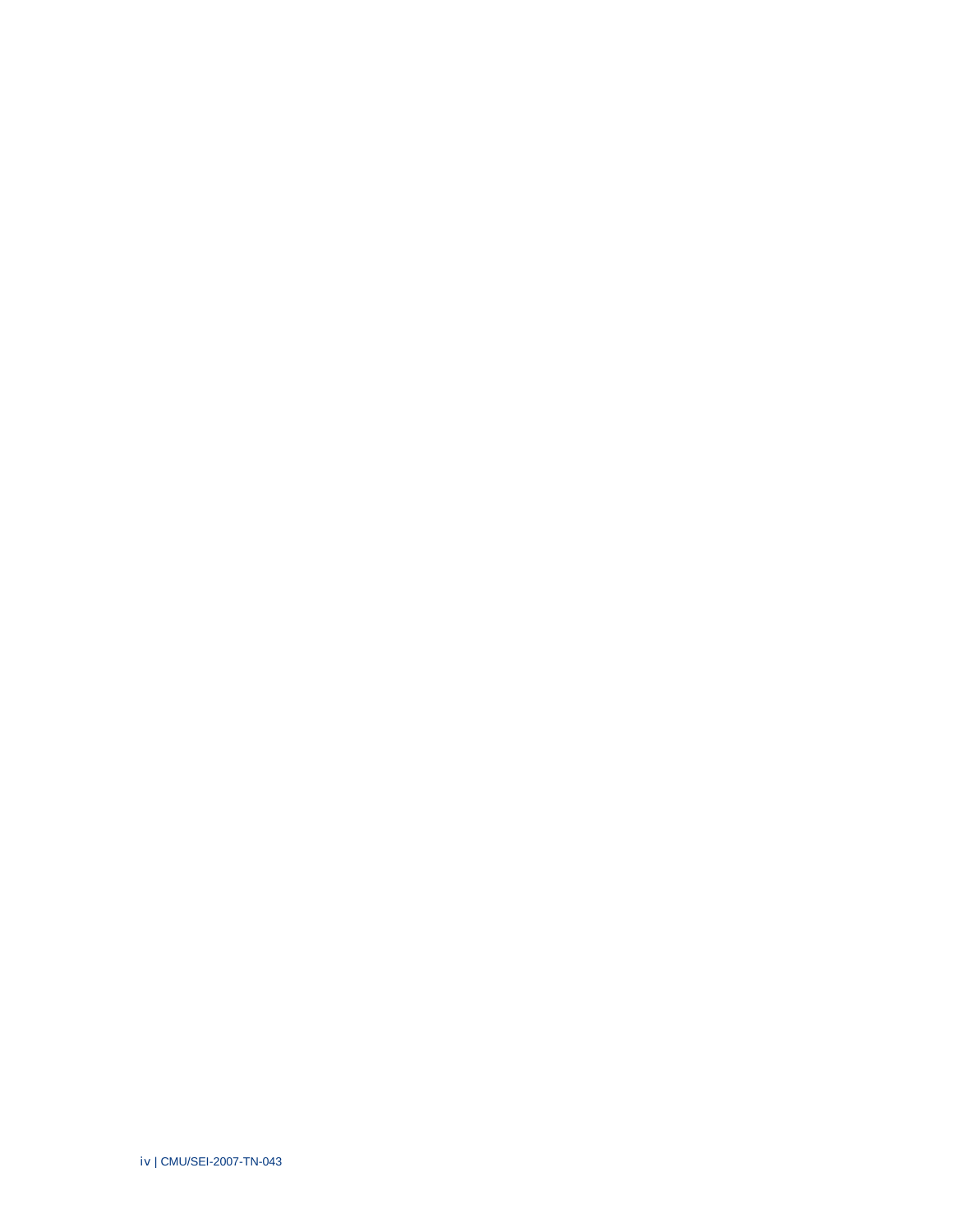# **List of Tables**

| Table 1:  | Content in this Document                                    | $\mathbf{1}$ |
|-----------|-------------------------------------------------------------|--------------|
| Table 2:  | <b>Error Model Definition</b>                               | 6            |
| Table 3:  | Error Model Annex Library                                   | 8            |
| Table 4:  | Fault Model Definition for Isolated Component               | 9            |
| Table 5:  | Fault and Repair Model Definition for Isolated Component    | 10           |
| Table 6:  | Fault Model with Transient and Permanent Faults             | 11           |
| Table 7:  | Error Model Definition for Component with Error Propagation | 13           |
| Table 8:  | Error Model Definition with Error Observation               | 14           |
| Table 9:  | Error Model Definition for a Hardware Component             | 17           |
| Table 10: | Error Model for Software Component                          | 20           |
| Table 11: | Error Model Handling Behavior                               | 20           |
| Table 12: | Error Model Instance for Component Implementation           | 22           |
| Table 13: | Error Model Instance for Subcomponent                       | 22           |
| Table 14: | Shared Hardware Dependency Rules for Propagations           | 24           |
| Table 15: | Application Interaction Dependency Rules for Propagations   | 24           |
| Table 16: | Hardware Interaction Dependency Rules for Propagations      | 25           |
| Table 17: | Dependency Rules for Propagations to Address Special Cases  | 25           |
| Table 18: | Inheritance Rules for Error Propagation                     | 26           |
| Table 19: | Guard_In Property Use                                       | 29           |
| Table 20: | <b>Error Propagation Mappings</b>                           | 31           |
| Table 21: | Masking and Filtering of Error Propagations                 | 32           |
| Table 22: | Guard_Out Property in Use                                   | 35           |
| Table 23: | Error Propagation Pass-Through Mappings                     | 37           |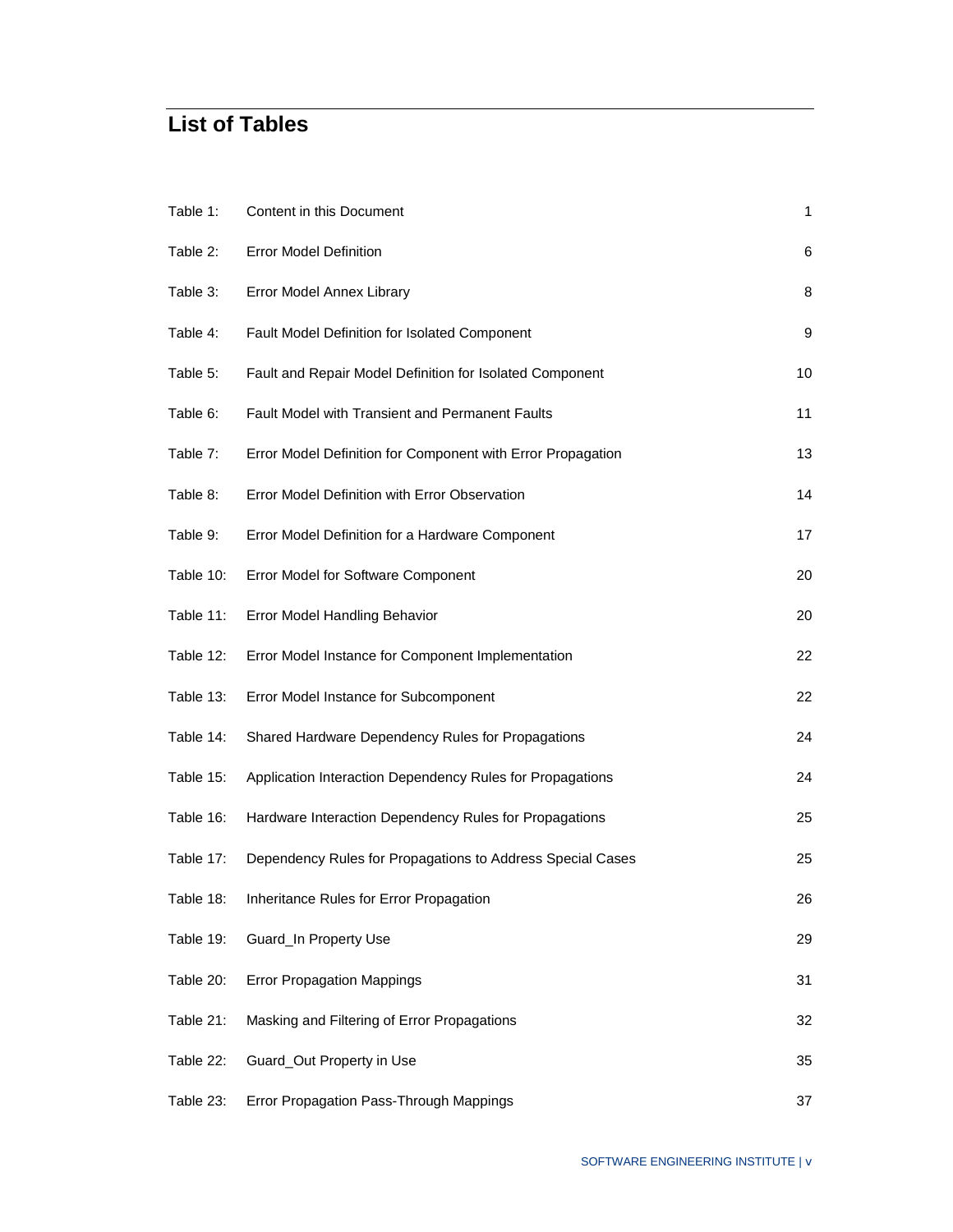| Table 24: | Guard_Out Example                                     | 39 |
|-----------|-------------------------------------------------------|----|
| Table 25: | Symmetry and Asymmetry between Guard_In and Guard_Out | 41 |
| Table 26: | Abstract Error Model Specified Using Model_Hierarchy  | 44 |
| Table 27: | Derived State Mapping Structure                       | 44 |
| Table 28: | Derived State Mapping Property                        | 47 |
| Table 29: | Guard_Event Property                                  | 51 |
| Table 30: | Event-Based Mode Transition Condition                 | 54 |
| Table 31: | Error-Based Mode Transition Condition                 | 56 |
| Table 32: | Activate and Deactivate State Transitions             | 57 |
| Table 33: | Cold Standby of a Self-Observing Component            | 59 |
| Table 34: | Hot Standby of a Self-Observing Component             | 61 |
| Table 35: | Self-Managing Component                               | 64 |
| Table 36: | <b>Monitoring Component</b>                           | 66 |
| Table 37: | Mutually Informing Components                         | 68 |
| Table 38: | <b>Mutually Observing Components</b>                  | 70 |
| Table 39: | Error Model for Shared Repairman                      | 73 |
| Table 40: | <b>Report Property</b>                                | 74 |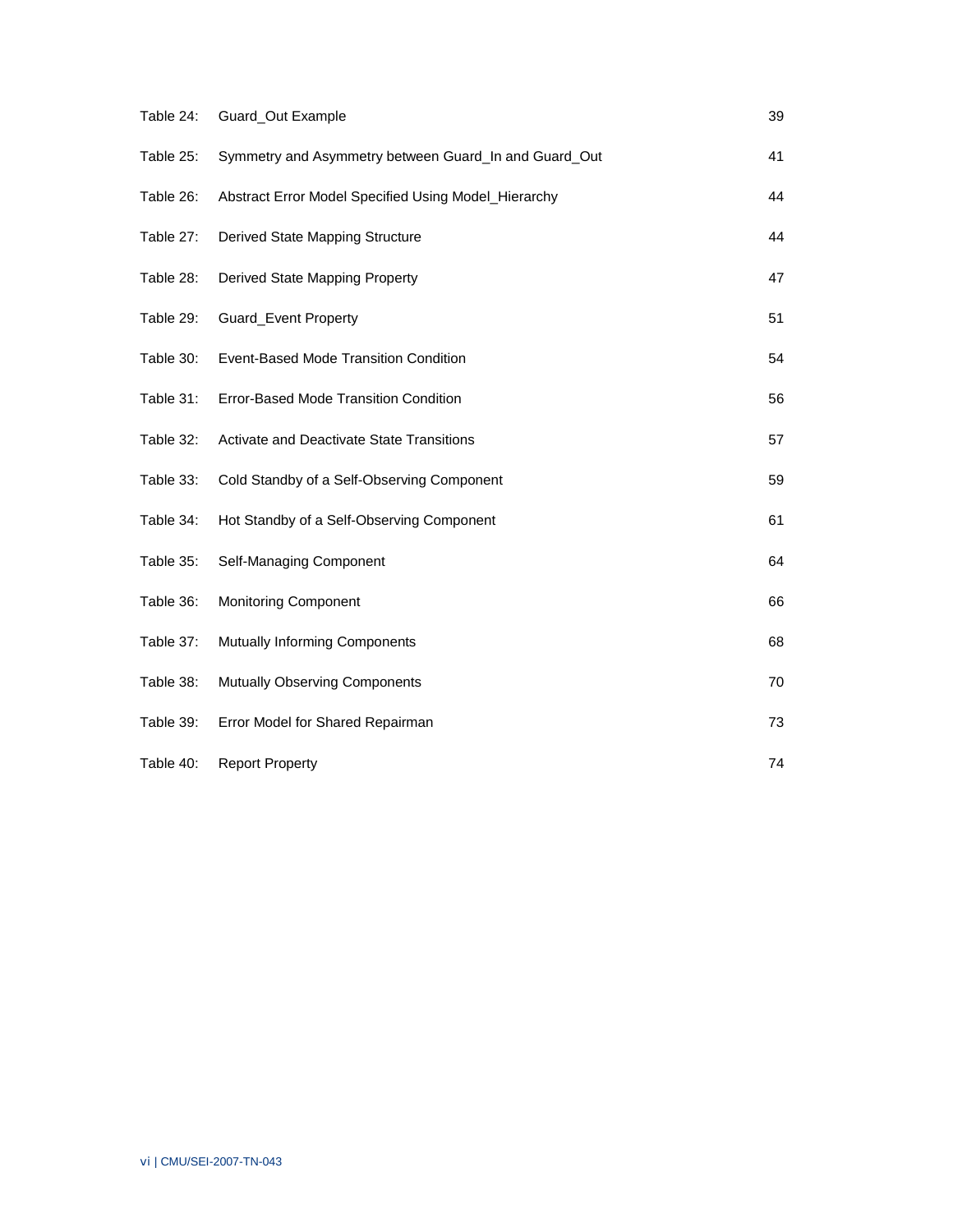# **Abstract**

The Society for Automotive Engineers (SAE) recently published an Error Model Annex document (SAE AS-5506/1) to complement the SAE Architecture Analysis & Design Language (AADL) standard document (SAE AS5506) with capabilities for dependability modeling. The purpose of this report is to (a) explain the capabilities of the Error Model Annex and (b) provide guidance on the use of the AADL and the error model in modeling dependability aspects of embedded system architectures. The focus of the guidance is the creation of error model libraries and the instantiation of these error models on AADL architecture models. In that context, the report discusses modeling of error propagation, error filtering and masking, the interactions between error models and systems with operational modes, and modeling of repair activities.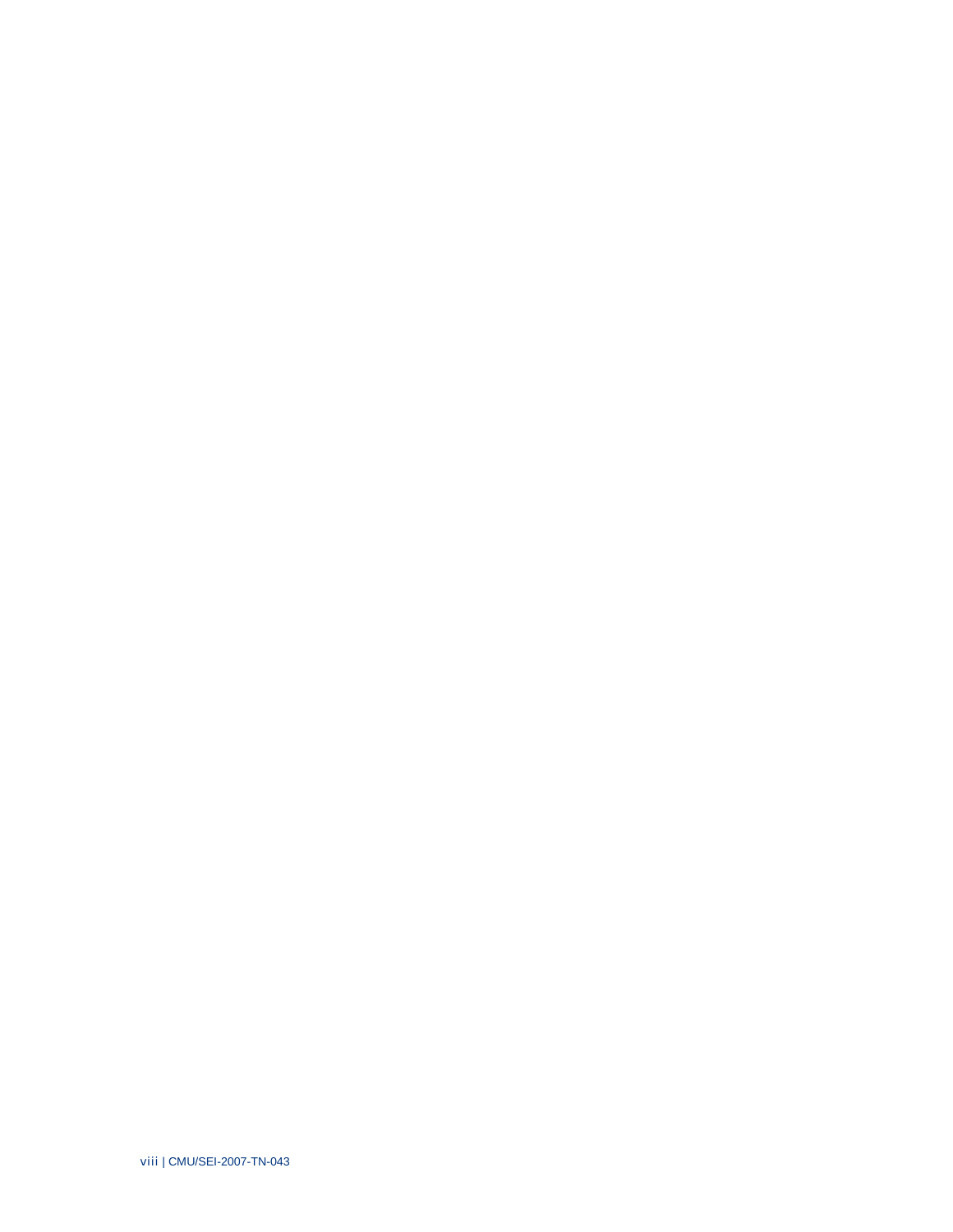### **1 Introduction**

This report aims to show how the Error Model Annex [SAE-AS5506/1 2006] standard can be used in conjunction with the description capabilities of the Architecture Analysis & Design Language (AADL) standard [SAE-AS5506 2004] to add dependability-related information—such as fault and repair assumptions, error propagations, fault-tolerance policies, and voting—to an AADL architecture model. The resulting annotated model can then be used as an input to dependability analyses for fault forecasting during different phases of the development cycle.

Each dependability analysis requires specific dependability-related information from the model. This information may include

- fault assumptions
- repair assumptions
- fault-tolerance mechanisms
- stochastic parameters of the system (i.e., the occurrence of fault events and propagations)
- characteristics of phases in a phased-mission system

Depending on the analysis to be performed, the model will look different. For example, in the case of qualitative dependability analyses, no stochastic and timing properties are needed in the model. For a fault-tree analysis, repair assumptions do not need to be taken into account.

We assume that the reader is familiar with the concepts of fault-tolerance and dependability analysis. The reader is referred to the *Dependability Handbook* for detailed information on these topics [Arlat 1998]. This report is structured as shown in Table 1:

| Section        | Description of Content                                                                                                                                                            |
|----------------|-----------------------------------------------------------------------------------------------------------------------------------------------------------------------------------|
| $\overline{2}$ | Presents the scope of the AADL Error Model Annex                                                                                                                                  |
| 3              | Identifies the constructs of the AADL core language relevant to error modeling and comments on the<br>level of architectural detail necessary for dependability-oriented modeling |
| 4              | Explains mechanisms for reusing error models                                                                                                                                      |
| 5              | Shows the architecture-dependent parts of the dependability-related information (i.e., the parts that can-<br>not be reused across architectures)                                 |
| 6              | Presents hierarchic error modeling options                                                                                                                                        |
| 7              | Discusses issues related to dependability modeling for systems with operational modes                                                                                             |
| 8              | Explains how you can deal with maintenance and repair in AADL models                                                                                                              |
| 9              | Presents the mechanisms that allow you to specify elements in the model of interest to specific depend-<br>ability analyses                                                       |

*Table 1: Content in this Document*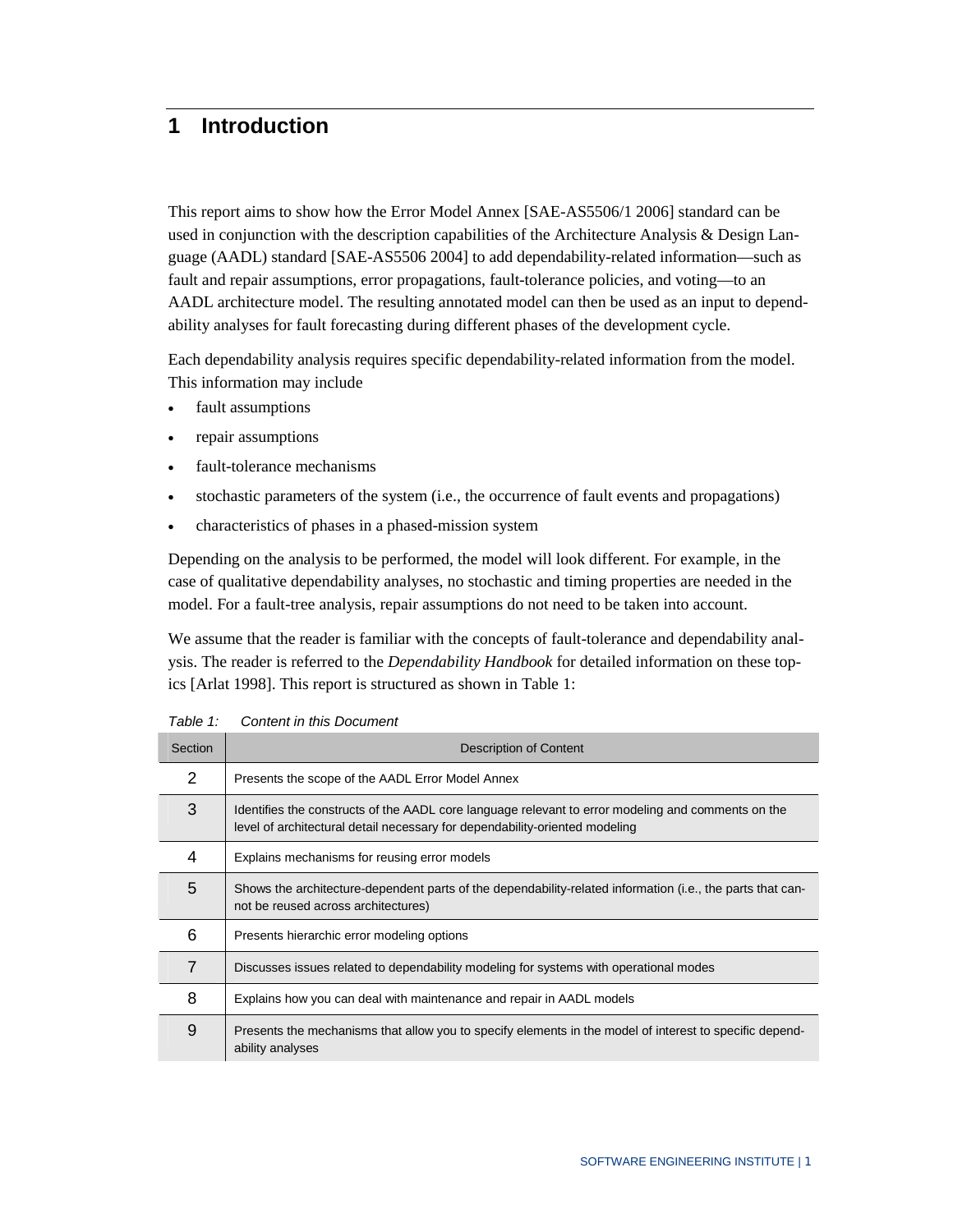### **2 Dependability Modeling with the Error Model Annex**

The Error Model Annex can be used to annotate the AADL model of an embedded system to support a number of the methods cited in SAE ARP4761, *Guidelines and Methods for Conducting the Safety Assessment Process on Civil Airborne Systems and Equipment* [SAE-ARP4761 1996]. An architecture specification containing error models may be subjected to a variety of analysis methods. For example, fault trees can be generated from specifications to assess safety, or Markov analyses can be applied to assess reliability and availability.

The error models of low-level components typically capture the results of failure modes and effects analysis (e.g., as failure modes and effects analysis as defined in SAE ARP 4761). The error models of the overall system and high-level subsystems typically capture the results of system hazard analysis (e.g., as hazard analysis as defined in SAE ARP 4761). Figure 1 illustrates the use of error models at different levels of the system hierarchy. Error models can also be associated with connections between components to characterize any fault behavior of component interactions, such as the transfer of data.



*Figure 1: Error Models in System Hierarchy* 

The error behavior of a complete system emerges from the interactions between the individual component and connection error models. The system error model is a composition of the error models of its components where the composition is derived from the system hierarchy, the interactions between components, and the shared computing platform resources. For example, a component error model with probabilistic properties represents a stochastic automaton. The system error model represents the composition of the concurrent stochastic automata of the components in that system; it reflects error propagation between components based on the component dependencies in the AADL architecture model and the error management rules that are specified in error model annotations. Risk mitigation methods employed in embedded computer system architectures to increase safety, reliability, integrity, and availability are modeled by specifying how com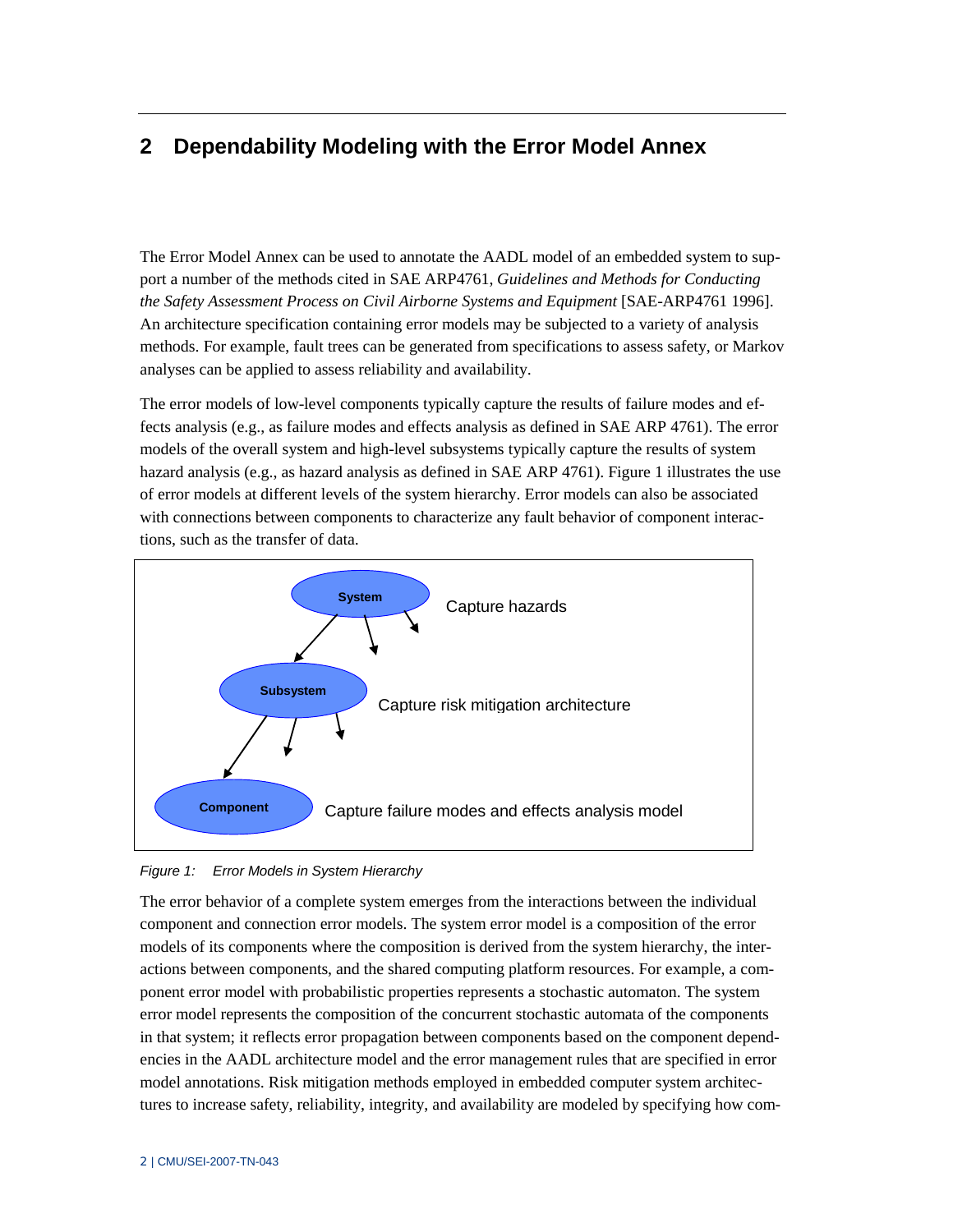ponents detect and mitigate errors in their subcomponents or in the components on which they depend.

The Error Model Annex supports mixed-fidelity modeling by annotating system components with different reusable error models. Mixed-fidelity modeling makes it easier to modify architecture specifications and automatically regenerate safety and reliability models at different levels of fidelity; it also enables improved traceability between architecture specifications and the generated models and analysis results.

You can define two kinds of reusable error models within an error model annex library: **basic error models** and **derived error models**. A basic error model declares a set of **error states** for a component or connection, together with **error state transitions** and properties to specify how the error state of a component changes due to **error events** and **error propagations**. For example, the error state of a component might change due to an internal fault, represented by an error event, or due to an error propagated into that component from some other component, represented by an error propagation.

In a derived error model, the **error state** of a component may be defined in terms of the error states of its subcomponents. For example, a component having internal redundancy might be in an erroneous state only when two or more of its subcomponents are in erroneous states. In this case, error state transitions are not explicitly defined.

You annotate application system components and execution platform components through **error model annex subclauses**. These subclauses specify an error model from the library to be used for a component and component-specific **properties** of the error model, such as

- probability of occurrence of errors and error propagation
- logical guards that determine the effects those errors and error propagations have on component error states
- mappings of error states and error propagations in the error model into events on event ports of components
- mode transition conditions in terms of events through event ports, error states, and error propagations

You may use a basic error model as an abstraction for a given subsystem; a derived error model should be specified in terms of subcomponent and connection error models of that subsystem.

It is possible to check for consistency, completeness, and traceability between the error models of interacting components and between the error models of components and their subcomponents. This monitoring capability helps ensure a globally consistent and complete error model for the overall architecture. It also enables an integrated approach that ensures consistency and completeness between hazard analysis (HA) and failure modes and effects analysis (FMEA) and with the safety and reliability analyses that associate them together.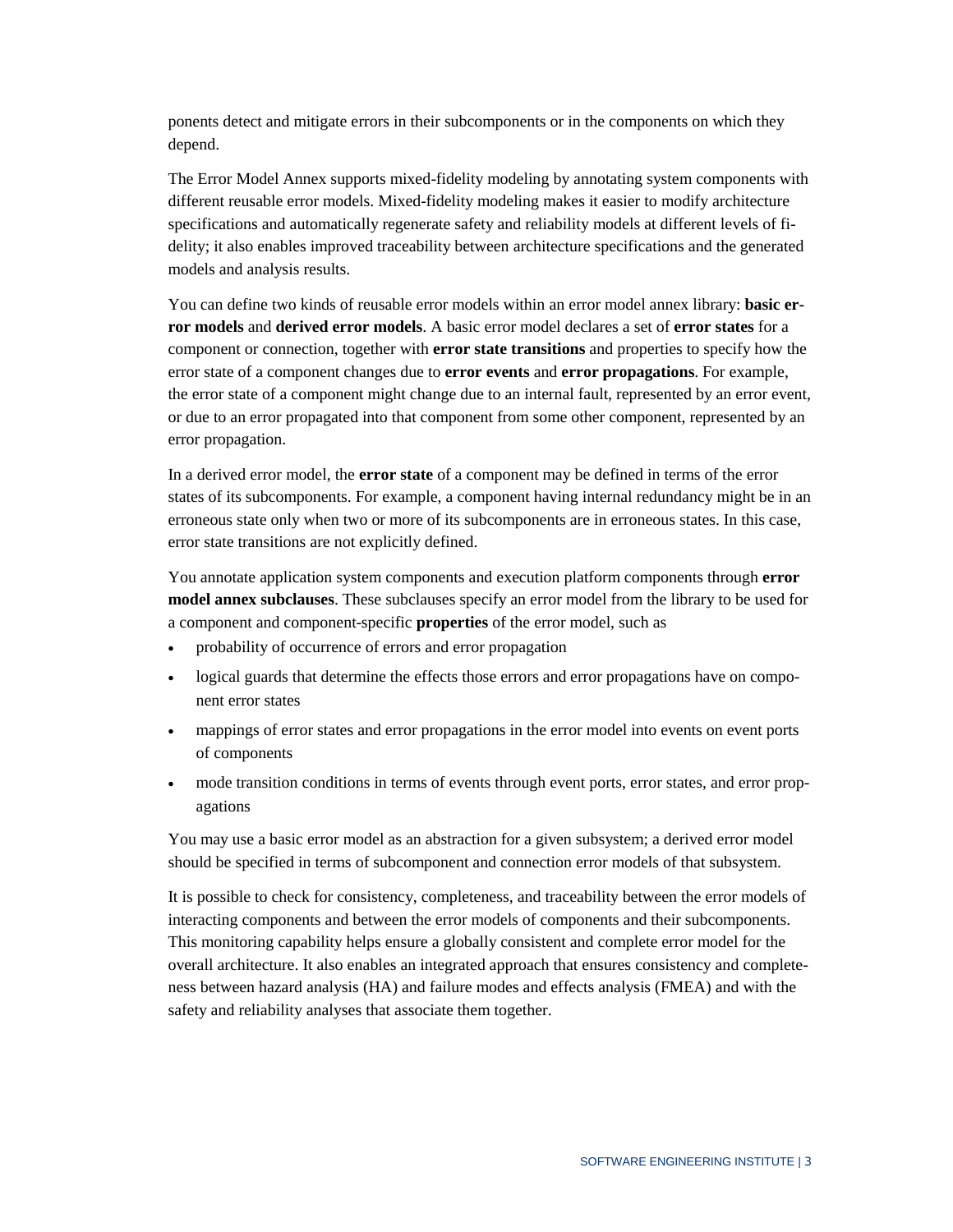# **3 The AADL Architecture Model**

To perform dependability analyses, you can describe a system's architecture in AADL and annotate this architecture model with error models containing relevant dependability-related information. AADL supports modeling of the embedded software system, the hardware platform, and the external environment as a set of interconnected application components mapped onto a set of interconnected execution platform components.

For dependability analyses, the architecture model does not need to be complete (i.e., the software does not need to be modeled to the level of threads and the hardware does not need to be described in terms of memory, processors, devices, and buses):

- The application software can be modeled using AADL system components; it can also be modeled to the level of partitions or that of processes and threads.
- The hardware platform can be modeled using AADL system components, or it can be modeled to the level of processors, memory, devices, and buses.
- The component may be defined at different levels of abstraction. For example, an AADL model with a real-time operating system or a bus type may represent a network including protocols. These execution platform component specifications can later be refined into models that provide the details of the implementation.
- Dynamic aspects of system architecture can be captured with the AADL mode concept. Different modes of a system or system component can represent different system configurations and connection topologies, as well as different sets of property values to represent changes in nonfunctional characteristics such as performance or fault occurrence.

It is only necessary to model the components that are of interest in the analysis (i.e., those for which the behavior in the presence of faults is considered). As a result, architecture models can be formed at early stages in the development process, when the architecture is not completely detailed. Later, they can be refined into a more detailed architecture representation for higher fidelity analysis.

The scope of the dependability analysis determines the aspects of the system to be modeled in AADL. The model may focus on representing the computing platform and the external environment, the embedded application software system, and an embedded application deployed on a particular execution platform. In the last case, the binding of the application system to the execution platform is expressed in AADL through a set of binding properties.

AADL supports the representation of end-to-end flows through the concept of a flow specification. End-to-end flows can be analyzed in the context of partially or fully complete AADL models. This flexibility allows for flow-related analyses to increase in fidelity as the architecture model is refined. Although not explicitly referenced in the Error Model Annex standard, end-to-end flow specifications can identify the relevant system components needed to document critical flows that must be considered in a reliability, availability, or fault-tree analysis.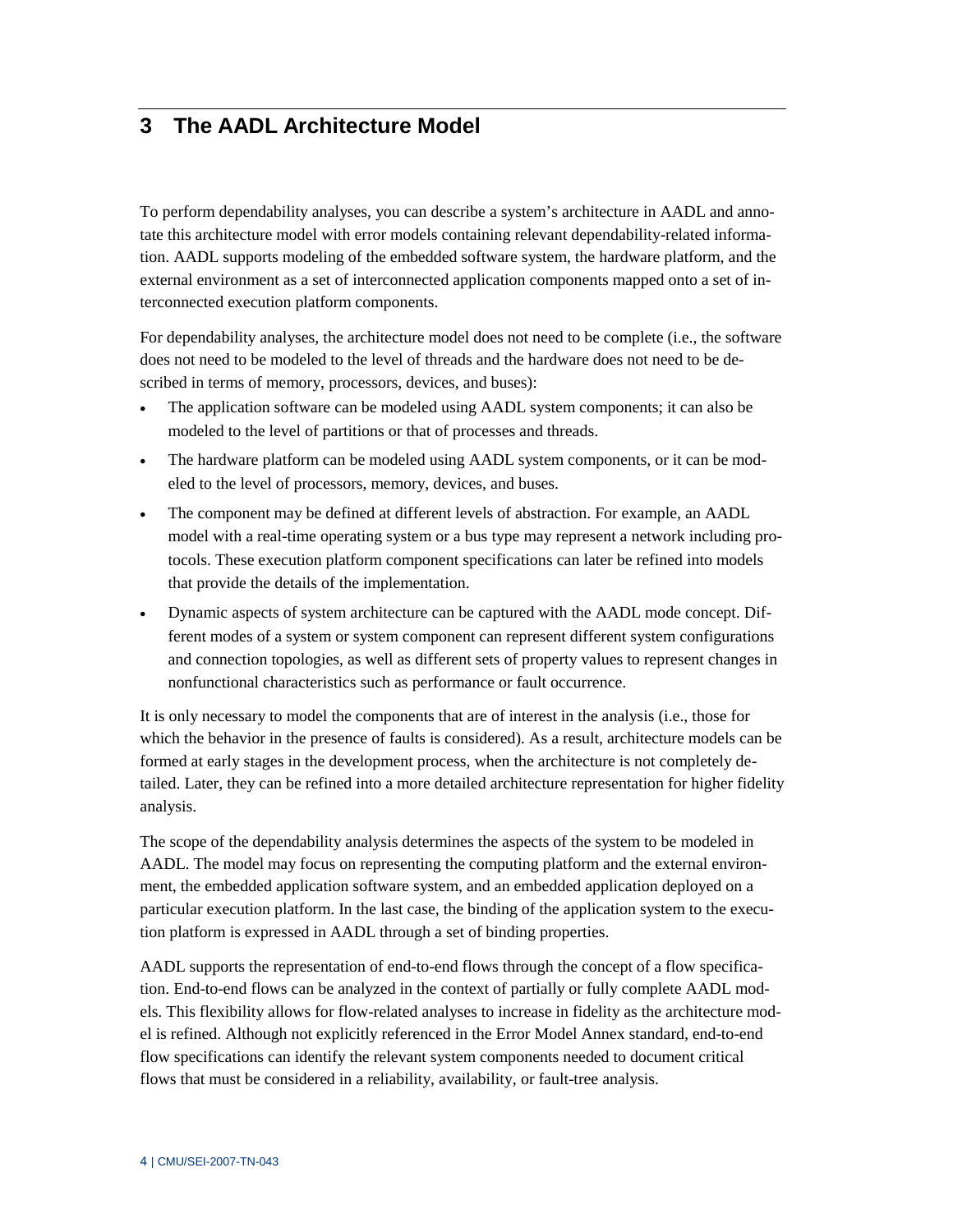You can find detailed information about the architecture description capabilities of AADL in *The Architecture Analysis & Design Language (AADL): An Introduction* [Feiler 2006] and the AADL standard document [SAE-AS5506 2004].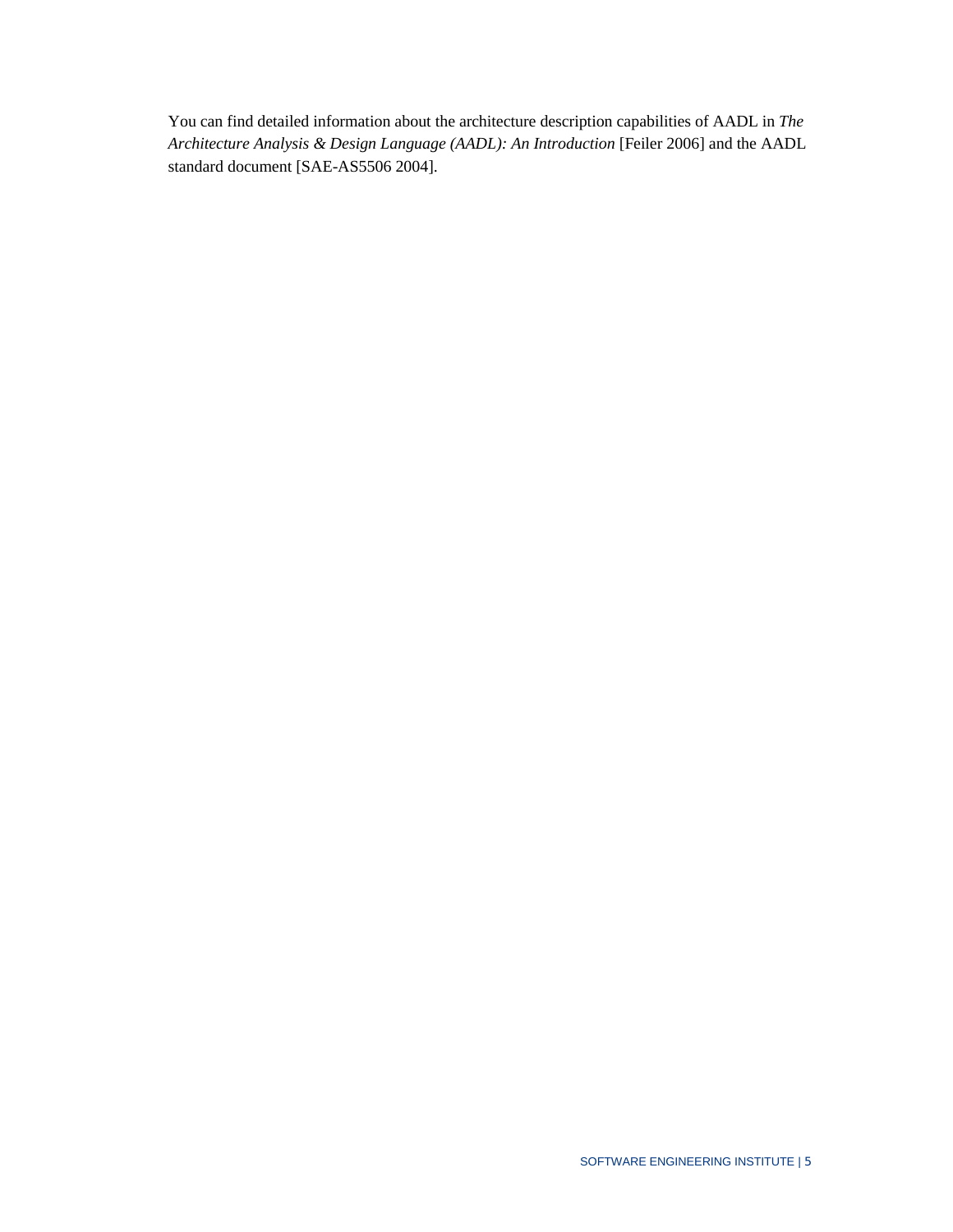### **4 Reusable Error Models**

In this section, we describe how to define error models that can be applied to a number of system components and tailored with component-specific information (i.e., error models that are reusable). We also illustrate how to associate such an error model to a component and provide examples of reusable error models.

#### **4.1 ERROR MODEL DEFINITION**

An error model is a state machine that can be associated with an AADL component or connection in order to describe its behavior in terms of logical error states in the presence of faults. Error models can be associated with (1) hardware components (processor, memory, device, and bus), (2) software components (process, subprogram, data, thread, and thread group), (3) composite components (system), and (4) connections.

An error model definition is divided into an error model type and an error model implementation. Elements declared in the error model type can be customized through component-specific properties, when an error model is associated with a component as an error model instance. Several error model implementations can correspond to the same error model type*.* Table 2 shows both an error model type declaration and an error model implementation declaration.

*Table 2: Error Model Definition* 

```
error model Example1 
features 
ErrorFree: initial error state; 
Failed: error state; 
Fail, Repair: error event; 
CorruptedData: out error propagation
   {Occurrence => fixed 0.8};
end Example1; 
error model implementation Example1.basic 
transitions 
ErrorFree-[Fail]->Failed; 
Failed-[out CorruptedData]->Failed; 
Failed-[Repair]->ErrorFree; 
properties 
Occurrence => poisson 1.0e-3 applies to Fault; 
Occurrence => poisson 1.0e-4 applies to Repair; 
end Example1.basic;
```
The **error model** type Example1 declares error states (i.e., ErrorFree and Failed), error events (i.e., Fault and Repair), and error propagations that can affect other components (i.e., CorruptedData). One **error state** (ErrorFree) is the initial state.

The **error model** implementation Example1.basic declares error transitions between states that are triggered by events and propagations. The **error model** instance is initially in the state ErrorFree. Due to a Fault error event, it becomes Failed*.* Then, after a Repair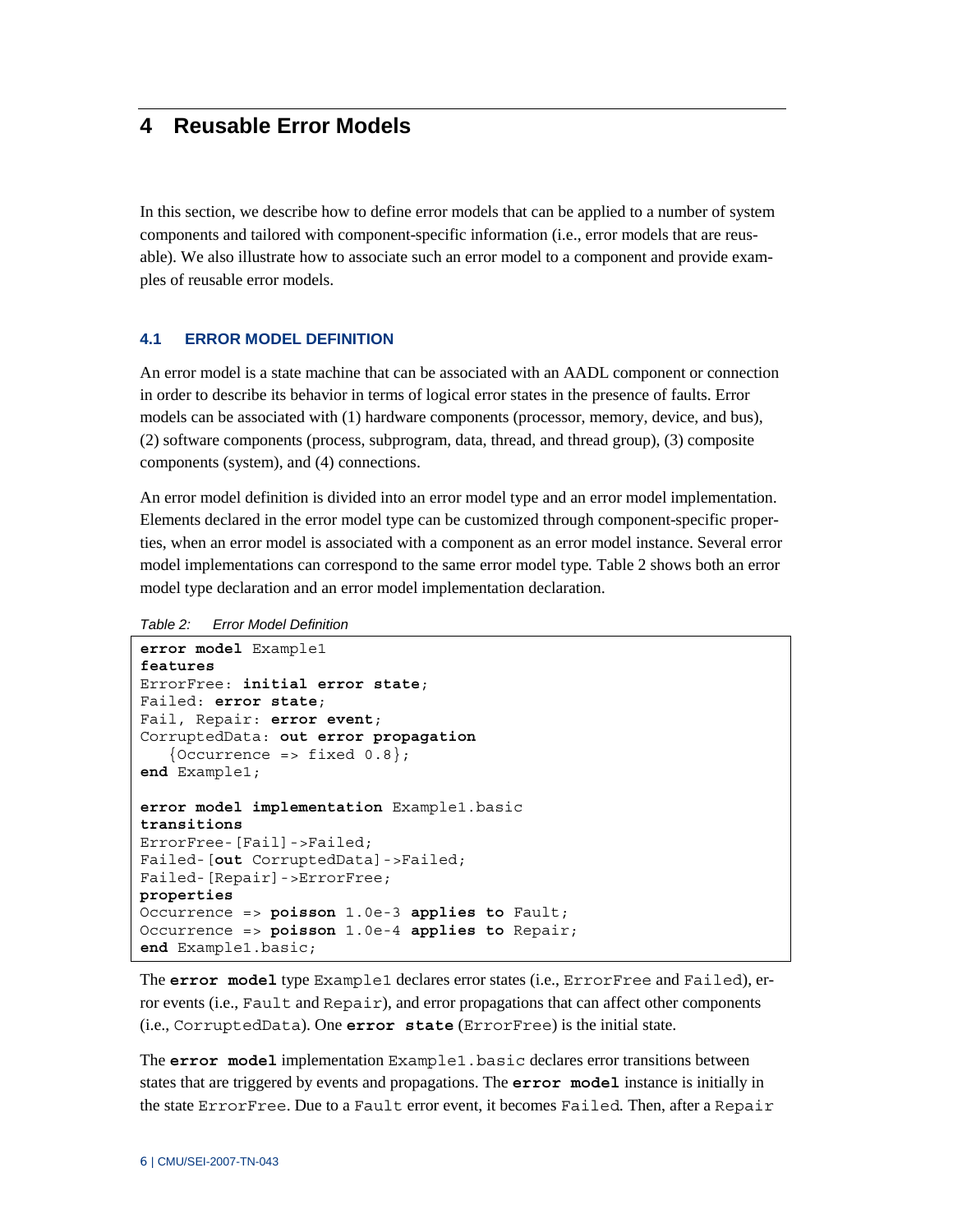error event it becomes ErrorFree again. While Failed, the component sends error propagations CorruptedData.

Both the error model type and the implementation can declare Occurrence **properties** for error events and error propagations. Occurrence **properties** specify the arrival rate (the language keyword is **poisson**) or occurrence probability (language keyword is fixed) of error events and outgoing error propagations. For the **poisson** arrival rate, the Occurrence property takes a single positive real value, which is the  $\lambda$  parameter in the exponential survival distribution  $1 - e^{-\lambda t}$ . For the fixed probability, the Occurrence property takes a single real value in the range [0.0, 1.0]. The Occurrence property can also have a user-defined distribution (indicated by the language keyword nonstandard and the distribution name) with one or more values. The Error Model Annex standard permits the Occurrence property to have literal expressions (i.e.,  $\mu$ ,  $p$ , or 1- $p$ ).

If both the error model type and the error model implementation declare Occurrence **properties** for a same error event or error propagation, the property value declared in the error model implementation overrides the one declared in the error model type. The value declared in the error model type can be seen as a default value while the value declared in the error model implementation can be seen as an implementation-specific value (i.e., different implementations corresponding to the same type can declare different values for the Occurrence property of a same error event or error propagation). Either of these values can be replaced by a componentspecific Occurrence value for each of the components with which the error model is associated (see Section 5.1).

#### **Observations**

- Elements declared in an error model definition can have slightly different meanings according to the dependability analysis to be performed. For example, a state can represent a failure mode identified in an FMEA analysis or a hazardous state identified in a hazard analysis.
- Although called **error state**, states can represent error-free states as well as error states.
- Although called an **error event**, this logical event may represent a repair event as well as a fault event.
- Some analyses do not involve probabilistic dependability measures; therefore, they do not require the definition of occurrence properties (i.e., Occurrence property declarations are optional).
- Note that error events and error propagations are logical events that may represent transient faults. They are not port events that are communicated through event ports. Error events can be declared in error models that can be associated with any kind of AADL component and connection, even with components that cannot communicate events through event ports. For example, one can associate an error model declaring error events and propagations with a memory component. Although memory components are not able to send events through ports, error events and states of the associated error model may be observed by the system; they may be mapped into port events (Guard\_Event) and may specify a condition for transition to a different operational mode (Guard\_Transition).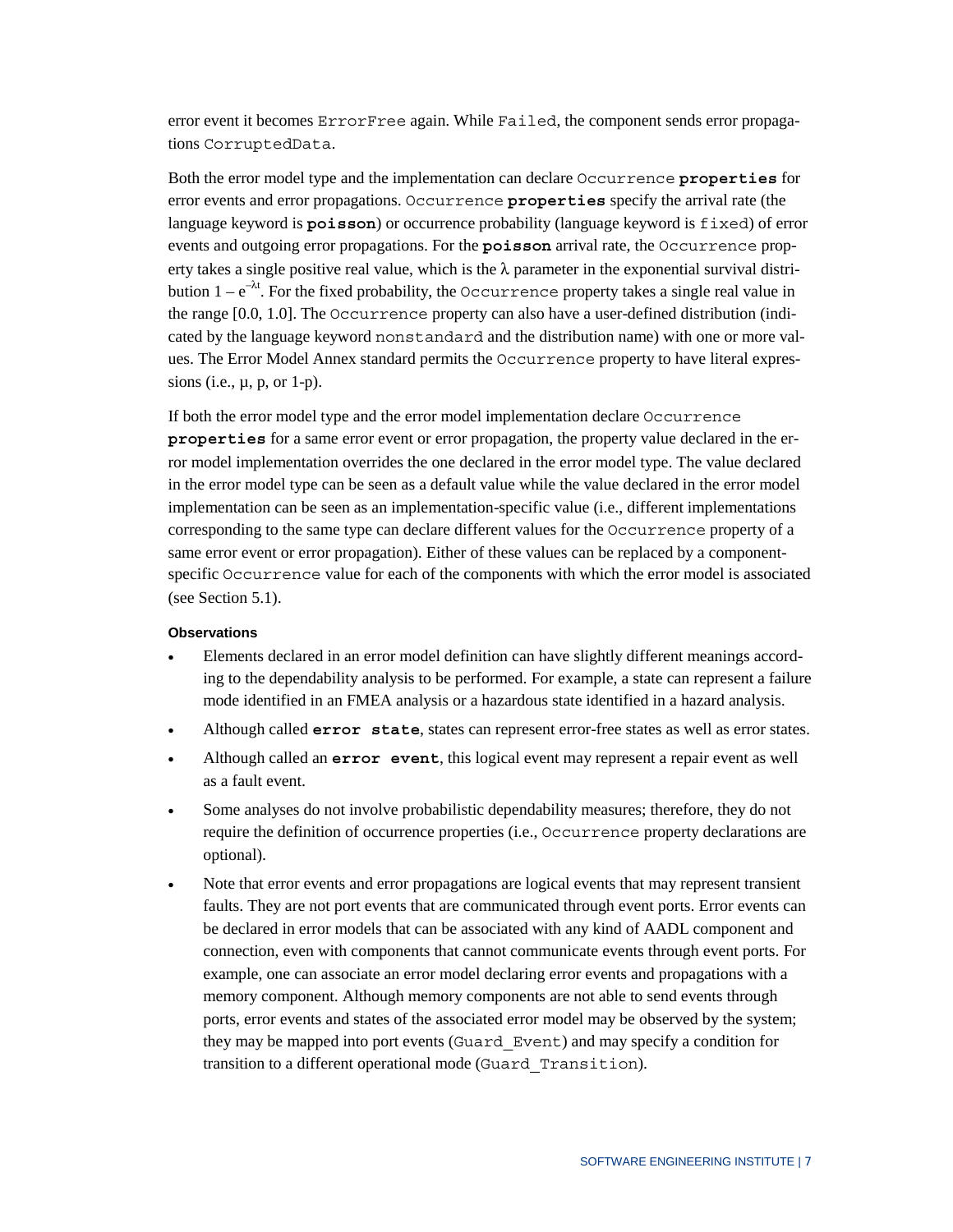#### **4.2 ERROR MODEL ANNEX LIBRARIES**

Error model definitions like the one shown in Table 2 are meant to be reusable. They are defined as error model annex libraries separately from AADL component types and component implementations.

An error model annex library is declared as shown in Table 3. Several error model definitions are declared between the constructs **annex** Error Model  $\{**$  and  $**\}$ ;.

*Table 3: Error Model Annex Library* 

```
package My_ErrorModels 
public
annex Error_Model {** 
error model Example1 
… 
end Example1; 
error model implementation Example1.basic 
… 
end Example1.basic; 
error model Example2 
… 
end Example2; 
error model implementation Example1.basic 
… 
end Example2.basic; 
**}; 
end My_ErrorModels;
```
Error model annex library declarations can be placed in AADL packages or in the local (anonymous) namespace of an AADL specification. When declared in an AADL package, an error model can be referenced by the package name and the error model name from within error model annex subclauses of any component type or component implementation. When declared in the local namespace, the error model can be referenced by its name and can only be referenced within error model annex subclauses in component types and component implementations declared in the same local namespace.

#### **Observations**

- Different error models can be defined with the same name as long as the error model definitions are placed in different AADL packages.
- The AADL standard limits each AADL package to one annex library declaration for each annex. Consequently, all error model definitions in a package must be placed in the error model annex library declaration.

#### **4.3 EXAMPLES OF ERROR MODEL DEFINITIONS**

This section includes some examples of error model definitions that could be placed in a library and then applied to and customized in AADL models. We first define a simple error model for an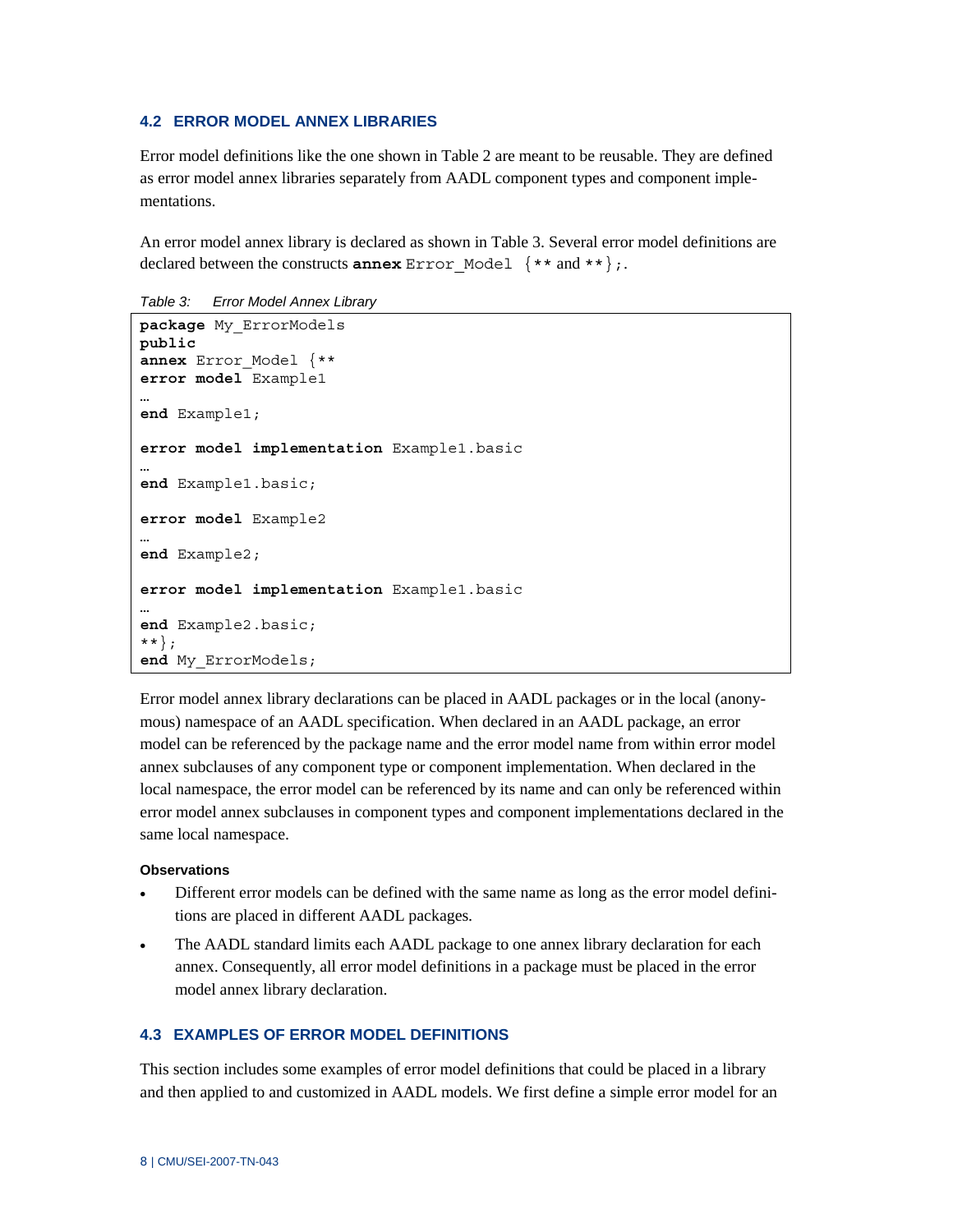isolated system component (i.e., a system component whose errors do not affect other components and that is not affected by errors of other components). In that context, we illustrate how to model faults and repairs as well as transient and permanent faults. We then define an error model for system components that propagate errors and are affected by propagated errors.

#### **4.3.1 Fault and Repair Models for an Isolated Component**

Table 4 shows a simple two-state error model definition that models faults in components. We refer to it as a **fault model***.* It declares two error states, ErrorFree and Failed, and one error event, Fail. This error event triggers a transition between the two states. This error model definition does not declare any propagation, so it cannot influence the behavior of any components that interact with the component to which it is associated.

This fault model definition is simple for three reasons:

- 1. It takes failure into account.
- 2. The behavior of any component in the presence of faults can be described in terms of the ErrorFree and Failed states.
- 3. It declares a literal Occurrence property value for events that represent faults, which can be tailored for each component.



*Table 4: Fault Model Definition for Isolated Component*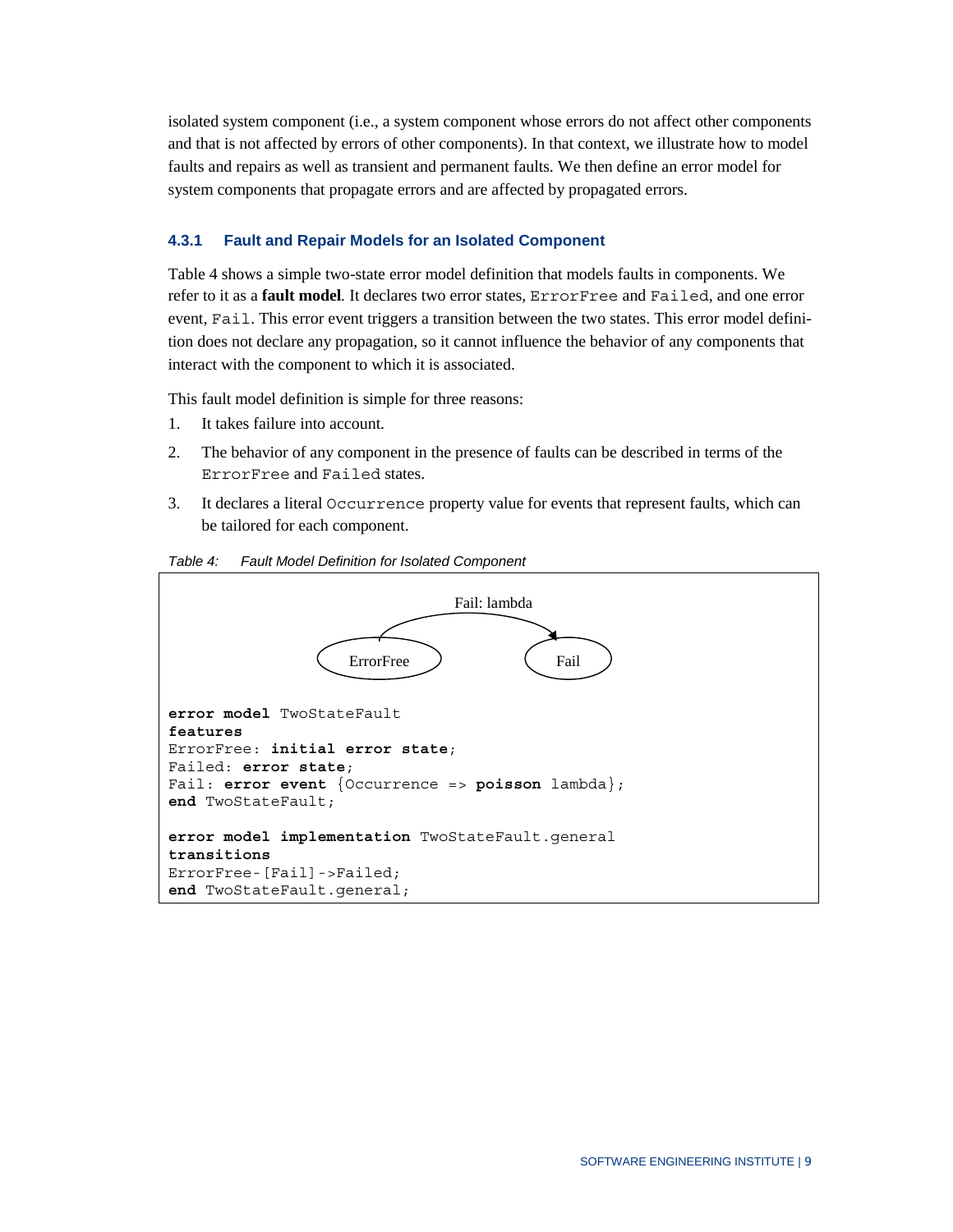This error model can be extended to include repair behavior as a **fault and repair model**. For this model, we add an event to represent that a component can repair itself or be repaired. This repair event is then used to specify a transition from the Failed to the ErrorFree state. A fault and repair model is illustrated in Table 5.





#### **Observations**

- Fault models can be used to represent fault information in dependency analyses that focus on faults, such as a fault tree analysis. The state machine represented by error states and error state transitions typically is without cycles (i.e., error events do not cause the error model to return to an error-free state). This allows the error model to be translated into fault trees.
- Fault and repair models can be used on system components that permit repair during the life of the system. Note that the state machine represented by error states and error state transitions is cyclical due to the fact that repair events may return the error model state to an errorfree state. Fault tree analysis can still be performed, because the cycles of this state machine can be broken by distinguishing between fault events and repair events. To distinguish between event types, the error event should be tagged with a property (to indicate whether it is a fault or repair event) that can be interpreted by analysis tools.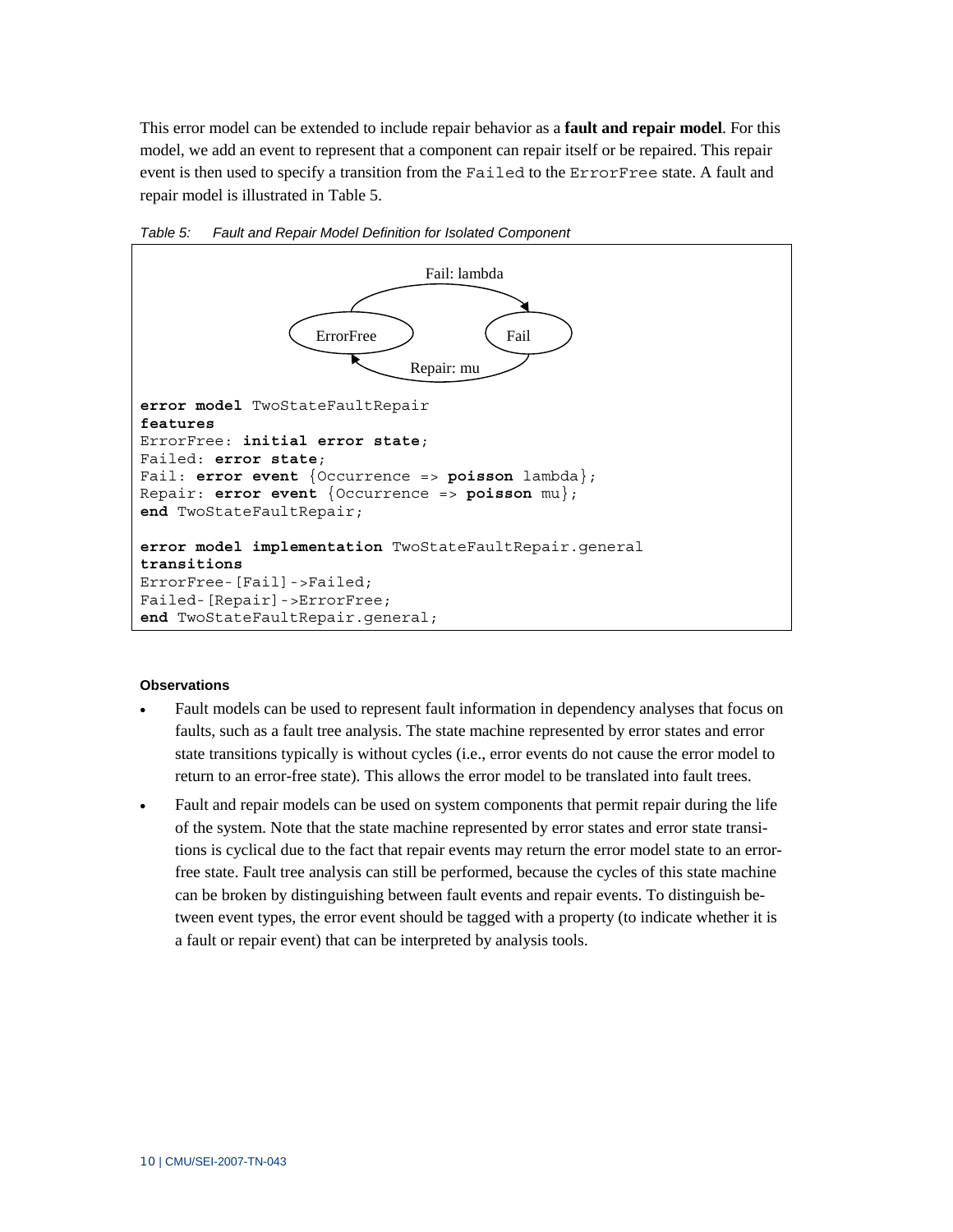#### **4.3.2 Modeling Transient and Permanent Faults**

Components, in particular hardware components, exhibit transient and permanent faults. Initially a component is in an ErrorFree state. Faults are activated with a specified rate, lh. A fault is permanent with a given probability (ph) and temporary with the complementary probability (1 ph). Errors caused by temporary faults disappear after a short period of time (dh). These behaviors are illustrated in Table 6.





#### **Observations**

- We introduced an Activation Fault state that allows the specification of a probability of fault occurrence separately from the probability that the fault is a permanent versus a transient fault. The same model can be specified without that intermediate state, when the modeler specifies the occurrences of the permanent and transient faults as separate probabilities.
- We modeled the transient fault as persisting for a short period of time, reflected in the Transient\_Error state and the transitions between it and the ErrorFree state. If the modeler cares to model only the occurrence of a transient error, not its duration, the Transient\_Error can be eliminated, and a transition can be defined from the ErrorFree state to itself.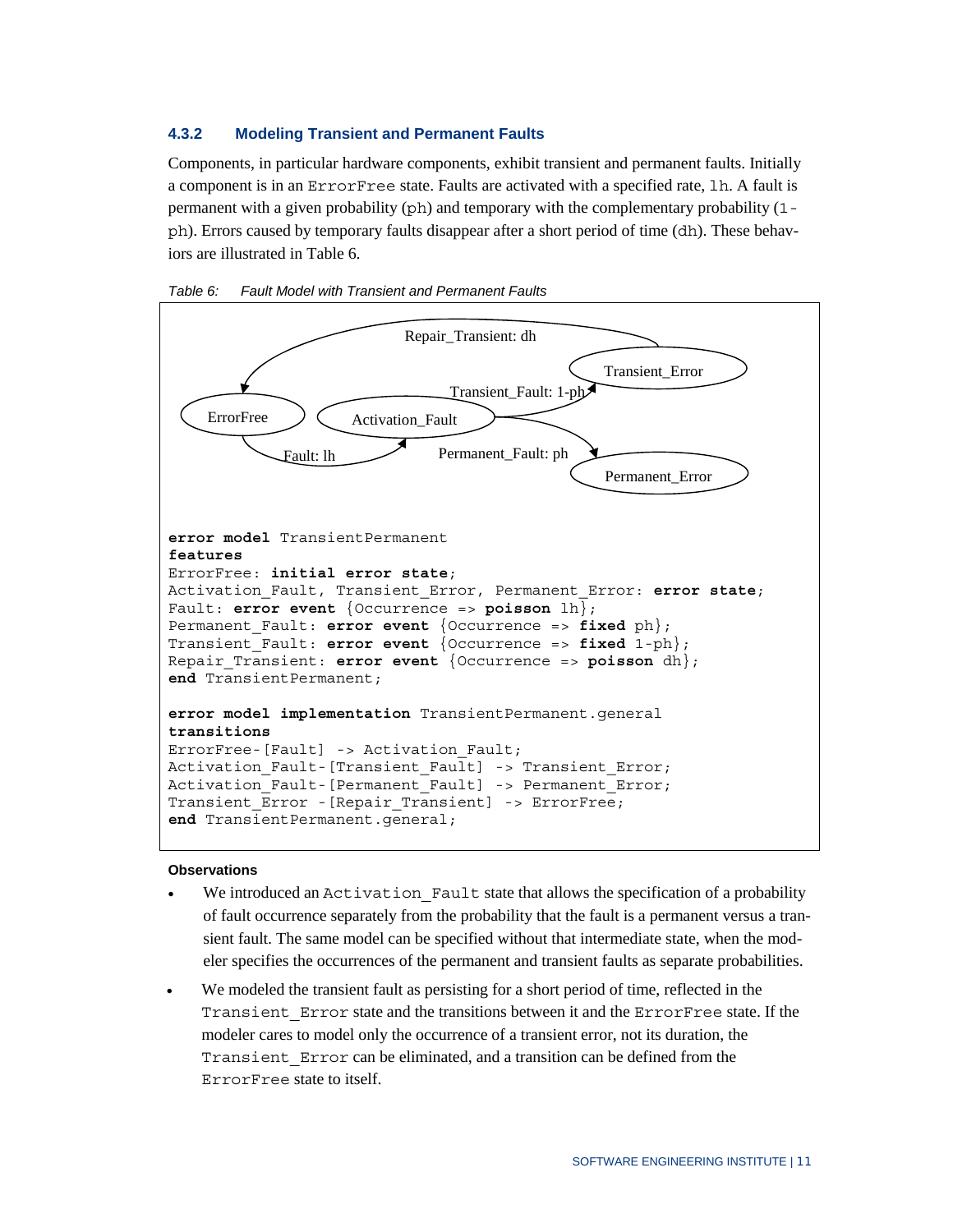#### **4.3.3 Modeling Error Propagation**

In many systems, failing components affect other components, because the components interact or one component is an execution platform resource that an application component is bound to for execution. Impact dependency information exists in an AADL model (see Section 5.2) and is used when the modeler specifies how errors are propagated and how propagated errors are handled for a system component (see Section 5.3).

In this section, we demonstrate how an error model shows that a component can propagate errors to other components and be affected by errors propagated from other components through **error propagations** (see Table 7)**.** The error propagation property enhances the error model definition shown in Table 4 on page 9 by declaring error propagations and referring to them in error state transitions. The property declares outgoing and incoming propagations through an **in out** propagation declaration. The **in out** propagation declaration is a shorthand for declaring an **in** propagation and an **out** propagation with the same name.

An error propagation out of a component is specified with an **out** error propagation declaration. An **out** error propagation occurs spontaneously and randomly according to the specified occurrence probability, when it is named in an error state transition and the current error model state of the component is the origin of the transition.

An **in** error propagation indicates that a component knows the propagations coming from other components by the specified name. The mapping of **out** error propagations of one component to an **in** error propagation of an impacted component is determined by name matching or explicitly specified as propagation guards for specific system components (see Section 5). The **in** propagation can be named in an error state transition to indicate that any error propagated from another component results in a transition to the destination state of that transition declaration.

In Table 7, we can assume that a component failure influences the behavior of components that depend on it. We make this action visible through the error propagation FailVisible that occurs with a given probability p. The Occurrence property only applies to the FailVisible **out** propagation. **In** propagations are the consequences of **out** propagations from other components; therefore, they do not need Occurrence properties.

The two supplementary transitions declared in the **error model implementation** specify respectively that

- 1. If the component is in the state ErrorFree and receives a FailedVisible **in** propagation, it goes to the state Failed.
- 2. The component remains in the state Failed when propagating out the FailedVisible propagation.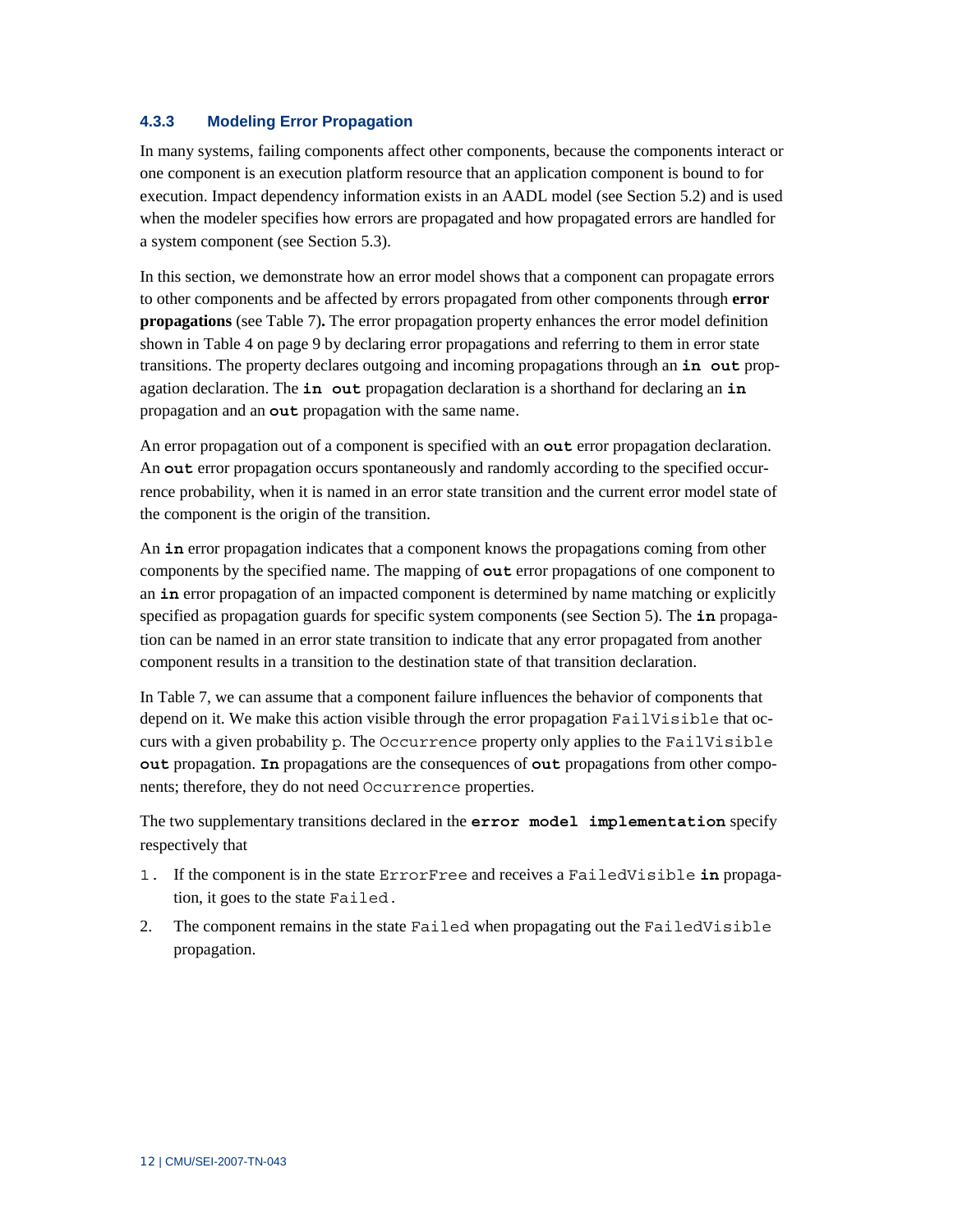

*Table 7: Error Model Definition for Component with Error Propagation* 

Table 8 shows an error model that models components that can observe failure of other components but their error state is not affected by error propagation. A component may fail and can be restarted to regain its ErrorFree state. **Out** propagations are used to notify when the component fails and when it is restarted.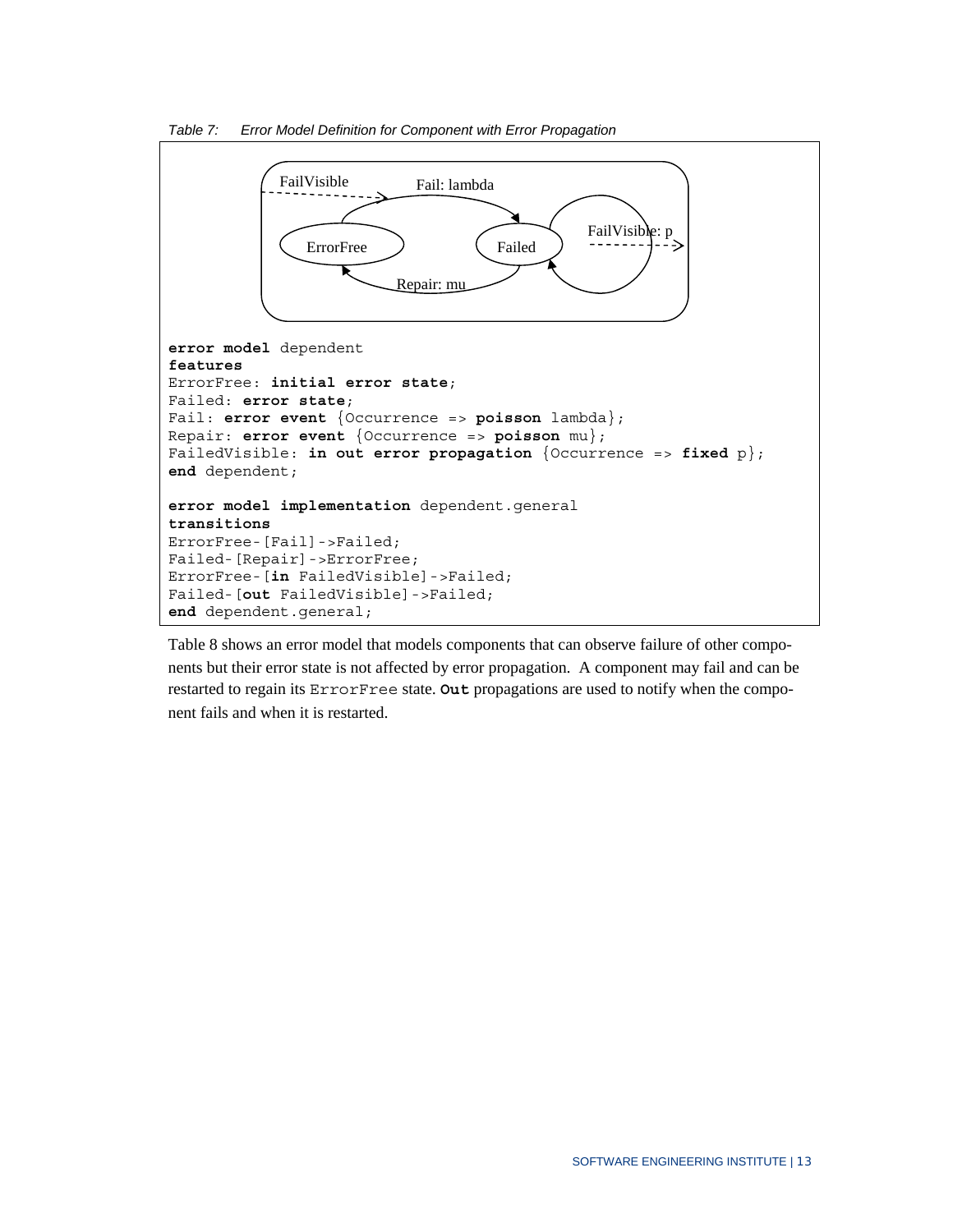



#### **Observations**

- In the models shown in Table 7 and Table 8, the Fail error event shows that a fault occurs in a component and is recognized as error. By defining a separate outgoing **error propagation**, we can represent that the error may not always be observed by another component or may be observed with a delay. We indicate those situations through an appropriate Occurrence property value of the **error propagation**.
- An **error propagation** reports an error state to other components. If their error states are affected, the other components will have a corresponding **in** propagation. Alternatively, those components may observe the **out** propagation through guards and take action based on the condition of the guard. (See Sections 5.4 and 5.5 for information about guards.)
- If the component fault is always and immediately visible to other components (i.e., the probability of occurrence of the propagation is 1), we could choose to declare Fail as an **error propagation** instead of an error event. However, the resulting error model would be less reusable because it includes an assumption that the failure is always visible.
- In general, the error state of a component is made visible to other components by declaring an **error state** transition that triggers an error propagation by naming an **out** propagation and has the same source and destination states (i.e., the propagation is sent out of the component but the component itself does not move to a different state). Figure 2 shows this mechanism. When the component is in StateA, it sends out an I\_Am\_In\_State\_A propagation and returns to StateA. It is noteworthy that the state is only visible if the **out** propagation occurs. If the **out** propagation occurs with a probability different from 1, the state may not be always visible.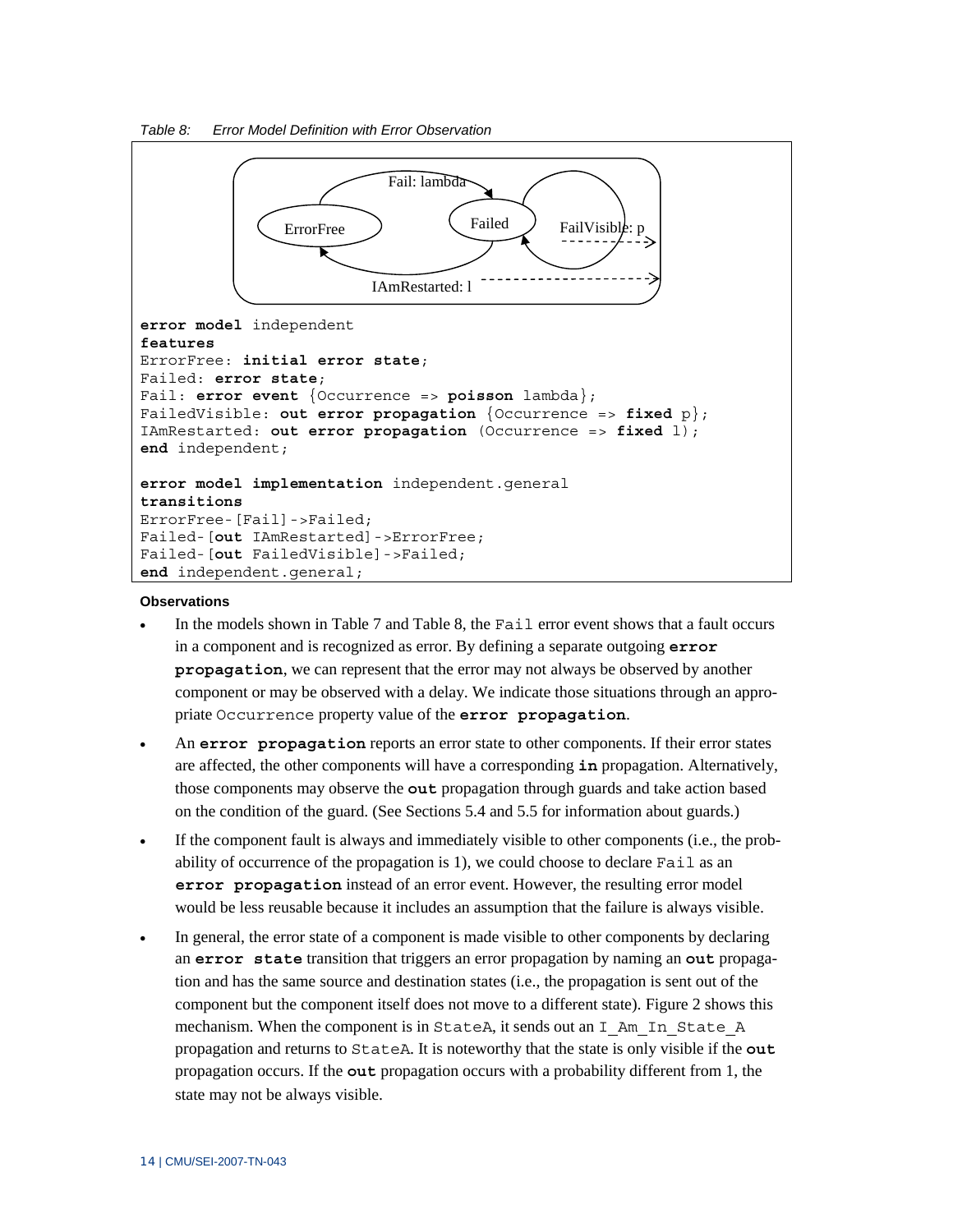

*Figure 2: State Visible from Outside* 

The error model definition in Table 7 on page 13 can be considered to be more practical than the one in Table 4 on page 9, because it assumes that the AADL component to which it is associated interacts with other AADL components. The error model definition in Table 7 is general enough to be applied to any AADL component.

We can represent a more realistic behavior in the presence of faults by distinguishing different kinds of faults and consequences, as well as error detection mechanisms. The specification of an error model definition depends directly on the fault and repair assumptions considered in a given system and operational scenario. In the two following sections, we present error model definitions intended to describe the behavior of hardware and software components, respectively.

#### **4.3.4 General Error Model for Hardware Components**

In Figure 3, we define a general error model for hardware components. The behavior of the hardware component in the presence of faults is as follows:

- 1. Initially, the component is in HW\_ErrorFree state.
- 2. Hardware faults (error event HW\_Fault) are activated with a specified rate (1h) resulting in a transition to the HW\_Activation\_Fault state.
- 3. The fault is either permanent (error event HW\_Perm\_Fault*),* with a given probability (ph) triggering a transition to the HW\_Permanent\_Error state, or transient (error event HW Trans Fault), with the complementary probability  $(1-ph)$  triggering a transition to the HW\_Transient\_Error state.
- 4. The error caused by a permanent fault may be detected after some time (th), represented in Figure 3 as a transition triggered by error event HW\_Detection\_Action to the HW Detection Action End state.
- 5. An error caused by a permanent fault is either detected (HW\_Perm\_Fault\_Detect) with a given probability (dh) or not detected (HW\_Perm\_Fault\_Non\_Detect) with a probability  $(1-dh)$ .
	- If the error is detected, the hardware component is repaired as represented by the HW In Repair state.
	- − If the error is not detected (represented by the HW\_Error\_Non\_Detect state), the failure is perceived after a certain amount of time (fph). This behavior is shown as error event HW\_Failure\_Perceived and triggers a transition the HW\_In\_Repair state, after which the hardware component is repaired.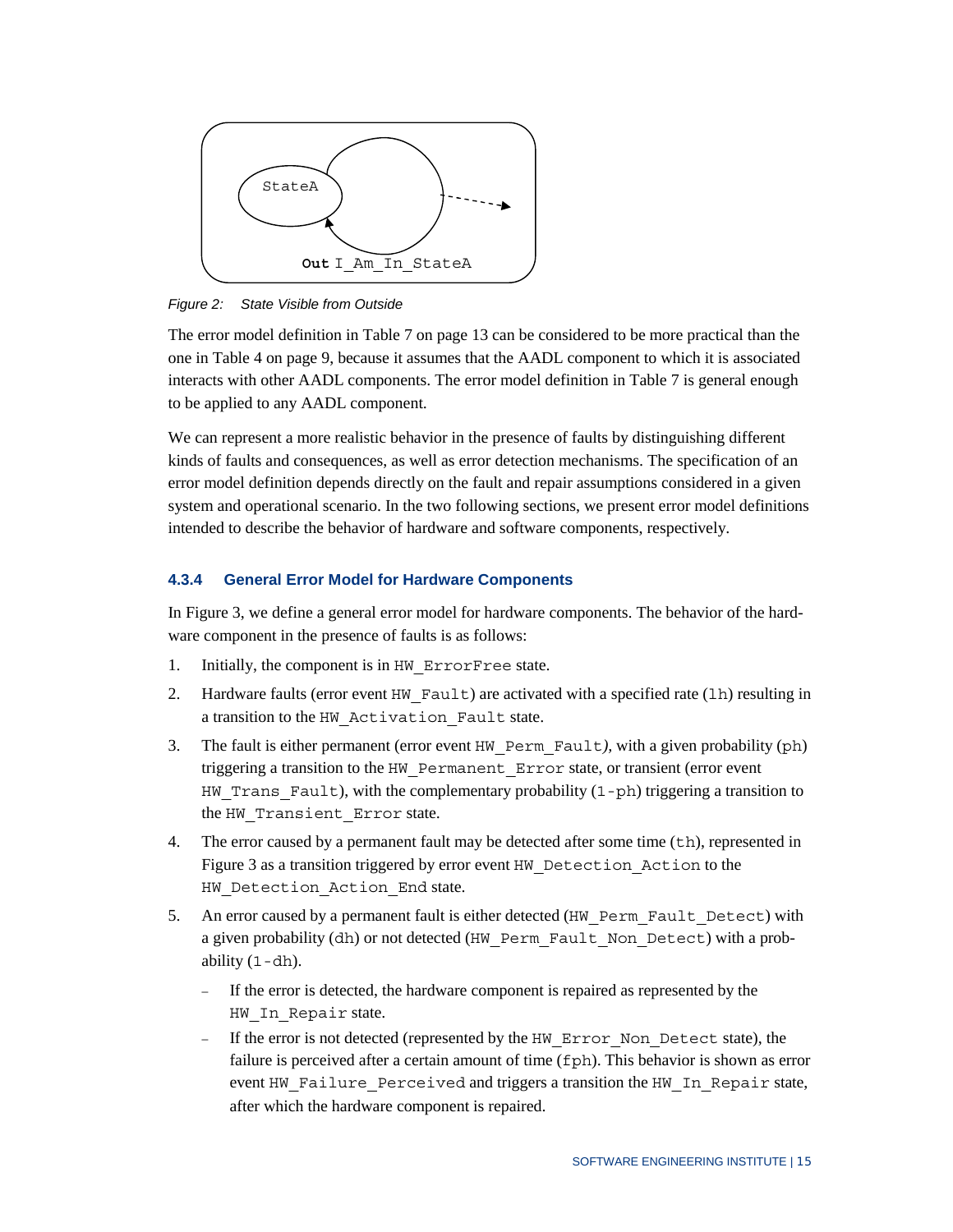- 6. The component repair from a permanent fault takes some time (muh), with a transition triggered by error event HW\_Repair\_Perm to the HW\_ErrorFree state.
- 7. An error caused by a transient fault disappears after a short period of time  $(t \in h)$ . This behavior is shown as a transition triggered by error event HW\_Repair\_Trans to the HW\_ErrorFree state.



*Figure 3: General Hardware Component Error Model* 

Some of the hardware states may influence other components of the architecture. Therefore, they must be made visible to the outside through outgoing error propagations (shown in Figure 3 as dashed lines with arrows). We assume that this influence exists for

the transient error state

The transient error state is observed by other components after a certain amount of time (qh) as represented by the outgoing error propagation HW\_Transient.

• the state corresponding to a nondetected error

The nondetected error state is observed by other components after a certain amount of time (rh) as represented by the outgoing error propagation HW\_Perm\_Non\_Detect.

• the state where the hardware component needs repair

The state representing a hardware component needing repair is observed by other components after a certain amount of time (sh) as represented by the outgoing error propagation HW\_Failed.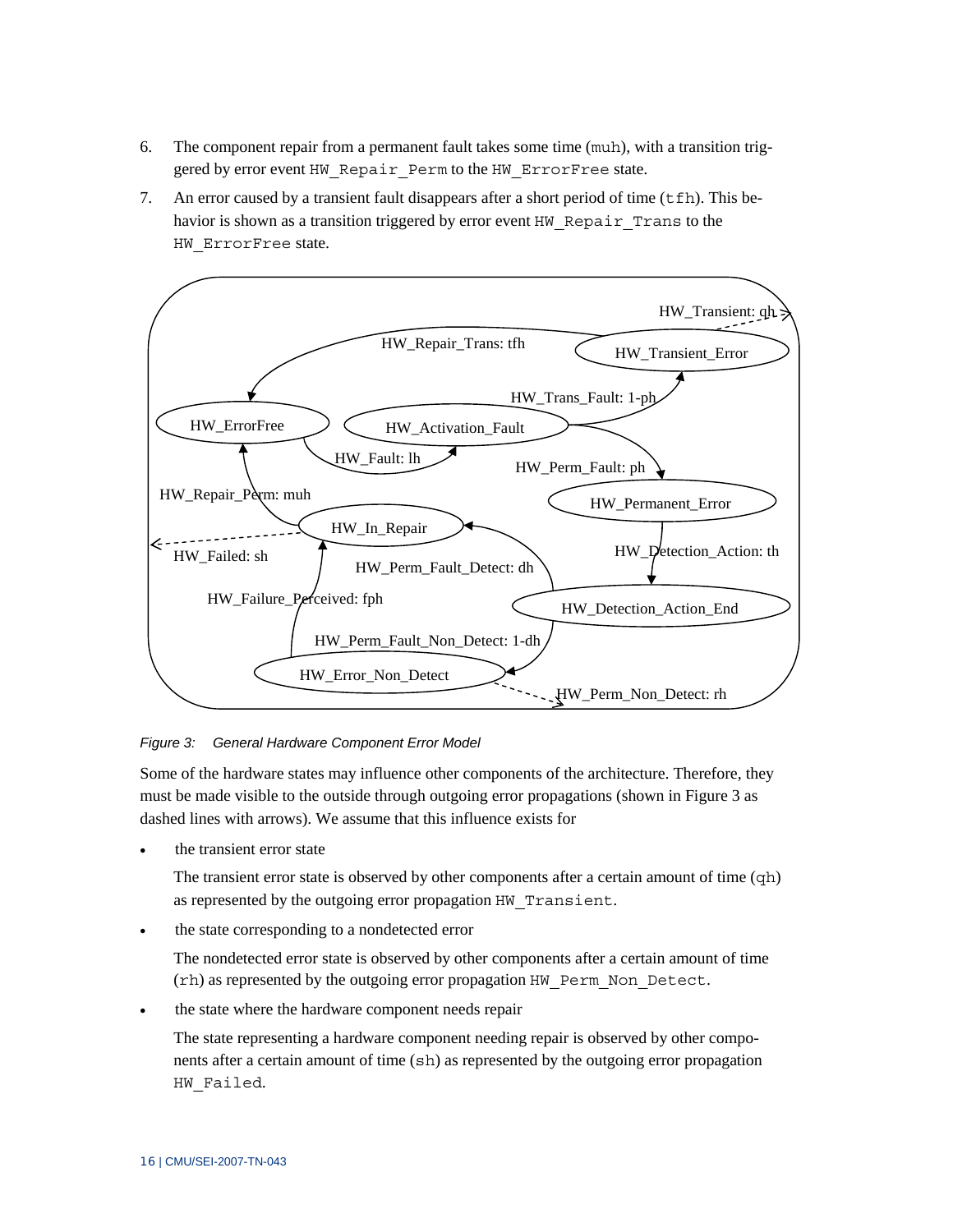Table 9 shows the error model definition corresponding to the specification depicted in Figure 3. Notice that we used the HW prefix for all error states, events, and propagations in order to ensure the readability of the model when several error models are associated with different system components. Also, propagation names are important, because **in** and **out** propagations declared in error model instances associated with interacting components are matched through their names or are named in guard specifications.

*Table 9: Error Model Definition for a Hardware Component* 

```
error model forHardware 
features 
HW_ErrorFree: initial error state; 
HW Activation Fault, HW Transient Error, HW Permanent Error,
HW_Detection_Action_End, HW_Error_Non_Detect, HW_In_Repair: error 
state; 
HW Fault: error event {Occurrence => poisson lh};
HW Perm Fault: error event {Occurrence => fixed ph};
HW_Trans_Fault: error event {Occurrence => fixed 1-ph}; 
HW_Detection_Action: error event {Occurrence => poisson th}; 
HW Failure Perceived: error event {Occurrence => poisson fph};
HW Perm Fault Detect: error event {Occurrence => fixed dh};
HW Perm Fault Non Detect: error event {Occurrence => fixed 1-dh};
HW Repair Trans: error event {Occurrence => poisson tfh};
HW Repair Perm: error event {Occurrence => poisson muh};
HW Transient: out error propagation {Occurrence => fixed qh};
HW Perm Non Detect: out error propagation {Occurrence=> fixed rh};
HW_Failed: out error propagation {Occurrence => fixed sh};end
forHardware; 
error model implementation forHardware.general 
transitions 
HW ErrorFree-[HW Fault]-> HW Activation Fault;
HW Activation Fault-[HW Trans Fault]-> HW Transient Error;
HW Activation Fault-[HW Perm Fault]-> HW Permanent Error;
HW Transient Error - [HW Repair Trans] -> HW Err Free;
HW_Permanent_Error-[HW_Detection_Action]-> HW_Detection_Action_End;
HW Detection Action End - [HW Perm Fault Detect]-> HW In Repair;
HW Detection Action End-[HW Perm Fault Non Detect]->
HW Error Non Detect;
HW_Err_Non_Detect-[HW_Failure_Perceived]-> HW_In_Repair;
HW In Repair-[HW Repair Perm]-> HW ErrorFree;
HW_Transient_Error -[out HW_Transient]-> HW_Transient_Error; 
HW_Error_Non_Detect-[out HW_Perm_Non_Detect]-> HW_Error_Non_Detect;
HW In Repair-[out HW Failed]-> HW In Repair;
end forHardware.general;
```
The **error model** definition shown in Table 9 can be associated to a hardware component and then customized by using particular values for Occurrence parameters. This definition models the fault and repair assumptions presented by Figure 3. If you want to consider additional assumptions, you can modify the model. For example, you can assume that errors might become visible outside the component when the component is in the state HW\_Permanent\_Err\_State, even though the detection action has not taken place yet.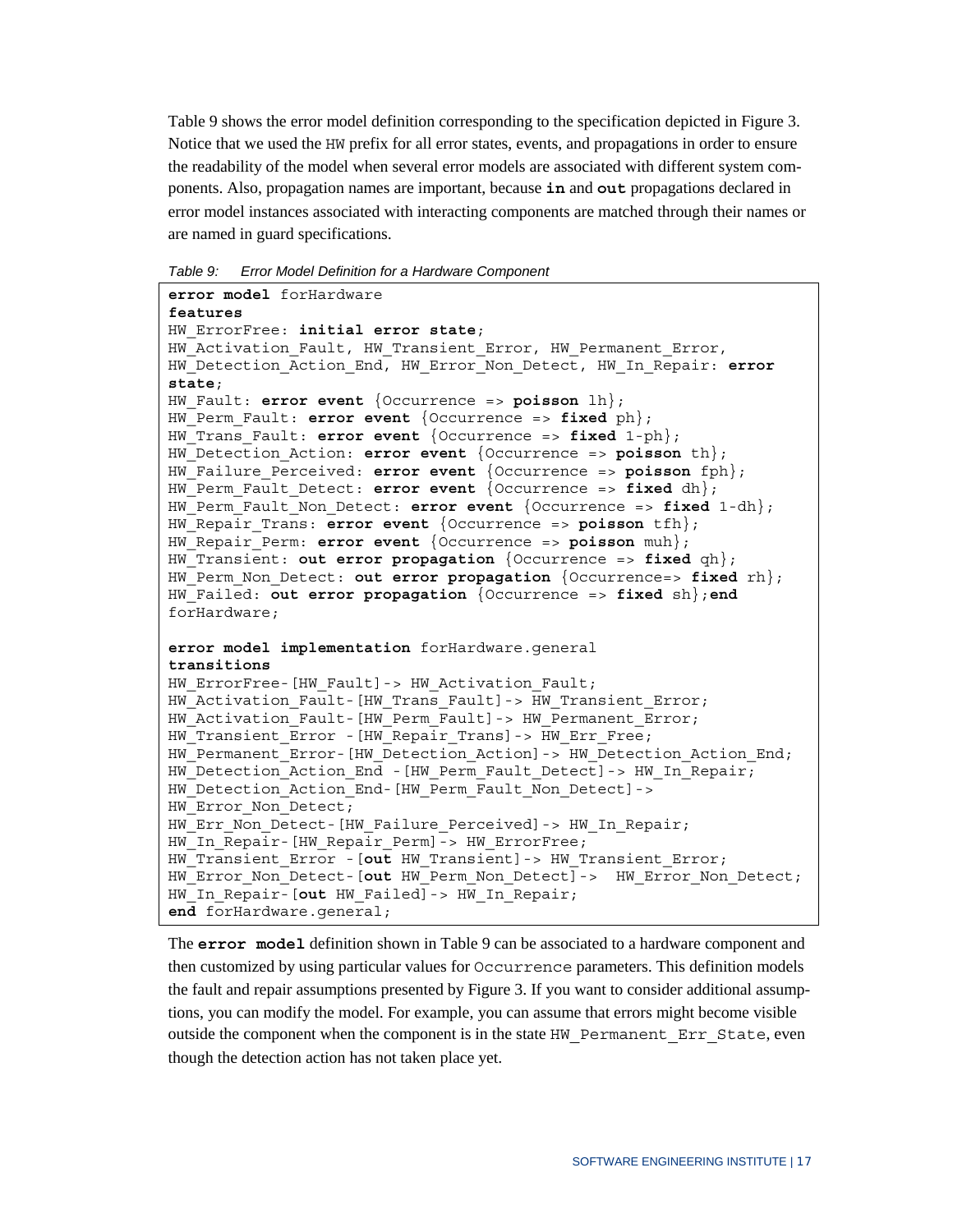#### **4.3.5 General Error Model for Software Components**

We can consider the following behavior in the presence of faults for a software component. The error model is shown in Figure 4.

- 1. Initially, the component is in SW\_ErrorFree state.
- 2. Faults (shown as error event SW\_Fault) are activated with a specified rate, ls, leading to an SW\_Activation\_Fault state.
- 3. The error detection mechanisms need some time to detect an error (represented by the error event SW\_Detect\_Action with distribution ts), culminating in an SW Detection Action End state.
- 4. An error can be detected (shown as error event SW\_Detected) with a given probability ds or not detected (shown as error event SW\_Non\_Detected) with the complementary probability 1-ds.
- 5. A detected error is processed during a certain amount of time (error event SW\_Handling with distribution pis), triggering a transition to the SW\_Handling\_End state.
	- If the detected error is caused by a temporary fault (error event SW\_Error\_Temp with probability 1-ps), its effects would be eliminated by the error detection mechanisms. Consequently, the component moves to the SW\_ErrorFree state. (Note: It is assumed that all temporary faults can be eliminated.)
	- − If the error is caused by a permanent fault (error event SW\_Error\_Perm with probability ps), the software would need to be restarted (SW\_In\_Restart state) to eliminate the effects of the error.
- 6. The effects of a nondetected error may disappear after a certain amount of time (error event SW Non Detected Disappear with distribution  $dis$ ) or may be perceived after a certain amount of time (error event SW\_Non\_Detected\_Perceived with distribution pcs).
- 7. After recovery from a detected error due to a permanent fault or from a nondetected and perceived error, restart takes some time (error event SW\_Restart with distribution vs).
- 8. Other components may observe the malfunctioning of the software component after a certain amount of time, once the SW\_In\_Restart state is entered. This behavior is shown as an outgoing error propagation SW\_Failed.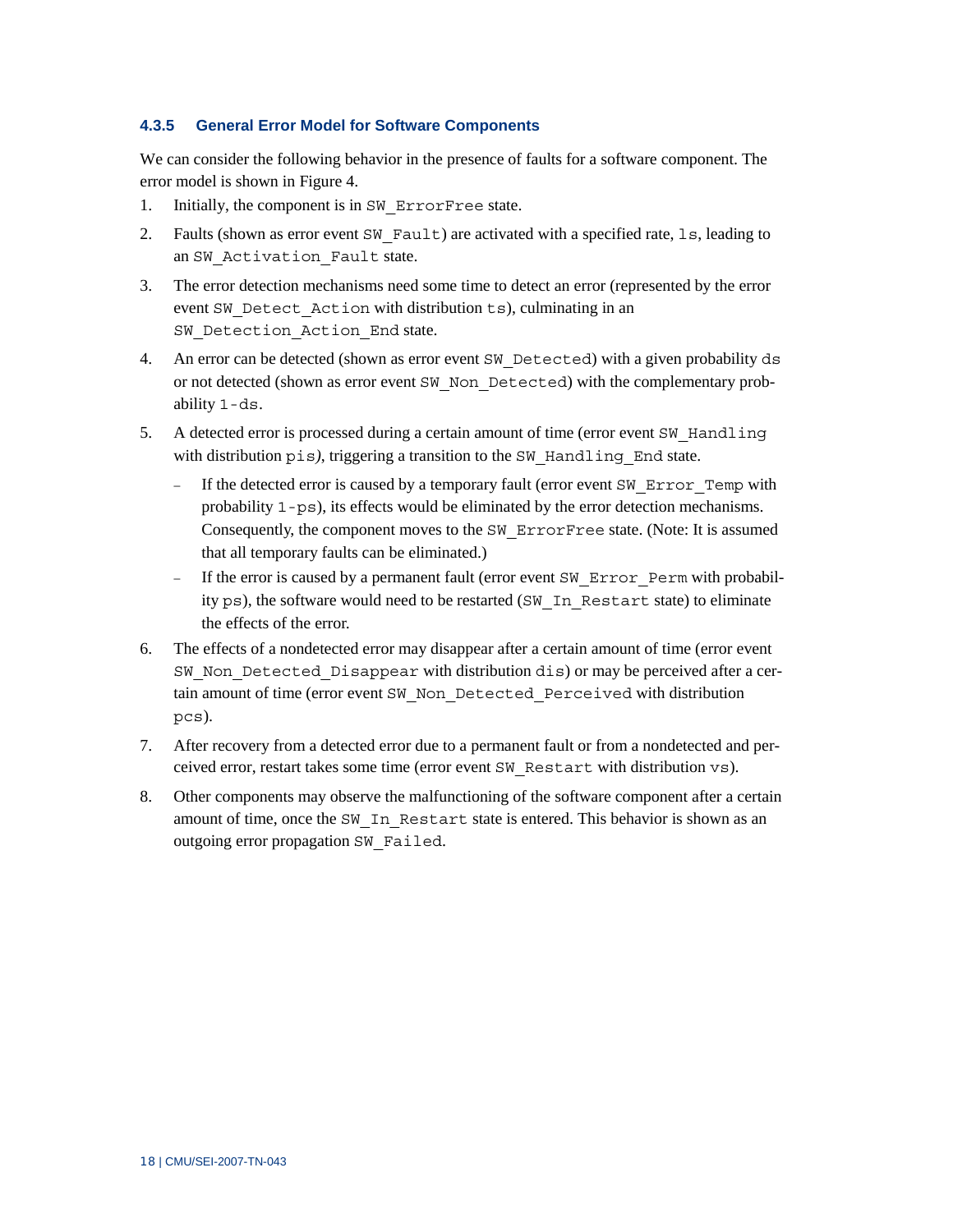

*Figure 4: General Software Component Error Model* 

Table 10 shows the error model definition corresponding to the specification illustrated by Figure 4. As we did for the hardware error model definition, we tagged all states, events, and propagations with an SW prefix.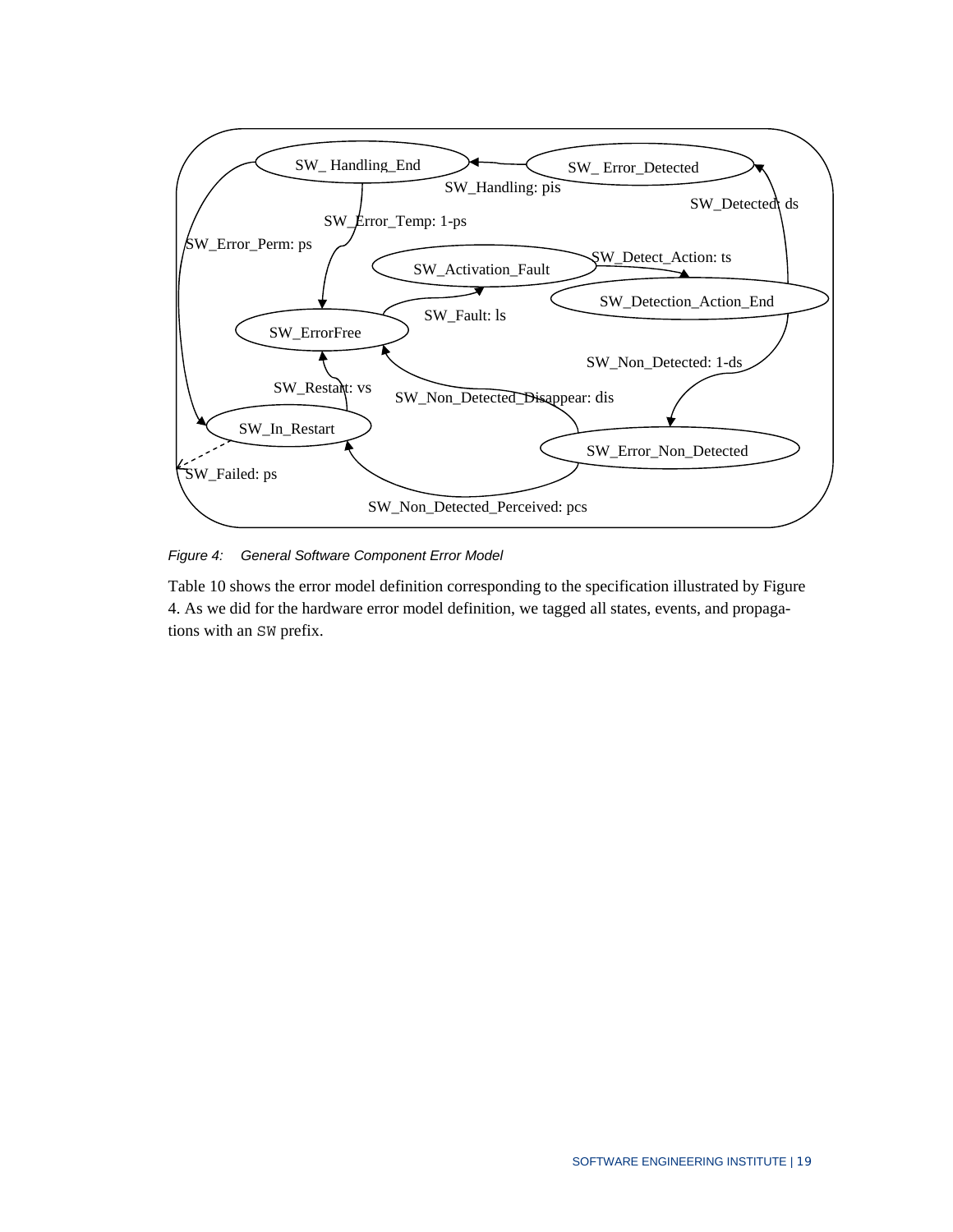```
Table 10: Error Model for Software Component
```

```
error model forSoftware 
features 
SW_ErrorFree: initial error state; 
SW_Activation_Fault, SW_Detection Action End, SW Error Non Detected,
SW_Error_Detected, SW_Handling_End, SW_In_Restart: error state; 
SW Fault: error event {Occurrence => poisson ls};
SW_Detect_Action: error event {Occurrence => poisson ts}; 
SW Detected: error event {Occurrence => fixed ds};
SW_Non_Detected: error event {Occurrence => fixed 1-ds}; 
SW_Non_Detected_Disappear: error event {Occurrence => poisson dis}; 
SW_Non_Detected_Perceived: error event {Occurrence => poisson pcs}; 
SW_Handling: error event {Occurrence => poisson pis}; 
SW Error Temp: error event {Occurrence => fixed 1-ps};
SW Error Perm: error event {Occurrence => fixed ps};
SW_Restart: error event {Occurrence => poisson vs}; 
SW Failed: out error propagation {Occurrence => fixed ps};
end forSoftware; 
error model implementation forSoftware.general 
transitions 
SW ErrorFree-[SW Fault]-> SW Activation Fault;
SW Activation Fault-[SW Detect Action]-> SW Detection Action End;
SW_Detection_Action_End - [SW_Detected]-> SW_Error_Detected;
SW Detection Action End - [SW Non Detected]-> SW Error Non Detected;
SW Error Non Detected-[SW Non Detected Disappear]->SW ErrorFree;
SW Error Non Detected-[SW Non Detected Perceived]-
>SW In Restart; SW Error Detected- [SW Handling]-> SW Handling End;
SW Handling End - [SW Error Temp]->SW ErrorFree;
SW Handling End - [SW Error Perm]-> SW In Restart;
SW In Restart-[SW Restart]-> SW ErrorFree;
SW In Restart-[out SW Failed]-> SW In Restart;
end forSoftware.general;
```
#### **4.3.6 Comparison of General Error Models for Hardware and Software Components**

In the **error model** definitions shown in Table 9 and Table 10, we did not declare any **in**  propagations because the matching between **in** and **out** propagations is done by matching names. Thus, we have to consider the architecture environment in order to choose names for **in** propagations. Section 5.1 shows how propagations are matched based on the AADL architecture model.

In the presence of faults, the error models for hardware and software components behave differently, as Table 11 shows.

| Aspect                                                   | Hardware Component Error Model                                                                                           | Software Component Error Model                                            |
|----------------------------------------------------------|--------------------------------------------------------------------------------------------------------------------------|---------------------------------------------------------------------------|
| The point at which faults are<br>distinguished           | Temporary and permanent faults are<br>distinguished immediately following the<br>fault activation during error handling. | Temporary and permanent faults are<br>distinguished just prior to repair. |
| The result of permanent faults<br>and perceived failures | Repair                                                                                                                   | Restart                                                                   |

*Table 11: Error Model Handling Behavior*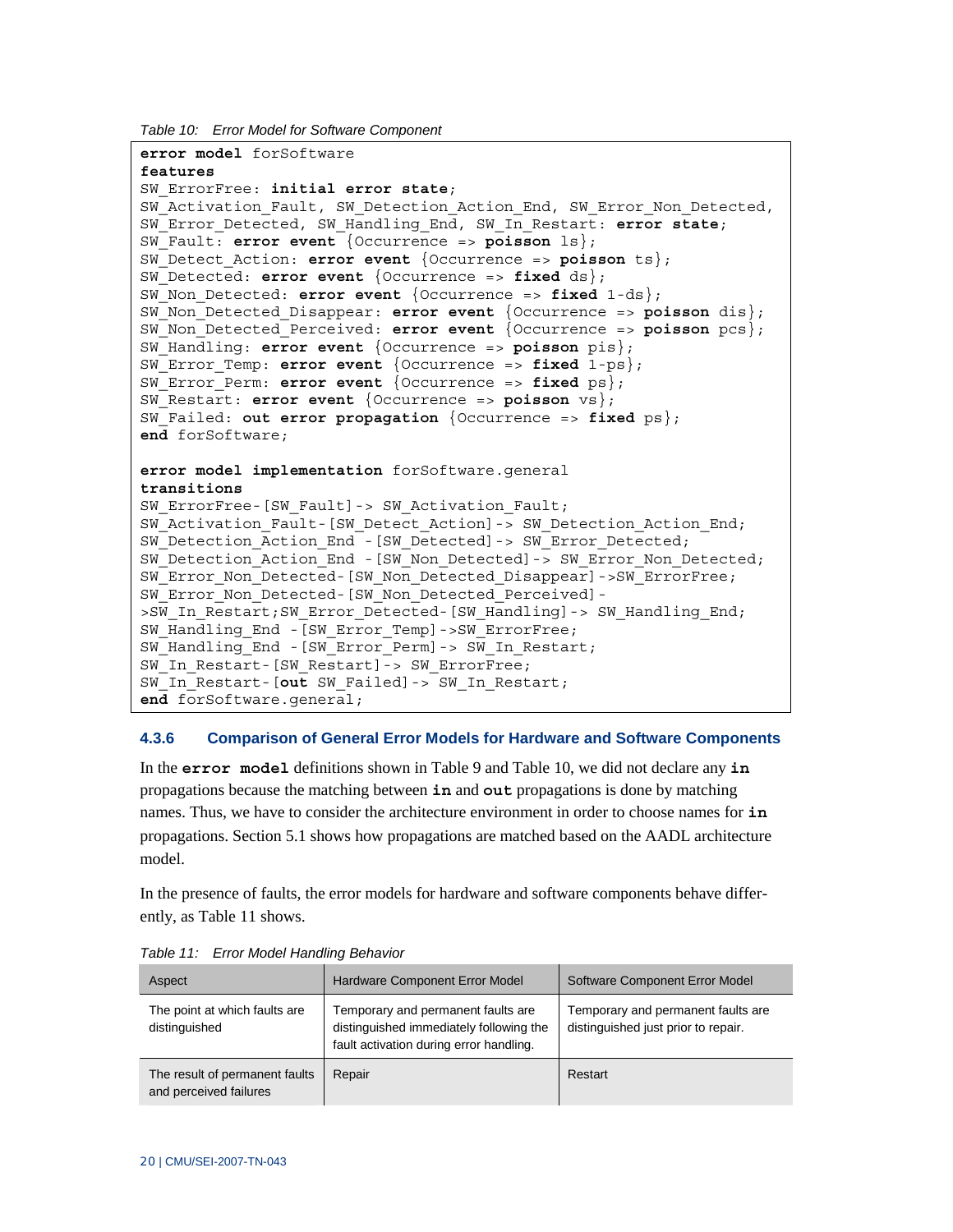## **5 System Architectures and Error Models**

Using AADL, you can model systems as

- a hierarchical collection of interacting application system components
- a set of computing platform components
- a set of device components that represent the external environment

The application components are bound to the computing platform. Device components are logically connected to application components and physically connected to computing platform components.

Error models can be associated with application components, computing platform components, and device components, as well as with the connections between them. An error model associated with a component can be customized by setting component-specific values for the arrival rate or probability of occurrence for error events and error propagations declared in the error model type.

Interactions between the error models of different components are determined by interactions between components in the architecture model (i.e., connections and bindings). **Out** propagations are sent out of a component through all features connecting it to other components. Thus, **out** propagations have an effect on any receiving component that declares an **in** propagation with the same name.

You might need to model the handling of error propagations from multiple sources. In that case, you can use propagation filtering through voting mechanisms to control error propagations, which can be modeled by specifying filtering and masking conditions for propagations in an error model to a component.

In this section, we describe

- 1. how error models can be associated with components (Section 5.1)
- 2. the component dependencies through which errors can be propagated (Section 5.2)
- 3. error propagation across components in the context of a simple system model (Section 5.3)
- 4. the mechanisms to model masking and filtering of error propagations (Sections 5.4 and 5.5)

#### **5.1 ASSOCIATION OF ERROR MODEL INSTANCES**

You can choose an error model definition and associate an instance of it with an AADL component. Error model instances are declared for system components or connections through the Model property in an error model annex subclause, as shown in Table 12. The Model property names the error model implementation to be used. If the error model definition is in a different package than the component, the package identifier precedes the name of the error model. The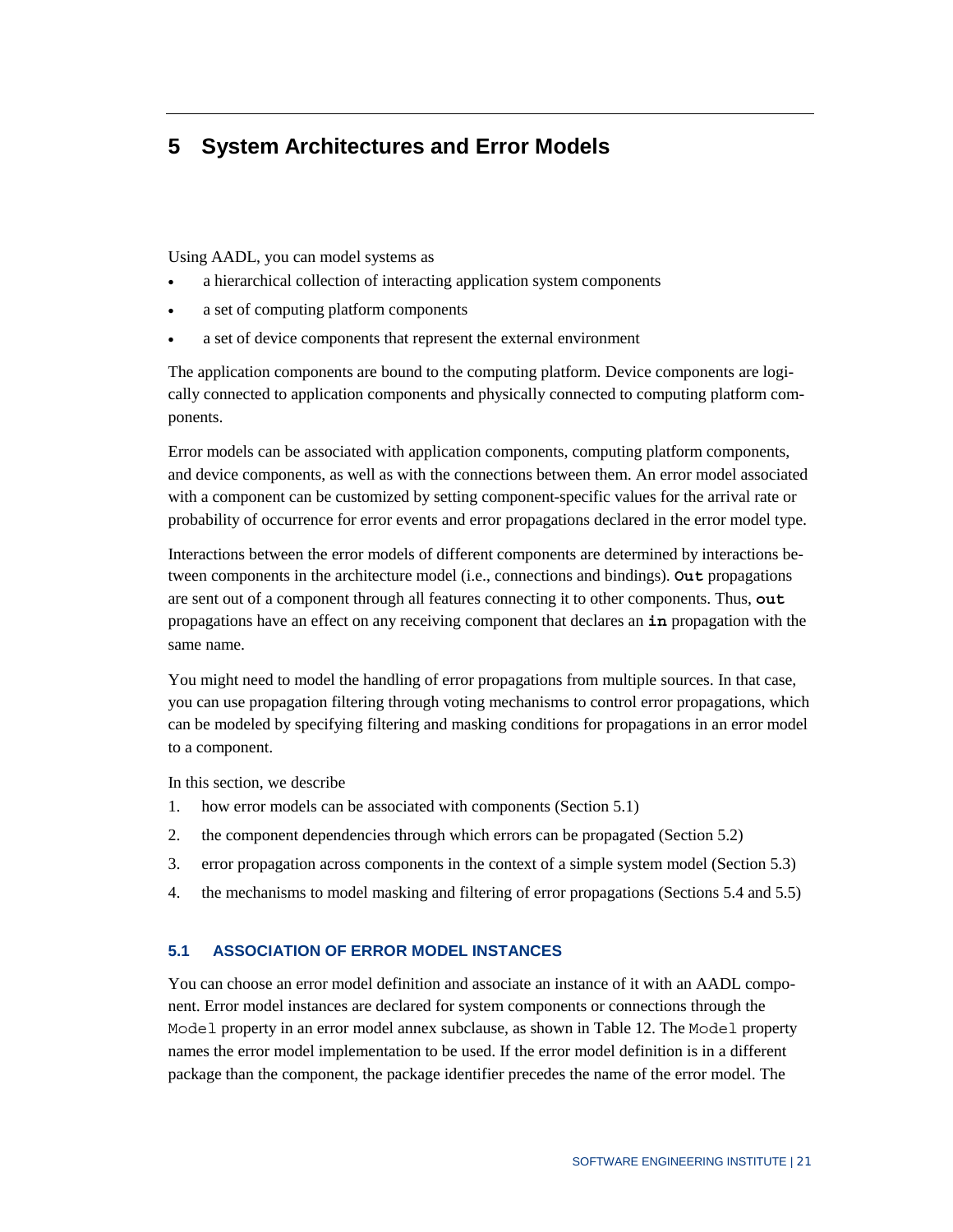error model is associated with any component that is an instance of the component implementation containing the Model property.

The Model property also allows you to define a new error model without placing it in an error model annex library. However, this option is not recommended, because the error model would not be reusable (i.e., it cannot be instantiated anywhere else).

You might define component-specific Occurrence properties for events and outgoing propagations declared in the error model type definition through the **applies to** error clause. This clause allows you to customize error models (i.e., to specify component-specific Occurrence properties for the same error model associated with several different components). In Table 12, we specify that computer.personal propagates corrupted data with a higher probability than the default specified as part of the error model type definition declared in the library. The **applies to** error clause associates a component implementation-specific Occurrence property value with the error event CorruptedData.

*Table 12: Error Model Instance for Component Implementation* 

```
system computer 
end computer; 
system implementation computer.personal 
annex Error_Model {** 
    Model => My_ErrorModels::Example1.basic; 
    Occurrence => fixed 0.9 applies to error CorruptedData; 
**}; 
end computer.personal;
```
Error model property values can also be specified for specific instantiations of components (subcomponent declarations) and connections (see Table 13). The **applies to** clause is used with a Model property to specify an error model instance for the CPU subcomponent. The **applies to** clause may specify a path to a subcomponent or connection (i.e., a dot-separated sequence of subcomponent names ending with a subcomponent or connection name to identify a component or connection recursively contained in the component implementation).

*Table 13: Error Model Instance for Subcomponent* 

```
system computer 
end computer; 
system implementation computer.personal 
subcomponents 
  CPU: processor Intel.DualCore; 
  RAM: memory SDRAM; 
  FSB: bus FrontSideBus; 
annex Error Model \{** Model => My_ErrorModels::Example1.basic applies to CPU; 
   Occurrence => fixed 0.9 applies to error CPU.CorruptedData; 
**}; 
end computer.personal;
```
Similarly, the **applies to** error clause may specify a path to an error model feature of a subcomponent or connection (i.e., a dot-separated sequence of subcomponent names ending with a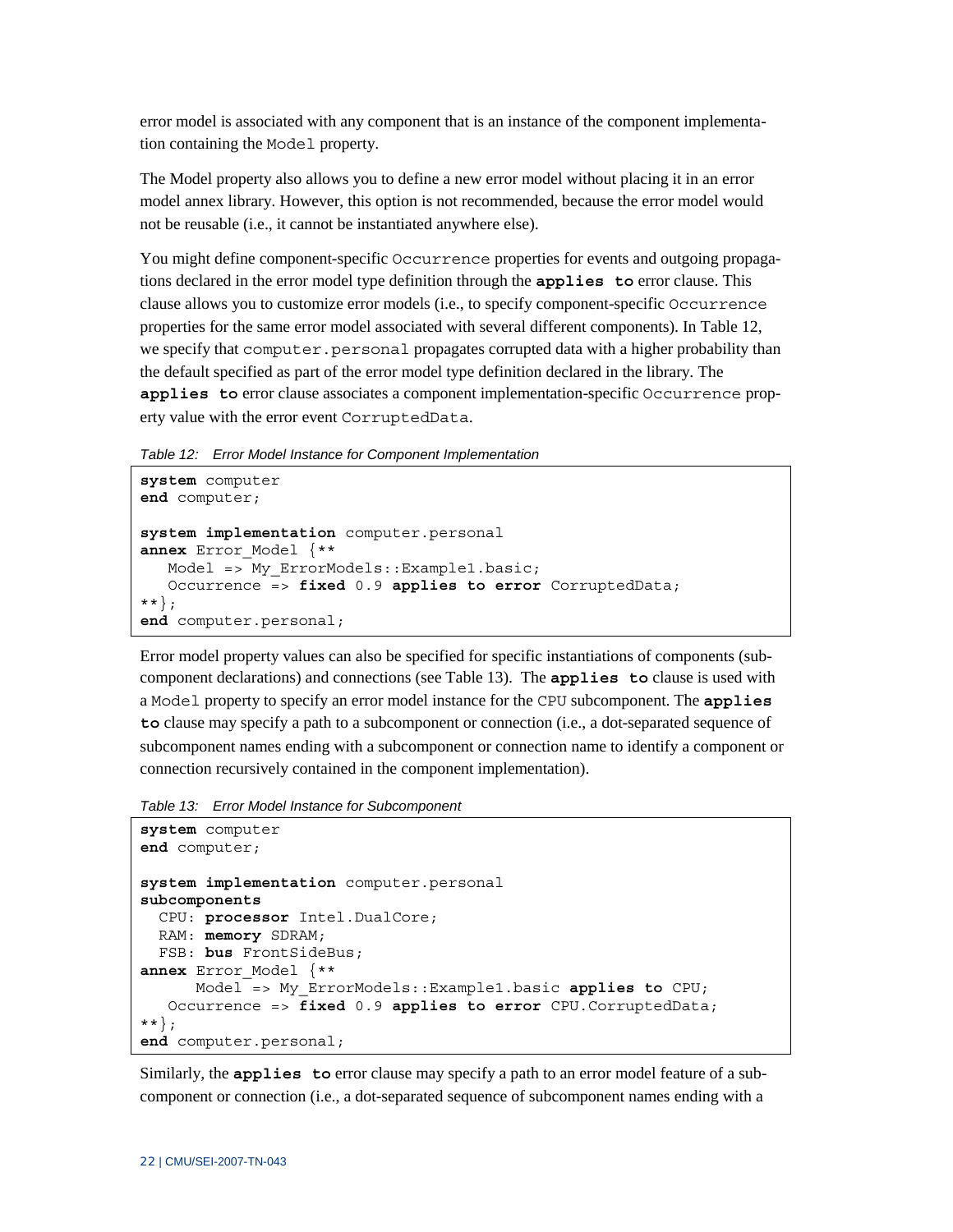subcomponent or connection name and followed by the error model feature name). Table 13 shows the Occurrence property being associated with the CorruptedData error propagation of the CPU subcomponent.

#### **Observations**

- A component-specific Occurrence property value overrides values declared in the error model definition (type and implementation).
- Similarly, the **applies to** error clause can be used to declare all component-specific Occurrence property values in the error model annex subclause of the **system implementation**. Thus, component-specific and connection-specific error model information can be placed with either each component declaration or the root component of the system.

#### **5.2 ERROR PROPAGATIONS BETWEEN COMPONENTS OF THE SYSTEM**

Propagation of errors between components is determined by their interdependencies. Those dependencies are defined as **dependency rules** in the AADL architecture model and fall into four categories (see Section 5.2.1). A second set of rules, defined as **inheritance rules**, determine propagations when a component or connection does not have an error model (see Section 5.2.2).

#### **5.2.1 Dependency Rules for Propagations**

The first category of dependencies is **Shared Hardware Dependencies**; the rules in this category are due to the fact that application software components execute on hardware (see Table 14)**.** The binding of the application components and connections to the execution platform components is specified through Actual Processor Binding, Actual Memory Binding, and Actual\_Connection\_Binding properties that indicate the processor, memory, bus, and device that application components and connections are bound to.

Similarly, the binding of a server subprogram call is specified through an Actual Subprogam Call Binding property and is treated as a connection in the dependency rules shown in (i.e., the remote call can be affected by the hardware over which the call is routed).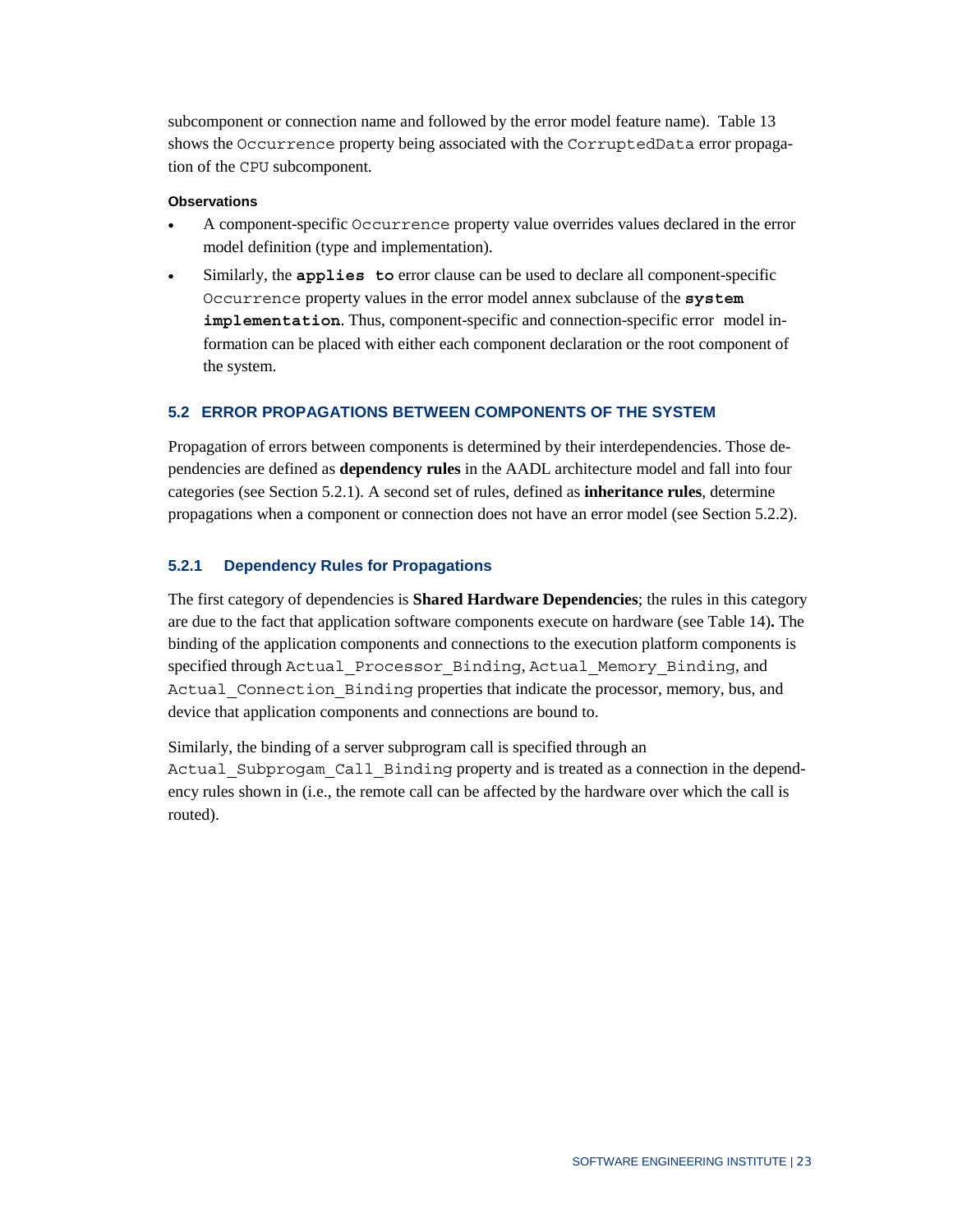| Rule No. | Propagations may occur from | Propagations may occur to                      |
|----------|-----------------------------|------------------------------------------------|
| $D-1$    | Processor component         | Every thread bound to that processor           |
| $D-2$    | Processor component         | Every connection routed through that processor |
| $D-3$    | Memory component            | Every software component bound to that memory  |
| $D-4$    | Memory component            | Every connection routed through that memory    |
| $D-5$    | Bus component               | Every connection routed through that bus       |
| $D-6$    | Device component            | Every connection routed through that device    |

*Table 14: Shared Hardware Dependency Rules for Propagations* 

The second category of dependencies is **Application Interaction Dependencies**. The rules in this category (see Table 15) are due to the fact that application components interact with each other through port-based communication (data ports, event ports, event data ports, and their respective connections), through access to shared data (provides and requires data access), and through calls on services provided by another component (server subprogram call bindings expressed through a Actual Subprogam Call property).

| Rule No. | Propagations may occur from | Propagations may occur to                                                                               |  |  |
|----------|-----------------------------|---------------------------------------------------------------------------------------------------------|--|--|
| $D-7$    | Application component       | Each of the data components it has access to through<br>provides and requires data access declarations  |  |  |
| $D-8$    | Shared component            | All components that access it to through provides and<br>requires data access declarations <sup>1</sup> |  |  |
| $D-9$    | Application component       | Every connection from any of its out ports                                                              |  |  |
| $D-10$   | Connection                  | Every component having an $\texttt{in}$ port to which it connects <sup>2</sup>                          |  |  |
| $D-11$   | Application component       | Any component via its outgoing connections                                                              |  |  |
| $D-12$   | Client subprogram           | Every server subprogram to which a call is bound                                                        |  |  |
| $D-13$   | Server subprogram           | Every client whose calls are bound to that server                                                       |  |  |

*Table 15: Application Interaction Dependency Rules for Propagations* 

The third category of dependencies is **Hardware Interaction Dependencies**; the rules in this category are due to the fact that execution platform components are connected to each other through shared access to buses (see Table 16). This is expressed in an AADL model by requires and provides bus access declarations and connections.

<sup>&</sup>lt;sup>1</sup> As a consequence of rules D-7 and D-8, an application component can affect any component with which it shares access to a data component. If read and write access properties are specified for data access, the flow of information can be taken into consideration in determining the impact.

 $2^2$  As a result of rules D-9 and D-10, an application component can affect any connected component through its outgoing connections.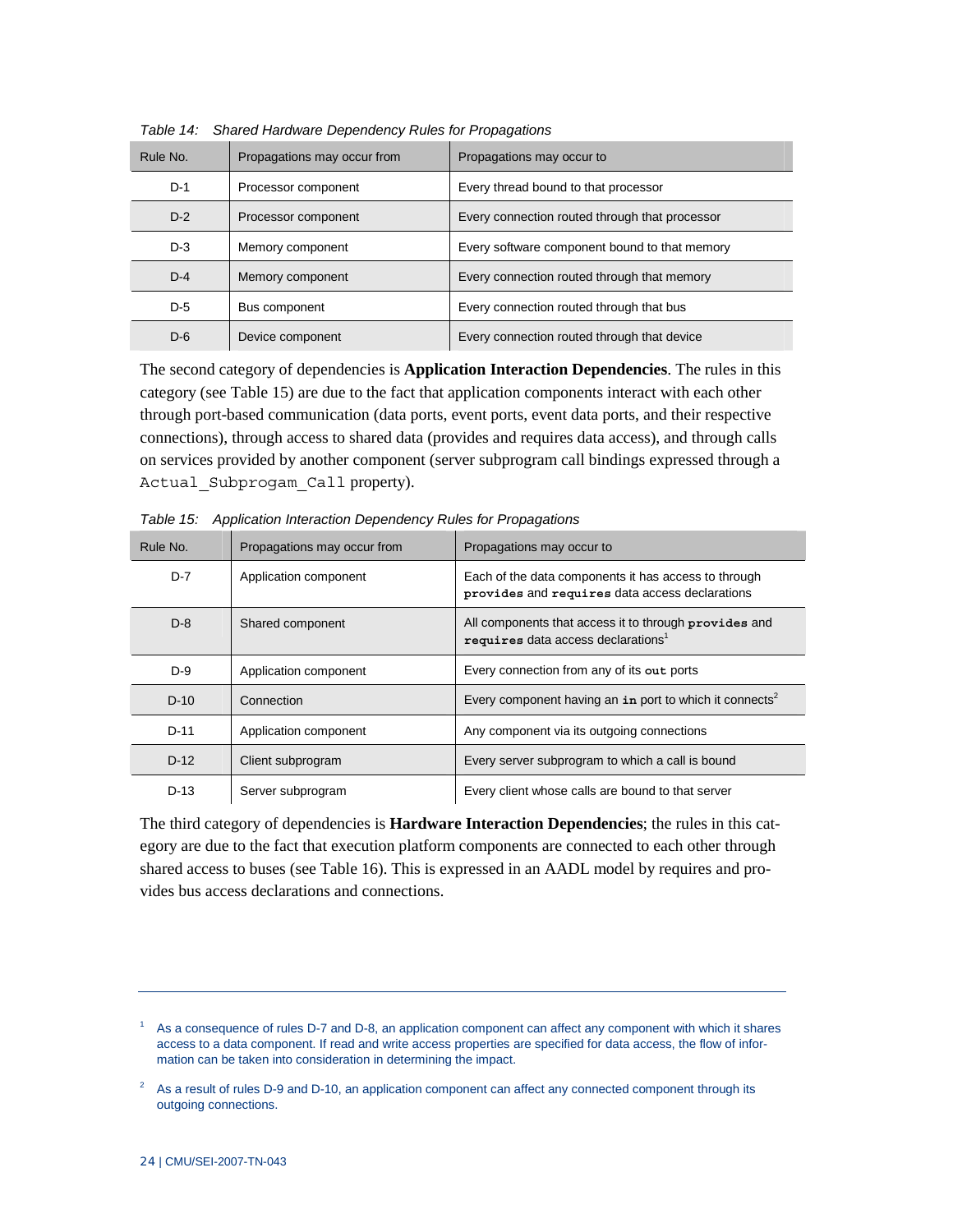| Rule No. | Propagations may occur from | Propagations may occur to                                                   |
|----------|-----------------------------|-----------------------------------------------------------------------------|
| $D-14$   | Component                   | Each bus that is accessed by a component through a bus<br>access connection |
| $D-15$   | <b>Bus</b>                  | Each component that accesses the bus through a bus ac-<br>cess connection   |

*Table 16: Hardware Interaction Dependency Rules for Propagations* 

As shown in Table 17, the fourth category of dependency rules addresses special cases in system architecture.

*Table 17: Dependency Rules for Propagations to Address Special Cases* 

| Rule No. | Propagations may occur from | Propagations may occur to                                                                                                                                                    |
|----------|-----------------------------|------------------------------------------------------------------------------------------------------------------------------------------------------------------------------|
| $D-16$   | Subcomponent                | Every other subcomponent of the same process                                                                                                                                 |
| $D-17$   | Process                     | Every other process that is bound to any common proces-<br>sor or memory—except for processes that are partitioned<br>from each other on all common resources                |
| D-18     | Connection                  | Every other connection that is routed through any common<br>bus, processor, or memory-except for connections that are<br>partitioned from each other on all common resources |
| $D-19$   | Event connection            | Every mode transition that is labeled with an in event port<br>that is a destination of that connection                                                                      |

Figure 5 illustrates propagation between error model instances based on application component interactions and execution platform bindings. The upper portion of the figure shows two components (A and B) connected by a port connection. Both the components and the connection have an error model instances. Error propagation occurs in the direction of the port connection flow. The lower portion of the figure illustrates that processors and the buses have error model instances as well. Error propagation can occur between these hardware components due to the bus connectivity. Finally, as the upward pointing arrows in Figure 5 show, error propagation can occur between the hardware and the application components and connections, due to their binding to the execution platform.



*Figure 5: Execution Platform and Applications Error Propagation*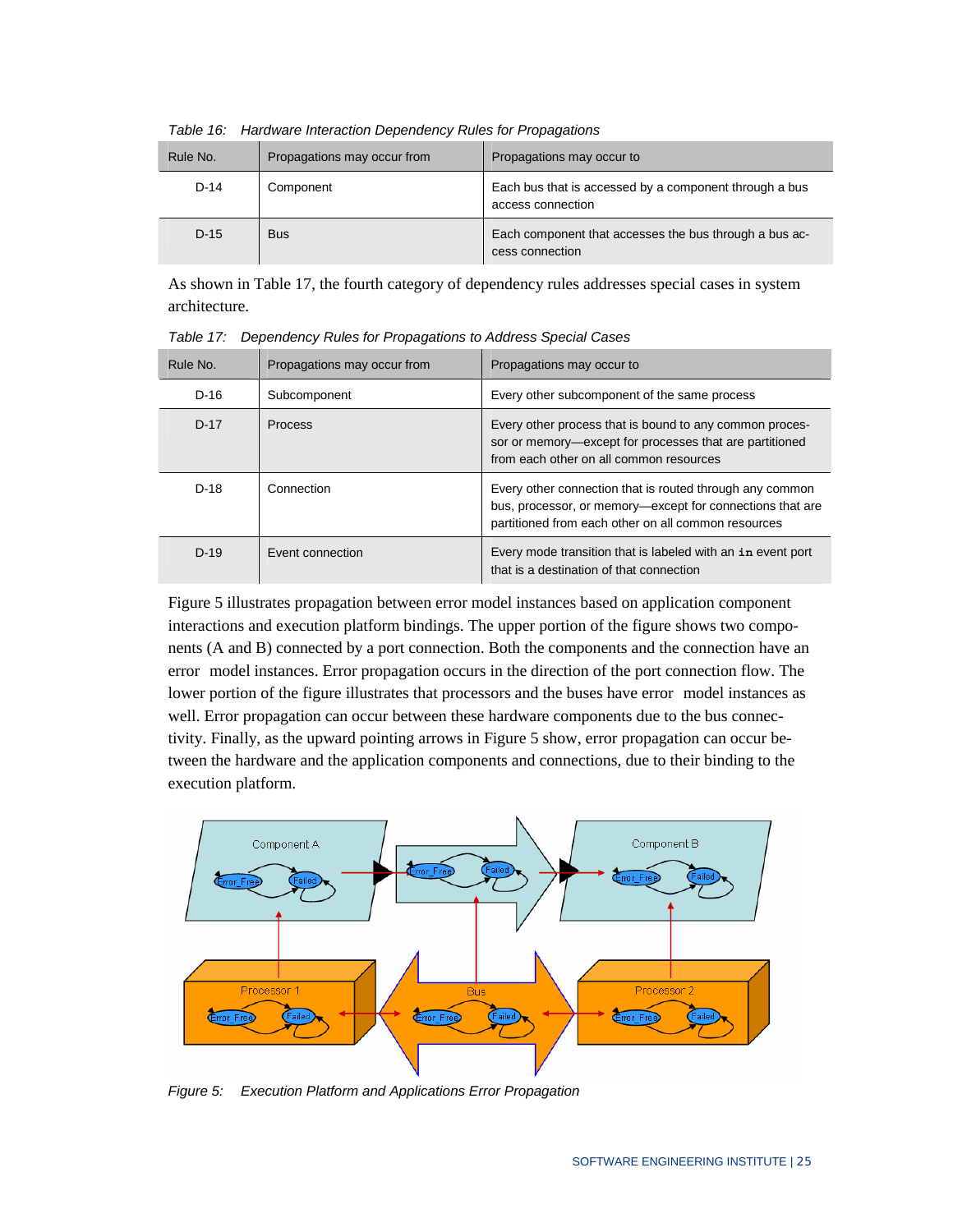#### **5.2.2 Inheritance Rules for Propagations**

A set of rules defines end-to-end error propagations (from one component error model to another one). These rules are designed to recognize that some AADL components will not have error model instances in a given architecture. Let us assume that a processor has an error model that declares out propagations but the threads bound to it do not have error model instances. In this case, no error model instance would be able to process those propagations. The set of inheritance rules for error propagation is shown in Table 18.

| Rule No. | <b>Inheritance Rule Text</b>                                                                                                                                                                                                                                                                                       |
|----------|--------------------------------------------------------------------------------------------------------------------------------------------------------------------------------------------------------------------------------------------------------------------------------------------------------------------|
| $1-1$    | If the dependency rules define error propagations out of a component that does not have an associ-<br>ated error model but does have subcomponents with error models, then error propagations occur<br>out of each subcomponent error model.                                                                       |
|          | Thus, where a component does not have an error model but its subcomponents do, error propaga-<br>tion occurs out of the subcomponents' error models and follows the dependency rules of the compo-<br>nent.                                                                                                        |
| $1-2$    | If the dependency rules define error propagations out of a component that does not have an associ-<br>ated error model but does have a hierarchically containing component with an associated error<br>model, then error propagations occur out of the error model associated with this containing compo-<br>nent. |
|          | Thus, where a component does not have an error model but its parent does, error propagation oc-<br>curs out of the parent error model.                                                                                                                                                                             |
| $-3$     | If the dependency rules define error propagations in to a component that does not have an associ-<br>ated error model but does have subcomponents with error models, then error propagations occur<br>into each subcomponent error model.                                                                          |
|          | Thus, where a component does not have an error model but its subcomponents do, error propaga-<br>tion is passed on to the error models of the subcomponents.                                                                                                                                                       |
| $ -4$    | If the dependency rules define error propagations in to a component that does not have an associ-<br>ated error model but does have a hierarchically containing component with an associated error<br>model, then error propagations occur into the error model associated with this containing compo-<br>nent.    |
|          | Thus, where a component does not have an error model but its parent does, error propagation is<br>handled by the parent error model.                                                                                                                                                                               |
| $1-5$    | If the dependency rules define error propagations in to a semantic connection, then propagations<br>occur to all ultimate destinations of that connection.                                                                                                                                                         |
|          | Thus, where a connection does not have an error model, error propagation is passed from the com-<br>ponent that is the origin of the connection to the component that is the destination.                                                                                                                          |
| $1-6$    | If the dependency rules define error propagations in to a shared data component, then propagations<br>occur to all other components that also share access to that data component.                                                                                                                                 |
| $I - 7$  | Errors never propagate from an error model instance to itself.                                                                                                                                                                                                                                                     |

*Table 18: Inheritance Rules for Error Propagation*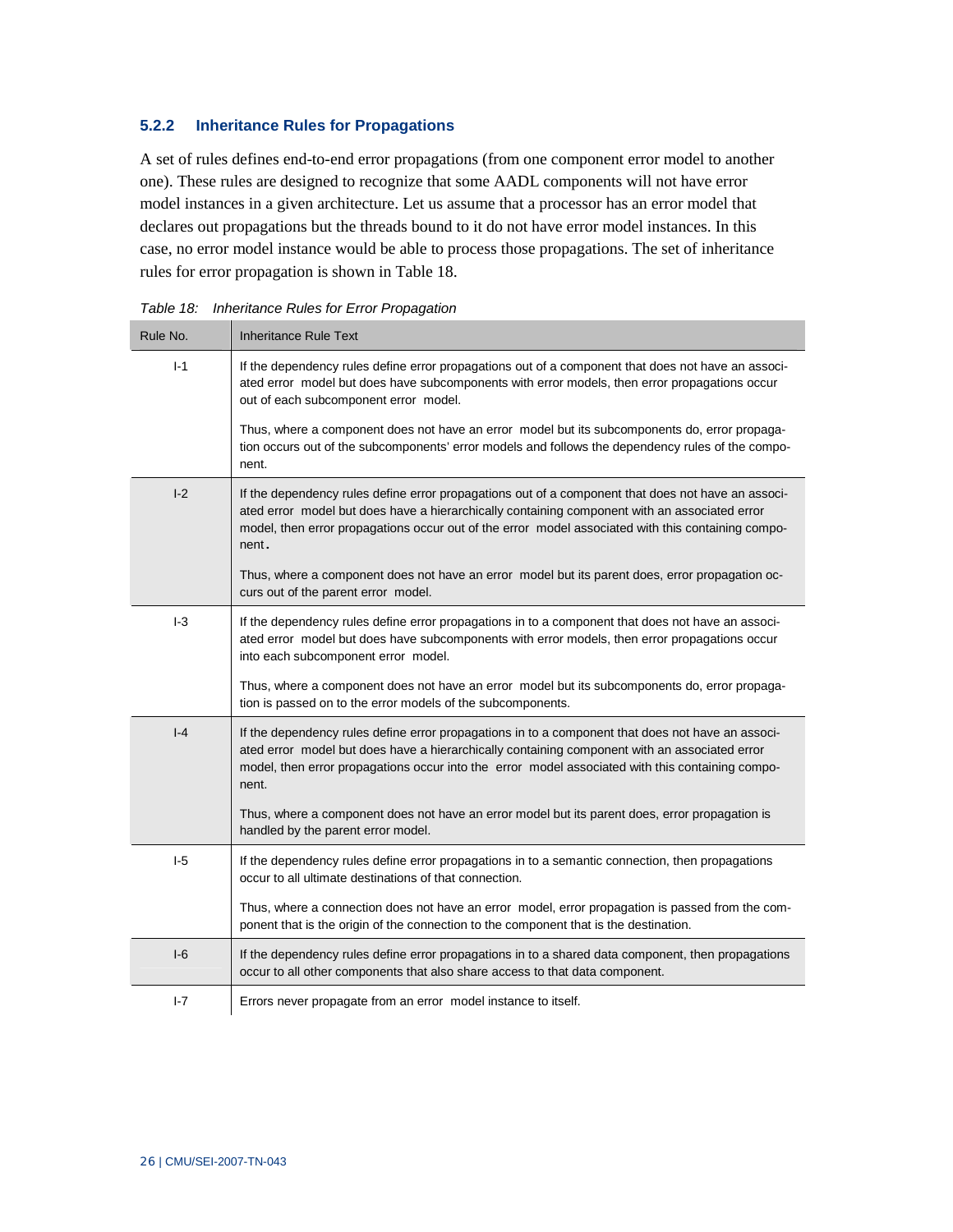### **5.3 ERROR PROPAGATION ACROSS ERROR MODELS**

Let us assume that we have the following AADL architecture model: two system components are connected through a unidirectional data port connection that goes from Component1 to Component2, as shown in Figure 6. We assume that the behavior of Component2 depends on that of Component1, because Component2 receives data from Component1. We also assume that the connection is perfect (i.e., it never fails). We associate error models to Component1 and Component2, choosing to associate the same generic error model to both components, dependent. general as introduced in Table 7 on page 13.



#### *Figure 6: End-to-End Propagation*

We can apply the dependency and inheritance rules from Sections 5.2.1 and 5.2.2 to the AADL model of Figure 6. Specifically, rules D-9, D-10, and I-5 apply to this architecture. Component 1 can propagate errors into the connection, and the connection can propagate errors into Component2. Also, propagations that go into a connection affect the ultimate destination of that connection if the connection itself does not have an error model instance. Consequently, outgoing propagations defined in the error model dependent. general and associated with Component1 can affect the error model dependent.general associated with Component2, as the error model dependent.general declares incoming propagations whose names match those of the outgoing propagations. The name matching rule does not apply if a Guard In condition is defined for an incoming propagation (see Section 5.4).

In short, due to the port connection from Component1 to Component2, errors are propagated from the error model of Component1 to the error model of Component2. Because port connections are directional, an error cannot be propagated from Component2 to Component1 unless there is also a port connection from Component2 to Component1—even though the error model of Component2 declares outgoing propagations that match incoming propagations in the error model of Component1.

As shown in Table 7 on page 13, the transition triggered by the FailureVisible **in** propagation in the **error model** dependent.general associated with Component2 is a consequence of the transition that triggers the **out** propagation FailureVisible in the **error model** dependent.general associated with Component1*.* Both transitions occur according to the Occurrence property value of the **out** propagation in Component1*.*

If the Occurrence property probability value is not 1, Component2 might be affected in two ways:  $(1)$  it might transition into the Failed state after Component 1 transitions into the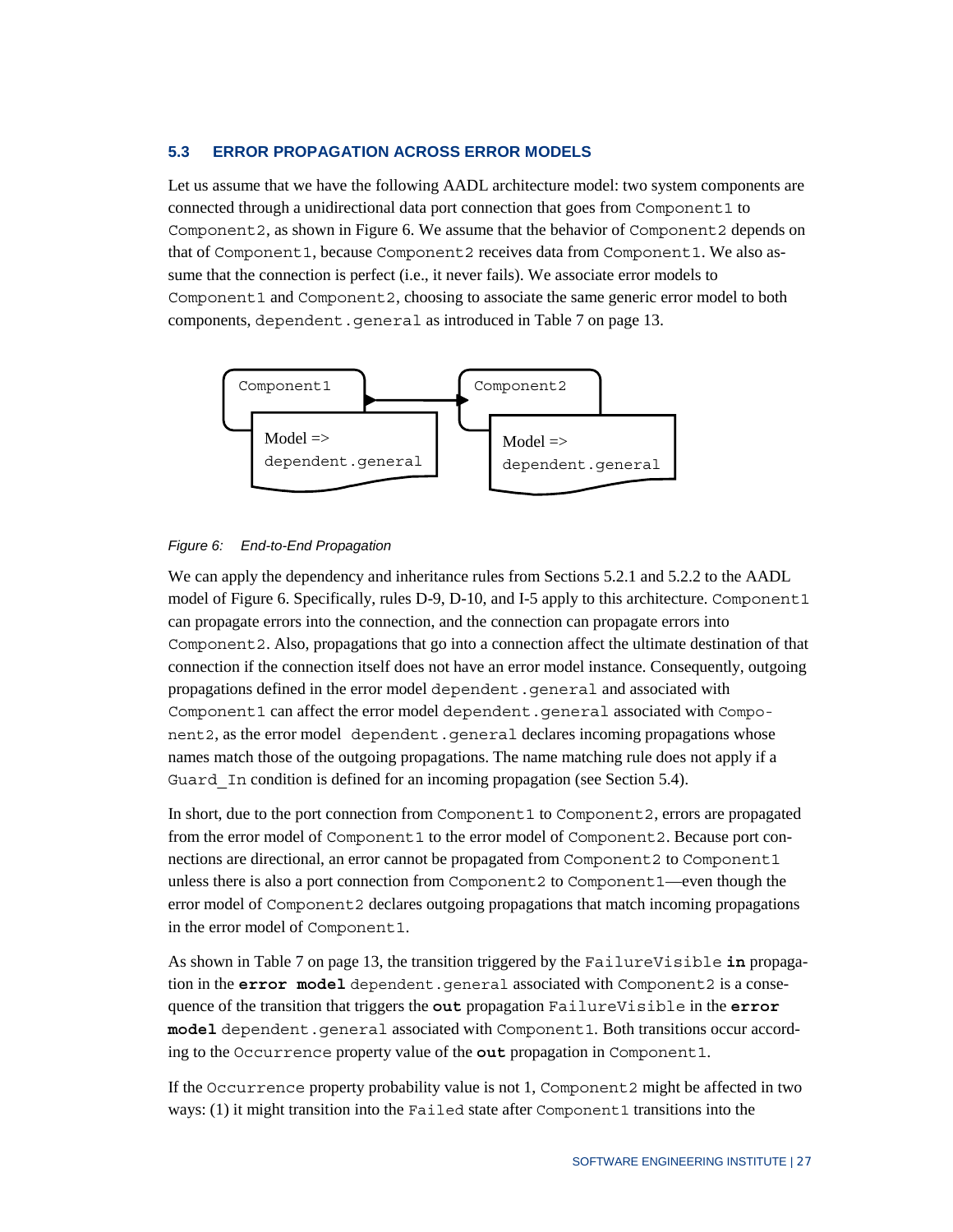Failed state when the Fail event occurs in Component1, and (2) it might not observe the error of Component1 (i.e., there is a certain probability that the error in Component1 does not propagate and thus does not affect the behavior of Component2)*.* 

# **5.4 FILTERING OF INCOMING PROPAGATIONS**

Propagations coming to a component can be filtered by using a Guard\_In property. In the following subsections, we describe the role of this property and how it is used.

# **5.4.1 Role of a Guard\_In Property**

A Guard\_In property allows you to

- unconditionally map the name of an incoming propagation and error state declared in a sender error model instance to a propagation name declared in the receiving error model
- conditionally map an incoming set of propagations and error states into a single (or a set of) **in** propagation(s)
- conditionally mask incoming propagations

# **5.4.2 Guard\_In Property Application**

A Guard\_In property may be declared to apply to **requires** and **provides** data access features, incoming ports (data, event, or event data), and server subprogram features of a component. As a result, the Guard In property is evaluated when error propagations occur into a component through those features (e.g., through an **in** data port or a shared data object or when there is a change in the error state of a sender component). Each component feature can only have one Guard\_In property.

A Guard\_In property consists of an ordered set of rules for incoming propagations. Each rule maps at least one outgoing (**out** or **in out**) propagation or error state from error models of connections or connected components (**when** clause) or an error state of the component itself to an incoming (**in** or **in out**) propagation; or, it specifies that the propagation or error state should be masked.

This mapping is illustrated in Figure 7. The Guard\_In property is defined for ComponentA. The Guard\_In rule is defined for the incoming error propagation InProp for port in1 of ComponentA (the outlined arrowed line in Figure 7). The rule condition is determined by examining the error states of ComponentA as well as the error states and outgoing error propagations of connections or connected components (shown as double-lined arrows for a component). The result of the guard rule can affect the error state transition if InProp is named as part of the transition condition (shown as solid arrow).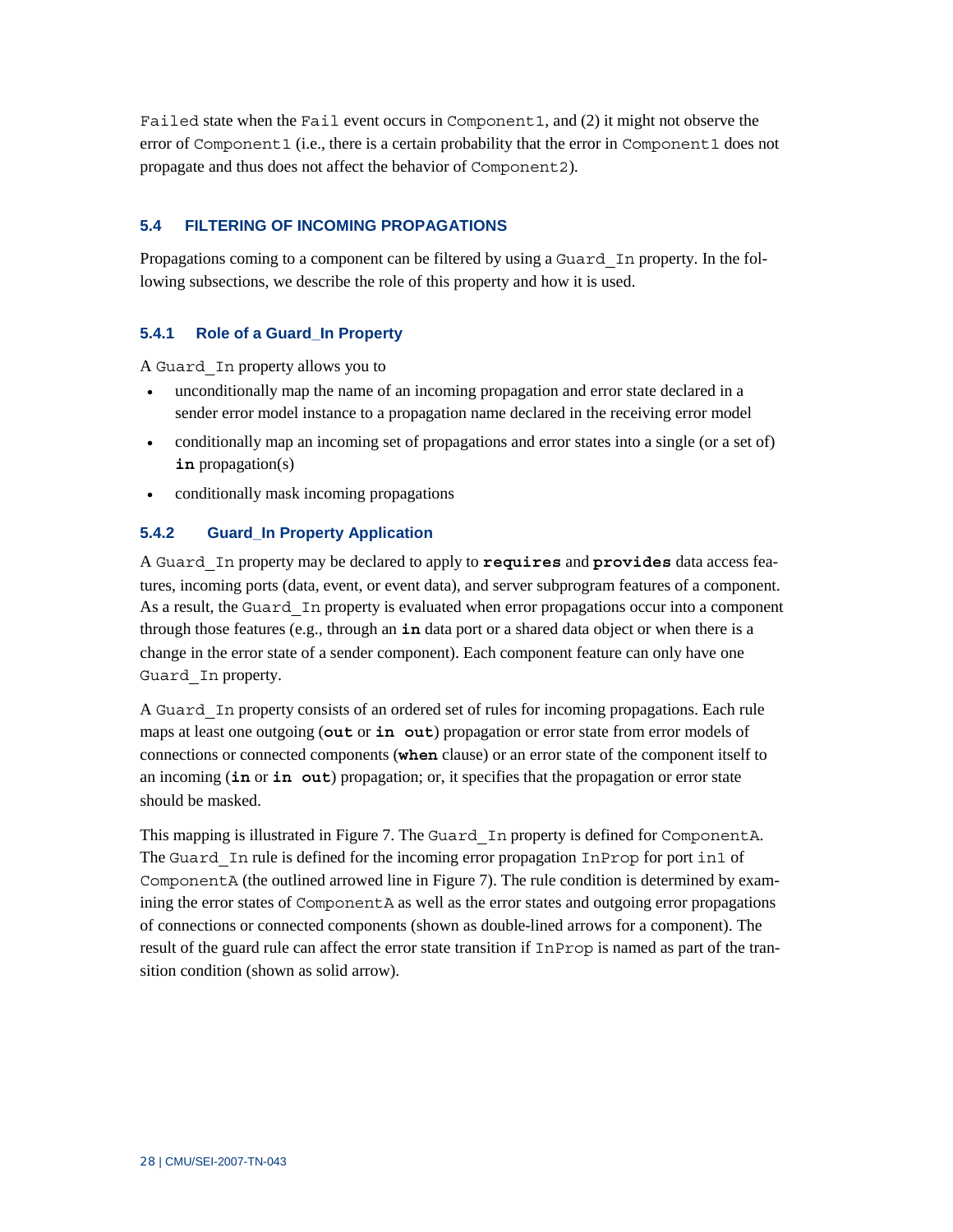

*Figure 7: Guard\_In Mapping* 

In Table 19, the in propagation x expression refers to a name of an incoming (in or in **out)** propagation declared in the error model of the component for which the rule is being specified. The **when** clause represents the guard expression to be evaluated to determine whether the rule applies.

*Table 19: Guard\_In Property Use* 

```
Guard In =>
   in_propagation_1 when port_name_1[out_propagation_1], 
  in propagation 2 when port name 2 [error state 1]
                         and port name 3 [error state 2],
  mask when port_name_2[error_state_1] or 
               port name 3 [error state 2]
   applies to port_name_1;
```
The outgoing propagation(s) or error state(s) is specified in square brackets. If a reference does not include a bracketed outgoing propagation or error state, the initial error state is implied. If the connection does not have an error model, the outgoing propagation or error state in the error model of the component that is the origin of the connection is referenced. The single port reference for in propagation 1 in Table 19 represents an unconditional name mapping of the outgoing propagation name or error state of the origin into the **in** propagation name.

The **when** clause can

- reference a single incoming (**in** or **in out**) component port, **requires** data access, or server subprogram feature
- reference to an outgoing propagation or error state in the error model of the connection through the feature
	- If the connection does not have an error model, the outgoing propagation or error state in the error model of the connected component(s) is referenced.
- specify a condition that refers to multiple component features and an outgoing propagation or error state in the error model of the connection through the feature
	- This condition specifies how propagations and error states of origins of component interactions are handled. The condition may represent a voting protocol to determine whether the propagations and error states are masked or cause an error state transition through the named in propagation.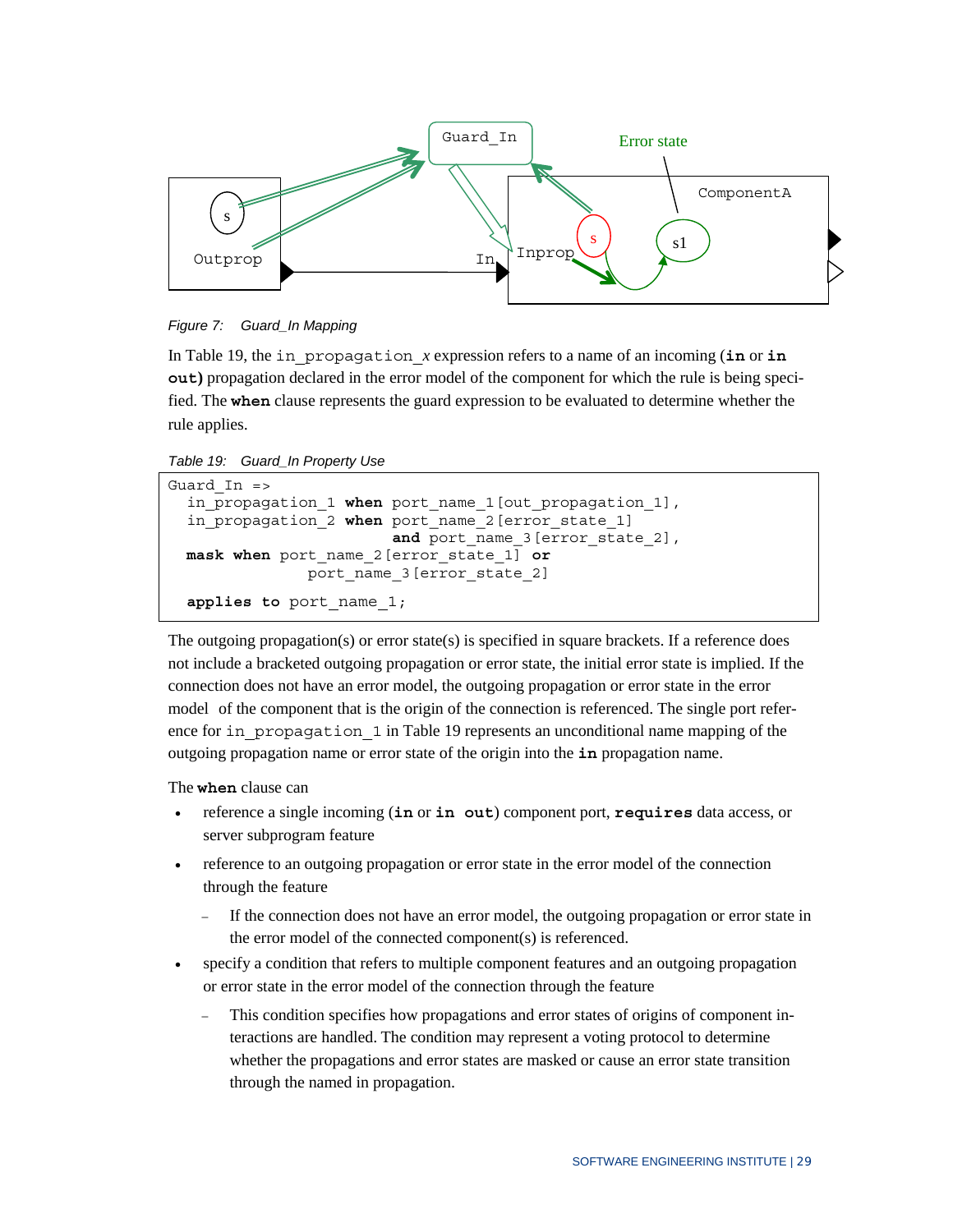- include references to error states in the component for which the Guard\_In mapping is defined
	- The references are included by referring to self and an error state of the component's error model, which allows filtering or masking of propagated errors based on the error state of the component that receives the propagations.
- contain the following logic operators: **not**, **and**, **or**, **ormore**, **orless**
	- − The **not** operator has the highest precedence, followed by the **and** operator. The other operators have equal precedence and are evaluated from left to right in use, except where parentheses specify otherwise. A numeric literal appearing in an **ormore** or **orless** operator must be a positive integer.
- specify others
	- The when clause of the last rule might specify others, meaning that the rule applies if none of the previous rules apply.

Guard\_In expressions are evaluated each time an error is propagated into a component through the feature for which the guard is specified. They are evaluated in the order of declaration until the first one is found whose Boolean error expression evaluates to TRUE. If a rule with in\_propagation before the **when** clause evaluates to TRUE, the incoming propagation is considered to have occurred and caused a transition that names the incoming propagation. If a mask rule evaluates to TRUE, the propagation is suppressed and does not result in a transition between states for the receiving error model. If none of the guard rules evaluates to TRUE and there is no **others** clause, the specification is erroneous.

# **Observations**

- The evaluation rules only require that guards be defined for those combinations of states and propagations that might occur for a specified system in the operational scenario being used for analysis.
- The AADL standard Error Model Annex specifications allow propagation filtering to be associated with component dependencies through port connections, shared access, and server subprogram calls. However, it does not support filtering or masking of error propagations through bindings to execution platform components.

# **5.4.3 Error Propagation Mappings**

A Guard\_In property maps outgoing propagation or error state names of components that it connects with the component to incoming propagations of the error model. Table 20 shows several examples of name mappings. In this table, it is assumed that the component connected through the port Sensor1 has the **error model** transientpermanent.general associated, and the **component** connected through the **port** Sensor2 has an **error model** associated with two outgoing propagations named Error1 and Error2.

The first Guard In property (see  $\mathbb O$  in Table 20) defines a mapping of an error state Permanent Error in an error model associated with a connection or connected component that can impact the given component through Sensor1 into the incoming error propagation FailedVisible of the error model of the impacted component computer.personal. This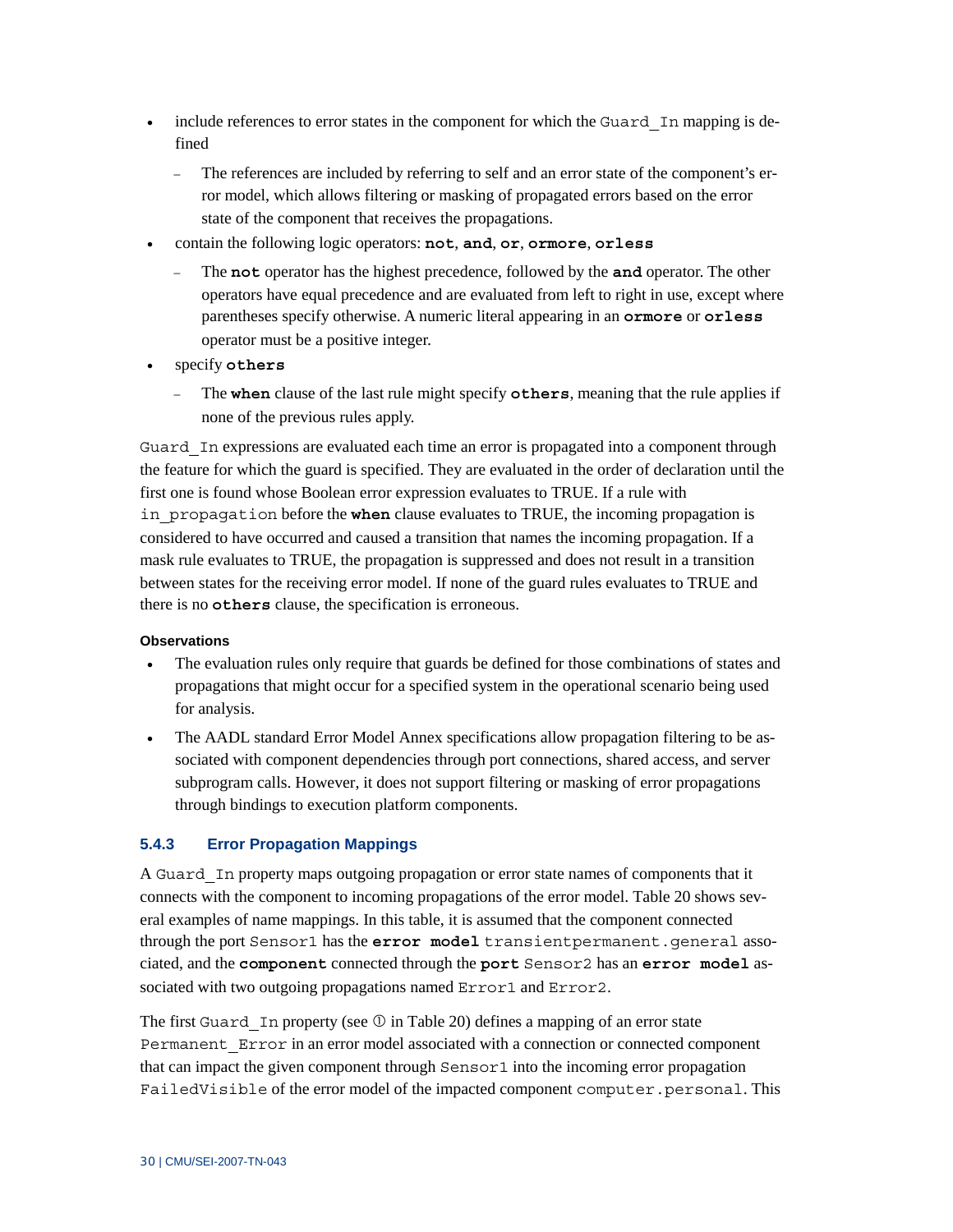guard is specified to apply only to connection or component error models reachable through Sensor1.

The second Guard In property (see  $\oslash$  in Table 20) defines a mapping of several outgoing propagations Error1 and Error2 in an error model into an incoming error propagation FailedVisible declared in the error model associated with the impacted component computer.personal. This guard is specified to only apply to connection or component error models reachable through Sensor2.

*Table 20: Error Propagation Mappings* 

```
system computer 
features 
Sensor1: in data port; 
Sensor2: in data port; 
end computer; 
system implementation computer.personal 
annex Error Model \{** Model => My_ErrorModels::transientpermanent.general; 
Guard In = >
 FailedVisible when Sensor1[Permanent Error]
  applies to Sensor1; 
Guard In \Rightarrow 0
  FailedVisible when Sensor2[Error1,Error2] 
  applies to Sensor2; 
    **}; 
end computer.personal;
```
# **Observations**

Error propagation mappings can be used for several purposes.

- 1. If the error models of two connected components or a component and the connection have error propagations with different names, the outgoing error propagation names of one model can be mapped to incoming error propagation names of the second model.
- 2. If the error model that is the origin of an error propagation has multiple error propagations to distinguish between different errors but the error model of an impacted component treats all errors the same way, the different types of outgoing error propagations can be mapped into the same incoming propagation. (For example, in Table 20, see the error model connected through Sensor2).
- 3. If the error model that is the origin of an error propagation does not have any outgoing propagations (i.e., has not been designed to explicitly propagate out error information), the dependent components can observe the error state of the originating component and map it into an incoming propagation. This is done in the example in Table 20 for the error model transientpermanent.general, which does not have any propagation.
- 4. Assume that an impacted component has two incoming features and the components that are connected through these features use the same error model definition, dependent.general. If the impacted component wants to distinguish between errors propagated through each feature, a separate guard can be defined for each component feature that maps the FailedVisible outgoing propagation into separate incoming propagations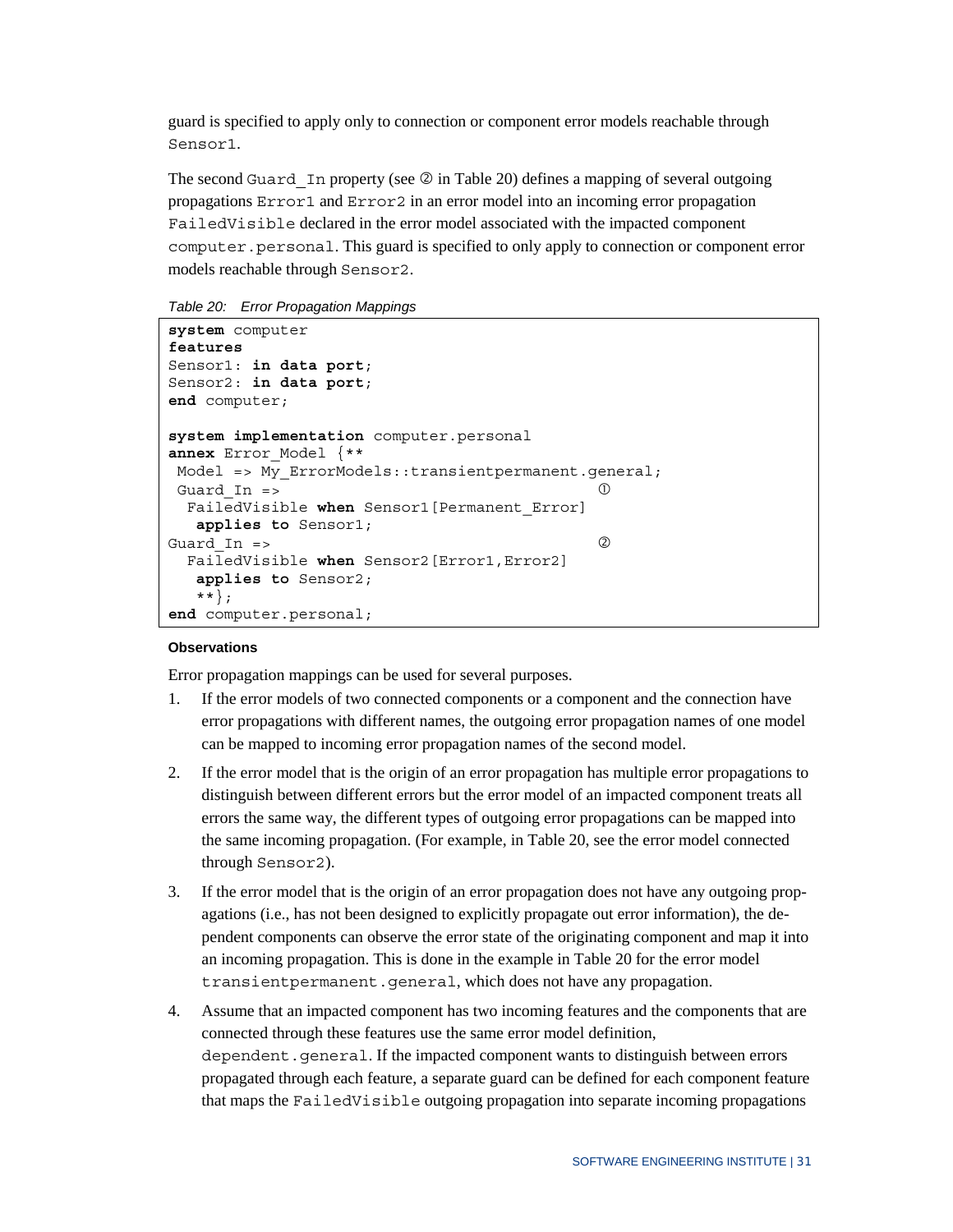of the impacted component error model. Each of these incoming propagations can trigger a transition to a different error state in the impacted component error model.

# **5.4.4 Error Propagation Filtering and Masking**

The Guard\_In property can specify filters for error propagations from other components that reflect voting protocols used to determine whether the impacted component should change its current error state. Using the same logic expressions, the Guard\_In property can also specify the conditions under which error propagations are masked. The logic expression can name outgoing propagations, as well as error states of the components that can impact the given component. In addition, the logic expression can include conditions that reflect the current error state of the impacted component.

*Table 21: Masking and Filtering of Error Propagations* 

```
system computer 
features 
Sensor1: in data port; 
Sensor2: in data port; 
end computer; 
system implementation computer.personal 
annex Error_Model {** 
 Model => My_ErrorModels::dependent.general; 
Guard In =>
mask when (Sensor1[FailedVisible] and Sensor2[ErrorFree]) 
    or (Sensor1[ErrorFree] and Sensor2[FailedVisible]), 
 FailedVisible when (Sensor1[FailedVisible] and
Sensor2[FailedVisible]) 
   applies to Sensor1, Sensor2; 
    **}; 
end computer.personal;
```
Table 21 shows an AADL system component that has two in ports, Sensor1 and Sensor2. We associate the error model dependent.general (detailed in Table 7 on page 13) with the component implementation. We declare a Guard\_In property that applies to both **in** ports. We assume that the components connected to Sensor1 and Sensor2 both have associated error models dependent.general.

The Guard In property describes the following propagation controls:

- When a FailedVisible propagation (declared as an **out** propagation in the error model associated with a component connected to a sensor port) comes through only one of the sensor ports, that propagation is masked. As a result, it will not have an impact on the computer.personal component implementation.
- When FailedVisible propagations (declared as **out** propagations in error models associated with components connected to the sensor ports) come simultaneously through both sensor ports, a FailedVisible propagation (declared as an in propagation in the error model associated with the computer.personal component implementation itself) occurs in the error model of the impacted component computer.personal.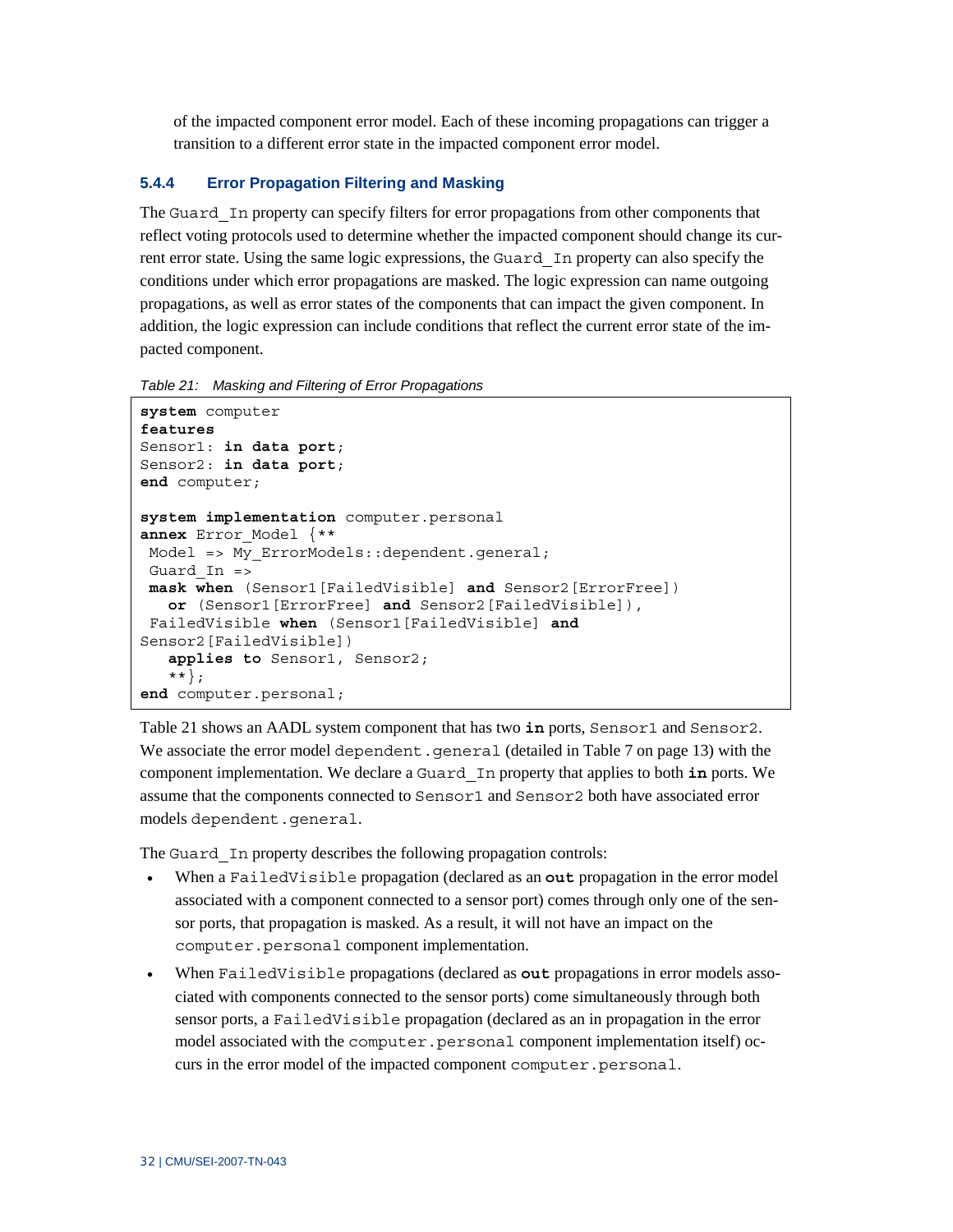#### **Observations**

- The Guard In property can refer both to states and **out** propagations in its logic expression. In Table 21 (right hand side of the **when** clause, after the **or** operator), ErrorFree is a state while FailedVisible is an **out** propagation.
- The Guard In property may reference an error state of a component that can impact another component. This flexibility permits the specification of error propagations between dependent components, when the error model of the origin component does not have outgoing propagations specified for error states. Notice that this action is equivalent to specifying a transition from an error state to itself with an **out** propagation label with an occurrence probability of 1 and naming the propagation in the Guard\_In expression.
- The Guard In property can include an error state of the impacted component in the logic expression, allowing the definition of conditions (under which propagations affect a component) that are dependent on the error state of the impacted component. For example, a component may respond to propagations from other components only if the impacted component is in the Transient\_Error state.

# **5.4.5 Connection-Specific Filtering**

Different features of a component may have distinct Guard\_In properties through the declaration of Guard\_In properties with an **applies to** clause to name the specific data access features, ports (data, event, or event data), and server subprogram features of a component to which the Guard\_In property applies. The Guard\_In property of a given feature is evaluated only for error propagations that occur into a component through that feature (e.g., through an **in** data port or a shared data object). It is forbidden to declare several Guard\_In properties for the same feature. This prohibition ensures that only one Guard\_In property is evaluated and that logic rules applying to a same feature do not conflict.

#### **Observations**

- Distinct Guard In properties for different component features allow different name mappings to be specified for different incoming propagations.
- If distinct Guard In properties that specify filter or masking conditions are specified for different features of a component, the same feature cannot be referred to in the different Guard\_In properties.

# **5.5 FILTERING OF OUTGOING PROPAGATIONS**

Error propagations out of a component can be filtered by using a Guard\_Out property. The following subsections show the role of this property and how it is used.

## **5.5.1 Role of a Guard\_Out property**

A Guard\_Out property allows you to specify pass-through of error propagations under the following conditions:

• unconditionally pass incoming propagations from different senders as outgoing propagations of the error model associated with the component whose implementation contains the Guard\_Out property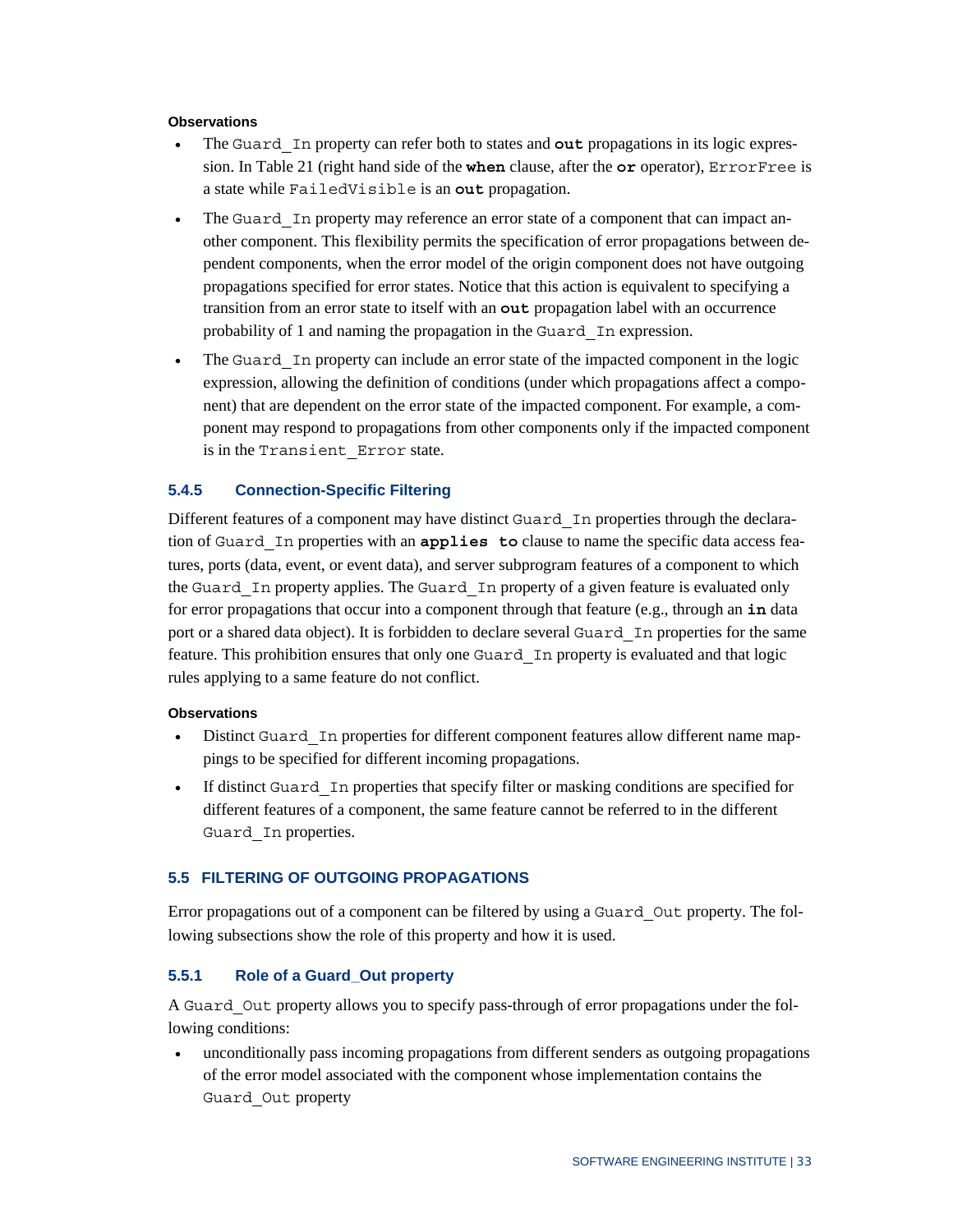- conditionally pass incoming propagations or error states as outgoing propagations of the error model associated with the component whose implementation contains the Guard Out property
- conditionally mask incoming propagations from different senders

An incoming propagation is identified by naming an incoming (**in** or **in out**) port and an outgoing (**out** or **in out**) propagation of the connection or connected component.

# **5.5.2 Guard\_Out Property Application**

A Guard\_Out property may be declared to apply to **provides** data access features, outgoing ports (data, event, or event data), and server subprogram features of a component. The Guard Out property, consequently, is evaluated when error propagations occur into a component through the features specified in the guard condition (e.g., through an **in** data port or a data access feature or when there is an error state change in the error model associated with an origin error model). The Guard\_Out property determines under what conditions the outgoing propagation occurs or is masked. Each component feature of the above-mentioned kinds can only have one Guard\_Out property.

A Guard\_Out property has a similar structure to a Guard\_In property. A Guard\_Out property consists of an ordered set of rules for outgoing propagations. Each rule maps error states of the component itself and outgoing (**out** or **in out**) propagations or error states from error models of connections or connected components (**when** clause) through an incoming (**in** or **in out**) port to an outgoing (**out** or **in out**) propagation; or, it specifies that they should be masked. The functioning of a Guard Out property is illustrated in Figure 8, using the same symbols as in Figure 7 (on page 29).



*Figure 8: Guard\_Out Mapping* 

In Figure 8, a Guard Out property is defined for the outgoing propagation Outprop through port Out1 of ComponentA. This propagation is conditional on error states of ComponentA and on the error state or outgoing propagation Outprop of the component connected to ComponentA.

In Table 22, the out\_propagation\_*x* expression refers to a name of an **out** or **in out** propagation declared in the error model of the component for which the rule is being specified. The **when** clause represents the guard expression to be evaluated to determine whether the guard rule applies.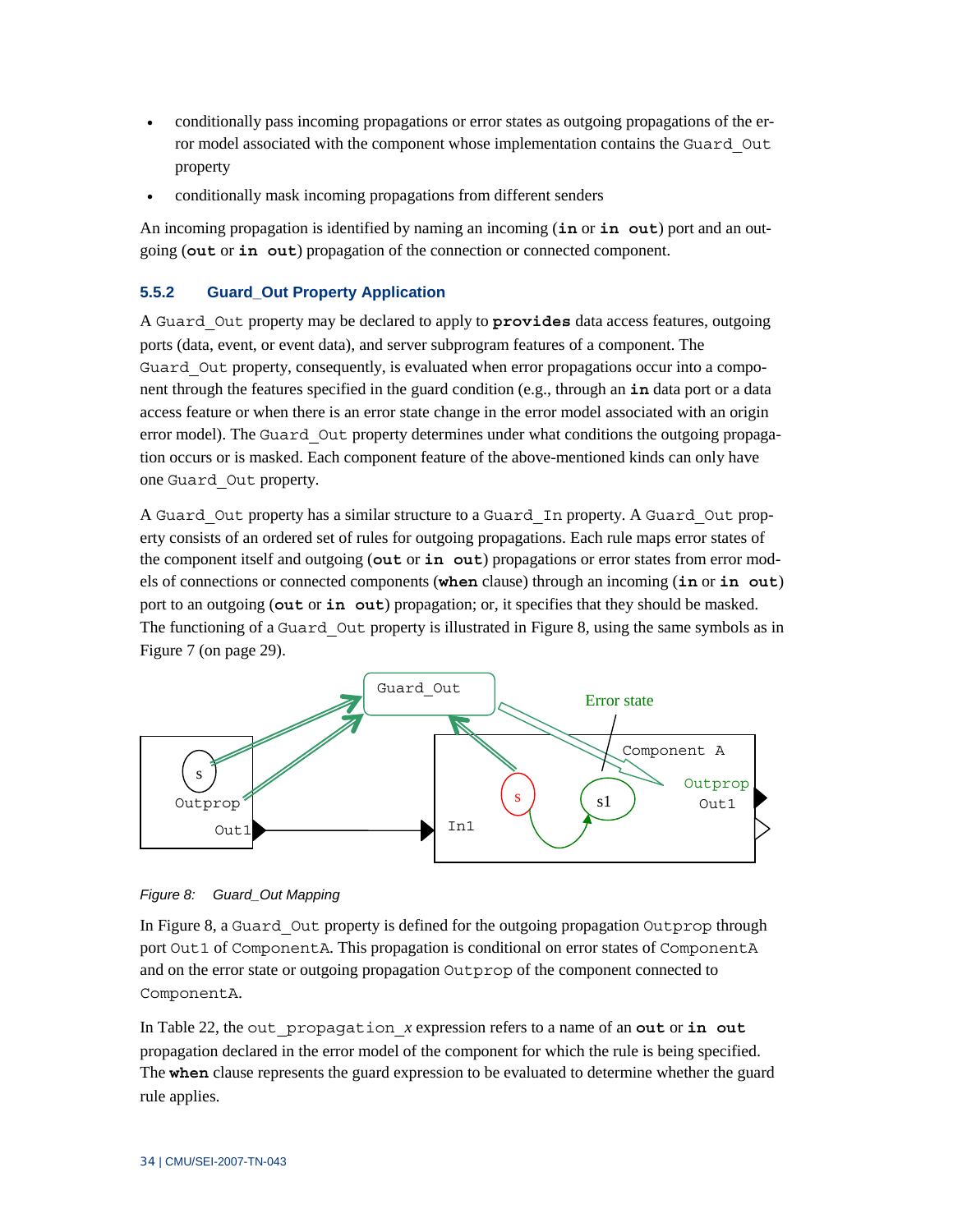*Table 22: Guard\_Out Property in Use* 

```
Guard Out =>
  out propagation 1 when port name 1 [out propagation 1],
  out propagation 2 when port name 2 [error state 1]
                    and port name 3 [error state 2],
  mask when port_name_2[error_state_1] or 
             port name 3 [error state 2]
   applies to feature_Name_1;
```
The **when** clause can

- provide a single reference to an incoming (**in** or **in out**) component port, **requires** data access, or server subprogram feature and an outgoing propagation or error state in the error model of the connection through the feature
	- In this case, the **when** clause represents an unconditional name mapping or masking of the incoming propagation.
	- The outgoing propagation(s) or error state(s) are specified in square brackets, as shown in Table 22. If a reference does not include a bracketed outgoing propagation or error state, the initial error state is referred to implicitly. If the connection does not have an error model, the outgoing propagation or error state in the error model of the connected component(s) is referenced.
- specify a condition that refers to multiple component features and outgoing propagations or error states in the error model of the connection through the features
	- If the connection does not have an error model, the outgoing propagation or error state in the error model of the connected component(s) is referenced. This condition describes the circumstances under which incoming propagations and error states are passed through (by the component error model) or masked.
- include references to error states in the component for which the Guard Out mapping is defined by including references to an error state of the component's error model
	- This action allows pass-through or masking of incoming error propagations to occur conditional on the error state of the component.
- contain the following logic operators: **not**, **and**, **or**, **ormore**, **orless**
	- − The **not** operator has the highest precedence, followed by the **and** operator. The other operators have equal precedence and are evaluated from left to right except where parentheses specify otherwise. A numeric literal in an **ormore** or **orless** operator must be a positive integer.
- specify **others**
	- − The specification of **others** means that the rule applies if none of the previous rules apply.

The Guard Out expressions are evaluated each time an error is propagated into a component through the feature for which the guard is specified. They are evaluated in the order of declaration until the first one is found whose Boolean error expression evaluates to TRUE. If a rule with out\_propagation before the **when** clauses evaluates to TRUE, the outgoing propagation is considered to occur and is propagated to connections or dependent components of the feature to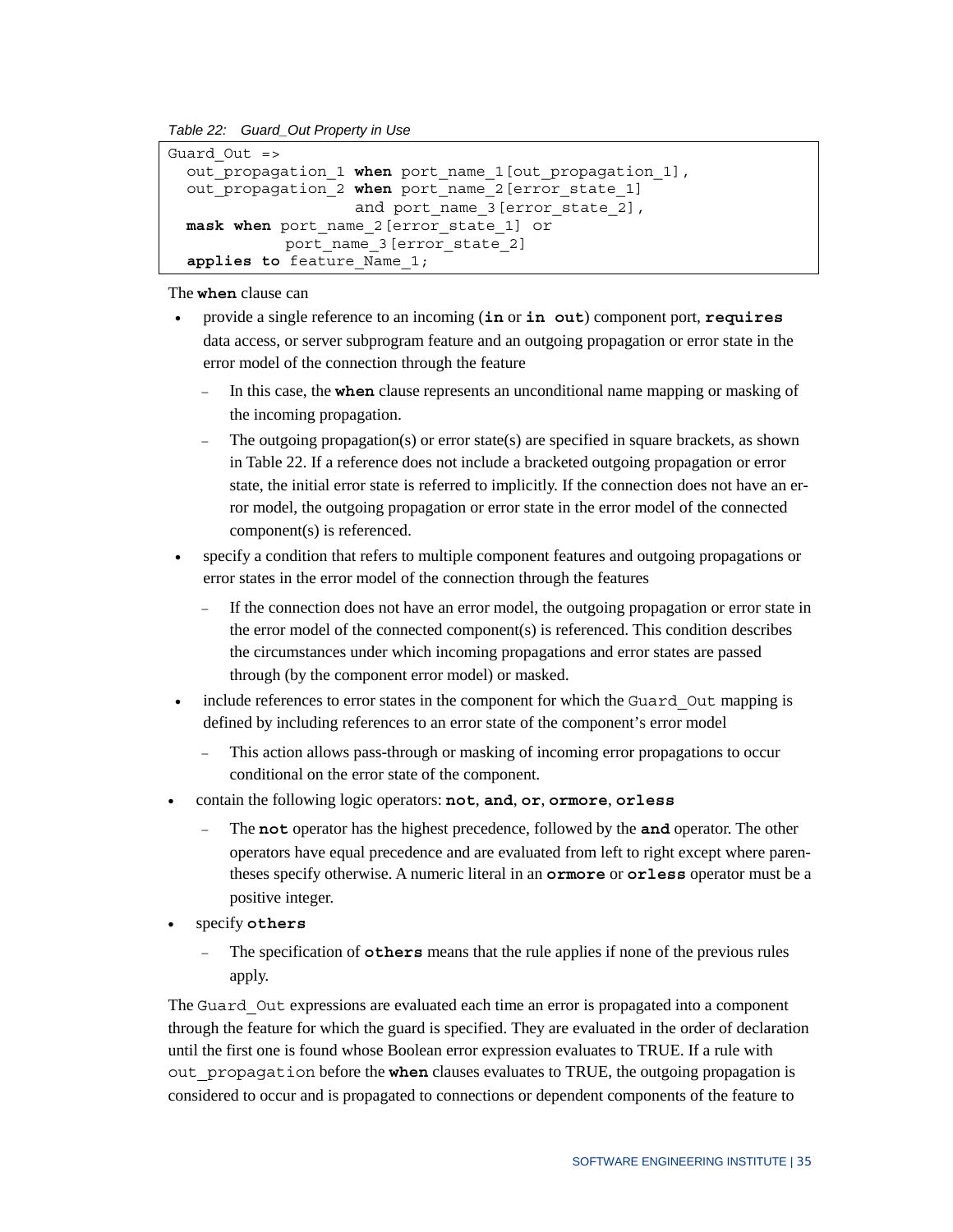which the Guard\_Out applies. If a **mask** rule evaluates to TRUE, the propagation is suppressed and does not result in a transition between states for the receiving error model. If none of the guard rules evaluates to TRUE, and there is no **others** clause, the specification is erroneous.

## **Observations**

- The evaluation rules only require guards be defined just for those combinations of states and propagations that might occur for a specified system in the operational scenario being used for analysis.
- The current AADL error model annex specification allows outgoing propagation filtering to be associated with component dependencies through port connections, shared access, and server subprogram calls. However, it does not support filtering or masking of error propagations through bindings to execution platform components.

# **5.5.3 Error Propagation Pass-Through Mappings**

The Guard Out property can specify mappings of incoming propagations or error states from other components to outgoing propagations of the error model of components. This pass-through can be specified unconditionally or dependent on the error state of the component with the Guard-Out property.

Table 23 shows several examples of pass-through mappings. In these examples, it is assumed that

- the component connected through the port Sensor1 has the error model TransientPermanent.general
- the component connected through the port Sensor2 has an error model associated with two outgoing propagations named Error1 and Error2

The first Guard  $\overline{O}$  Out property (see  $\overline{O}$  in Table 23) defines a pass-through mapping of an error state in a component error model into an outgoing error propagation of the error model. This guard is specified to only generate an outgoing propagation through port Output1.

The second Guard Out property (see  $\oslash$  in Table 23) defines a mapping of several outgoing propagations in an error model (associated with a component that can affect the given component) into an outgoing error propagation of the error model of the affected component. This guard is specified to only generate an outgoing propagation through port Output2.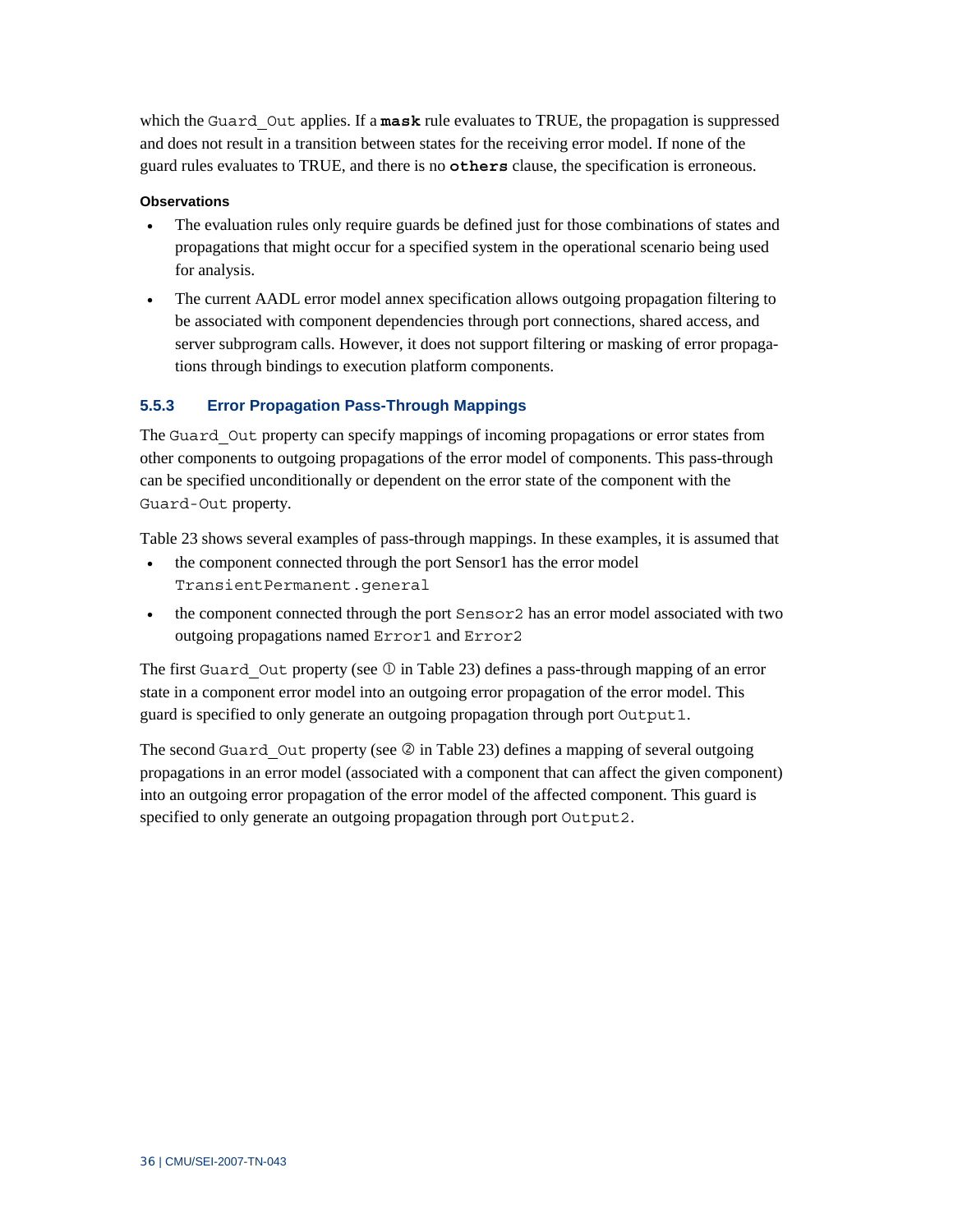*Table 23: Error Propagation Pass-Through Mappings* 

```
system computer 
features 
Sensor1: in data port; 
Output1: out data port; 
Sensor2: in data port; 
Output2: out data port; 
end computer; 
system implementation computer.personal 
annex Error Model \{**\} Model => My_ErrorModels::TransientPermanent.general; 
Guard Out =>
  FailedVisible when Sensor1[Permanent_Error] 
   applies to Output1; 
Guard Out \Rightarrow denotes the contract of \circledcirc FailedVisible when Sensor2[Error1,Error2] 
       and self[Failed] 
   applies to Output2; 
    **}; 
end computer.personal;
```
#### **Observations**

Error propagation pass-through mappings can be used for several purposes:

- A component can observe the error states of another component or incoming connection and map them into an outgoing error propagation.
- A component can pass through error propagations from other components by mapping them into one of its own outgoing error propagations.
- The error propagations from other components can be passed on through one, several, or all outgoing features of the component. In other words, the component can route its observation of error propagations or error states from other components as one of its own outgoing error propagations.
- The error propagations from other components can be passed through when the component is in certain error states. In other words, pass-through can be conditional on the error state of the component performing the pass-through.
- The conditions for passing through incoming propagations may be different from the conditions under which the component itself handles incoming propagations. The latter conditions are captured in a Guard\_In, whose in propagation is then named in a error state transition.
- If the condition for handling incoming propagations by the component and for passing the incoming propagations through is the same, it is better to trigger the outgoing propagation from a component error state instead of repeating the condition in a Guard\_In and the Guard\_Out property.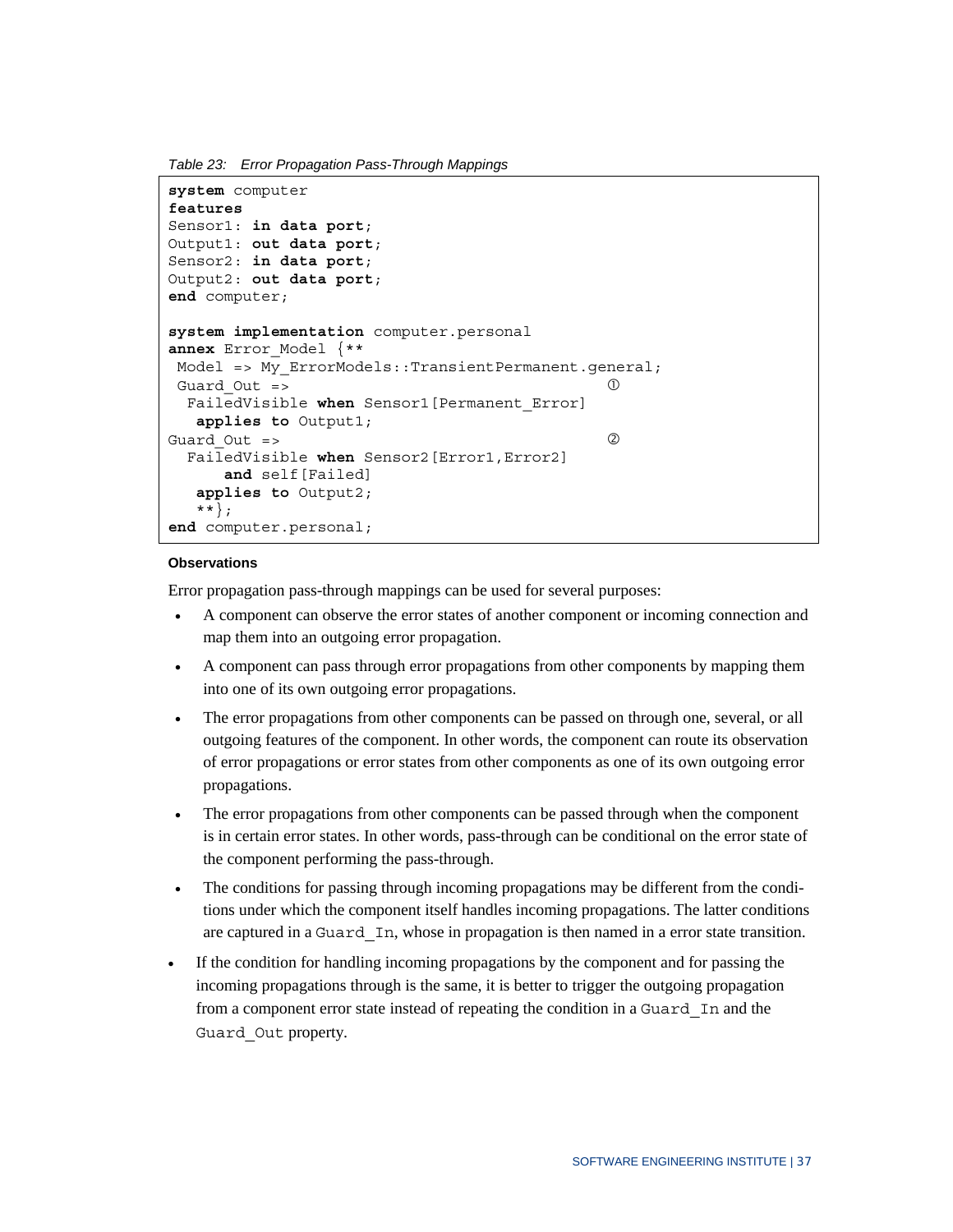## **5.5.4 Pass-Through Filtering and Masking**

The Guard\_Out property can specify filters for error propagations from other components that reflect voting protocols used to determine whether the observed incoming propagations and error states should be visible to others. Using the same logic expressions, the Guard\_Out property can also specify the conditions under which error propagations and error states are masked. The logic expression can name outgoing propagations and error states of the components that can affect the given component. In addition, the logic expression can include conditions that reflect the current error state of the affected component.

Figure 9 shows an example using the graphical AADL notation of architecture with a Guard\_Out property on an **out** port. The out propagations sent through the SensorFailed **out** port of the computer.personal system implementation depend on **in** propagations arriving as inputs on the Sensor1 and Sensor2 **in** ports. The components connected to Sensor1 and Sensor2 are assumed to have error models dependent.general.



*Figure 9: AADL Architecture with Guard\_Out Property* 

Table 24 shows the AADL system component computer.personal (with its two **in** ports, Sensor1 and Sensor2*,* and one **out** port, SensorFailed). We associate the error model dependent.general (shown in Table 7 on page 13) with the component implementation. We declare a Guard\_Out property that applies to the SensorFailed **out** port. The Guard Out property describes the following propagation control.

- When a FailedVisible propagation (declared as an **out** propagation in the error model associated with a component connected to Sensor1 or Sensor2) comes through only one of the sensor ports, that propagation is masked. As a result, the masked propagation will not affect the computer.personal component implementation.
- When FailedVisible propagations (declared as **out** propagations in error model associated with components connected to Sensor1 or Sensor2 and as **in** propagations in the error model instance associated with the computer.personal component implementation itself) come simultaneously through both sensor ports, a FailedVisible propagation (declared as an **out** propagation in the error model associated with the computer.personal component implementation itself) is sent out through the **out** port SensorFailed.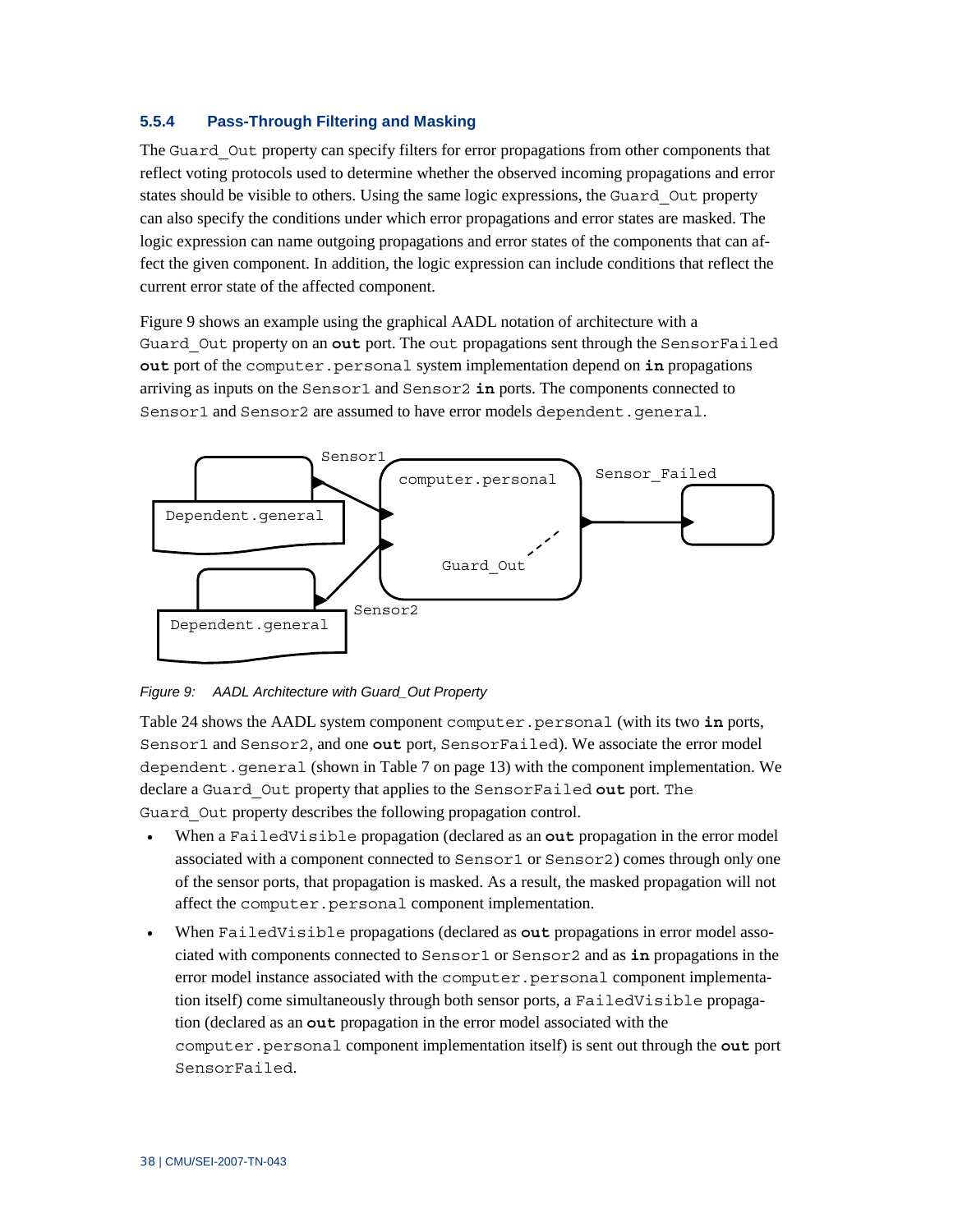*Table 24: Guard\_Out Example* 

```
system computer 
features 
Sensor1: in data port; 
Sensor2: in data port; 
SensorFailed: out data port; 
end computer; 
system implementation computer.personal 
annex Error Model \{**\}Model => My ErrorModels::dependent.general;
Guard Out =>
mask when (Sensor1[FailedVisible] and Sensor2[ErrorFree]) 
   or (Sensor1[ErrorFree] and Sensor2[FailedVisible]), 
 FailedVisible when (Sensor1[FailedVisible] and
Sensor2[FailedVisible]) 
   applies to SensorFailed; 
    **}; 
end computer.personal;
```
#### **Observations**

- The Guard\_Out property can refer both to states and **out** propagations. In Table 24, ErrorFree is a state while FailedVisible is an **out** propagation. Reference to error states allows us to observe component error models without outgoing propagations and conditionally produce outgoing propagations.
- The Guard Out property can include an error state of the affected component in the logic expression, which allows us to define conditions under which propagations dependent on the error state of the impacted component actually affect a component. For example, a component may respond only to propagations from other components if the affected component is in the Transient\_Error state.
- Distinct Guard Out properties can be associated with different features of a component. Consequently, propagations depending on the same inputs that are sent out through different features can be different.

## **5.6 ERROR STATE PROPAGATION**

In some dependability analysis scenarios, it is natural to think in terms of propagation of error states. Propagation can be achieved in two ways:

- 1. representation of guard conditions in terms of error states only
- 2. interpretation of error propagations as representing inferred error states

We will examine each modeling approach in detail.

#### **5.6.1 Use of Error States in Conditions**

You can restrict the conditions of Guard In properties to refer only to error states of connection or connected component error models and the component's own error states. In other words,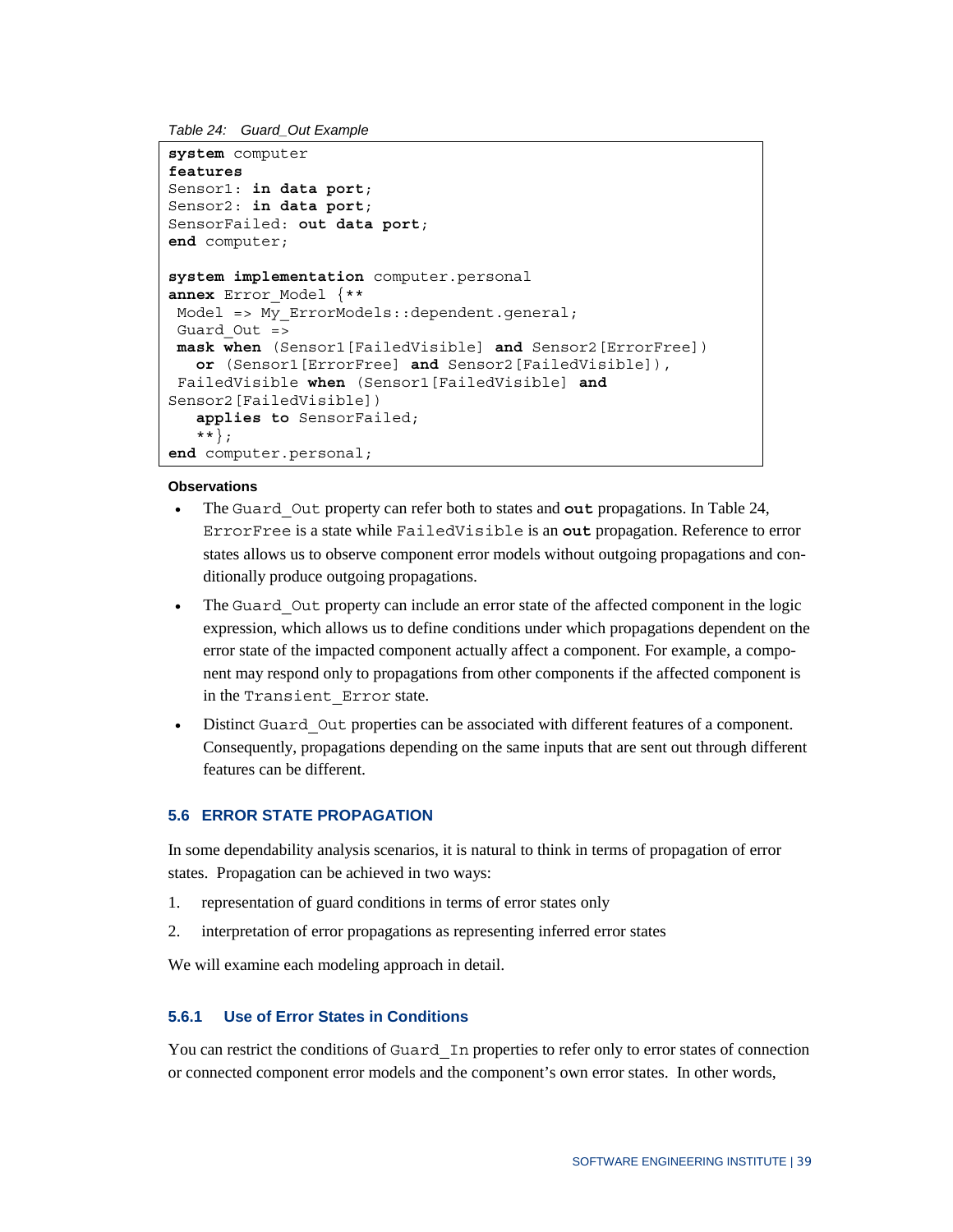Guard\_In conditions do not refer to outgoing propagations of connections or connected components.

Similarly, you can restrict the Guard\_Out conditions to refer only to error states of connection or connected component error models and the component's own error states. However, since out propagations are not named in Guard\_In conditions, we have to reflect those Guard\_Out conditions in a different way. Guard\_Out conditions based on the component error states themselves become part of the Guard In condition of the recipient component. Guard Out conditions based on the error states of incoming connections or connected components can be mapped into a new Guard\_In condition of the component with the Guard\_Out property. This new **in** propagation results in an error state transition, and the error state being entered is observed by the Guard\_In condition of the recipient component.

In summary, this modeling approach leads to error models that utilize error events, error states, and **in** error propagations but not **out** error propagations. It assumes that the error state of a component is immediately observable by other components.

# **5.6.2 Use of Inferred Error States**

The Error Model Annex standard defines inferred error states as follows:

*For each out or in out propagation defined in an error model, the inferred error states for that propagation are the set of error states named as a source state for any transition labeled with that propagation. Note that there may be more than one inferred error state for an error propagation name* [SAE-AS5506/1 2006].

This definition means that observing a propagation from another component or a connection can be interpreted as observing the error state that is the source of the transition triggering the propagation.

Figure 2 in on page 15 illustrates a patterned way of propagating an error state through an error propagation named in a transition from the error state to itself. In that case, naming the error propagation in a condition is equivalent to naming the error state with the loopback transition if the Occurrence probability of the propagation is 1.

Occurrence value less than one allow the model to reflect the fact that another component may observe the error state of a component with some delay or may not always observe the error state. The latter scenario is typically represented by an error state that is entered according to some distribution. The error state then has two outgoing transitions, one with fixed probability p and the second with fixed probability 1-p. One is labeled with an **out** propagation, reflecting that an error is observed with probability p, while the other reflects that the error state remains unobserved.

Figure 10 illustrates the propagation of an observed fault. Notice that the **out** propagation is triggered by a transition from one error state to another error state. According to the definition of the Error Model Annex standard, the inferred error state is the error state from which the transition originates.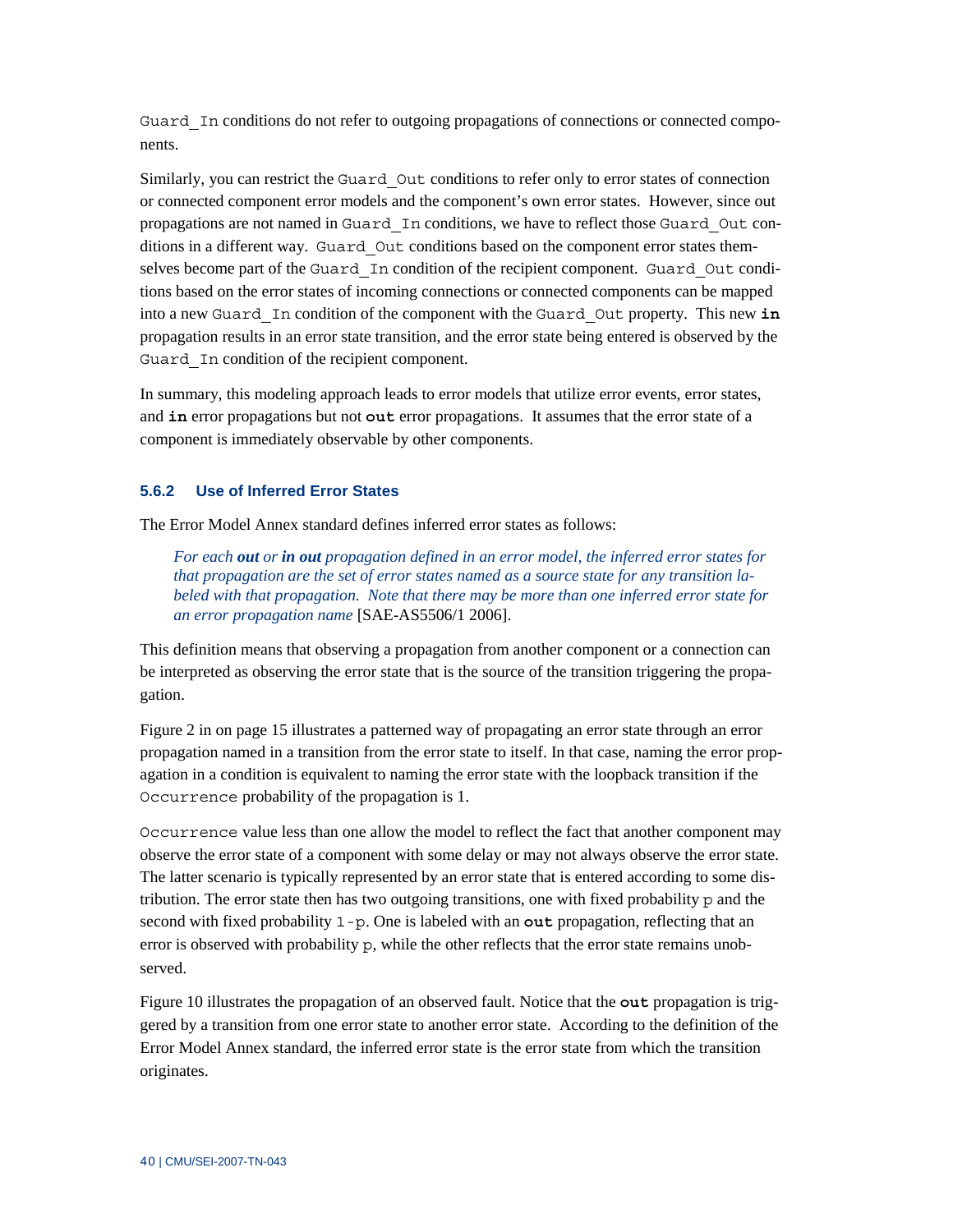

*Figure 10: Observed Fault* 

In summary, the inferred error state approach utilizes error events, error states, **in** error propagations, and **out** error propagations. This approach allows users to define outgoing and passthrough error propagation conditions separately from incoming error propagation conditions. Furthermore, it can capture delayed and sporadic observation of faults in other components.

# **5.7 COMPARISON BETWEEN GUARD\_IN AND GUARD\_OUT**

Sections 5.4 and 5.5 explained how to use the propagation control properties Guard\_In and Guard Out. Table 25 shows the similarities and differences of these two properties from a functional view and an input/output view.

You might use a Guard In if the decision-making (i.e., voting, filtering) layer is placed at the input interface of a component. A Guard Out might be more appropriate if the decision-making functionality exists as a component in its own right.

|                      | Guard In                                                                                             | Guard Out                                                                                    |
|----------------------|------------------------------------------------------------------------------------------------------|----------------------------------------------------------------------------------------------|
| Functional<br>View   | Applies to incoming features                                                                         | Applies to outgoing features                                                                 |
|                      | Its evaluation result has an impact on the inter-<br>nal behavior of the component that declares it. | Its evaluation has an impact on components<br>that depend on the component that declares it. |
| Input/Output<br>View | <b>Input:</b> propagations from the component's<br>environment                                       | <b>Input:</b> propagations from the component's<br>environment                               |
|                      | <b>Output:</b> propagations to the component itself                                                  | <b>Output:</b> propagations to the component's envi-<br>ronment                              |

*Table 25: Symmetry and Asymmetry between Guard\_In and Guard\_Out*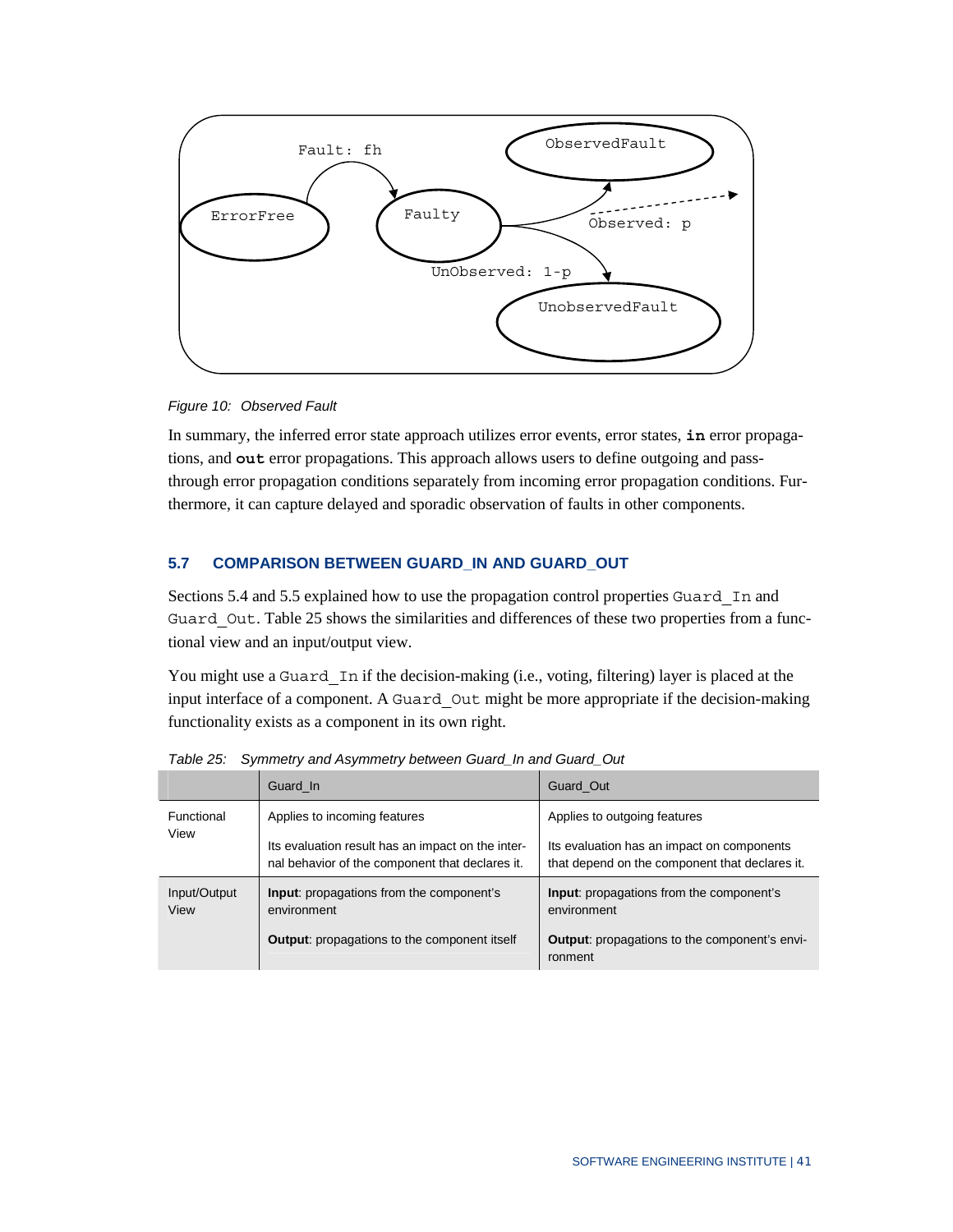# **6 System Instance Error Models**

An AADL architecture model is hierarchical. The level of detail it contains depends on the stage of the design and development process. For example, a system may initially be modeled as a partial model to the level of subsystems and later completed to the level of threads. Both partial and complete models can be instantiated to produce system instance models for system analysis.

Error models can be associated with components of a system model at any level of the component hierarchy. For example, an error model can be associated with the root-level system component to represent an abstracted error model of the system instance. An instance of this error model represents the system instance error model as a finite state stochastic automaton. Similarly, error models can be associated with each of the leaf components in the system hierarchy (i.e., individual application threads and hardware components). In this case, the system instance error model consists of the set of component error model instances and connection error model instances. The system instance error model represents a set of concurrent stochastic automata.

Error models can be associated with several levels of the system hierarchy at the same time. For example, an error model can be associated with an application thread, an enclosing application (sub)system, and the system as a whole. In this case, the error model higher in the system hierarchy is an abstraction of the contained error models. The AADL Error Model Annex standard offers two approaches for representing error model abstractions:

- 1. A basic error model represents the behavior of a component and its subcomponents in the presence of faults as an abstraction. (The error models presented in Sections 4 and 5 are basic error models.)
- 2. A derived error model represents the behavior of a component in the presence of faults as a function of the error states of its subcomponents.

Sections 6.1 and 6.2 discuss these two approaches.

### **6.1 ABSTRACTION WITH BASIC ERROR MODELS**

A basic error model associated with a component or connection consists of an error model type and implementation identified by the Model property, any component-specific tailoring with the Occurrence property, and component-specific error propagation filtering and masking defined through Guard\_In and Guard\_Out properties.

A basic error model describes the behavior of a component in terms of error events intrinsic to the component, error states, error propagations from and to components this component interacts with, and error state transitions that are triggered by intrinsic error events or incoming error propagations and initiate outgoing error propagations. The behavior of a component in the presence of faults is defined without referring to any subcomponent. Consequently, a basic error model repre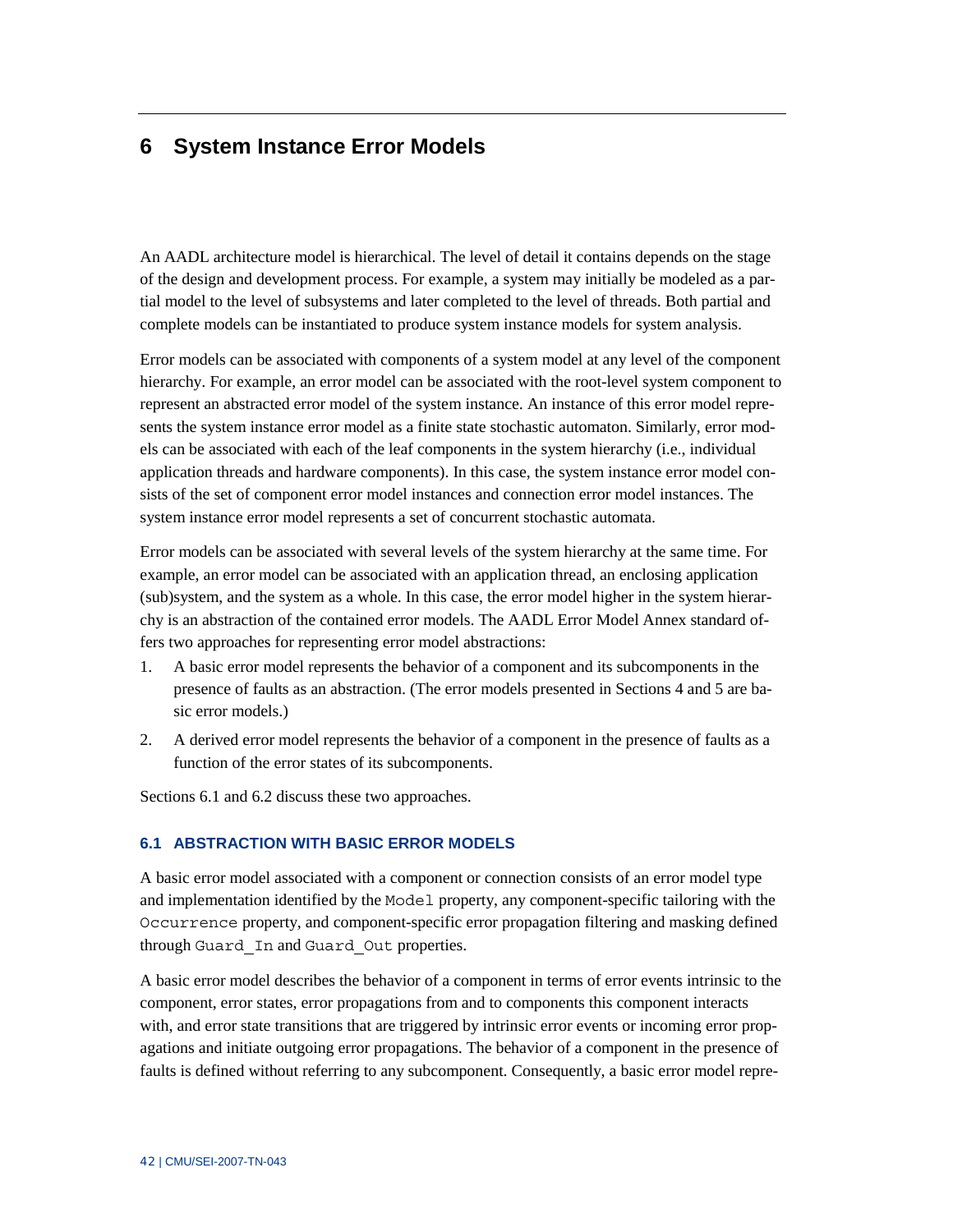sents the behavior of a component or connection in the presence of faults as an abstraction independent of subcomponent error models.

#### **6.1.1 When to Use Basic Error Models**

You can use a basic error model as an abstraction if an existing AADL architecture model with associated error models for components and connections is very detailed and requires a high level of processing. In those instances, a tradeoff between the accuracy and the complexity of the model is necessary, and some of the model's details must be ignored to produce a lower-fidelity error model. The lower-fidelity error model can be achieved by associating a basic error model to a component containing subcomponents, so that the error models associated to the subcomponents are ignored by the analysis. Besides states, events, and transitions, the basic error model of a component includes **in** and **out** propagations that abstractly describe the actual error propagations between contained subcomponents and external component. Issues about the relationship between abstracted error models and higher fidelity error models are discussed in the work by Binns and Vestal [Binns 2004].

## **6.1.2 How to Use Basic Error Models**

If both a component and its subcomponents have associated error models, you can use the Model Hierarchy property to indicate whether the enclosing basic error model should be considered as the abstraction and the error models associated with subcomponents should be ignored by the analysis. This property allows you to annotate an AADL system model with error model information at different levels of the system hierarchy and choose the level of fidelity for analysis. Table 26 shows how to use the Model\_Hierarchy property to specify that an error model is abstract.

In Table 26, the system implementation computer.personal contains two subcomponents: hardware.nominal and software.nominal. Error models are associated with each of the subcomponents. An error model is also associated to computer.personal itself. It is declared as **abstract**. Thus, the analyses will ignore the error models declared for subcomponents. In other words, an abstract error model at a higher level of the component hierarchy abstracts the details of the subcomponent error models away.

Note that the Model Hierarchy property declaration is not mandatory, because it is implied by the association of a basic error model. Consequently, you have to add or remove error models and guard declarations in parents to change the fidelity at which models are analyzed.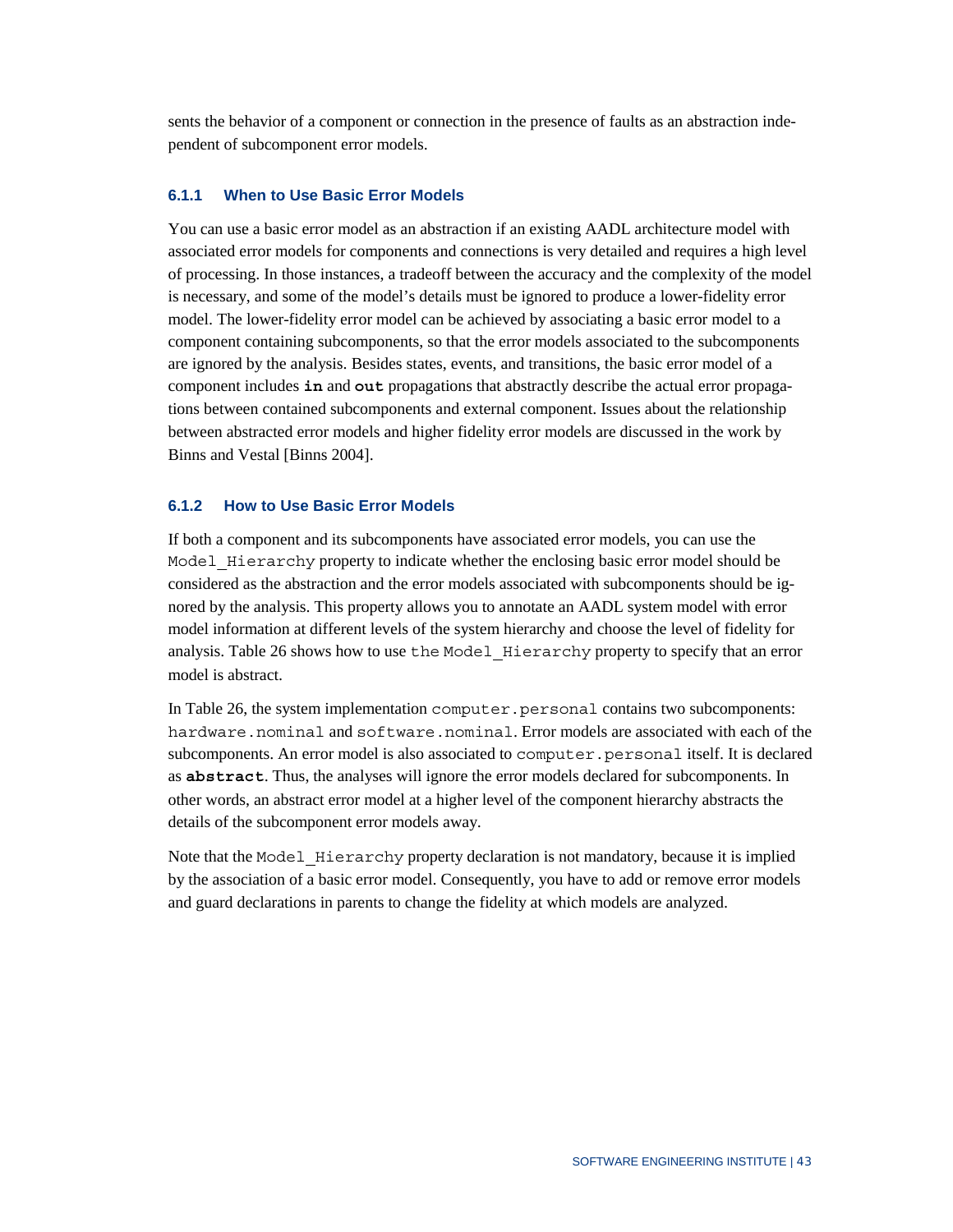*Table 26: Abstract Error Model Specified Using Model\_Hierarchy* 

```
system implementation hardware.nominal 
annex Error_Model {** 
    Model => forHardware.general; 
    **}; 
end hardware.nominal; 
system implementation software.nominal 
annex Error_Model {** 
    Model => forSoftware.general; 
    **}; 
end software.nominal; 
system implementation computer.personal 
subcomponents 
    HW: system hardware.nominal; 
    SW: system software.nominal; 
annex Error_Model {** 
    Model => dependent.general; 
    Model_Hierarchy => abstract; **}; 
end computer.personal;
```
#### **6.2 DERIVED ERROR MODELS**

A derived error model is a component error model whose error state is determined by a derived state mapping of subcomponent error states and error states and connected components' error propagations.

A derived error state mapping, described in Table 27, specifies the condition under which a component is in its error state in terms of

- error states of subcomponents
- error states or error propagations of connections or connected components

*Table 27: Derived State Mapping Structure* 

```
Derived_State_Mapping => 
       ErrorFree when HW[ErrorFree] and SW[ErrorFree], 
       Failed when others;
```
A derived error state mapping is illustrated in Figure 11, using the same symbols as in Figure 7 on page 29. The dashed double-line arrow indicates that subcomponent error states are inferred when an outgoing error propagation of a subcomponent is named. The inference rules are described in Section 6.2.2. A derived error model does not have error events or explicitly declared error state transitions.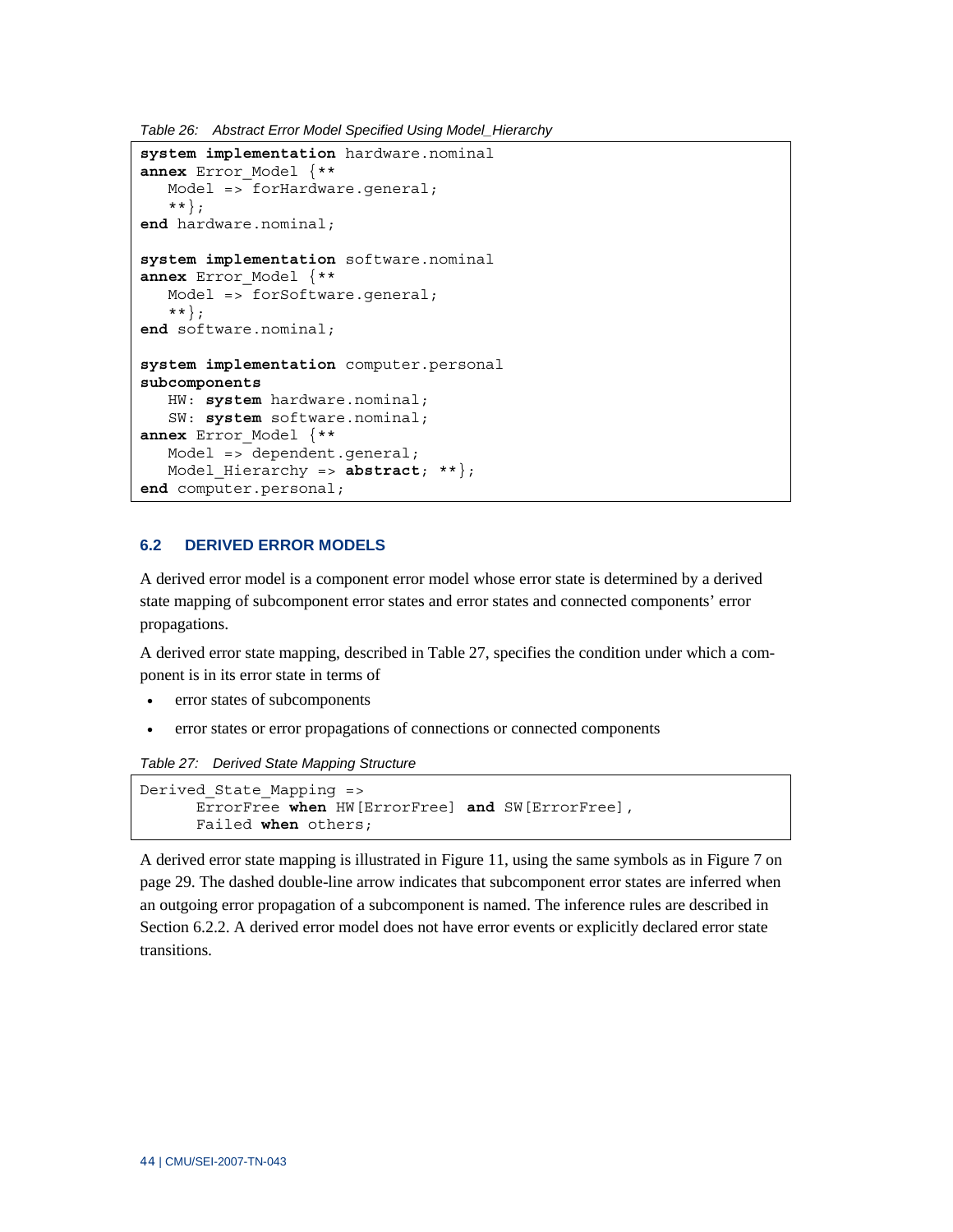

*Figure 11: Derived Error State Mapping* 

## **6.2.1 When to Use Derived Error Models**

You can use derived error models to express a high-level view of subcomponent error behavior through a (possibly) smaller set of error states and outgoing propagations. This expression is obtained through partitions that consist of sets of subcomponent error states that represent

- nominal behavior
- faulty states
- catastrophic states

This kind of partitioning is used in dependability evaluation tools. The report property can be used to identify the error state partitions of interest.

Note that in probabilistic dependability analyses (like those based on Markov chains and Petri nets), it is not mandatory to describe the system in terms of derived state-mapping expressions. These analyses allow deriving the global states from compositions of error states of subcomponents.

#### **6.2.2 How to Use Derived Error Models**

A derived component error model is declared through three error model properties:

- 1. a Model property that identifies an error model type
- 2. a Derived State Mapping property that defines the states of the derived error model as a function of
	- a. subcomponent error states and outgoing propagations
	- b. error states and outgoing propagations of connections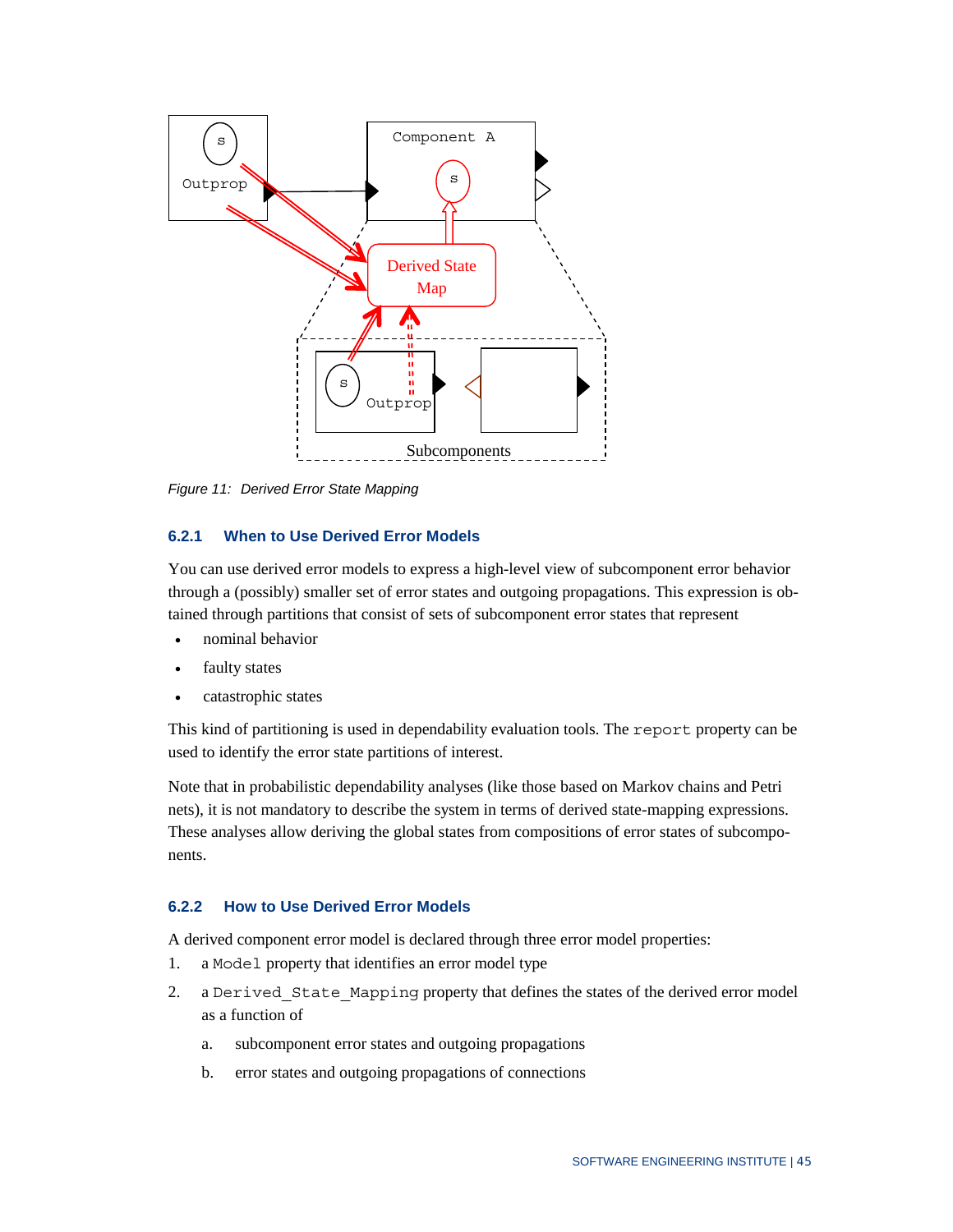- c. error states and outgoing propagations of connected components of a named incoming component feature
- 3. a Model\_Hierarchy property with the value Derived

When a component error model is declared as derived, the Model property can refer to the error model type or error model implementation. If it refers to an error model implementation, only the error model type is considered. In the error model type, only error state and outgoing error propagations are considered to be part of a derived error model. The error states of the component are determined by evaluating the derived state-mapping logic expression.

A derived state mapping is declared using a Derived\_State\_Mapping property that contains a set of derived state mapping rules. If a component has a Model Hierarchy property association of derived, a Derived\_State\_Mapping property must be declared for that component. The Derived\_State\_Mapping property is ignored if the Model\_Hierarchy property does not have the value derived.

A Derived\_State\_Mapping property consists of several state-mapping rules, one for each error state of the component for which the Derived State Mapping is defined.

Table 28 shows how to use the Derived\_State\_Mapping property. The system implementation computer.personal contains two subcomponents: hardware.nominal and software.nominal. (Note: This architecture is the same as in Table 26 on page 44.) Error models are associated to subcomponents. The implementation computer.personal declares a Derived\_State\_Mapping property inside its error **annex** clause. This property specifies that the system is ErrorFree when both subcomponents are ErrorFree and Failed otherwise.

In the **when** clause of each state-mapping rule, names of subcomponents are followed by optional bracketed lists of error states or error propagations of the error models associated with the subcomponents. If no bracketed list follows a subcomponent name, the initial state of the subcomponent is inferred. For a named error propagation, the error state is inferred to be the source error state for error state transitions that refer to it.

The name of a port, data access feature, or server subprogram feature is also permitted in the **when** clause. There, the name refers to the error model associated with the connection made to that component feature. If there is no associated error model for a connection, this naming rule applies to the error model associated with the component that is the source of that connection.

The **when** clause can contain the following logic operators: **not**, **and**, **or**, **ormore**, **orless**. The **not** operator has the highest precedence, followed by the **and** operator. The other operators have equal precedence and are evaluated from left to right except where parentheses specify otherwise. A numeric literal appearing in an **ormore** or **orless** operator must be a positive integer.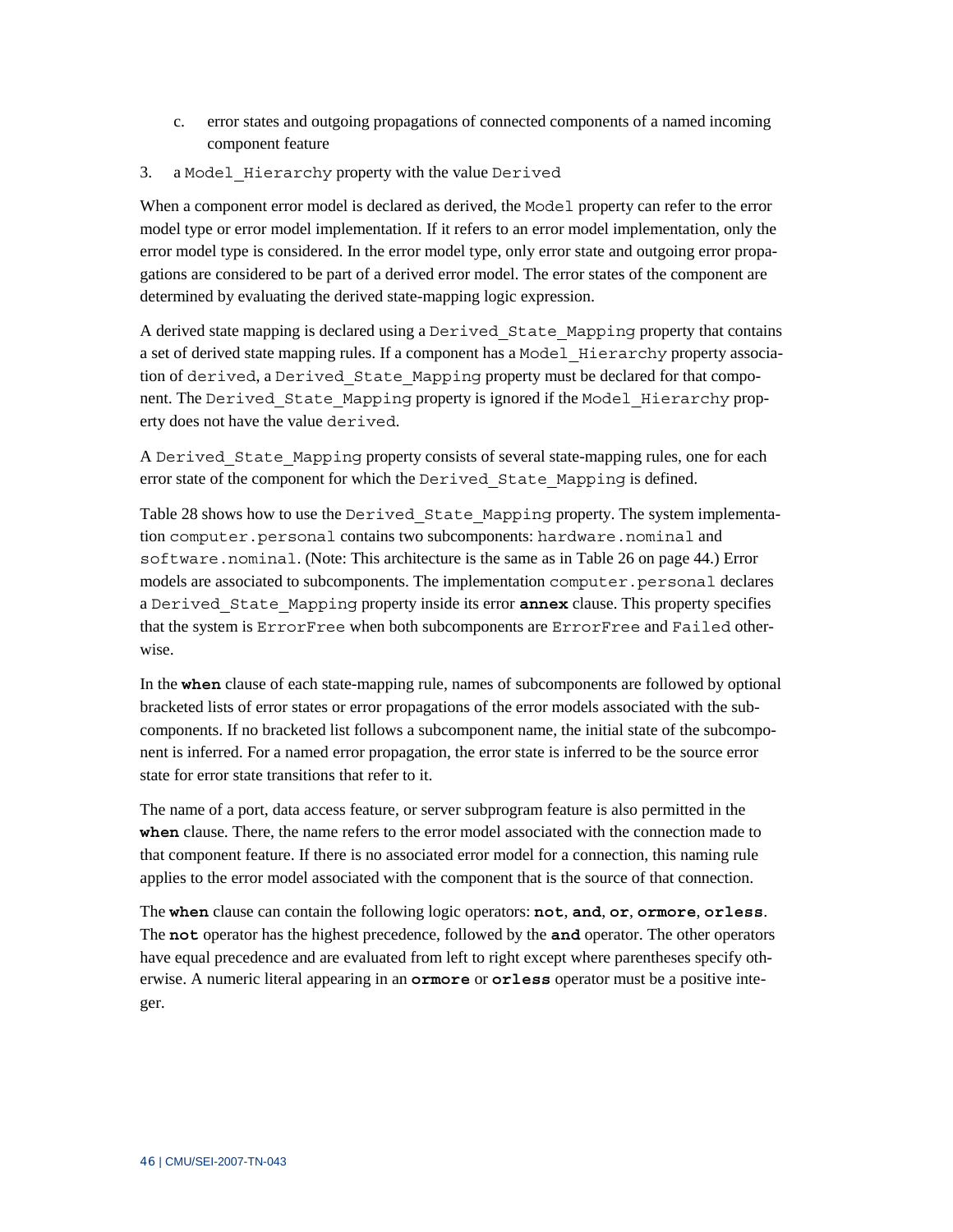*Table 28: Derived State Mapping Property* 

```
system implementation hardware.nominal 
annex Error Model \{** Model => forHardware.general; 
    **}; 
end hardware.nominal; 
system implementation software.nominal 
annex Error Model \{**\} Model => forSoftware.general; 
    **}; 
end software.nominal; 
system implementation computer.personal 
subcomponents
    HW: system hardware.nominal; 
    SW: system software.nominal; 
annex Error_Model {** 
    Model => dependent.general; 
    Model_Hierarchy => derived; 
    Derived_State_Mapping => 
       ErrorFree when 
           (HW[ErrorFree] and SW[ErrorFree]), 
       Failed when others; 
    **}; 
end computer.personal;
```
The **when** clause can contain the keyword **others** only in the final state-mapping rule. If no preceding rule is evaluated to TRUE, the final **others** rule (with **others**) is used to determine the current error state of the component.

The state-mapping rules are evaluated in the order of declaration until the first **when** clause evaluates to TRUE. The error state in that rule becomes the current state of the component. If no rules evaluate to TRUE and there is no **others** clause, the specification is erroneous.

Among the state-mapping expressions that define states of a set of components there must be no circular references. A circular reference could cause an error in which a subcomponent is shared by systems at different levels of the nesting hierarchy or in which two components communicate with each other and their states are defined by derived state mappings that name the features connecting the two components.

#### **Observations**

- The mechanisms of abstraction and derivation for hierarchical error models are convenient for enhancing the readability of the model. Where the model is too big to be processed, it may be necessary to abstract away error modeling details. Sometimes it may be convenient to use derived state-mapping expressions to make global states of the system visible. However, it is not mandatory to use these mechanisms in any model.
- It is worth noting that, unlike basic error models, derived error models cannot have component-specific Occurrence properties for their outgoing propagations. The occurrence probability of a derived outgoing propagation is determined by the error models that the propagation is derived from.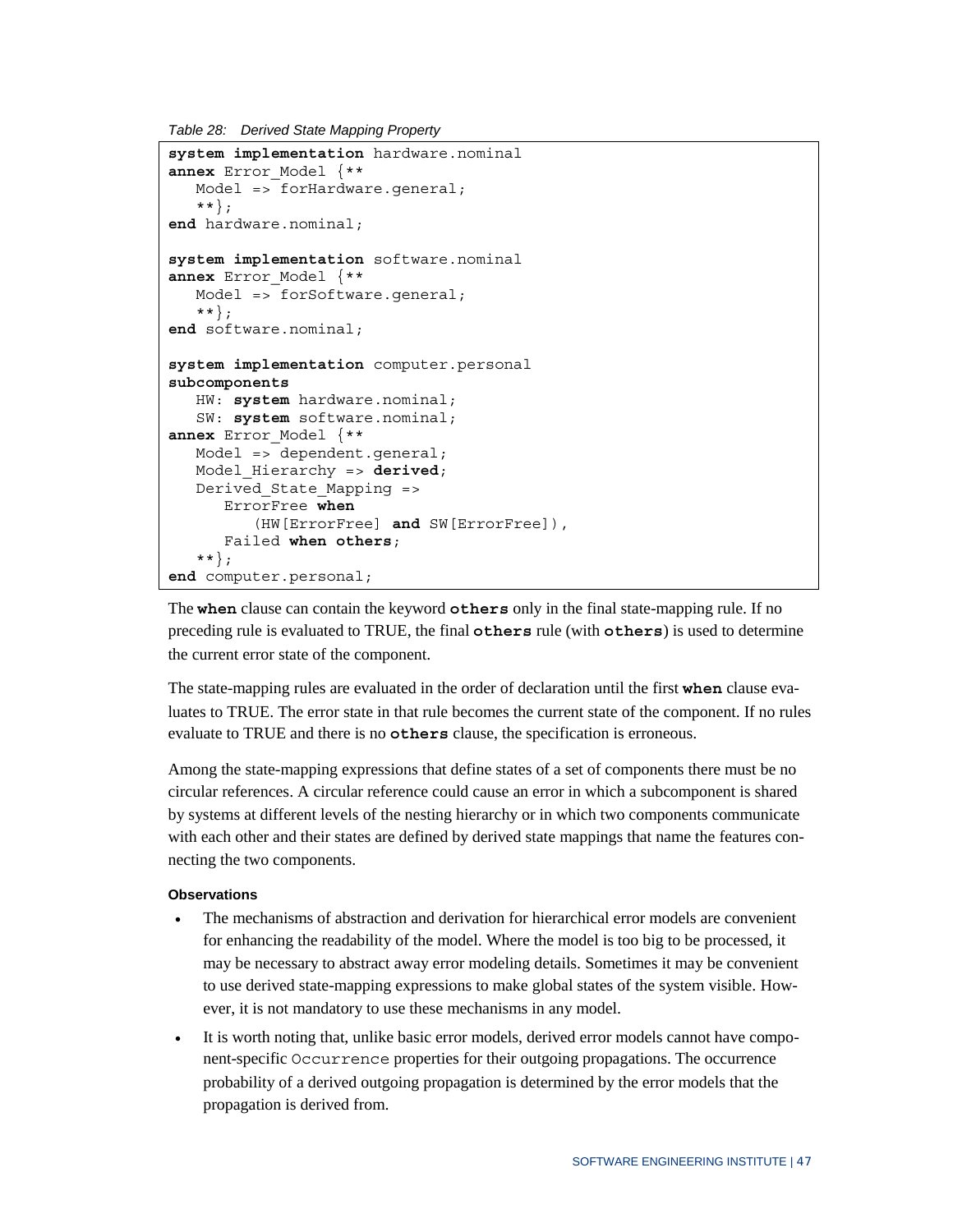# **7 Operational Modes and Error States**

Systems can be in various operational modes. An operational mode might represent a missionphased mode of operation—such as takeoff, cruise, or landing in an avionics system. An operational mode might reflect a particular fault-tolerant system configuration, such as operating the primary or backup variant of a dual redundant system. An individual system component might have multiple levels of performance, such as algorithms with different levels of precision.

System operational modes are visible execution states of the embedded software system. They can be modeled by AADL modes. System components may encounter failures that cause them to go from an error-free state to an error state. These error states are logical states of a system component that may propagate to other system components. Component faults, error states, and error propagation can be by modeled by AADL error models. Both modes and error states, then, represent states of a system.

The difference between modes and error states lies primarily in their semantics. Error states result from occurrences of error events (e.g., faults or repair events), while modes represent operational states that may be totally independent of error events. Error states are not necessarily observable, but modes are always observable. For example, an error state might represent a component that is in an unobserved erroneous state because it has not yet failed at its interface.

Although they are different, modes in operational systems and error states in error models can affect each other. The embedded software system can observe component error states and might change to a different fault tolerant configuration in response. Consequently, a logical system state (the error state) is translated into an operational system mode. Similarly, changes in the operational system mode might affect logical error states (e.g., a repair action in the embedded software might cause a component to re-enter an error-free state).

In this section, we discuss the interaction between operational system modes, represented by AADL modes, and logical error states, represented by error models.

- In Section 7.1, we discuss the use of AADL modes and mode transitions to represent the dynamics of operational modes.
- In Section 7.2, we describe how changes in the error model of a system can be translated into events that the operational system can respond to.
- In Section 7.3, we discuss how the logic behind mode transitions, in particular logic that addresses fault tolerance, can be expressed in AADL.
- In Section 7.4, we present mechanisms that allow error models to reflect changes in operational states (i.e., respond to mode changes).
- In Section 7.5, we give some modeling examples to illustrate the interaction between modes and error states in actual systems.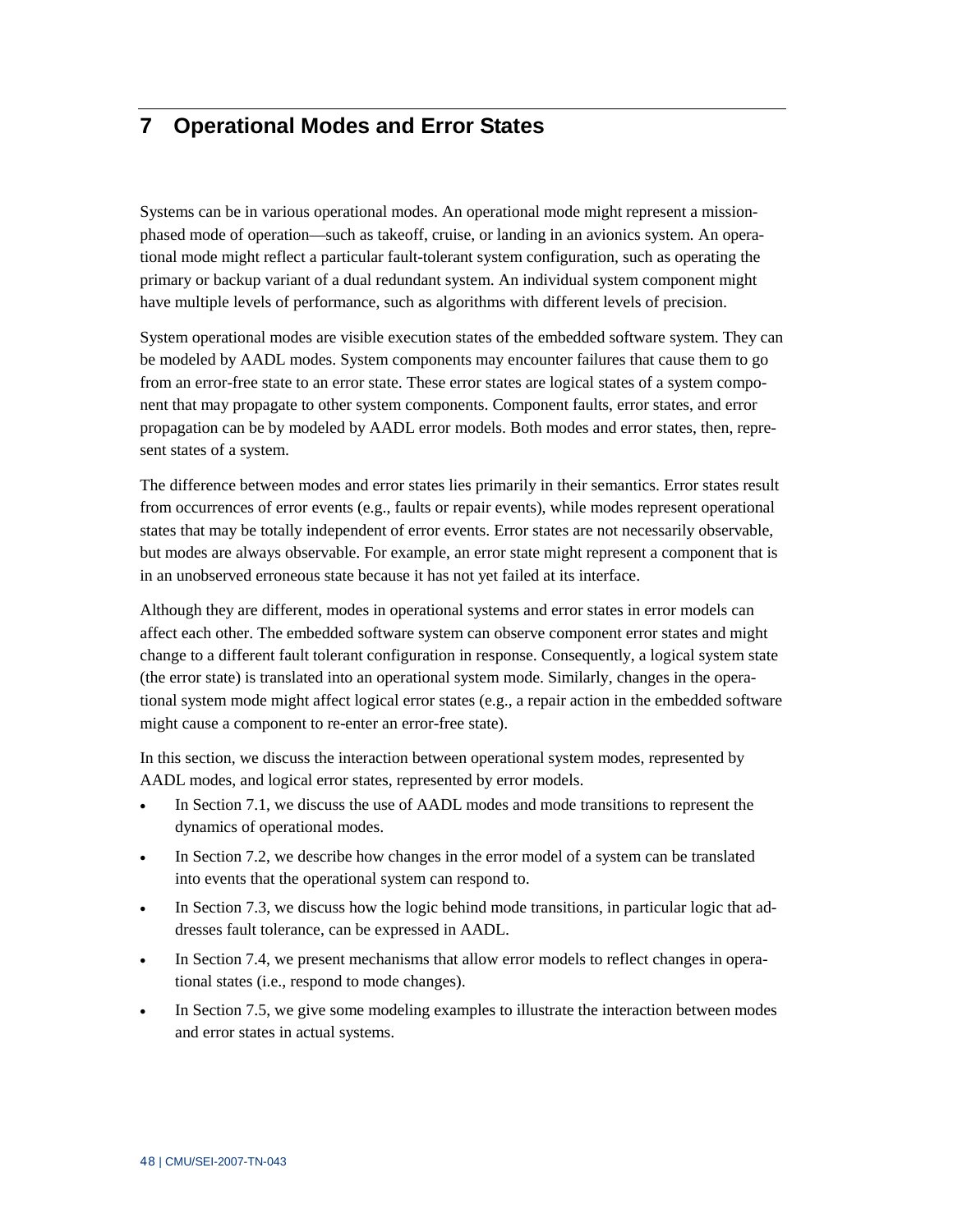## **7.1 MODELING OF OPERATIONAL MODES**

Actual systems can be represented according to one of these scenarios:

- 1. Operational modes in phased-mission systems model configurations representative of different phases in a mission. For example, in the case of an aircraft model, one may distinguish between the takeoff, cruise, and landing phases. During each of these phases, the system would have a particular configuration with active components and connections. The fault management approach may be different during each phase.
- 2. Fault-tolerance modes model configurations due to the fault-tolerance strategy chosen for the system or for particular parts of the system. For example, a fault-tolerant duplex system may have two operational modes corresponding to (a) replica no. 1 delivers the service, replica no. 2 monitors replica no.1; and (b) replica no. 2 delivers the service, replica no. 1 monitors replica no.2.

### **7.1.1 Modes, Mode Transitions, and Events**

A mode is a visible operational state of an AADL component. A component can have modespecific properties and configurations of subcomponents and connections that are active in specific modes. Although components and connections can be part of more than one mode, they are in only one mode—the current mode—at any one time. Mode transitions represent dynamic operational behavior (i.e., switching between configurations and changes to system characteristics expressed through property values).

Modes and mode transitions can be specified for a component anywhere in the system hierarchy. Components with modes may contain subcomponents with modes. The AADL defines a **system operation mode** to be the set of current mode states of all modal components in the system.

Mode transitions are triggered by events from outgoing (**out** or **in out**) event ports of subcomponents, by events from incoming (**in** or **in out**) event ports of the component with the mode transition, or by events raised local to the component. The state machine formed by modes and mode transitions in a component implementation is deterministic (i.e., from a given mode, only one mode transition is triggered at a time).

#### **7.1.2 Application of Modes and Events**

Mission-phased operational modes may apply to the whole embedded system or they may apply to a particular subsystem. This scope of applicability determines which components in the system hierarchy should be declared with modes. For each mode, this system component can be configured with different subsets of active subcomponents and connections and with variants of the same subcomponent. The subcomponents themselves may be modal; their mode selection can be represented either by different implementation variants or by mode declarations. Their selection is driven by events that originate from a system component that acts as operational mode manager.

Usually, phased-mission systems also need modes to represent fault-tolerance mechanisms. In AADL, a mode cannot have nested modes itself, but a component with modes can also have subcomponents that have modes. If the fault tolerant mode is reflected in a redundancy pattern [Feiler 2004], the application of this redundancy pattern to a system component with mission-phased op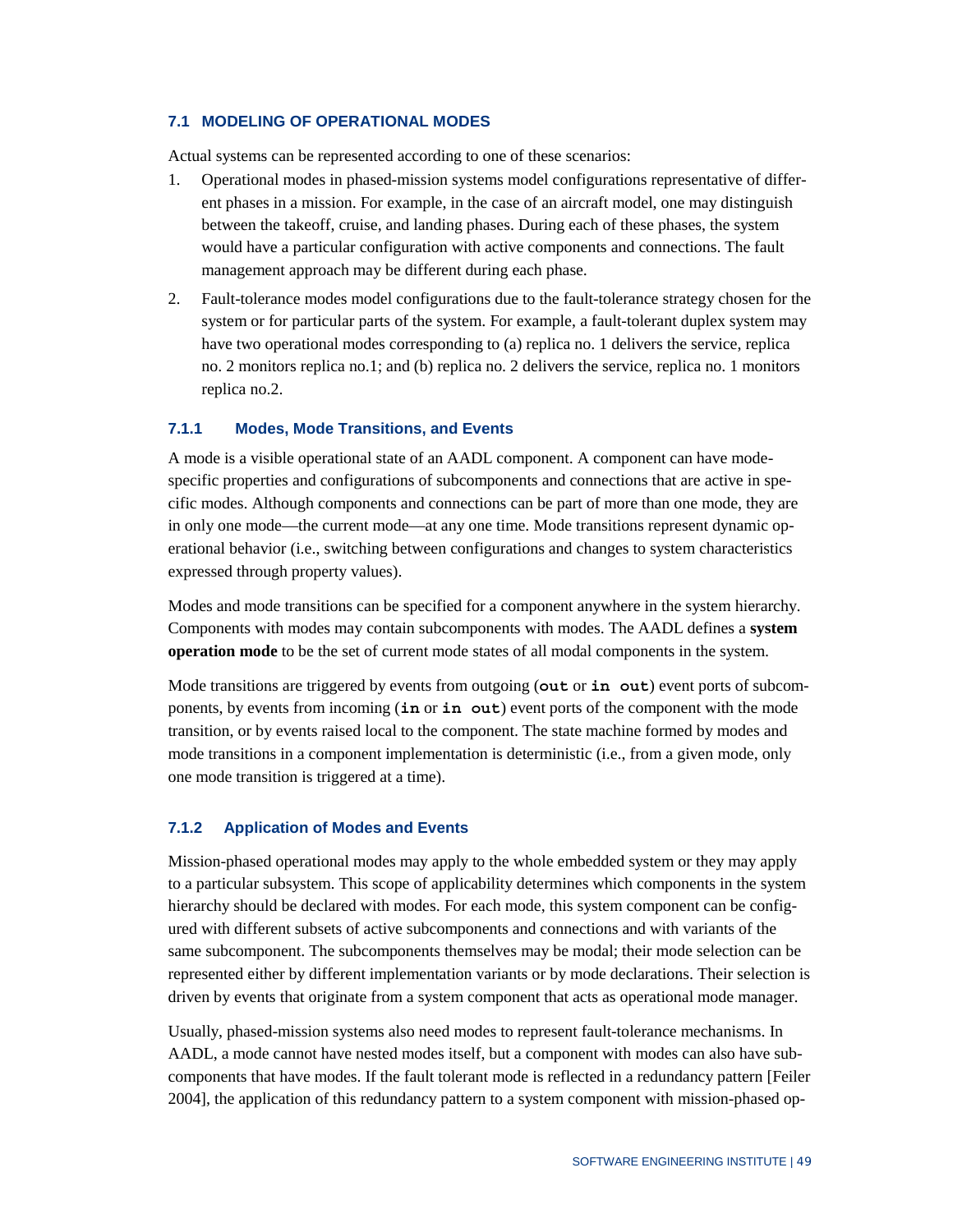erational modes results in nested components. The redundancy component contains the fault tolerance modes, while the redundant application component contains the operational modes. An example of a redundancy pattern is shown in Figure 12. Any events that are passed into the application component to control its operational mode must be routed through the redundancy pattern to the redundant copies.



*Figure 12: Dual Redundancy Pattern* 

Notice that events going through a named port cannot be distinguished because they do not have names or other identifying data. Thus, any event going through a port that is specified in a mode transition will trigger that mode transition. By using separate event ports, you can specify that different events can trigger different mode transitions.

If a mode transition lists multiple event ports, an event through any of the ports can trigger the transition. For mode transitions that name multiple event ports as their trigger condition, logic represented by the **or** operator is assumed. For dependability analyses, it is desirable to specify transition logic other than **or** logic. We will show in Section 7.2.1 how mode transition logic can be described through the Guard\_Transition property of the error model.

# **7.2 GENERATION OF SYSTEM EVENTS**

The AADL allows us to model logical error states separately from the operational mode of the running application. It also establishes a connection between the logical error states and the operational mode by using Guard\_Event properties to translate logical error states into actions in the form of port events on the running system. Those events can initiate the dispatch of an aperiodic or sporadic thread and trigger a mode transition.

# **7.2.1 Role of a Guard\_Event Property**

The Guard\_Event property links the error states and error propagations in the error model to port events in the AADL architecture model. It is intended to map error conditions into architectural events (i.e., to specify that an architectural event is raised depending on the error model log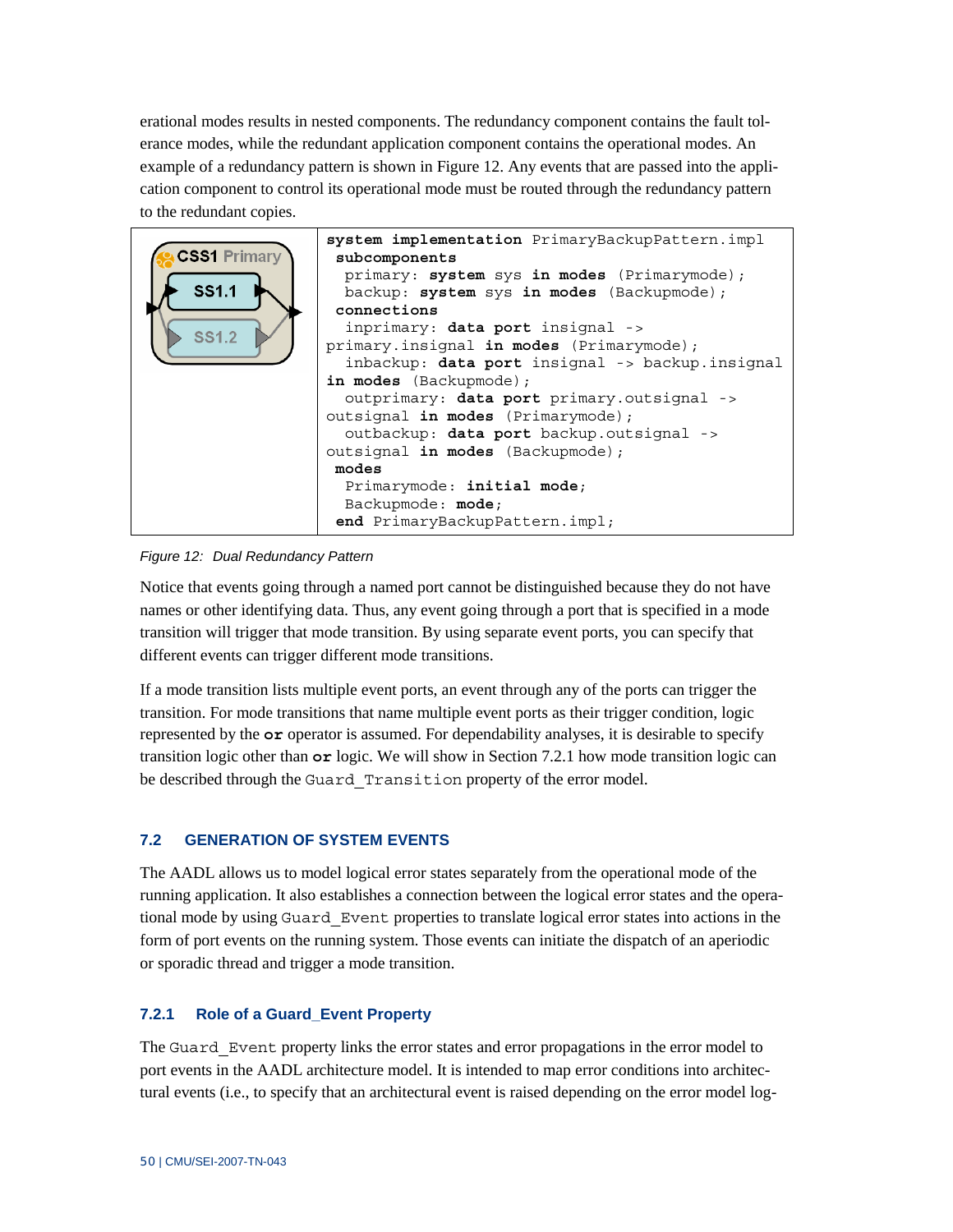ic). In particular, this property can be used to specify that a "real" event is raised in the system according to error conditions detected by a voting protocol implemented in the component.

#### **7.2.2 Guard\_Event Property Application**

A Guard\_Event property is associated with an outgoing (**out** or **in out**) event port of the component that declares the property. The generated event will be sent out of the component through that port. A Guard\_Event can also specify that an event is raised local to the component (e.g., an event that control mode transitions of the component itself.<sup>3</sup>) Such an event is not available outside the component, unless explicitly connected to an outgoing event port.

#### **7.2.3 How to Use Guard\_Event Properties**

A Guard\_Event property specifies that an event is generated through an outgoing event port. The outgoing event port can be named in a mode transition of the enclosing component, or the event can be routed to another component through an event connection. The ultimate destination of this event connection can be a thread event port that results in the dispatch of the thread, or it can be a mode transition if the event port is named in a mode transition. Consequently, a dispatch or mode transition will occur when a specific condition is detected in the system error model.

Table 29 shows how a Guard\_Event property can be used. The example declares a system having two **in** data ports, Sensor1 and Sensor2, and one **out** event port, SensorsFailed.

```
Table 29: Guard_Event Property
```

```
system computer 
features 
Sensor1: in data port; 
Sensor2: in data port; 
SensorsFailed: out event port; 
end computer; 
system implementation computer.personal 
annex Error Model \{**\}Model => My ErrorModels::dependent.general;
Guard Event = >
    Sensor1[FailedVisible] and Sensor2[FailedVisible] 
   applies to SensorsFailed; 
**}; 
end computer.personal;
```
The error model annex subclause associated with the system's implementation contains the error model dependent.general and a Guard\_Event property declaration applying to the **out event** port SensorsFailed. The Guard\_Event property specifies that an event will be raised and sent out of the component through the port SensorsFailed if error propagations FailedVisible arrive through Sensor1 and Sensor2. The propagations referred to in the

 $3$  The ability to reference local events is addressed in errata to the AADL standard.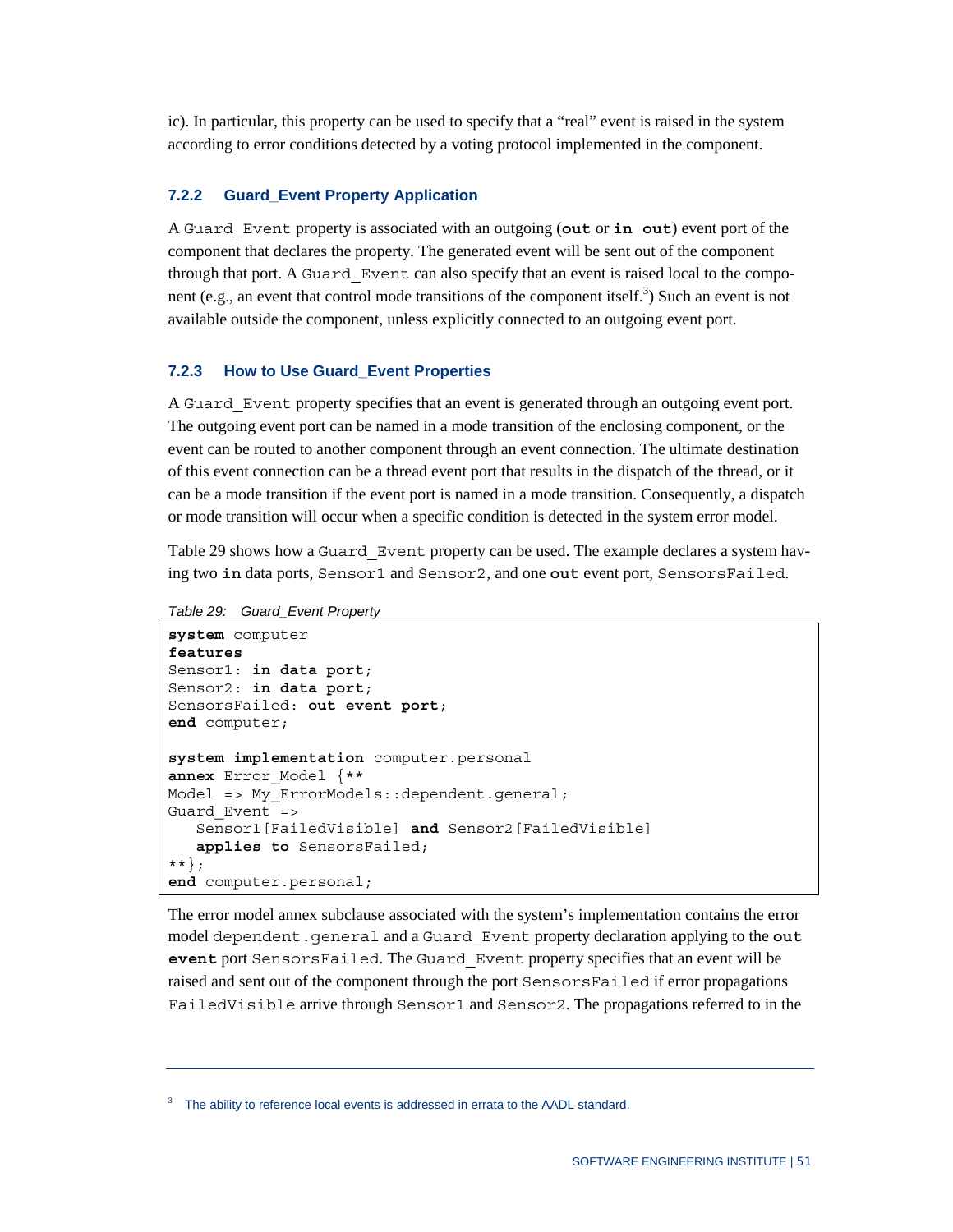logic expression are declared as **in out** propagations in the type of the error model (dependent.general) of the system and named as **out** error propagation action in an error state transition or have a Guard\_Out rule.

The event triggered by the Guard\_Event property through the port SensorsFailed can be passed through an event port connection to other components. This event may then trigger a thread dispatch or mode transition, or it may be observed as an "alarm" event in the vent port queue of a health monitoring thread. In other words, the observation of FailedVisible propagations arriving at the computer system may cause thread dispatches or mode transitions, or those propagations may become an observable events in the application itself.

Notice that the AADL architecture model in Table 29 is the same as the one shown in Figure 9 on page 38 for Guard Out properties. The difference between Guard Out and Guard Event properties lies in the type of event generated. In the case of the Guard\_Out property, an (error) propagation is generated; for the Guard\_Event property, a port event is generated.

A separate Guard\_Event property must be defined for each event port and each event local to the component. The **applies to** clause identifies the event port by name and a local event by **self**. eventname. Note that local events do not have to be explicitly declared; they are just named in mode transitions. Local events can be connected to outgoing event ports by an event port connection whose source is **self**.eventname, making them externally visible.

The condition under which a port event occurs is specified by a logic expression that can refer to

- component features and outgoing propagations or error states in the error model of the connection through the features
	- If the connection does not have an error mode, the outgoing propagation or error state in the error model of the connected component(s) is referenced.
- error states declared in the error model associated with the component whose implementation contains the Guard\_Event property
	- − The special keyword **self** is used in this case (i.e., **self**[ErrorFree]).

Error propagations or error states can be listed in a bracketed list following the component feature name or the keyword **self**. If no bracketed list is given, it is assumed that the initial state of the connected component is referred to.

The logic expression can contain the following logic operators: **not**, **and**, **or**, **ormore**, **orless**. The **not** operator has the highest precedence, followed by the **and** operator. The other operators have equal precedence and are evaluated from left to right except where parentheses specify otherwise. A numeric literal appearing in an **ormore** or **orless** operator must be a positive integer.

Whenever any error propagation into a component error model occurs, every Guard Event property associated with any of its **out** event ports is evaluated. If the associated expression evaluates to TRUE, the port event is raised. Either zero or one port event will be raised for each error propagation, depending on the value of the Guard\_Event property at the time the error is propagated. For the purposes of error modeling and analysis, the latency between the error propagation and the raising of any resulting events is zero. If more than one Guard\_Event expression eva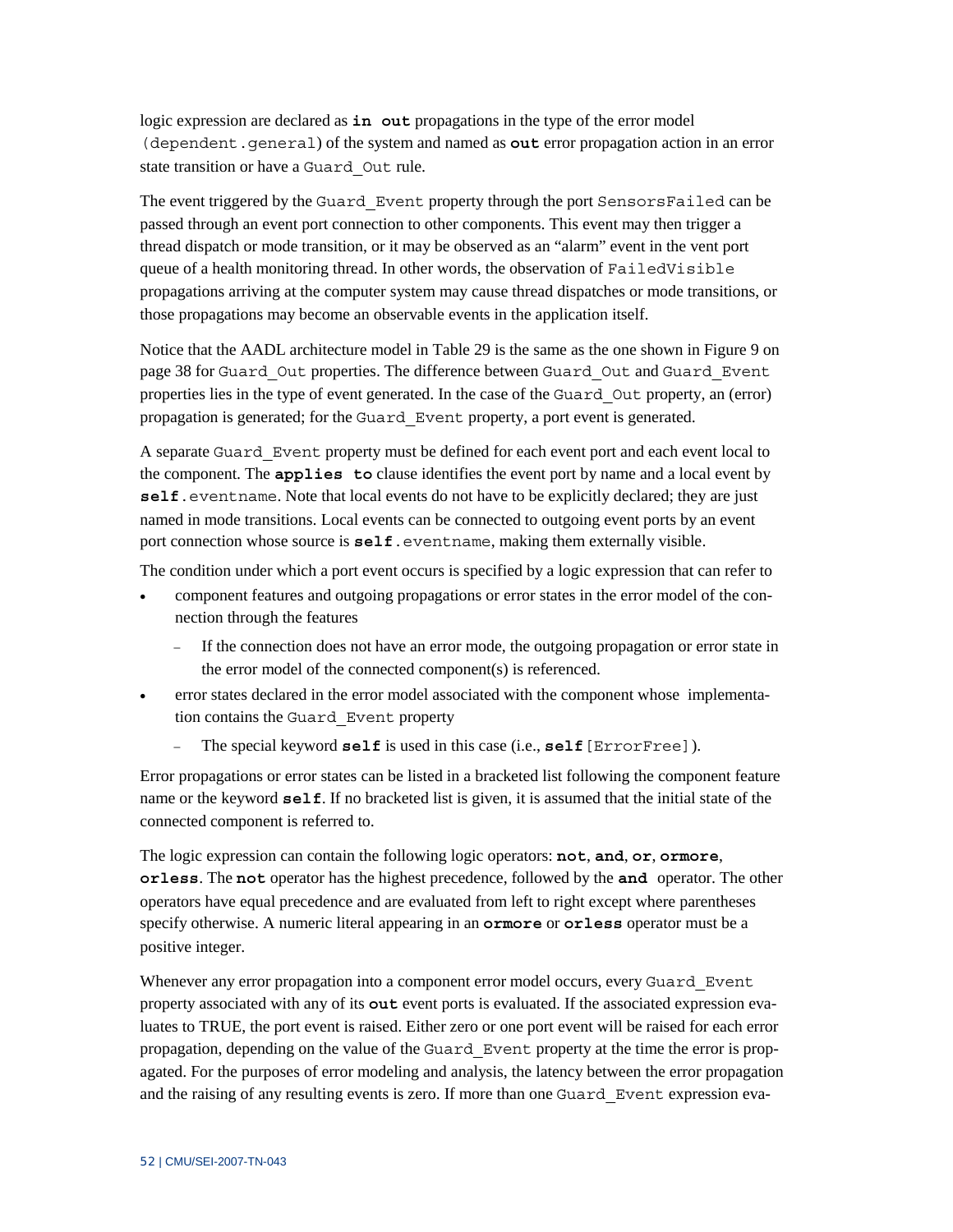luates to TRUE when an error propagation occurs, there is no defined order in which the events are considered to occur or be processed.

If the predefined standard **out** event data port Error (defined in Section 5.3 of the core AADL standard<sup>4</sup>) for a thread has a connection declared with that port as its source and if the thread has an associated error model, a Guard\_Event error property association must be specified for the predeclared error port.

If an event port is an ultimate source for an event connection and there is no Guard Event property associated with that event port, it should be assumed that an event could be raised for that port in any state relevant to the modeling and analysis scenario.

# **7.3 MODE TRANSITION LOGIC**

AADL mode transition declarations name one or more event ports whose events can trigger a mode transition. By default, an event on any of the named ports can trigger the mode transition. When modeling fault tolerance, it is desirable to model the specific conditions under which the mode transition occurs, such as the use of a voting protocol.

# **7.3.1 Role of a Guard\_Transition Property**

The Guard Transition property specifies the conditions under which a mode transition occurs. This property can be used as an advanced decision-making mechanism that might model voting protocols affecting the mode configuration of a component.

The Guard\_Transition property supports

- Specification of conditions other than the default or condition on port events arriving at the named event ports of a mode transition. We refer to this as **Event-Based Mode Transition Condition**.
- Specification of conditions in terms of error propagations and error states in the error model under which a mode transition is expected to occur. We refer to this as **Error-Based Mode Transition Condition**.

We discuss each of these two scenarios in turn.

<sup>&</sup>lt;sup>4</sup> The SAE AADL standard is available from the SAE as document AS5506. It can be ordered using this Web address: [http://www.sae.org/servlets/productDetail?PROD\\_TYP=STD&PROD\\_CD=AS5506.](http://www.sae.org/servlets/productDetail?PROD_TYP=STD&PROD_CD=AS5506)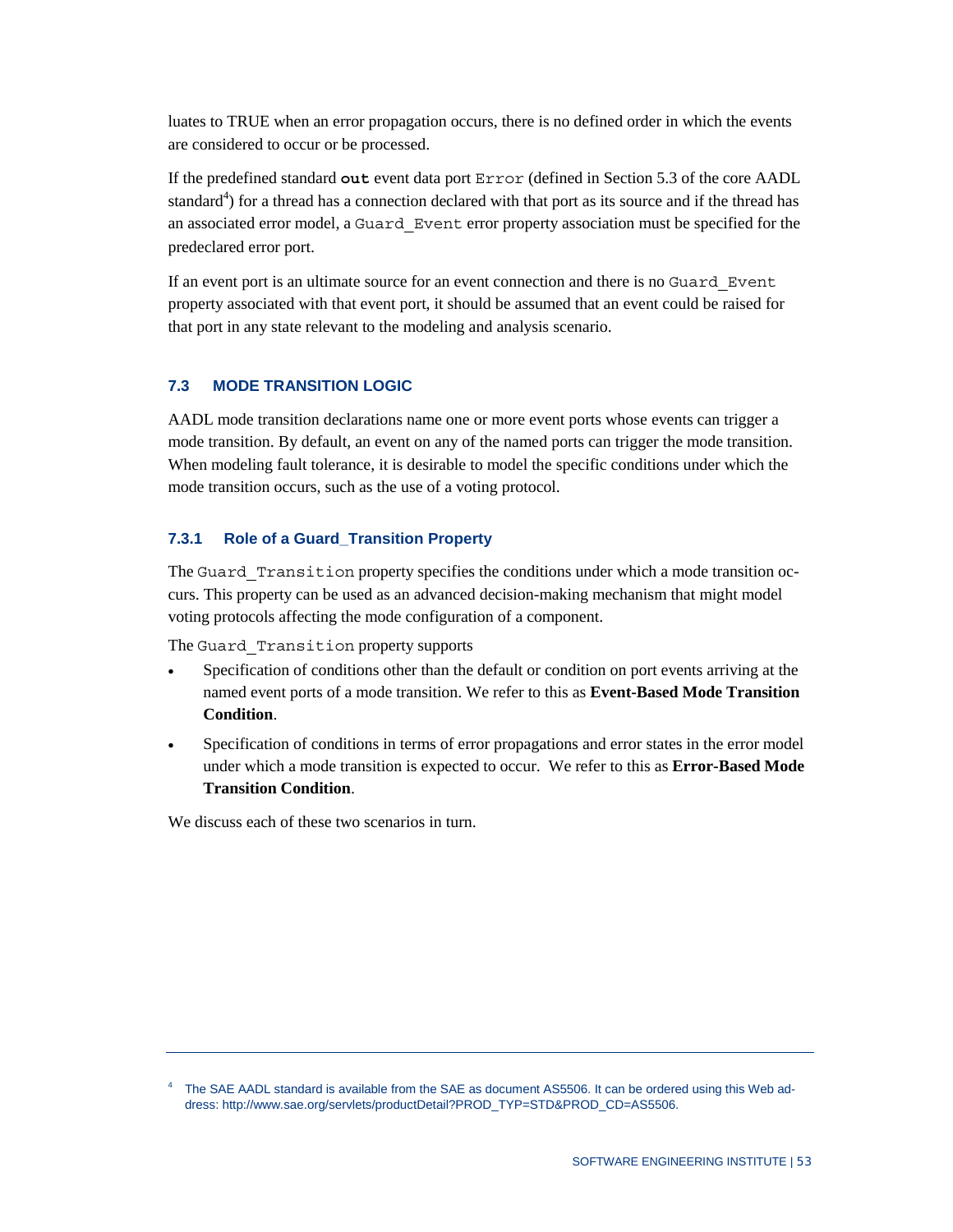## **7.3.2 How to Specify Event-Based Mode Transition Conditions**

Table 30 shows how a Guard\_Transition property can be used as mode transition condition on the port events named in a mode transition. The example declares a system computer having two **in** event ports, Sensor1 and Sensor2. The system's implementation declares modes, System\_OK and Sensors\_Fail, and a mode transition that names both event ports Sensor1 and Sensor2. The Guard\_Transition specifies that if the system is in mode System\_OK*,*  it will move to mode Sensors\_Fail if port events arrive through ports Sensor1 and Sensor2. This overrides the default mode transition condition of Sensor1 or Sensor2.

*Table 30: Event-Based Mode Transition Condition* 

```
system computer 
features 
Sensor1, Sensor2: in event port; 
end computer; 
system implementation computer.personal 
modes 
System_OK: initial mode; 
Sensors_Fail: mode; 
BecomeFailed: System OK-[Sensor1, Sensor2] -> Sensors Fail;
annex Error Model \{**Guard Transition =>
    (Sensor1 and Sensor2) applies to BecomeFailed; 
**}; 
end computer.personal;
```
The error model annex subclause associated with the system implementation contains a Guard\_Transition property declaration for mode transition BecomeFailed. The Guard\_Transition properties specify that the mode transition occurs only when port events arrive through ports Sensor1 and Sensor2.

Port events can have one of three sources.

1. generated using Guard\_Event properties on the **out** event ports that are at the origin of connections to ports Sensor1 and Sensor2 In this case, the port event represents a port event that reports an error model state of the ori-

ginator.

2. originated by an application thread that raises a port event through a Raise\_Event system call

In this case, the port event may represent application logic or an exceptional condition that the thread wants to report.

3. originated by a processor to which an application thread is bound

In this case, the thread may have decided to pass this event on to the receiving component.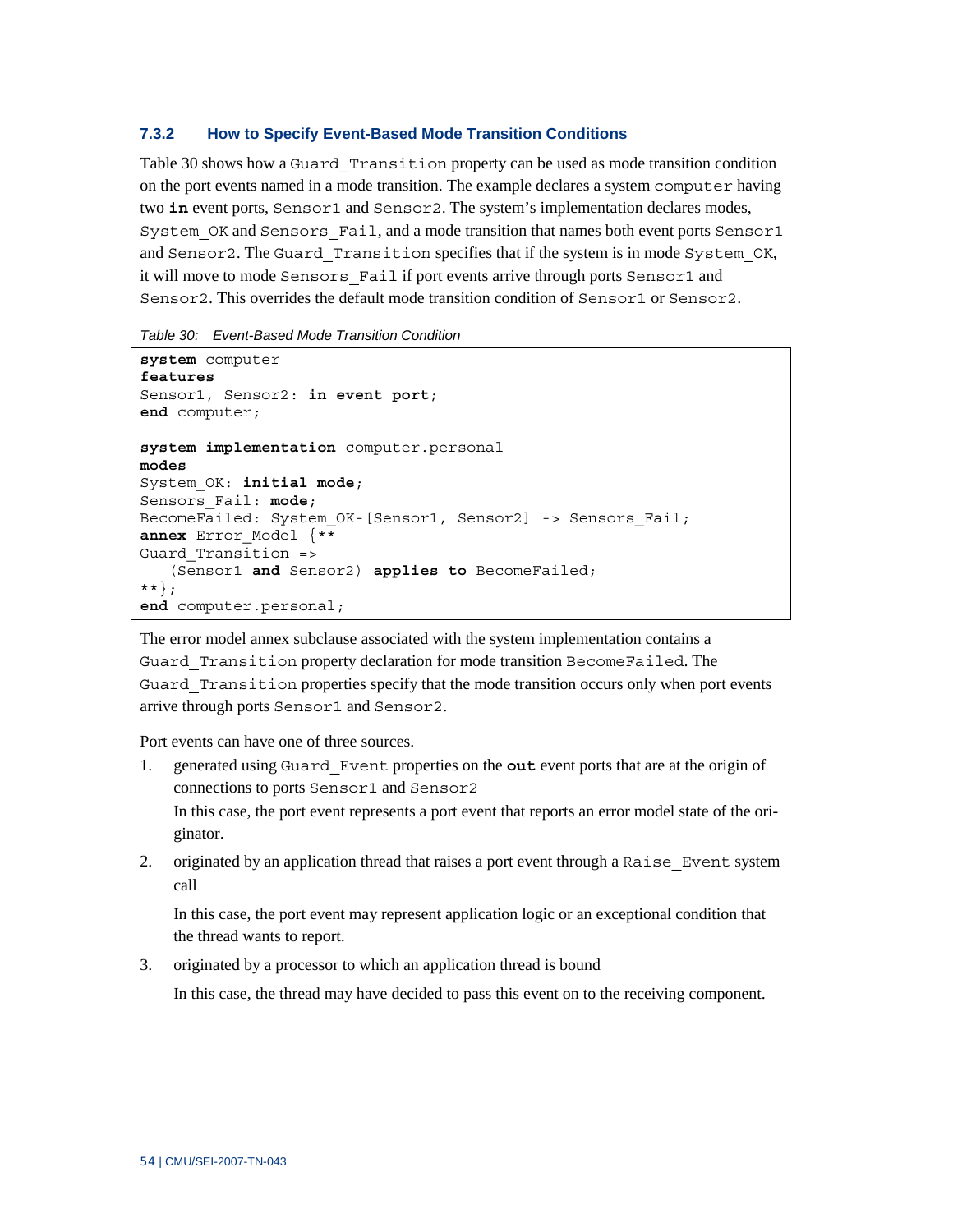A separate Guard\_Transition property must be defined for each mode transition. The mode transition is identified by name<sup>5</sup> in the **applies to** clause. The condition under which a port event occurs is specified by a logic expression that can refer to

- outgoing subcomponent event ports
- incoming features of the component for which the Guard Transition is declared

The optional outgoing propagations or error states, which are specified in square brackets after the event port name, are not used when specifying mode transition conditions.

The logic expression can contain the following logic operators: **not**, **and**, **or**, **ormore**, **orless**. The **not** operator has the highest precedence, followed by the **and** operator. The other operators have equal precedence and are evaluated from left to right except where parentheses specify otherwise. A numeric literal appearing in an **ormore** or **orless** operator must be a positive integer.

Each time a port event occurs that might cause a mode transition, the logic expression of a Guard Transition property that names event ports is evaluated. If the expression evaluates to TRUE, any mode transition labeled with that event port will occur.

# **7.3.3 How to Specify Error-Based Mode Transition Conditions**

This section illustrates the use of Guard\_Event for specifying error-based mode transition conditions.

A Guard\_Transition property may specify a condition in terms of error states and error propagations under which a mode transition is to occur. This may result in the Guard\_Transition condition having the value TRUE, even if a port event named in the mode transition has not been raised. This inconsistency is referred to in the Error Model Annex standard as "false mode transition" [SAE-AS5506/1 2006, Annex E.3.4.3 (10)]. To avoid this inconsistency, we recommend that the error state and propagation-based condition for a mode transition be specified through a Guard\_Event.

Table 31 shows how a Guard\_Event property can be used to specify an error-based mode transition condition. The example declares a system computer having two **in** data ports, Sensor1 and Sensor2. The system's implementation declares modes, System\_OK and Sensors Fail, and a mode transition that names both event ports Sensor1 and Sensor2. The Guard\_Event specifies that if the system is in mode System\_OK*,* it will move to mode Sensors Fail if FailedVisible is propagated through port Sensor1 and Sensor2 (i.e., both originating components are in the Failed error state and this can be observed by the recipient).

 $5$  Erratum to the AADL standard provides the ability to name mode transitions.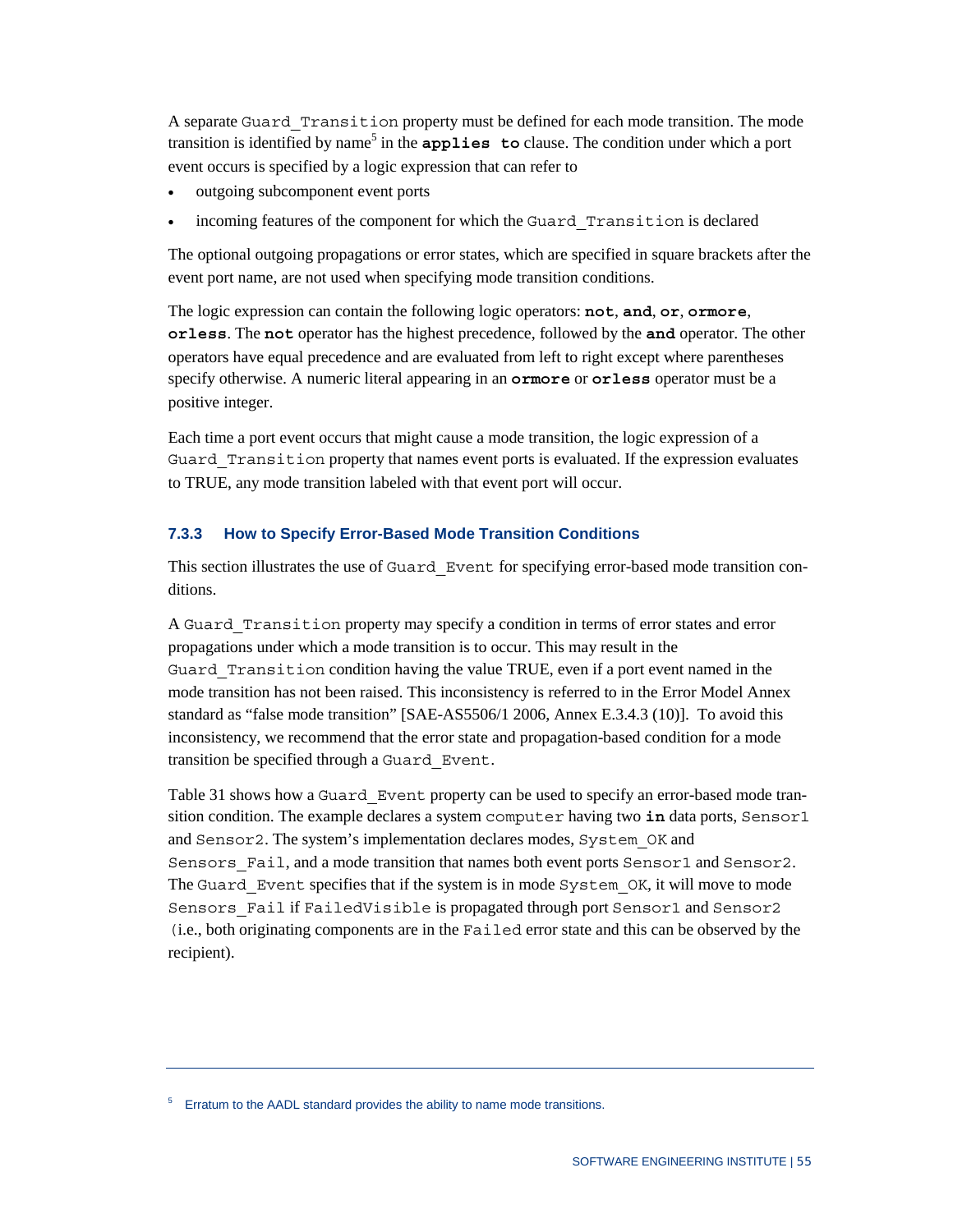*Table 31: Error-Based Mode Transition Condition* 

```
system computer 
features 
Sensor1, Sensor2: in data port; 
end computer; 
system implementation computer.personal 
modes 
System_OK: initial mode; 
Sensors_Fail: mode; 
System OK-[self.BeFailed] -> Sensors Fail;
annex Error_Model {** 
Guard Event =>
    (Sensor1[FailedVisible] and Sensor2[FailedVisible]) 
   applies to self.BeFailed; 
**}; 
end computer.personal;
```
## **7.4 MODE TRANSITIONS AND ERROR MODELS**

AADL components of a system can be either active or inactive in a particular mode. For certain analyses, it may be interesting to consider distinct behaviors in the presence of faults for inactive and active components. To this end, the AADL Error Model Annex standard allows you to declare (optionally) an initial inactive state, in addition to the initial state, in an error model type. This initial inactive state is the initial state of the component if the component is inactive in the initial mode of the system. If no initial inactive state is declared, the initial state is used even if the component is initially inactive.

When the system configuration changes (i.e., when the component is activated or deactivated), the error model characteristics can change. This mode change can be in the error model. An error state transition labeled **activate** occurs when the component is activated at a mode transition while an error state transition labeled **deactivate** occurs when the component is deactivated at a mode transition. If a component is activated or deactivated at a mode transition but no transitions from the current state are labeled respectively **activate** and **deactivate**, its state does not change.

Table 32 shows an error model that declares an initial inactive state. It is an error-free state, just like the initial (active) state. We make the assumption that an inactive component does not fail. A component that is error-free when activated at a mode transition moves to an active error-free state and may fail while the component is active. An active failed component may be repaired to regain its active error-free state. If a failed component is deactivated, it moves directly to an inactive error-free state.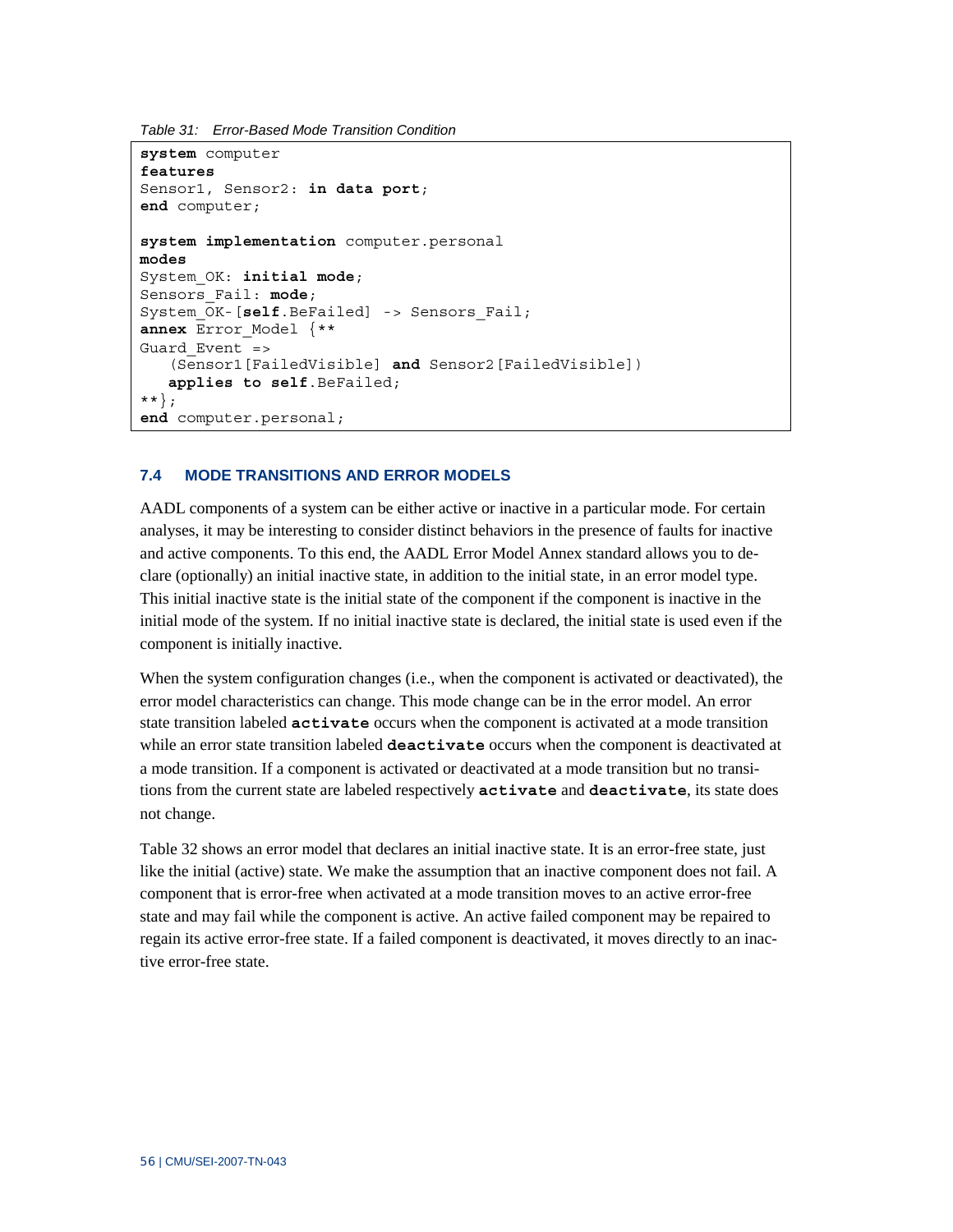*Table 32: Activate and Deactivate State Transitions* 

```
error model Modal 
features
ON_ErrorFree: initial error state; 
OFF ErrorFree: initial inactive error state;
Failed: error state; 
Fail: error event {Occurrence => poisson lambda}; 
Repair: error event {Occurrence => poisson mu}; 
end Modal; 
error model implementation Modal.example 
transitions
ON_ErrorFree-[deactivate]->OFF_ErrorFree; 
OFF_ErrorFree-[activate]->ON_ErrorFree; 
ON ErrorFree-[Fail]->Failed;
Failed-[out CorruptedData]->Failed; 
Failed-[Repair]->ON_ErrorFree; 
Failed-[deactivate]->OFF_ErrorFree; 
end Modal.example;
```
#### **7.5 AADL MODEL EXAMPLES FOR SYSTEMS WITH MODES**

This section presents a series of example models for systems that have modes and failure behaviors. All of the models can be used to drive dependability analyses. They show how the faultrelated information is added to different AADL architecture models and how this fault logic can be related to the fault management mechanisms used in the system architecture.

The examples represent dual redundant systems and self-managing systems. The redundant components provide the same service. This service may be responding to server subprogram calls or processing a data stream, event stream, or event data stream. Those systems may be complete systems or may be components of larger systems. Modes are used to model fault management through reconfiguration at runtime. Error models are used to capture the fault behavior. Section 7.5.1 presents a dual-redundant system in a cold standby setup where the components are able to detect faults themselves. Section 7.5.2 presents the same dual-redundant system in a hot standby setup. Section 7.5.3 presents a system that observes its own faults and takes corrective actions itself (i.e., a self-managing system). Section 7.5.4 presents a dual-redundant system with a monitoring component (e.g., a health monitor). Section 7.5.5 presents a dual-redundant system with mutually informing components, and Section 7.5.6 presents a dual-redundant system with mutually observing components.

## **7.5.1 Cold Standby of Self-Observing Components**

In this scenario, the component is assumed to be self-observing (i.e., able to report its own error states as port events). The redundant instances of the component reside inside system components whose mode determines which component instance and connection is active at a given time. In case of the cold standby pattern, only one component is active in a given mode and only the connections to and from the active component are active in the same mode. The cold standby pattern is shown in Figure 13 for a component processing a data port stream. The active component and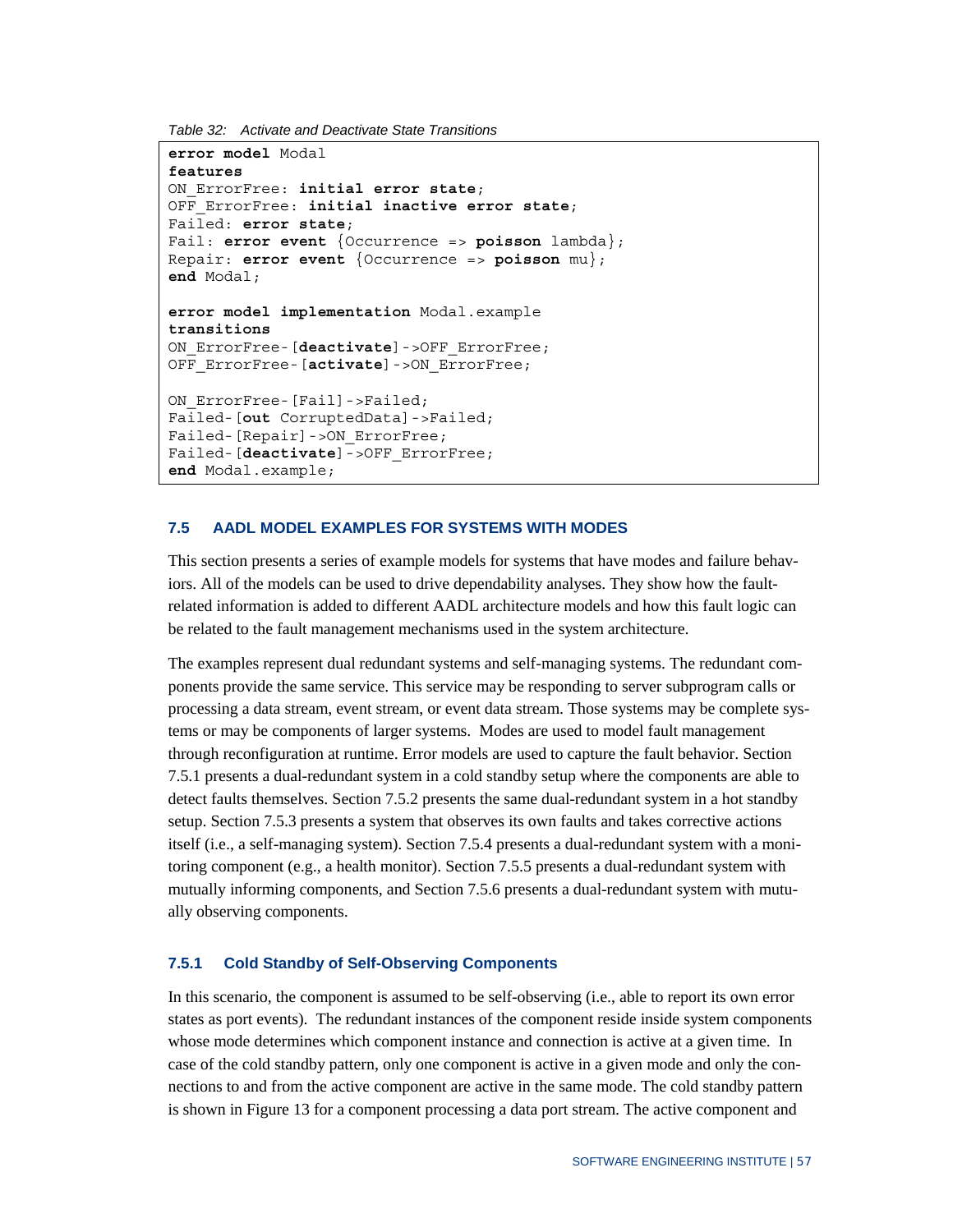connections are shown in black, while the inactive component and connections are shown in gray. *CompP* and *CompB* do not communicate one with the other. The large, round-cornered rectangle on the left shows the *Primary* mode as active mode, in which component *CompP* is active. The large, round-cornered rectangle on the right it shows the *Backup* mode with component *CompB* active.



*Figure 13: Cold Standby Pattern* 

Figure 14 shows the two modes (Primary and Backup) and an event port for each of the redundant components through which the component reports that it is in a failed state. The mode transition occurs when the active component reports a failure. In this model, it is assumed that the failure is recoverable (i.e., the component can perform its service when reactivated through a mode transition).



*Figure 14: Cold Standby of a Self-Observing Component*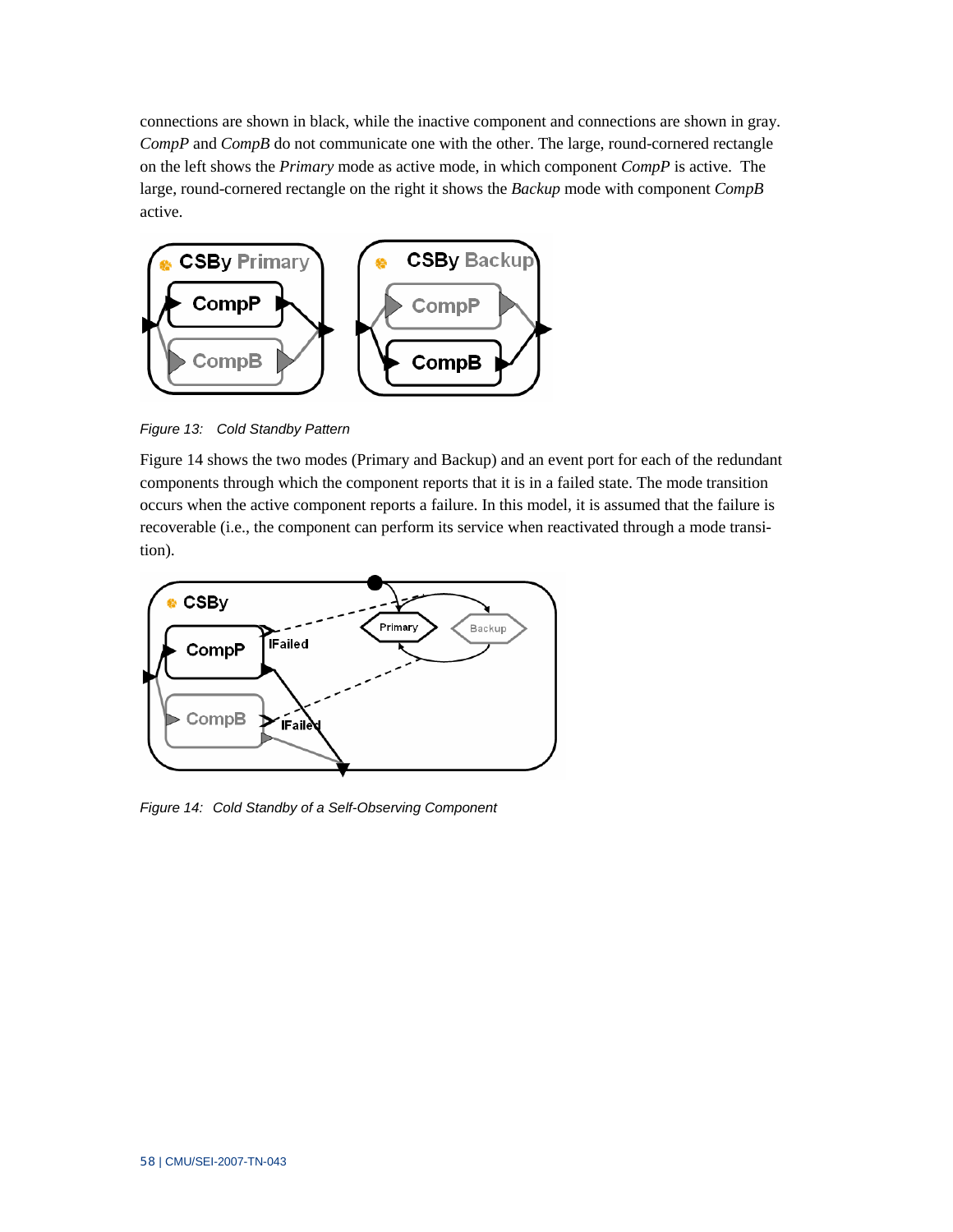Table 33 shows a part of the AADL architecture model (textual AADL) and the associated error model. A Guard\_Event property is associated with the **out** event port involved in mode transitions. We use the Modal.example error model in this example; it takes into account the fact that components get deactivated and activated through mode transitions.

*Table 33: Cold Standby of a Self-Observing Component* 

```
System computer 
features 
Input: in data port; 
Output: out data port;
IFailed: out event port; 
end computer; 
system implementation computer.personal 
annex Error Model {**
    Model => Modal.example; 
    Guard_Event => self[Failed] applies to IFailed; 
**}; 
end computer.personal; 
system CSBy 
features 
Input: in data port;
Output: our data port;
end CSBy; 
system implementation CSBy.generic 
subcomponents 
CompP: system computer.personal in modes Primary; 
CompB: system computer.personal in modes Backup; 
connections 
data port Input -> CompP.Input in modes Primary; 
data port CompP.Output -> Output in modes Primary; 
data port Input -> CompB.Input in modes Backup; 
data port CompB.Output -> Output in modes Backup; 
modes 
Primary: initial mode; 
Backup: mode; 
Primary -[CompP.IFailed]-> Backup; 
Backup -[CompB.IFailed]->Primary; 
end CSBy.generic;
```
#### **7.5.2 Hot Standby of Self-Observing Components**

In this scenario the component is assumed to be self–observing (i.e., able to report its own error states as port events). The redundant instances of the component reside inside system components whose mode determines which component instance and connection is active at a given time. In case of the hot standby pattern, both components are active, but only one component's output is made available as output of the redundant system. The hot standby pattern is shown in Figure 15 for a component processing a data port stream. The active component and connections are shown in black, while the inactive connections are shown in gray. *CompP* and *CompB* do not communicate with each other. In the large, round-cornered rectangle on the left, the *Primary* mode is ac-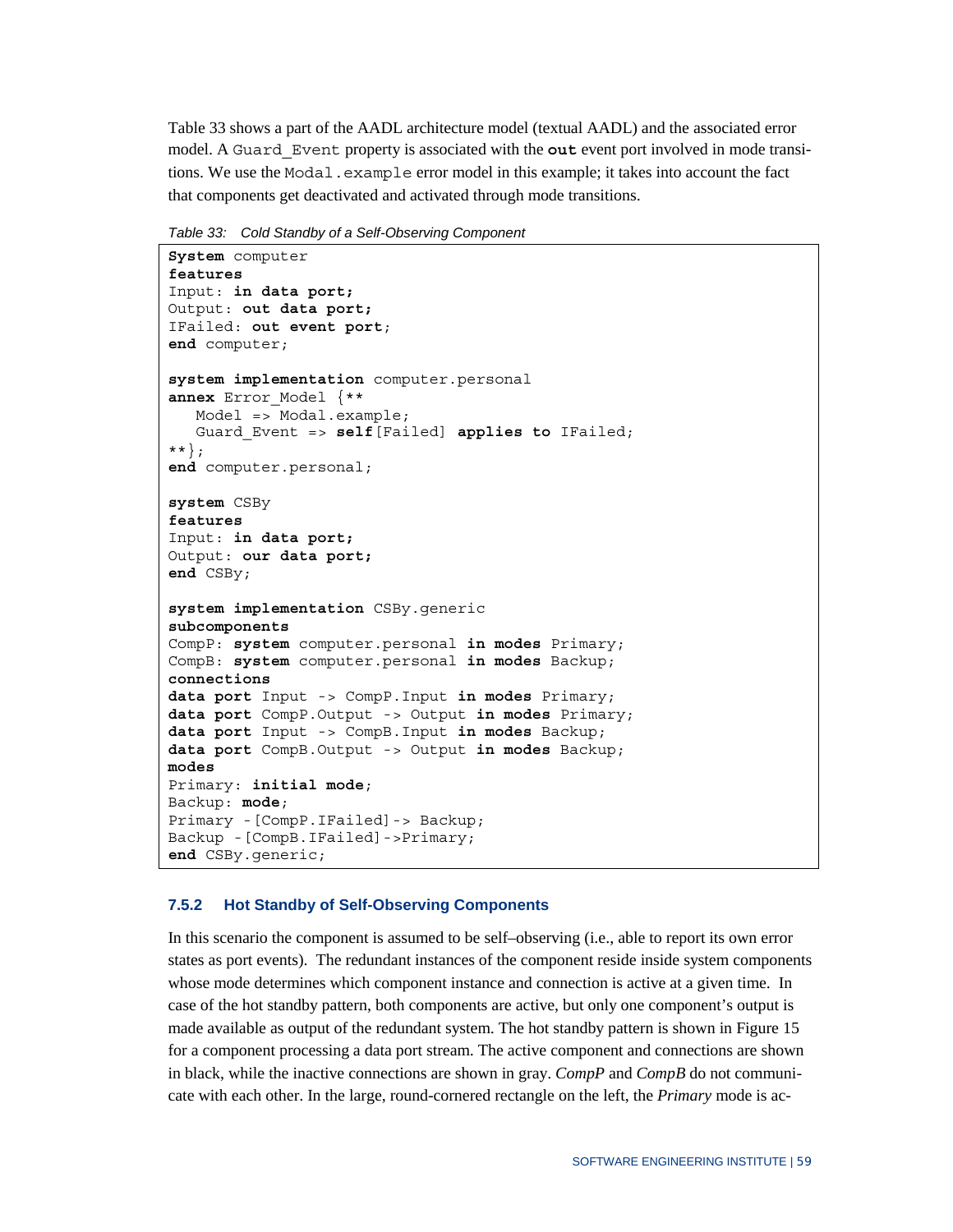tive, in which component *CompP* output is sent out through an active connection, while the connection from *CompB* is inactive. In the large, round-cornered rectangle on the right, the *Backup* mode is active with component *CompB* output made available through an active connection, while the connection from *CompP* is inactive.



*Figure 15: Hot Standby Pattern* 

Figure 16 shows the two modes (Primary and Backup) and two event ports for each of the redundant components. The component reports that it is in an error-free or in a failed state through the event ports. The mode transition occurs when one component reports a failure and the other component reports that it is error free. In this model, it is assumed that the failure is recoverable (i.e., the component can perform its service when reactivated through a mode transition).



*Figure 16: Hot Standby of a Self-Observing Component*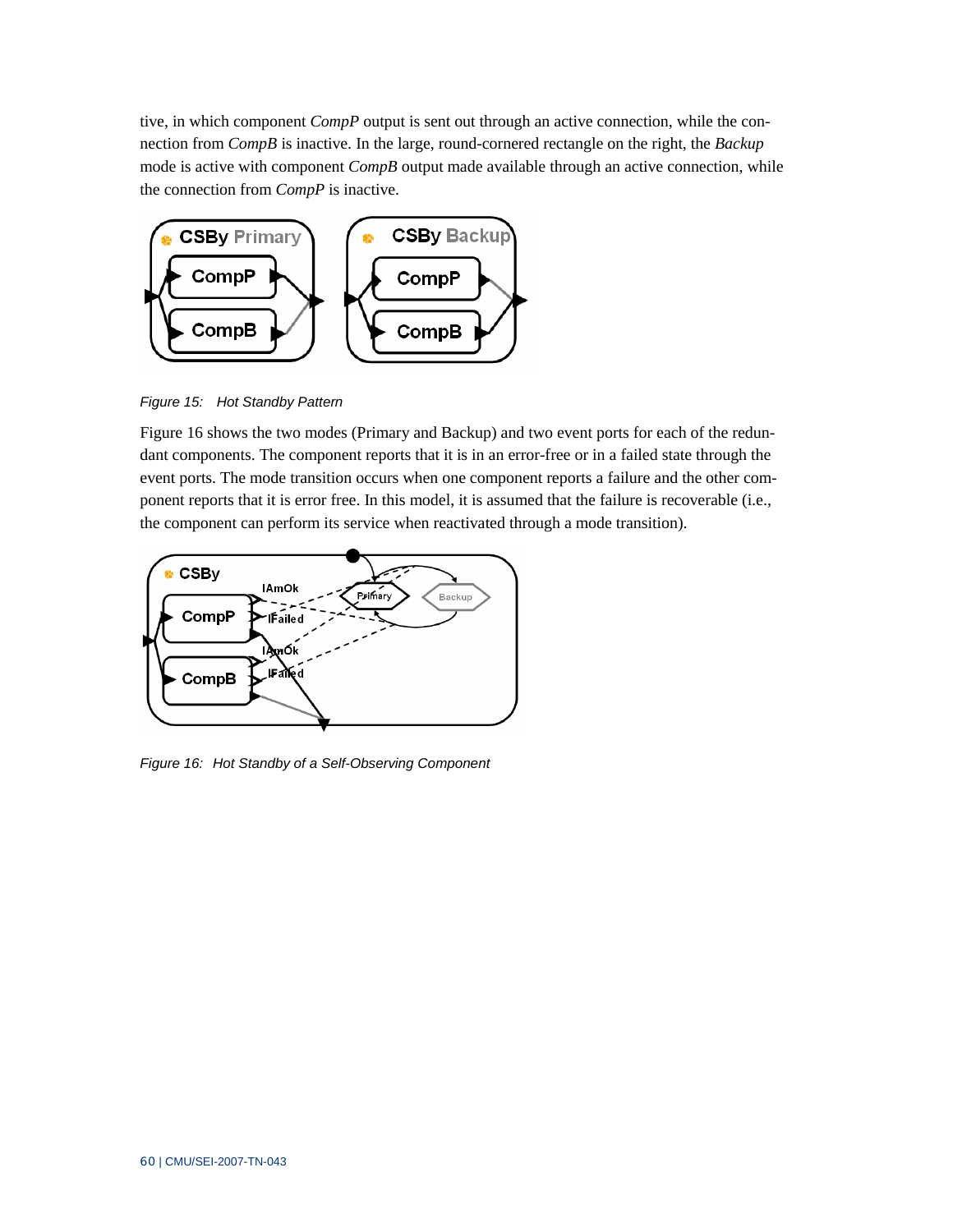Table 34 shows part of an AADL architecture model and associated error model. Guard Event properties are associated with the out event ports involved in mode transitions. Guard\_Transition properties define the mode transition condition with respect to the event ports and the mode transition specification with respect to the error states.

*Table 34: Hot Standby of a Self-Observing Component* 

```
System computer 
features 
Input: in data port; 
Output: out data port;
IAmOk: out event port; 
IFailed: out event port; 
end computer; 
system implementation computer.personal 
annex Error Model \{**\} Model => dependent.general; 
    Guard_Event => self [ErrorFree] applies to IAmOk; 
    Guard_Event => self [Failed] applies to IFailed; 
**}; 
end computer.personal; 
system CSBy 
features 
Input: in data port;
Output: our data port;
end CSBy; 
system implementation CSBy.generic 
subcomponents 
CompP: system computer.personal; 
CompB: system computer.personal; 
connections 
data port Input -> CompP.Input; 
data port CompP.Output -> Output; 
data port Input -> CompB.Input; 
data port CompB.Output -> Output in modes Backup; 
modes 
Primary: initial mode; 
Backup: mode; 
ToBackup: Primary -[CompP.IFailed, CompB.IAmOk]-> Backup; 
ToPrimary: Backup -[CompP.IAmOk, CompB.IFailed]-> Primary; 
annex Error_Model {** 
-- mode transition conditions 
    Guard_Transition => CompP.IFailed and CompB.IAmOk 
        applies to ToBackup; 
    Guard_Transition => CompP.IAmOk and CompB.IFailed 
        applies to ToPrimary; 
**}; 
end CSBy.generic;
```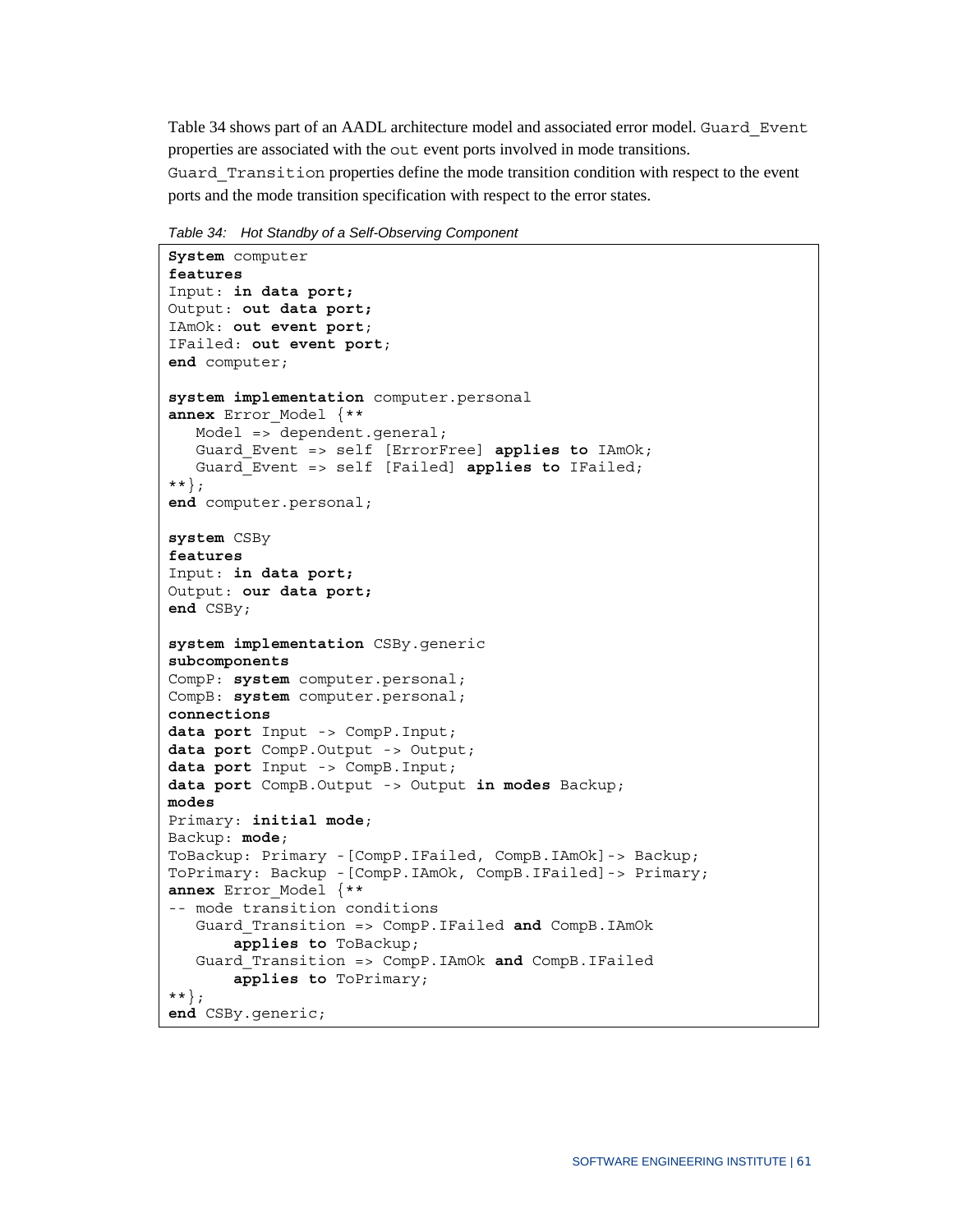# **7.5.3 Self-Managing Components**

In this scenario, the focus is on how a component is self managing (i.e., able to manage its own mode transitions). In other words, the component has several operational modes and will operate in different modes in error-free and error states. This structure differs from the previous two examples in which a system component was managing its subcomponents.

Guard\_Event properties associated with outgoing event ports of the component are intended to report an error state to other components. This design would require that users route the event back to an incoming event port of the component to be named in a mode transition. Instead, we will associate the Guard Event with an event local to the component, which is expressed by **self**.eventname.

We consider the following scenarios of a self-managing component.

- The component may be a thread (i.e., may cause failure if it is actively executing). The code of the thread itself may raise the event by calling on *Raise\_Event*, or the event may be raised in one of the called subprograms. This scenario is illustrated on the left in Figure 17.
- The component may be a higher level system component (e.g., a process or system). In this case, the event may be raised by a subcomponent or the component itself. Where it is raised by the component, the event might be raised by the underlying runtime system or may represent an abstraction for a raised event in a partially specified system model, such as a model of major subsystems or partitions. This scenario is illustrated on the right in Figure 17.
- The fault of an application component may be detected by the execution platform (i.e., a processor, on behalf of the application component). This scenario is illustrated in the center in Figure 17.

Figure 17 shows a self-managing thread and system that have two modes. The modes are used to represent mode-specific property values, such as mode-specific execution time, and to allow for specification of mode-specific configurations of subcomponents and connections. The mode transition observes events raised by

- thread and system
- called subprogram or a subcomponent
- processor on which the thread executes

The raising of the event by the component itself is represented by a call to the *Raise\_Event* system subprogram or by an event abstraction expressed by  $\texttt{self}$ . eventname. The figure also shows the thread and system observing an event raised by the processor (e.g., an event that is caused by a protected address space violation during the execution of the thread). Notice that the processor may report a fault through the exception handling mechanism of the language runtime system of the application. In that case, the application code of the thread may handle the exception and decide to raise a port event, as shown on the left.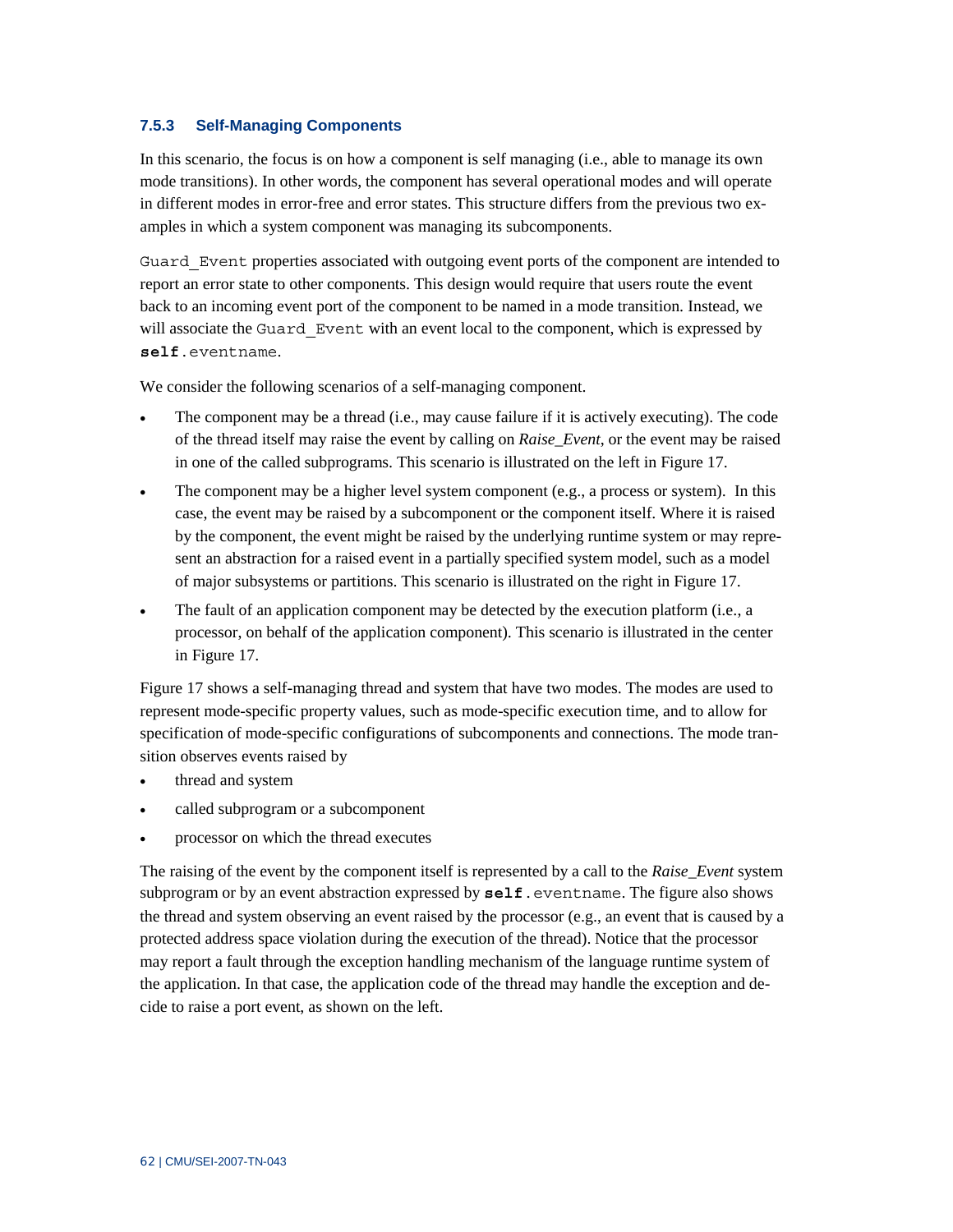

*Figure 17: A Self-Managing Component* 

Table 35 shows a part of the AADL architecture model (textual AADL) and the associated error model for the self-managing thread and system examples depicted in Figure 17. The mode transition observes the thread's own raised events as well as events raised by the processor on which the thread executes. The raising of the event by the thread itself is represented by a call to the *Raise Event* system subprogram. The mode transition refers to it by **self**. eventname. The Guard\_Event property specifies under what conditions this event is raised. Notice that it is not required to explicitly specify the *Raise\_Event* call unless its temporal order in the call sequence matters.

The fault may be identified by the subprogram *Fcn*. In that case, the subprogram call would report the event through an event port of the subprogram and the Guard\_Event is part of the subprogram declaration. Events raised by the processor to which the thread is bound are named by the processor type. The system component follows the same pattern, but it does not include an explicit *Raise\_Event* call.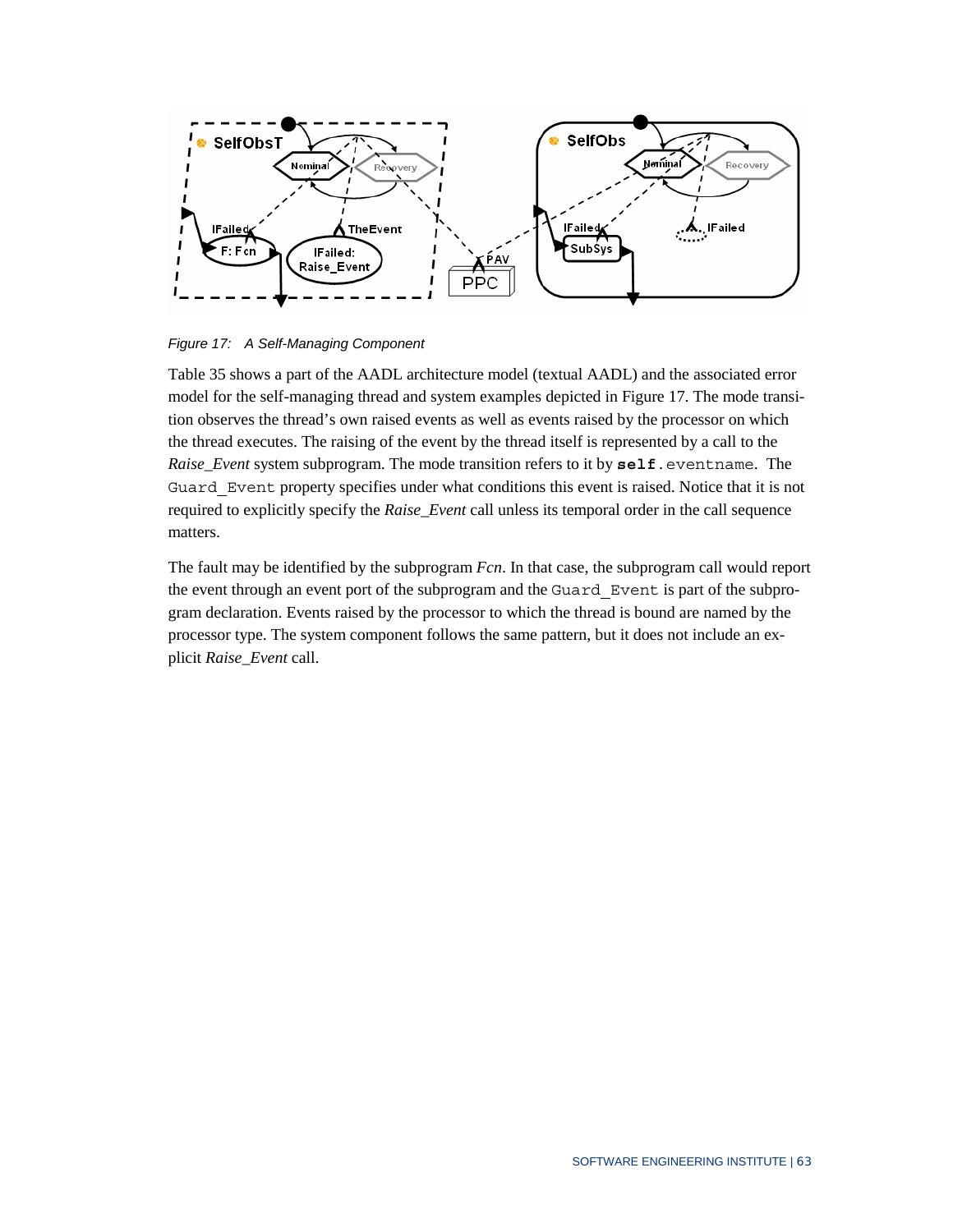*Table 35: Self-Managing Component* 

```
thread SelfObsT 
features 
Input: in data port; 
Output: out data port;
end SelfObsT; 
thread implementation SelfObsT.personal 
calls 
f: subprogram Fcn; 
IFailed: subprogram Raise_Event; 
connections 
data port Input -> F.Input; 
data port F.Output -> Output; 
modes 
Nominal: initial mode; 
Recovery: mode; 
Nominal-[F.Ifailed, self.IFailed, PPC.PAV]-> Recovery; 
annex Error_Model {** 
     Guard_Event => self[FailedVisible] applies to self.IFailed; 
**}; 
end SelfObsT.personal; 
system SelfObs 
features 
Input: in data port; 
Output: out data port;
end SelfObs; 
system implementation SelfObs.personal 
subcomponents 
subsys: system; 
connections 
data port Input -> subsys.Input; 
data port subsys.Output -> Output; 
modes 
Nominal: initial mode; 
Recovery: mode; 
Nominal-[subsys.Ifailed, self.IFailed, PPC.PAV]-> Recovery; 
annex Error Model \{** Guard_Event => self[FailedVisible] applies to self.IFailed; 
**}; 
end SelfObs.personal;
```
#### **7.5.4 A Monitoring Component**

In this scenario, we introduce a monitoring component that monitors the output of the component to determine whether the active component fails. The system modeled in Figure 18 consists of two identical active subcomponents and one monitoring component that makes decisions about the two subcomponents based on its observation of the output. Each of the active subcomponents can be in sender or receiver mode. In the sender mode, the component provides output, while in the receiver mode it is in hot standby (i.e., does processing but sends the output only to the monitor).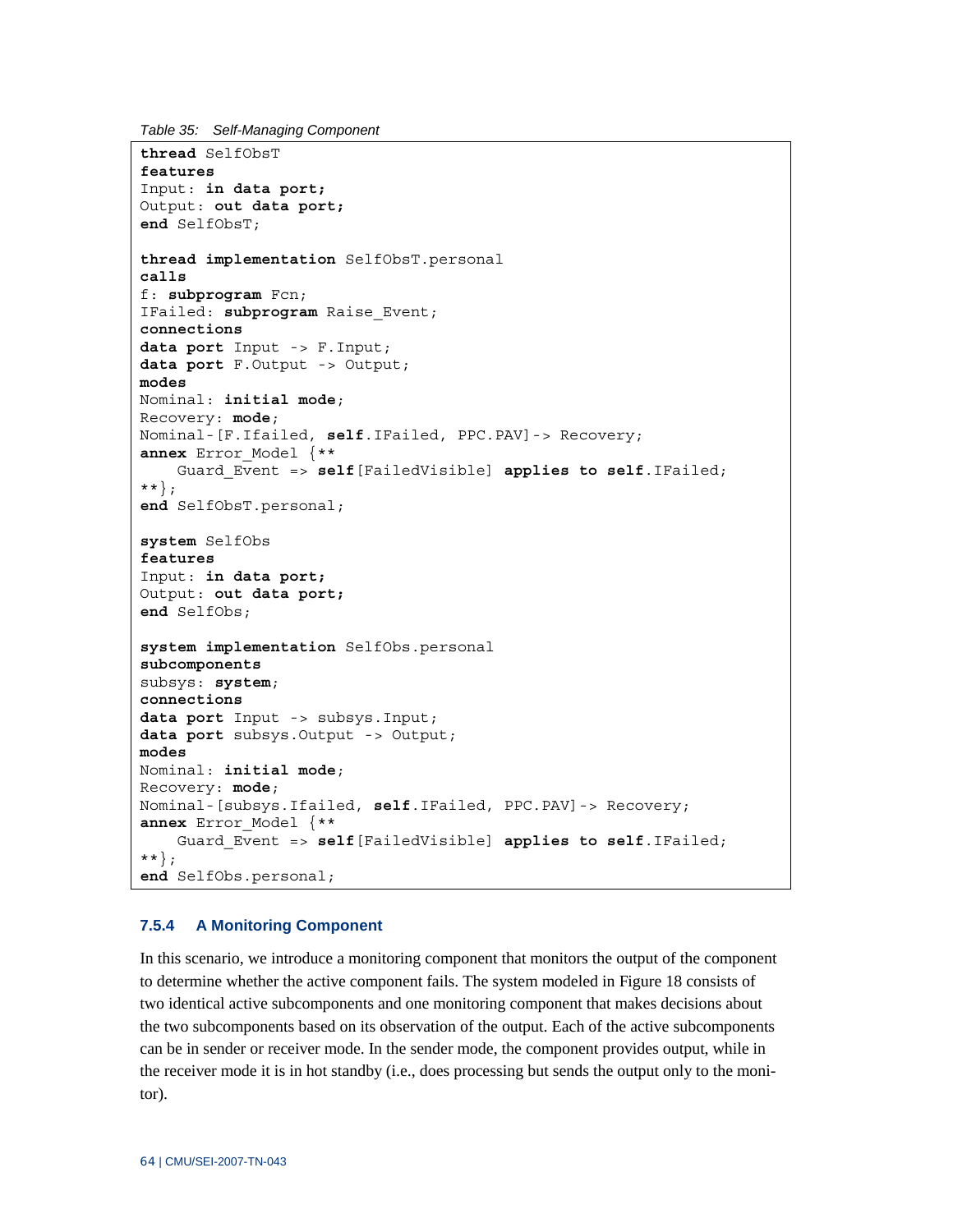The *Monitor* component observes the output of the components. If the output of the active component is missing or bad, the monitor initiates a mode transition. If it detects the failure of both components, it waits for one of them to become operational and configures it through mode transition to send its output to other components. The controller initiates mode transitions by means of Guard\_Event properties associated with its outgoing event ports.



*Figure 18: Monitoring Component* 

It is not necessary to associate Guard Transition properties with mode transitions, as each mode transition names only one event port. Table 36 shows a part of the AADL architecture model (textual AADL) and the associated error model.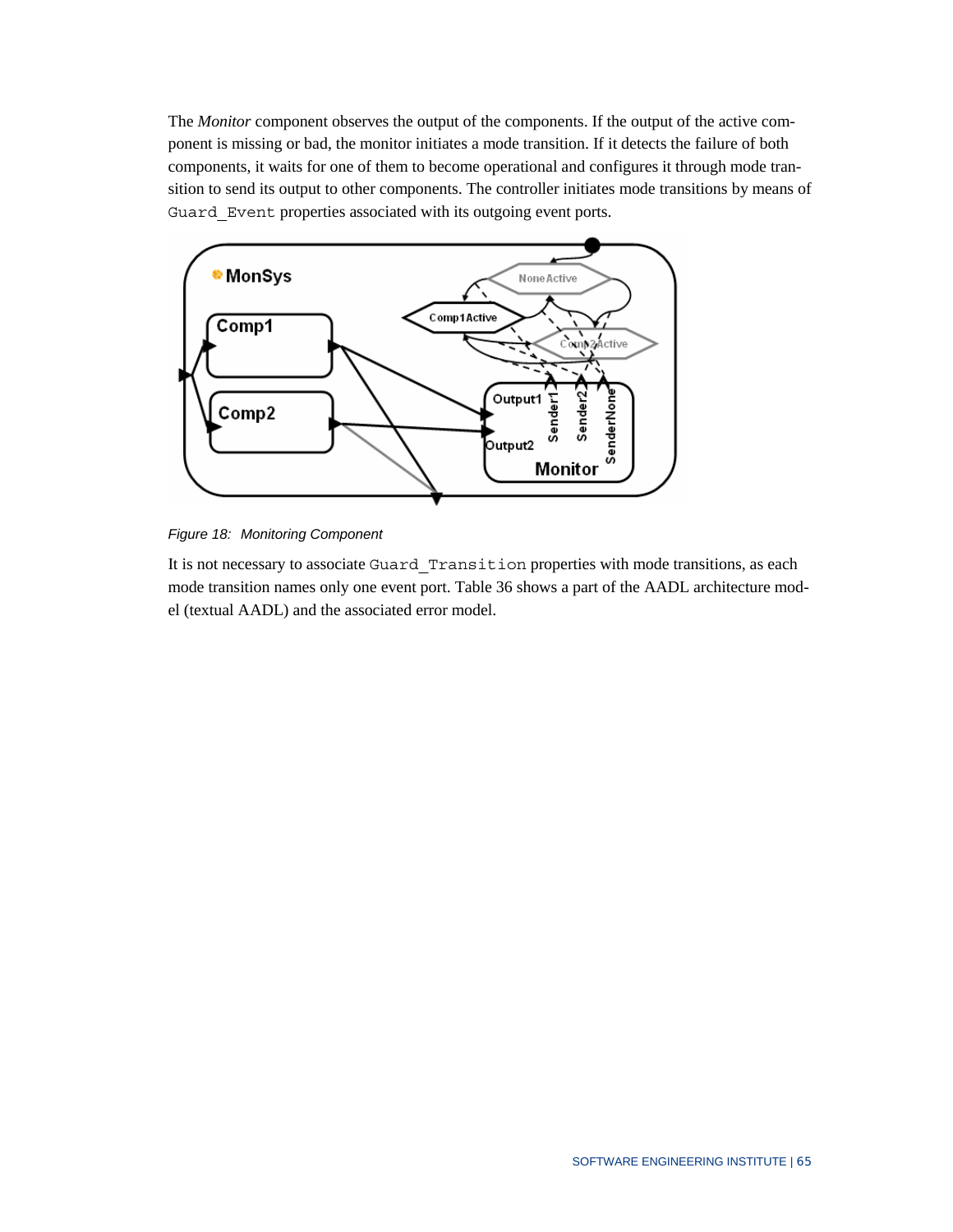*Table 36: Monitoring Component* 

```
System computer 
features 
Output: out data port; 
end computer; 
system implementation computer.impl 
annex Error Model \{** Model => independent.general; 
**}; 
end computer.impl; 
system Monitor 
features 
Output1: in data port; 
Sender1: out event port; 
Output2: in data port; 
Sender2: out event port; 
SenderNone: out event port; 
end Monitor; 
system implementation Monitor.generic 
annex Error Model \{**Model => independent.general;
    Guard_Event => Output1[FailedVisible] and Output2[ErrorFree] 
         applies to Sender2; 
    Guard_Event => Output2[FailedVisible] and Output1[ErrorFree]
      applies to Sender1; 
    Guard_Event => Output2[FailedVisible] and Output1[FailedVisible]
      applies to SenderNone; 
**}; 
end Monitor.generic; 
system MonSys 
features
Output: out data port; 
end MonSys; 
system implementation MonSys.generic 
subcomponents 
Comp1: system computer.impl; 
Comp2: system computer.impl; 
Monitor: system Monitor.generic; 
connections 
data port Comp1.Output-> Output in modes Comp1Active; 
data port Comp2.Output-> Output in modes Comp2Active; 
data port Comp1.Output->Monitor.Output1; 
data port Comp2.Output->Monitor.Output2; 
Modes
NoneActive: initial mode;
Comp1active: Mode; 
Comp2Active: Mode; 
NoneActive –[Monitor.Sender1]-> Comp1Active; 
NoneActive –[Monitor.Sender2]-> Comp2Active; 
Comp2Active –[Monitor.Sender1]-> Comp1Active; 
Comp1Active –[Monitor.Sender2]-> Comp2Active; 
Comp2Active –[Monitor.SenderNone]-> NoneActive; 
Comp1Active –[Monitor.SenderNone]-> NoneActive; 
end MonSys.generic;
```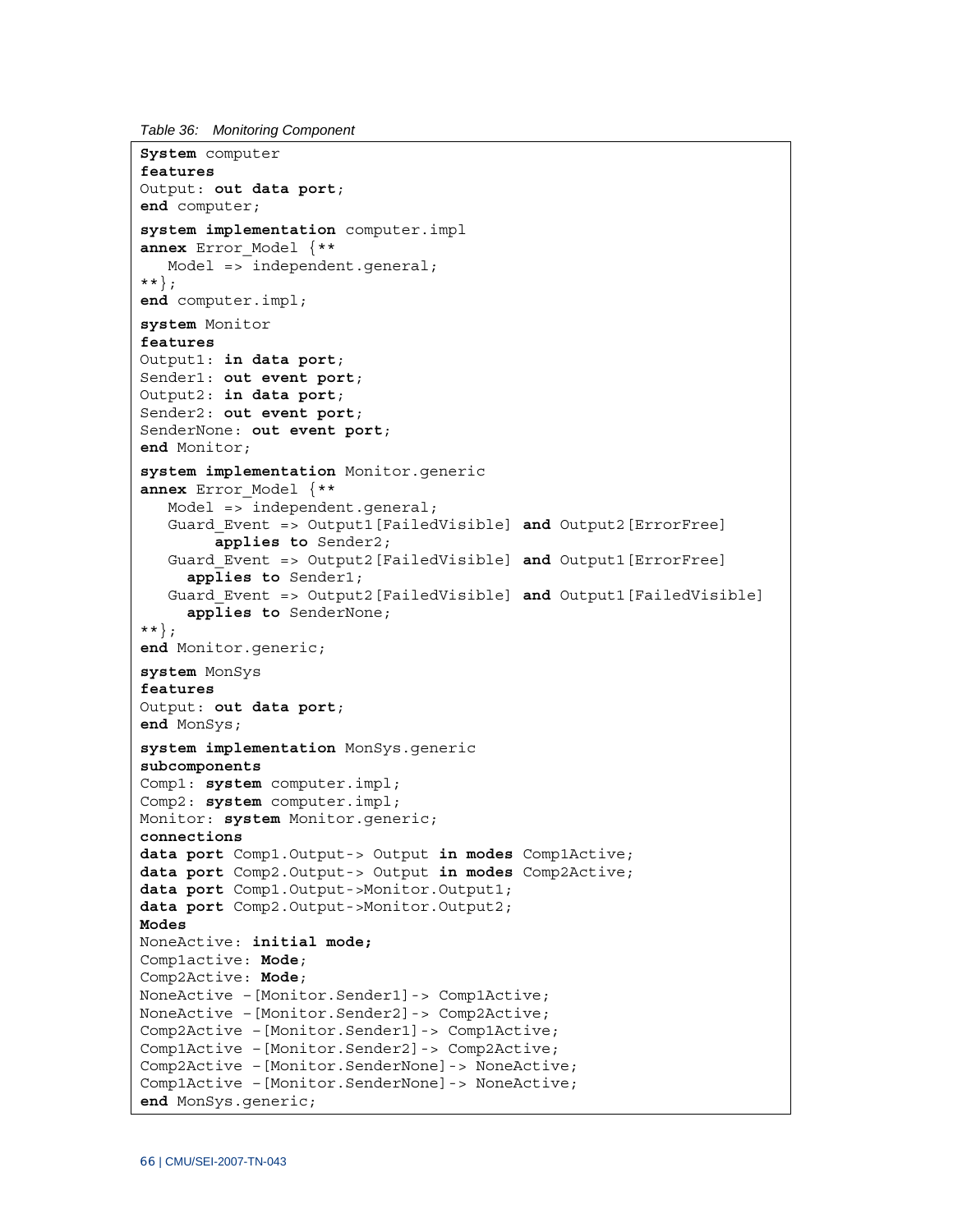#### **7.5.5 Mutually Informing Components**

In this scenario, we have two components that inform each other about their state. Each component decides whether it should be the active sender and determines whether it has encountered a fault or is in a state to operate normally. A component goes into a reboot state to repair itself and re-enter a normal operational state.

The system modeled in Figure 19 consists of two identical subcomponents. Each subcomponent can be in one of these modes: sender, receiver, reboot to become sender, or reboot to become receiver. When a subcomponent is in the sender mode, it provides the service expected from the system. If a failure occurs in a component, the component reports that fact to the other component as an event *IFailed* and goes into reboot mode. The other component must switch to sender mode, so that the expected service continues to be provided. Once the component has recovered, it transitions into receiver mode. If the second component fails as well, both components reboot.

When both components fail, the first one to complete its reboot goes into the sender mode. Similarly, during startup both components start in reboot and the first one to complete its initialization sequence (in this case assumed to be the same as used for reboot) will transition to the sender mode, while the second component transitions to receiver mode. The figure shows event ports named in mode transitions as dashed lines. It also shows locally raised events as dashed ovals. Naming of locally raised events in a mode transition is shown as a label on the mode transition.



*Figure 19: Mutually Informing Components* 

The logic behind the mode transitions is described in the error model subclause of the component. Table 37 shows a part of an AADL architecture model and associated error model. *Comp1* and *Comp2* have the same error model. Locally raised events are shown syntactically as **self**. eventname. Each locally raised event is also connected to an outgoing event port in order to report the event to the companion component.

The error model subclause contains two sets of declarations. The first is a set of Guard Event declarations to represent under what error model conditions a local event is raised. The second set of Guard\_Transition declarations that indicate under what port event conditions a mode transition occurs.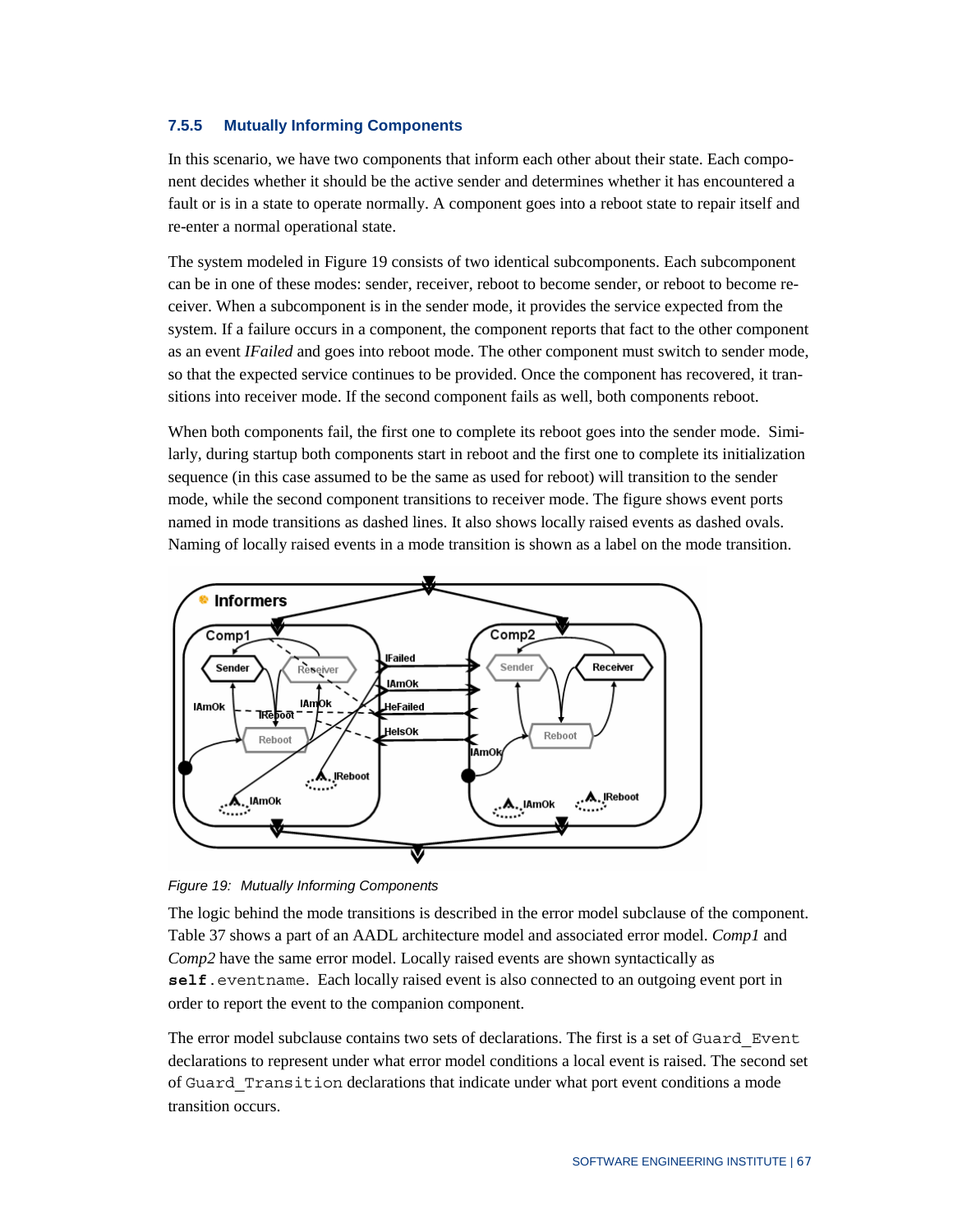```
Table 37: Mutually Informing Components
```

```
system computer 
features 
IFailed: out event port; 
IAmOk: out event port; 
HeFailed: in event port; 
HeIsOk: in event port; 
Input: in event data port; 
Output: out event data port; 
end computer; 
system implementation computer.impl 
connections 
event port self.IReboot -> IFailed; 
event port self.IAmOk -> IAmOk; 
modes 
Sender: mode; 
Receiver: mode; 
Reboot: initial mode; 
DoReboot1: Sender-[self.IReboot]->Reboot; 
DoReboot2: Receiver-[ self.IReboot]->Reboot; 
BeSender1: Reboot-[self.IamOk, HeFailed]->Sender;
BeReceiver: Reboot-[self.IAmOk, HeFailed]->Receiver;
BeSender2: Receiver-[ self.IAmOk, HeFailed]->Sender;
annex Error_Model {** 
    Model => dependent.general; 
    Guard_Event => self[ErrorFree]
      applies to self.IAmOk; 
   Guard Event => self[Failed]
       applies to self.IReboot; 
    Guard_Transition => HeFailed and self.IAmOk 
         applies to BeSender1; 
    Guard_Transition => HeFailed and self.IAmOk 
         applies to BeSender2; 
    Guard_Transition => HeIsOk and self.IAmOk
      applies to BeReceiver; 
    **}; 
end computer.impl; 
system Informers 
features 
Input: in data port; 
Output: out data port; 
end Informers; 
system implementation Informers.generic 
subcomponents 
Comp1: system computer.impl; 
Comp2: system computer.impl; 
connections 
event data port Input -> Comp1.Input;
event data port Input -> Comp2.Input;
event data port Comp1.Output -> Output;
event data port Comp2.Output -> Output; 
event port Comp1.IAmOk -> Comp2.HeIsOk; 
event port Comp1.IFailed -> Comp2.HeFailed; 
event port Comp2.IAmOk -> Comp1.HeIsOk; 
event port Comp2.IFailed -> Comp1.HeFailed; 
end Informers.generic;
```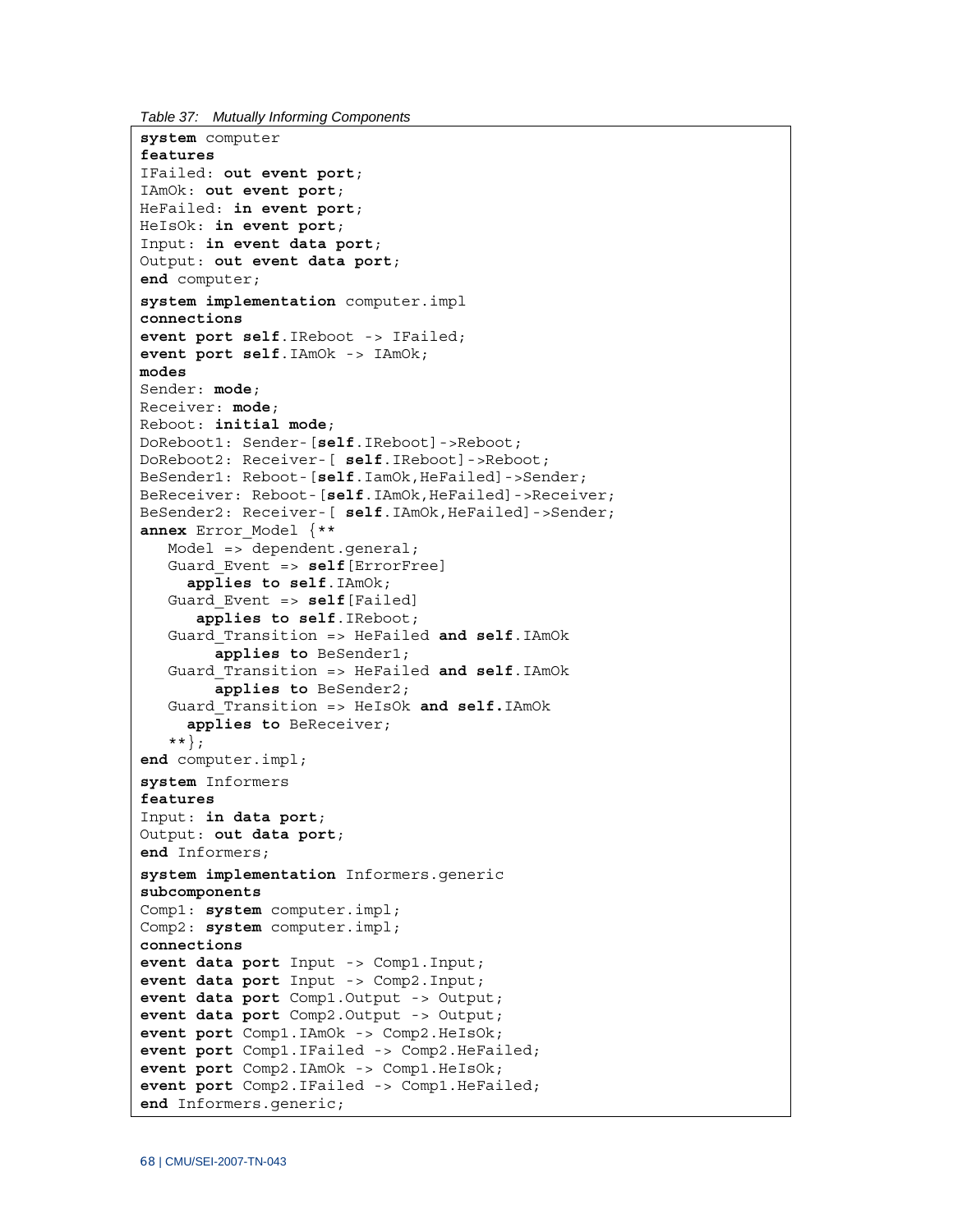#### **7.5.6 Mutually Observing Components**

In this scenario, we have two components that observe each other's output to determine whether the other component has failed. Based on this information and its own error state, each component decides whether it should be the active sender of output. A component goes into a reboot state to repair itself and be able to enter a normal operational state again. Different from the mutually informing component scenario, a component in this scenario does not require the cooperation of the other component to report its own error states. Instead lack of output and erroneous output allow the observing component to determine that the other component misbehaves. The mutually observing model is shown in Figure 20.



*Figure 20: Mutually Observing Components* 

The AADL text description of the mutually observing component patterns is shown in Table 38. The model primarily differs in that the conditions for mode transitions are specified as guard events on the error propagation from the other component based on the exchange of component outputs.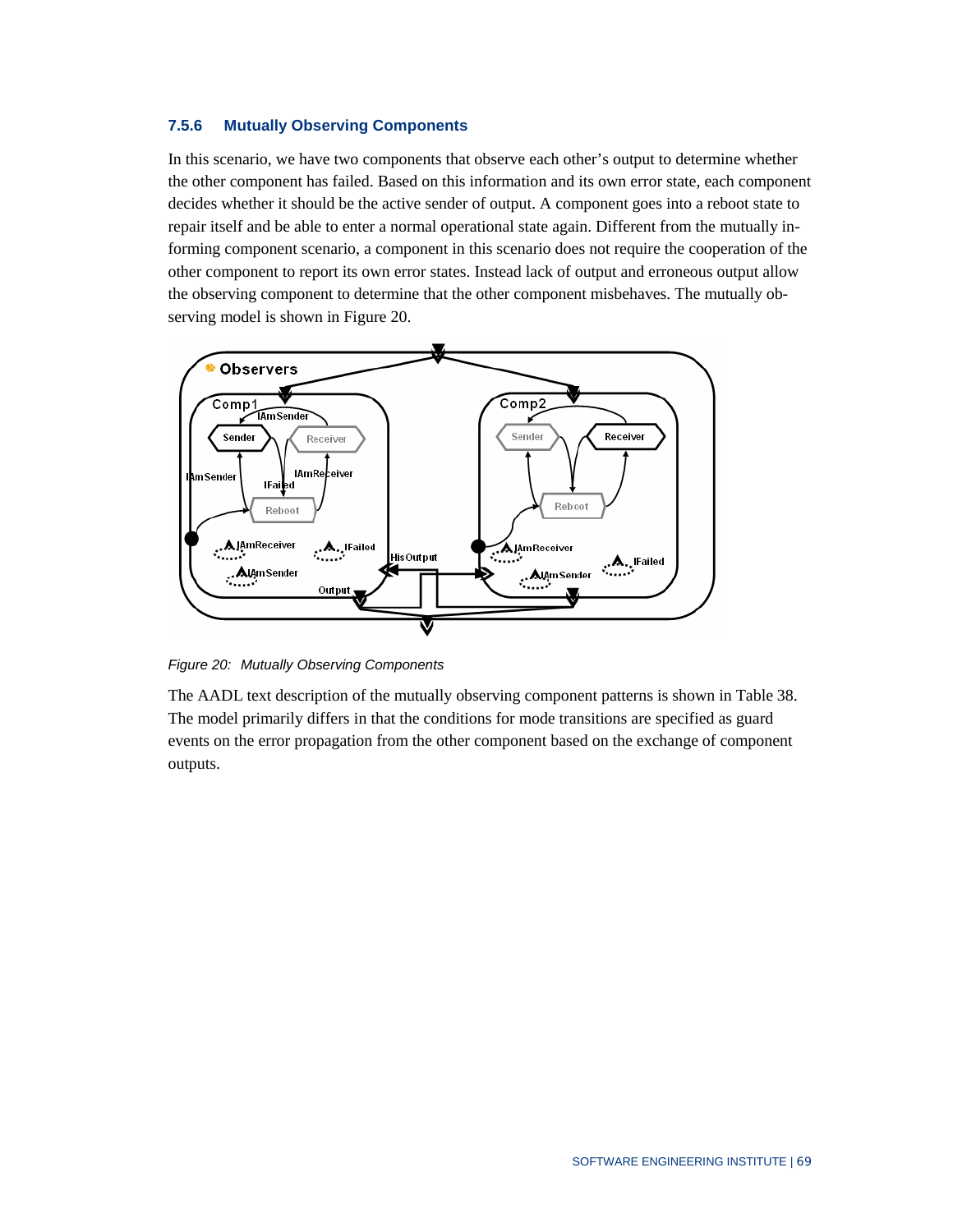*Table 38: Mutually Observing Components* 

```
system computer 
features 
Input: in event data port; 
Output: out event data port; 
HisOutput: in event data port; 
end computer; 
system implementation computer.impl 
modes 
Sender: mode; 
Receiver: mode; 
Reboot: initial mode; 
DoReboot1: Sender-[self.IFailed]->Reboot; 
DoReboot2: Receiver-[self.IFailed]->Reboot; 
BeSender1: Reboot-[self.IAmSender]->Sender; 
BeReceiver: Reboot-[self.IAmReceiver]->Receiver; 
BeSender2: Receiver-[self.IAmSender]->Sender; 
annex Error_Model {** 
    Model => dependent.general; 
   Guard Event =>
       self[Failed] applies to self.IFailed; 
   Guard Event =>
       HisData[FailedVisible] and self[ErrorFree] 
         applies to self.IAmSender; 
   Guard Event =>
       HisData[ErrorFree] and self[ErrorFree]
      applies to self.IAmReceiver; 
    **}; 
end computer.impl; 
system Observers 
features 
Input: in data port; 
Output: out data port; 
end Observers; 
system implementation Observers.generic 
subcomponents 
Comp1: system computer.impl; 
Comp2: system computer.impl; 
connections 
event data port Input -> Comp1.Input;
event data port Input -> Comp2.Input;
event data port Comp1.Output -> Output;
event data port Comp2.Output -> Output; 
event data port Comp1.Output -> Comp2.HisOutput; 
event data port Comp2.Output -> Comp1.HisOutput; 
end Observers.generic;
```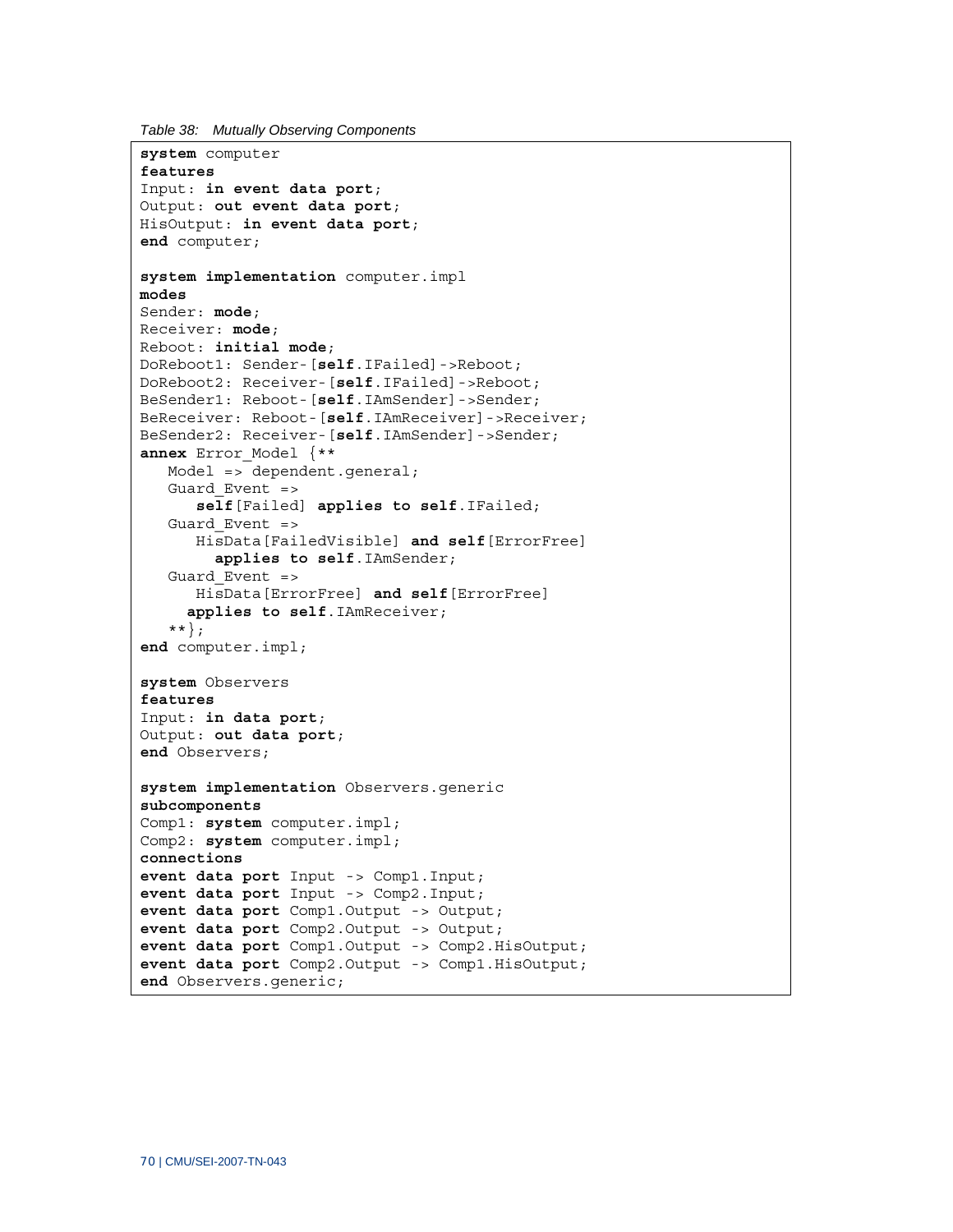#### **Observations**

- The examples described in Sections 7.5.1 through 7.5.6 illustrate techniques for representing management of faults by reconfiguration of the system mode transition. This reconfiguration may be achieved by making the component itself modal or by the enclosing the component that is taking responsibility for reconfiguring its subcomponents and connections between them.
- Four of the examples (see Sections  $7.5.1$ ,  $7.5.27.5.5$ ,  $7.5.3$ , and  $7.5.5$ ) illustrate the use of components that are able to discover their own faults. In contrast, the monitoring component and the mutually observing component examples (see sections 7.5.4 and 7.5.6) illustrate that component failure may be observed externally by monitoring the component's output. Bad output, no output, and untimely output are examples of observations that allow a monitoring component to draw the conclusion that a component has failed.
- All dual-redundant system examples use the same approach to fault tolerance, namely dual redundancy. Each of them, however, makes different assumptions, uses different tactics, and has different impact on the reliability of the system as a whole. For example, cold standby (see Section 7.5.1) assumes that the component does not maintain state. Hot standby (see Section 7.5.2) allows both components to maintain state independently. A monitoring component (see Section 7.5.4) observes output simultaneously with the output being made available to other components, resulting in occasional bad data to be passed on.
- In the mutually informing components example (see Section 7.5.5), the component detects its own faults and reports them immediately (Failed state); in the mutually observing components example (see Section 7.5.6), the component observes the fault of the other component. For mutually observing components, this observation may be delayed relative to the occurrence of the fault and is captured by the FailedVisible error propagation.
- Systems can be modeled at different levels of detail. The monitoring system and the mutually observing component examples (see Sections 7.5.4 and 7.5.6) explicitly model the occurrence of double faults and fault recovery.
- Error models provide a specification of faults and fault occurrence rates. They also provide specifications of desired fault management strategies—expressed in mode transition and event guards.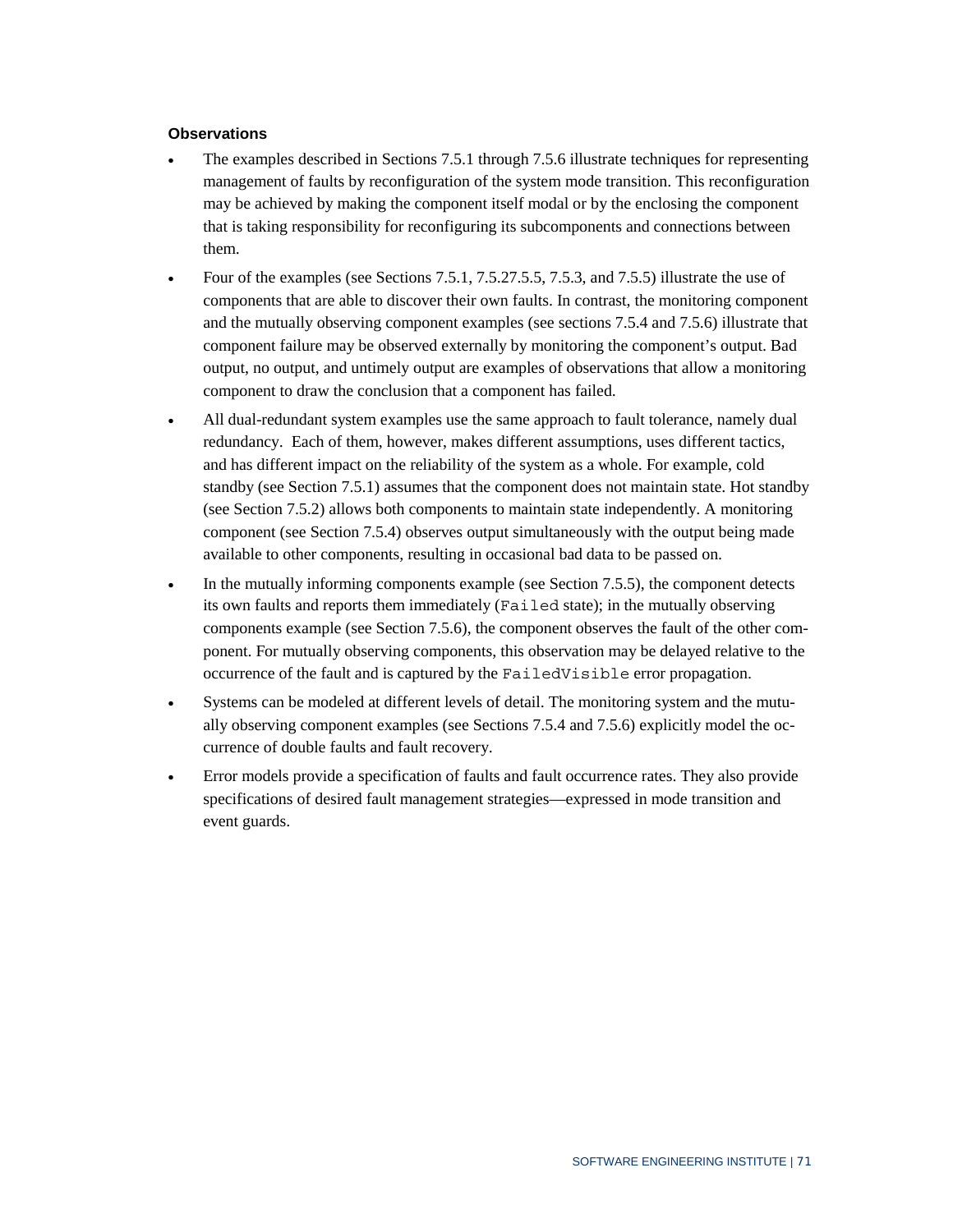## **8 Modeling Maintenance and Repair**

Maintenance dependencies need to be described when repair facilities are shared between components or when the maintenance or repair activity of some components has to be carried out according to a given order or a specified strategy (i.e., software can be restarted only if the hardware is available).

Components that are not dependent at the architectural level may become dependent due to the maintenance strategy. Thus, the AADL architecture model might need to be adjusted to support the description of dependencies related to the maintenance strategy. Because AADL error models interact only by propagations through architectural features (i.e., connections or bindings), the maintenance dependency between components' AADL error models must also be supported by the AADL architecture model. Consequently, besides the system architecture components, we might need to add an AADL architecture model component to describe the maintenance strategy.

Figure 21 in the area marked  $a:$  shows an example of AADL dependability model. In this architecture, *Component 3* and *Component 4* do not interact at the AADL architecture level, as there is no architecture-based dependency between them. However, if we assume that they share one repairman, the maintenance strategy has to be accounted for in the AADL error model of the system. Thus, it is necessary to represent the repairman at the AADL architecture model level, as shown in Figure 21 in the area marked  $b:$  in order to model explicitly the maintenance dependency between *Component 3* and *Component 4*.





For the simplest repair strategy, the error model associated to the repairman should declare two error states—one representing a free repairman and the other representing a busy repairman. The transitions from one state to the other have to be triggered by propagations coming from the dependent components. If the repairman is busy and a component needs it, the component keeps sending the request until the repairman becomes free again. When the repairman is able to start repairing a component, the component sends a notification to that component. This error model is described in Table 39.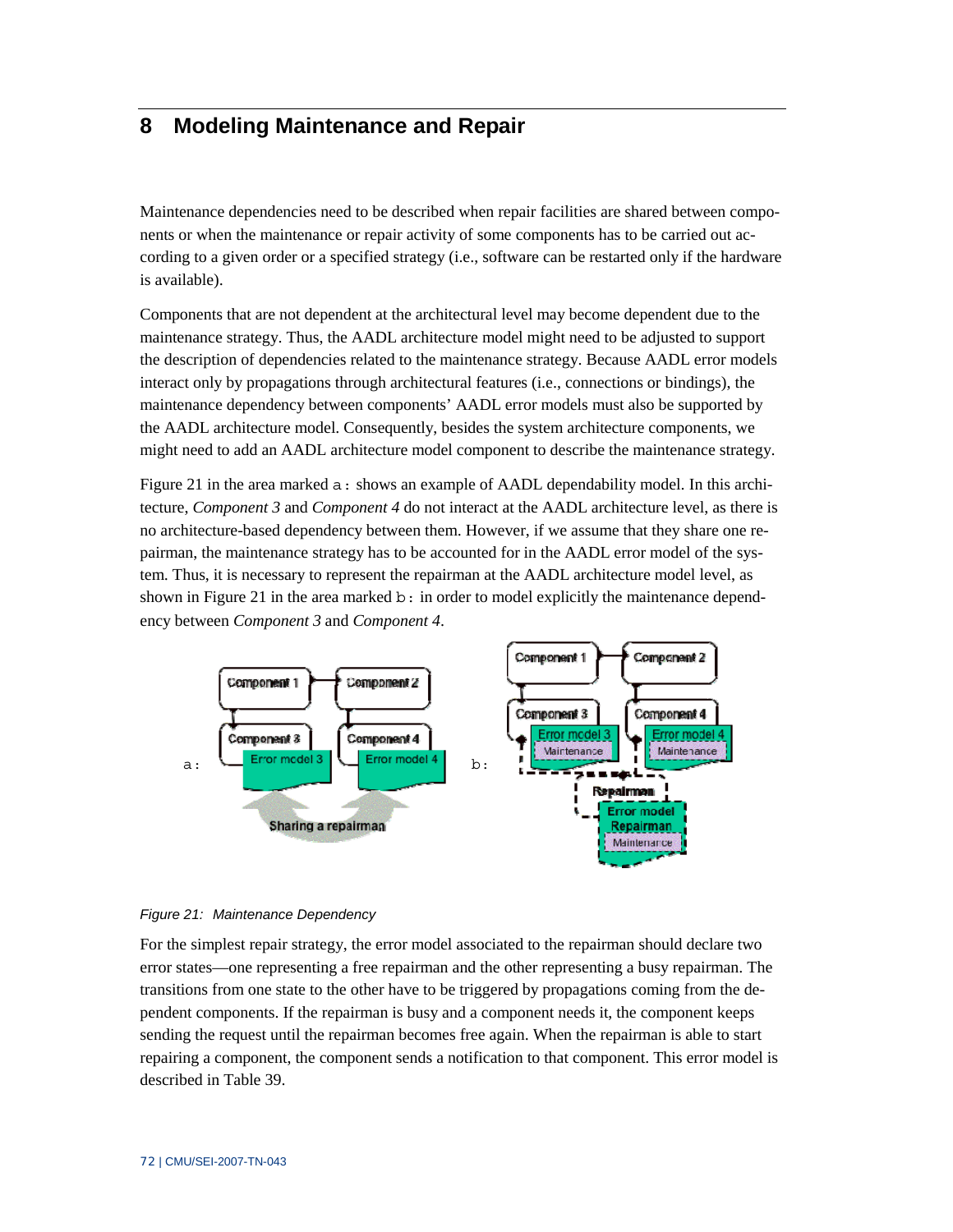*Table 39: Error Model for Shared Repairman* 

```
error model SharedRep 
features
Free: initial error state; 
Busy: error state; 
RepairMe, Repaired: in error propagation; 
StartRepair: out error propagation; 
   {Occurrence \Rightarrow fixed 1};end SharedRep; 
error model implementation SharedRep.basic 
transitions
Free-[in RepairMe]->Busy; 
Busy-[out StartRepair]->Busy; 
Busy-[in Repaired]->Free; 
end SharedRep.basic;
```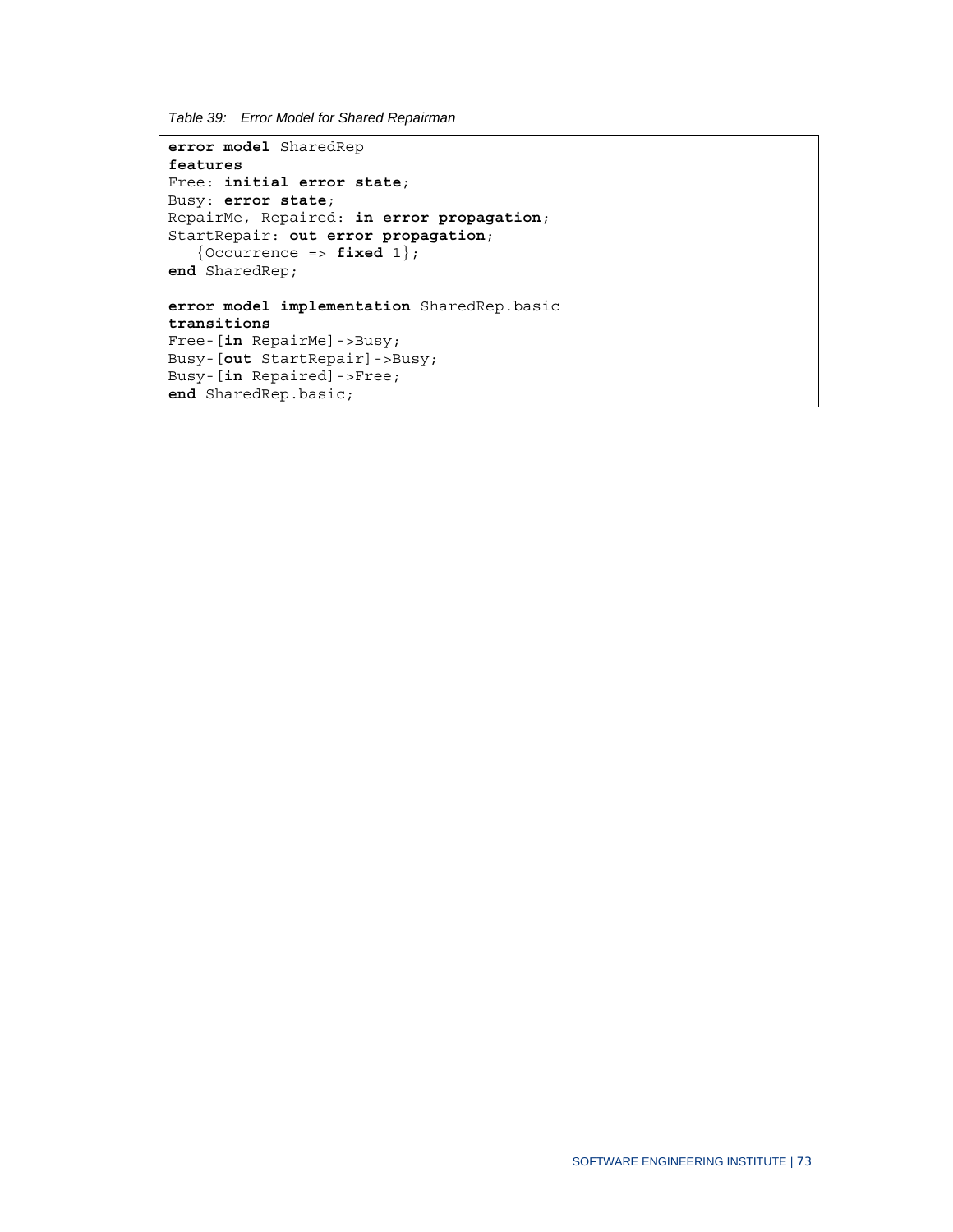## **9 Analysis Report Information**

AADL architecture models can be enriched with dependability-related information (through error annex library and subclause declarations) and subjected to several dependability analyses. You need a mechanism to specify the error states and error propagations that are of particular interest for an analysis. The AADL Error Model Annex standard specifies a Report property that has to be associated to such states and **out** or **in out** propagations. The use of this property needs to be specified in the context of a specific analysis. For example, for dependability evaluation purposes, the Report property could be associated to up states. Table 40 shows how the Report property might be used.

*Table 40: Report Property* 

```
system implementation mySystem.generic 
annex Error Model \{**Model => dependent.general;
    Report => ErrorFree; 
**}; 
end mySystem.generic;
```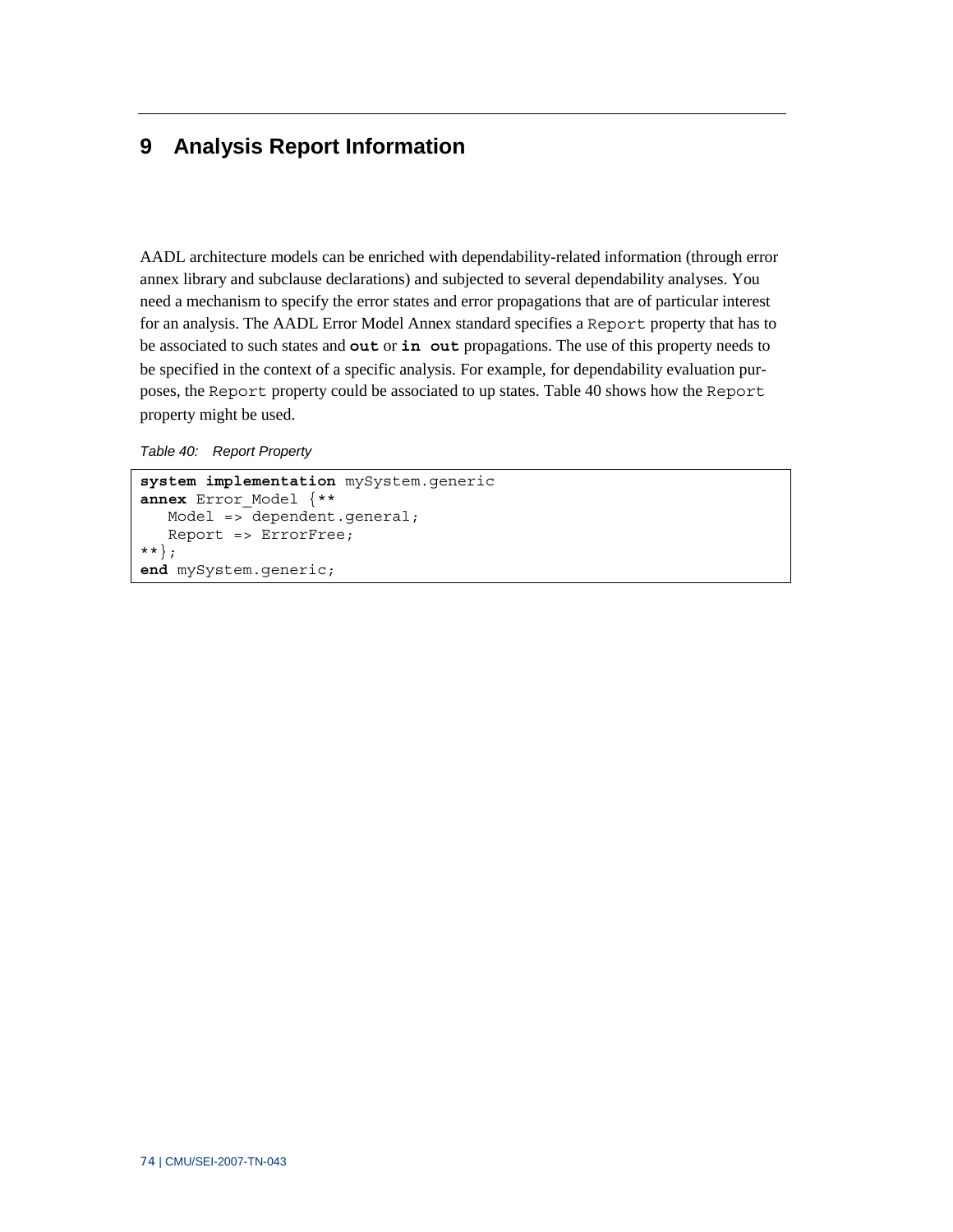## **10 Summary**

The Society of Automotive Engineers AADL standard was designed to model embedded systems architectures. AADL architecture models can be annotated with information to support a wide range of architectural analyses. The AADL Error Model Annex standard defines a standardized language extension to the AADL to represent information for dependability analysis. Using the annex, you can define reusable error models that consist of

- a set of error states
- error state transitions
- error events and error propagations that trigger error state transitions

Error models are associated with components and connections and can have component- or connection-specific properties. These properties specify the rate of occurrence of error events and the probability of error propagation.

This report has shown how error models can be used to model various fault tolerance strategies through error propagation filtering and masking. It has discussed the interaction between the logical system states represented by the error model and the operational system modes of the running system. It also has illustrated how maintenance and repair activities can be represented in error models.

This report is the first in a series by the Carnegie Mellon® Software Engineering Institute to provide guidance in architecture modeling and analysis with AADL. Other reports will discuss additional dependability-related topics—such as fault tree analysis, reliability analysis, and redundancy and health-monitoring patterns to describe fault management support in the operational system—as well resource management, security analysis, data integrity, and safety-criticality.

<sup>®</sup> Carnegie Mellon is registered n the U.S. Patent and Trademark Office by Carnegie Mellon University.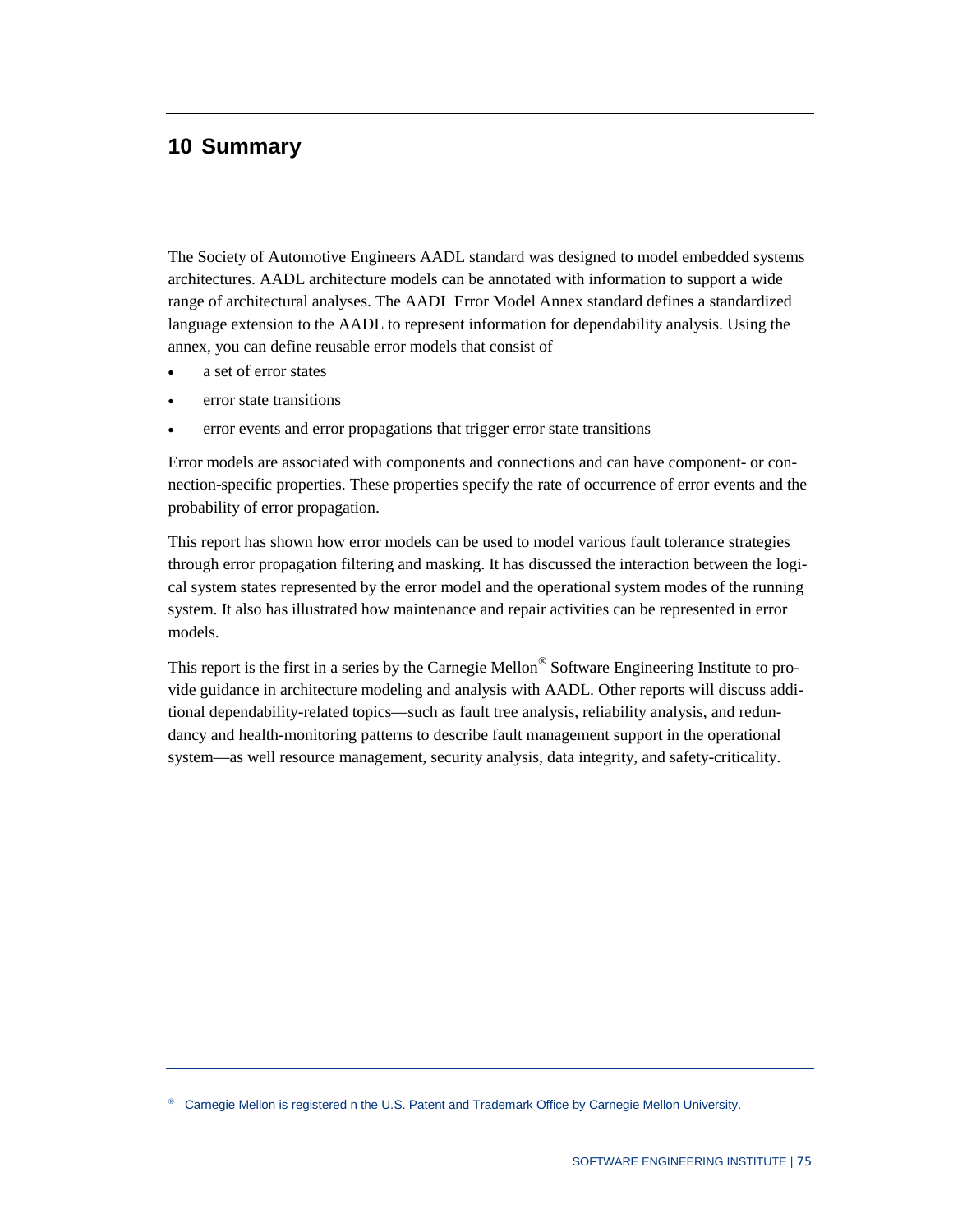### **References**

#### **[Arlat 1998]**

Arlat, J.; Blanquart, J.P.; Costes, A.; Crouzet, Y.; Deswarte, Y.; Fabre, J.-C.; Guillermain, H.; Kaâniche, M.; Kanoun, K.; Mazet, C.; Powell, D.; Rabéjac, C.; & Thévenod, P. *Dependability Handbook*. Edited by J.-C Laprie. LAAS-CNRS Report 98-346, 1998.

#### **[Binns 2004]**

Binns, P. & Vestal, S. "Hierarchical Composition and Abstraction in Architecture Models." *Workshop on Architectural Design Languages at the 18th IFIP World Computer Congress*. Toulouse, France, August 27, 2004. [http://www.laas.fr/FERIA/SVF/WADL04/slides/CONCORDE2-](http://www.laas.fr/FERIA/SVF/WADL04/slides/CONCORDE2-27-1100-VESTAL/BinnsVestalADLWorkshop.ppt) [27-1100-VESTAL/BinnsVestalADLWorkshop.ppt](http://www.laas.fr/FERIA/SVF/WADL04/slides/CONCORDE2-27-1100-VESTAL/BinnsVestalADLWorkshop.ppt) 

#### **[Feiler 2004]**

Feiler, P. H.; Gluch, D. P.; Hudak, J.; & Lewis, B. A. "Pattern-Based Analysis of an Embedded Real-time System Architecture." *Workshop on Architectural Design Languages at the 18th IFIP World Computer Congress*. Toulouse, France, August 27, 2004. [http://www.laas.fr/FERIA/SVF/WADL04/slides/CONCORDE2-27-1100-](http://www.laas.fr/FERIA/SVF/WADL04/slides/CONCORDE2-27-1100-LEWIS/AADLpatternstoulouse.pdf) [LEWIS/AADLpatternstoulouse.pdf](http://www.laas.fr/FERIA/SVF/WADL04/slides/CONCORDE2-27-1100-LEWIS/AADLpatternstoulouse.pdf) 

#### **[Feiler 2006]**

Feiler, P. H.; Gluch, D. P.; & Hudak, J. J. *The Architecture Analysis & Design Language (AADL): An Introduction.* (CMU/SEI-2006-TN-011). Pittsburgh, PA: Software Engineering Institute Carnegie Mellon University, 2006. <http://www.sei.cmu.edu/publications/documents/06.reports/06tn011.html>

# **[SAE-ARP4761 1996]**

Society of Automotive Engineers. *SAE Standards: ARP4761, Guidelines and Methods for Conducting the Safety Assessment Process on Civil Airborne Systems and Equipment.* December 1996.<http://www.sae.org/technical/standards/ARP4761>

#### **[SAE-AS5506 2004]**

Society of Automotive Engineers. *SAE Standards: AS5506, Architecture Analysis & Design Language (AADL)*, November 2004. [http://www.sae.org/servlets/productDetail?PROD\\_TYP=STD&PROD\\_CD=AS5506](http://www.sae.org/servlets/productDetail?PROD_TYP=STD&PROD_CD=AS5506) 

#### **[SAE-AS5506/1 2006]**

Society of Automotive Engineers. *SAE Standards: AS5506/1, Architecture Analysis & Design Language (AADL) Annex Volume 1*, June 2006. <http://www.sae.org/technical/standards/AS5506/1>